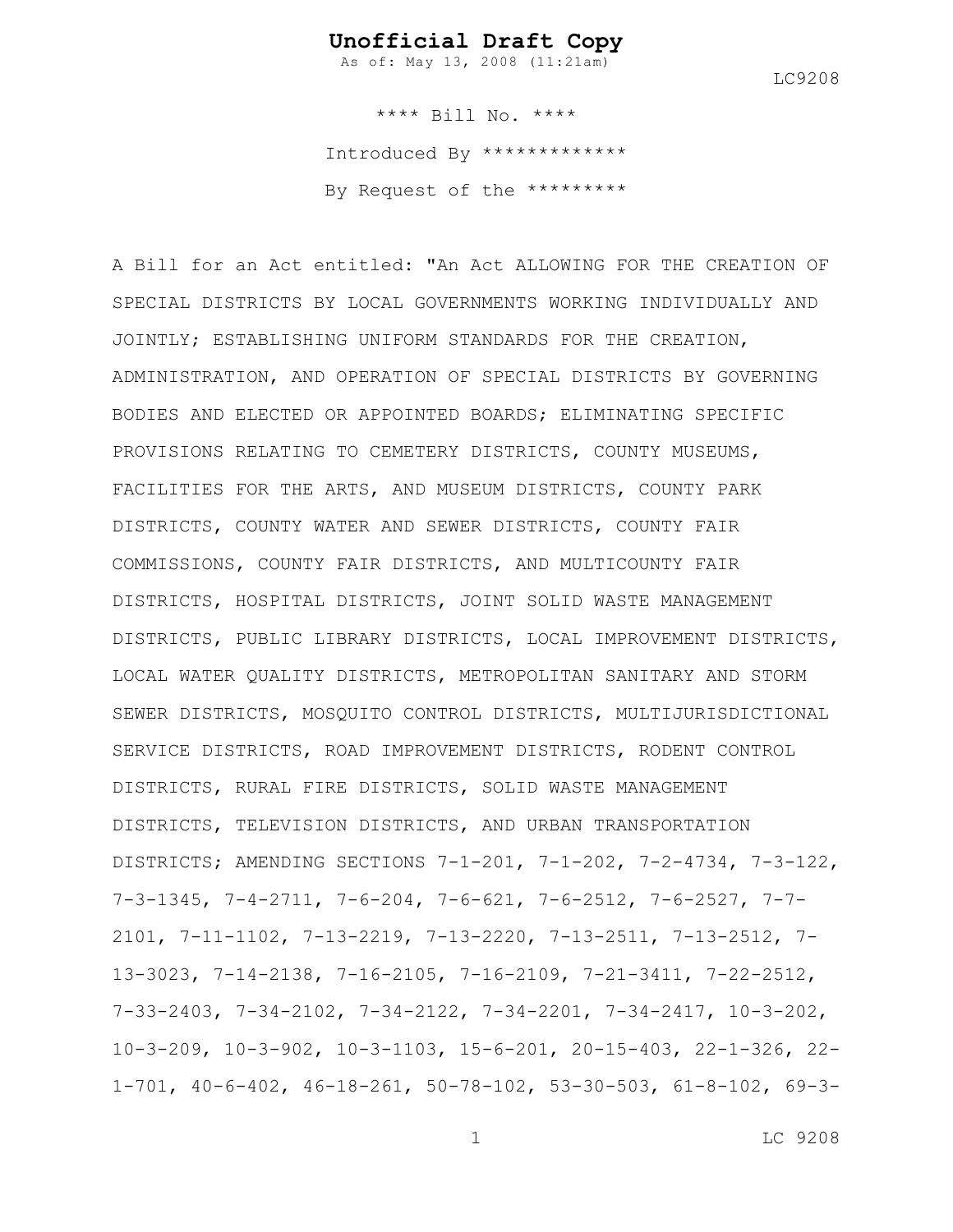As of: May 13, 2008 (11:21am)

LC9208

101, 69-12-102, 70-30-102, 75-5-106, 75-5-311, 75-5-601, 76-3- 103, 76-13-104, and 85-2-311, MCA; REPEALING SECTIONS 7-11-1101, 7-11-1102, 7-11-1105, 7-11-1106, 7-11-1107, 7-11-1111, 7-11-1112, 7-12-4001, 7-13-101, 7-13-102, 7-13-103, 7-13-104, 7-13-105, 7- 13-106, 7-13-107, 7-13-108, 7-13-109, 7-13-110, 7-13-111, 7-13- 112, 7-13-113, 7-13-114, 7-13-115, 7-13-121, 7-13-122, 7-13-123, 7-13-124, 7-13-125, 7-13-126, 7-13-127, 7-13-128, 7-13-141, 7-13- 142, 7-13-143, 7-13-144, 7-13-145, 7-13-146, 7-13-151, 7-13-152, 7-13-153, 7-13-154, 7-13-155, 7-13-156, 7-13-201, 7-13-202, 7-13- 203, 7-13-204, 7-13-205, 7-13-206, 7-13-207, 7-13-208, 7-13-209, 7-13-210, 7-13-211, 7-13-212, 7-13-213, 7-13-215, 7-13-216, 7-13- 217, 7-13-218, 7-13-231, 7-13-232, 7-13-233, 7-13-234, 7-13-235, 7-13-236, 7-13-237, 7-13-301, 7-13-302, 7-13-303, 7-13-304, 7-13- 305, 7-13-306, 7-13-307, 7-13-308, 7-13-309, 7-13-310, 7-13-311, 7-13-2201, 7-13-2202, 7-13-2203, 7-13-2204, 7-13-2205, 7-13-2206, 7-13-2207, 7-13-2208, 7-13-2209, 7-13-2210, 7-13-2211, 7-13-2212, 7-13-2213, 7-13-2214, 7-13-2215, 7-13-2216, 7-13-2217, 7-13-2218, 7-13-2221, 7-13-2222, 7-13-2225, 7-13-2231, 7-13-2232, 7-13-2233, 7-13-2234, 7-13-2235, 7-13-2236, 7-13-2241, 7-13-2243, 7-13-2246, 7-13-2247, 7-13-2254, 7-13-2255, 7-13-2256, 7-13-2258, 7-13-2259, 7-13-2260, 7-13-2261, 7-13-2262, 7-13-2271, 7-13-2272, 7-13-2273, 7-13-2274, 7-13-2275, 7-13-2276, 7-13-2277, 7-13-2278, 7-13-2279, 7-13-2280, 7-13-2281, 7-13-2282, 7-13-2283, 7-13-2284, 7-13-2285, 7-13-2286, 7-13-2287, 7-13-2288, 7-13-2289, 7-13-2290, 7-13-2301, 7-13-2302, 7-13-2303, 7-13-2304, 7-13-2305, 7-13-2306, 7-13-2307, 7-13-2308, 7-13-2309, 7-13-2310, 7-13-2311, 7-13-2321, 7-13-2322, 7-13-2323, 7-13-2324, 7-13-2325, 7-13-2327, 7-13-2328, 7-13-2329,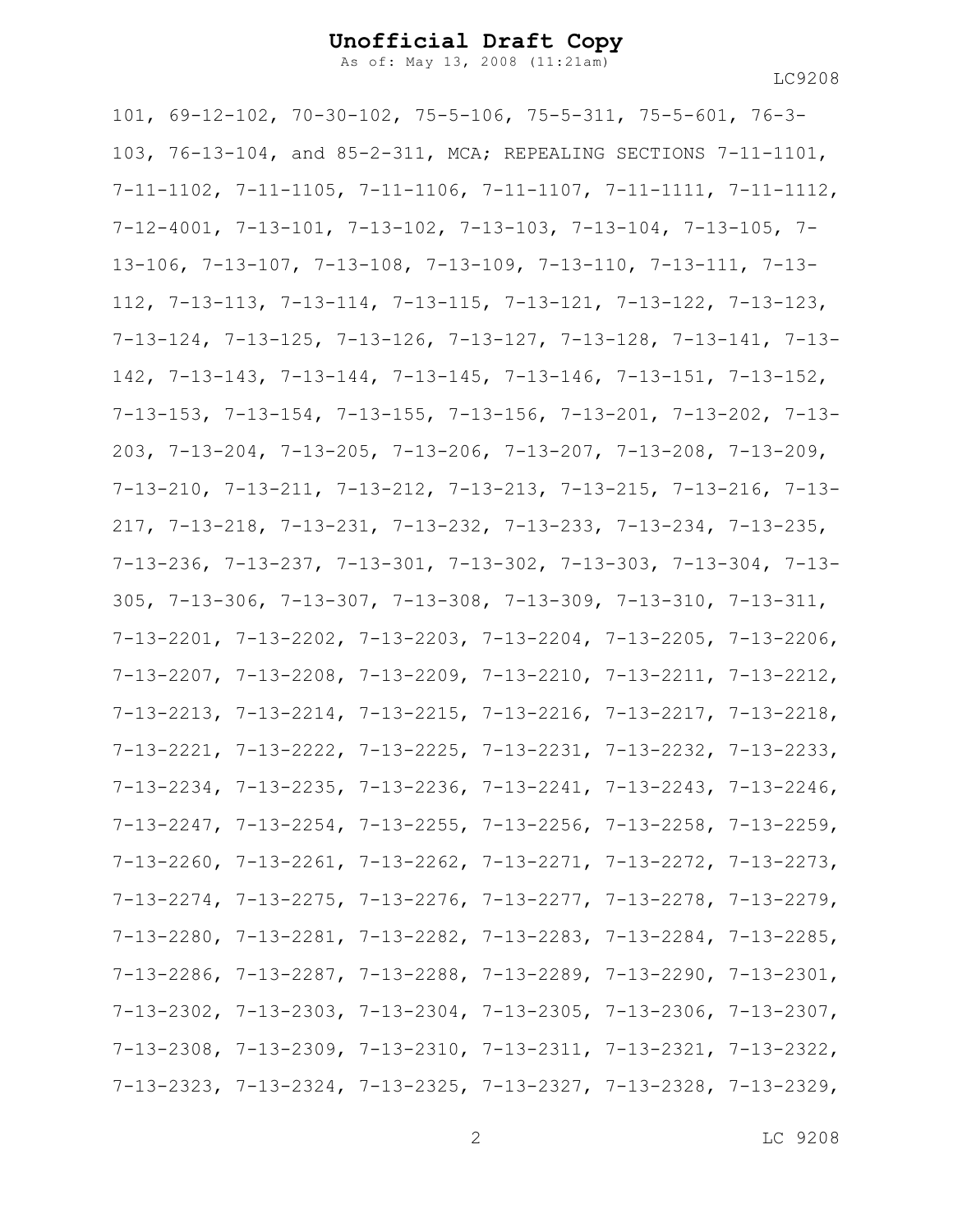As of: May 13, 2008 (11:21am)

| $7-13-2330$ , $7-13-2331$ , $7-13-2332$ , $7-13-2333$ , $7-13-2340$ , $7-13-2341$ ,   |  |  |
|---------------------------------------------------------------------------------------|--|--|
| $7-13-2342$ , $7-13-2343$ , $7-13-2344$ , $7-13-2345$ , $7-13-2346$ , $7-13-2347$ ,   |  |  |
| $7-13-2348$ , $7-13-2349$ , $7-13-2351$ , $7-13-2501$ , $7-13-2502$ , $7-13-2503$ ,   |  |  |
| $7-13-2504$ , $7-13-2505$ , $7-13-2506$ , $7-13-2507$ , $7-13-2508$ , $7-13-2509$ ,   |  |  |
| $7-13-2510$ , $7-13-2521$ , $7-13-2527$ , $7-13-2528$ , $7-13-2529$ , $7-13-2541$ ,   |  |  |
| $7-13-2542$ , $7-13-3001$ , $7-13-3002$ , $7-13-3003$ , $7-13-3004$ , $7-13-3005$ ,   |  |  |
| $7-13-3006$ , $7-13-3007$ , $7-13-3008$ , $7-13-3011$ , $7-13-3012$ , $7-13-3013$ ,   |  |  |
| $7-13-3016$ , $7-13-3017$ , $7-13-3018$ , $7-13-3019$ , $7-13-3020$ , $7-13-3021$ ,   |  |  |
| $7-13-3022$ , $7-13-3023$ , $7-13-3024$ , $7-13-3026$ , $7-13-3027$ , $7-13-3028$ ,   |  |  |
| $7-13-3029$ , $7-13-3031$ , $7-13-3032$ , $7-13-3034$ , $7-13-3035$ , $7-13-3036$ ,   |  |  |
| $7-13-3037$ , $7-13-3038$ , $7-13-3039$ , $7-13-3041$ , $7-13-3043$ , $7-13-4501$ ,   |  |  |
| $7-13-4502$ , $7-13-4504$ , $7-13-4505$ , $7-13-4506$ , $7-13-4507$ , $7-13-4509$ ,   |  |  |
| $7-13-4510$ , $7-13-4511$ , $7-13-4512$ , $7-13-4513$ , $7-13-4516$ , $7-13-4517$ ,   |  |  |
| $7-13-4518$ , $7-13-4519$ , $7-13-4521$ , $7-13-4522$ , $7-13-4523$ , $7-13-4524$ ,   |  |  |
| $7-13-4525$ , $7-13-4527$ , $7-13-4528$ , $7-13-4529$ , $7-13-4535$ , $7-13-4536$ ,   |  |  |
| $7-14-201$ , $7-14-202$ , $7-14-203$ , $7-14-204$ , $7-14-205$ , $7-14-206$ , $7-14-$ |  |  |
| $207, 7-14-208, 7-14-209, 7-14-210, 7-14-211, 7-14-212, 7-14-214,$                    |  |  |
| $7-14-218$ , $7-14-219$ , $7-14-220$ , $7-14-221$ , $7-14-231$ , $7-14-232$ , $7-14-$ |  |  |
| 233, 7-14-234, 7-14-235, 7-14-236, 7-14-241, 7-14-242, 7-14-243,                      |  |  |
| $7-14-244$ , $7-14-245$ , $7-14-246$ , $7-14-2701$ , $7-14-2702$ , $7-14-2703$ , $7-$ |  |  |
| $14-2704$ , 7-14-2705, 7-14-2706, 7-14-2707, 7-14-2708, 7-14-2709,                    |  |  |
| $7-14-2710$ , $7-14-2711$ , $7-14-2712$ , $7-14-2713$ , $7-14-2714$ , $7-14-2715$ ,   |  |  |
| $7-14-2716$ , $7-14-2717$ , $7-14-2718$ , $7-14-2719$ , $7-14-2720$ , $7-14-2721$ ,   |  |  |
| $7-14-2731$ , $7-14-2732$ , $7-14-2733$ , $7-14-2734$ , $7-14-2735$ , $7-14-2736$ ,   |  |  |
| $7-14-2737$ , $7-14-2738$ , $7-14-2739$ , $7-14-2740$ , $7-14-2741$ , $7-14-2742$ ,   |  |  |
| $7-14-2743$ , $7-14-2744$ , $7-14-2745$ , $7-14-2746$ , $7-14-2751$ , $7-14-2752$ ,   |  |  |
| $7-14-2753$ , $7-14-2754$ , $7-14-2755$ , $7-14-2756$ , $7-14-2757$ , $7-14-2758$ ,   |  |  |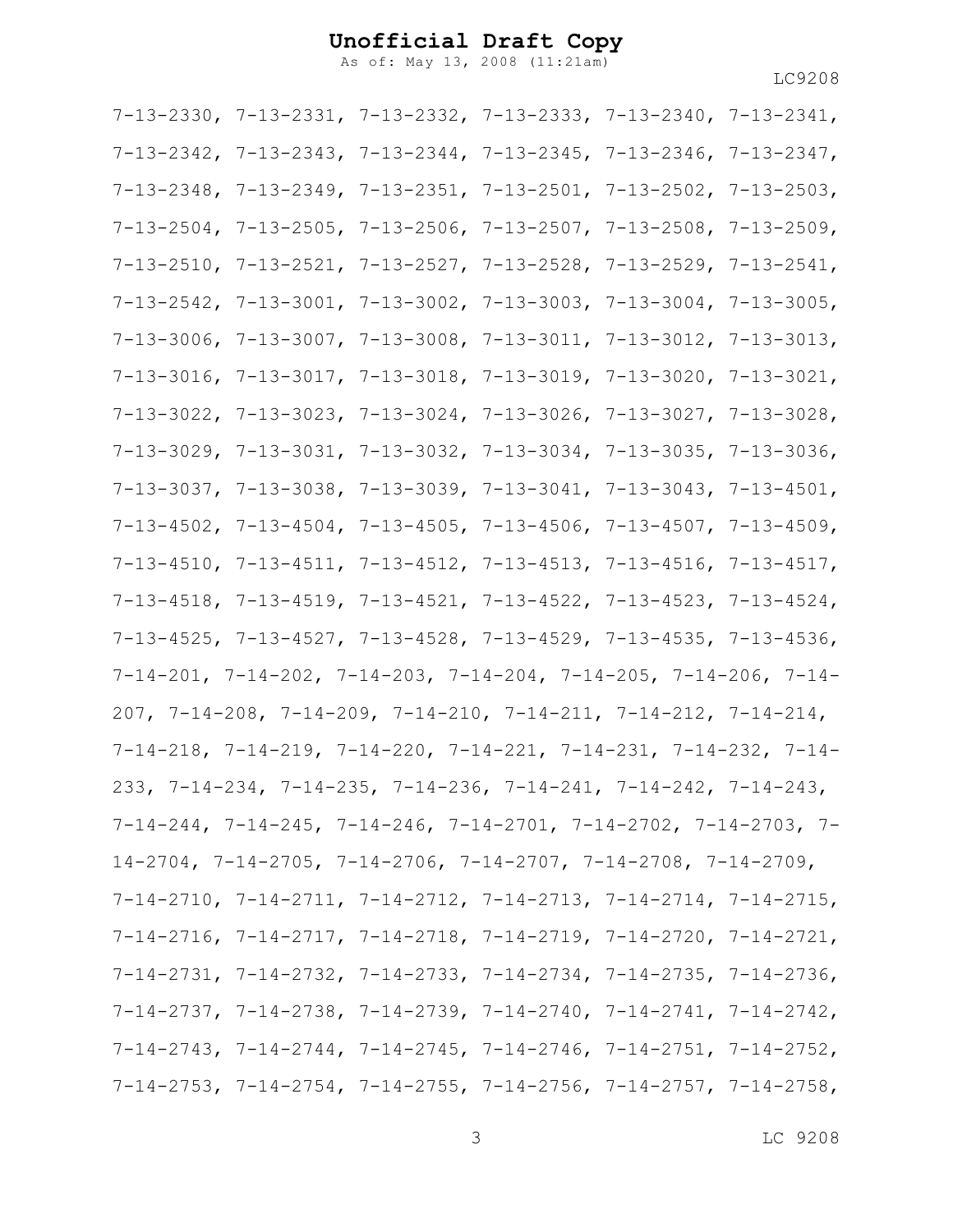As of: May 13, 2008 (11:21am)

|  | $7-14-2759$ , $7-14-2760$ , $7-14-2761$ , $7-14-2762$ , $7-14-2763$ , $7-14-2901$ , |  |
|--|-------------------------------------------------------------------------------------|--|
|  | $7-14-2902$ , $7-14-2903$ , $7-14-2907$ , $7-14-2908$ , $7-16-2201$ , $7-16-2202$ , |  |
|  | $7-16-2203$ , $7-16-2205$ , $7-16-2211$ , $7-16-2212$ , $7-16-2213$ , $7-16-2214$ , |  |
|  | $7-16-2215$ , $7-16-2216$ , $7-16-2217$ , $7-16-2218$ , $7-16-2219$ , $7-16-2401$ , |  |
|  | $7-16-2402$ , $7-16-2403$ , $7-16-2411$ , $7-16-2412$ , $7-16-2413$ , $7-16-2421$ , |  |
|  | $7-16-2422$ , $7-16-2423$ , $7-16-2431$ , $7-16-2433$ , $7-16-2441$ , $7-16-2442$ , |  |
|  | $7-16-2443$ , $7-21-3401$ , $7-21-3406$ , $7-21-3407$ , $7-21-3408$ , $7-21-3409$ , |  |
|  | $7-21-3410$ , $7-21-3412$ , $7-21-3413$ , $7-21-3421$ , $7-21-3422$ , $7-21-3423$ , |  |
|  | $7-21-3424$ , $7-21-3425$ , $7-21-3426$ , $7-21-3427$ , $7-21-3428$ , $7-21-3429$ , |  |
|  | $7-21-3430$ , $7-21-3431$ , $7-21-3432$ , $7-21-3433$ , $7-21-3434$ , $7-21-3435$ , |  |
|  | $7-21-3451$ , $7-21-3452$ , $7-21-3453$ , $7-21-3454$ , $7-21-3455$ , $7-21-3456$ , |  |
|  | $7-21-3457$ , $7-21-3458$ , $7-22-2207$ , $7-22-2208$ , $7-22-2209$ , $7-22-2210$ , |  |
|  | $7-22-2211$ , $7-22-2212$ , $7-22-2213$ , $7-22-2214$ , $7-22-2215$ , $7-22-2216$ , |  |
|  | $7-22-2221$ , $7-22-2222$ , $7-22-2223$ , $7-22-2224$ , $7-22-2225$ , $7-22-2226$ , |  |
|  | $7-22-2231$ , $7-22-2232$ , $7-22-2233$ , $7-22-2401$ , $7-22-2402$ , $7-22-2403$ , |  |
|  | $7-22-2405$ , $7-22-2408$ , $7-22-2409$ , $7-22-2410$ , $7-22-2411$ , $7-22-2415$ , |  |
|  | $7-22-2416$ , $7-22-2417$ , $7-22-2418$ , $7-22-2419$ , $7-22-2420$ , $7-22-2431$ , |  |
|  | $7-22-2432$ , $7-22-2433$ , $7-22-2434$ , $7-22-2441$ , $7-22-2442$ , $7-22-2443$ , |  |
|  | $7-22-2444$ , $7-22-2445$ , $7-22-2446$ , $7-22-2447$ , $7-22-2448$ , $7-33-2101$ , |  |
|  | $7-33-2102$ , $7-33-2103$ , $7-33-2104$ , $7-33-2105$ , $7-33-2106$ , $7-33-2107$ , |  |
|  | $7-33-2108$ , $7-33-2109$ , $7-33-2110$ , $7-33-2111$ , $7-33-2120$ , $7-33-2125$ , |  |
|  | $7-33-2126$ , $7-33-2127$ , $7-33-2128$ , $7-33-2129$ , $7-33-2141$ , $7-33-2142$ , |  |
|  | $7-33-2143$ , $7-33-2144$ , $7-34-2101$ , $7-34-2103$ , $7-34-2104$ , $7-34-2105$ , |  |
|  | $7-34-2106$ , $7-34-2107$ , $7-34-2108$ , $7-34-2109$ , $7-34-2110$ , $7-34-2111$ , |  |
|  | $7-34-2112$ , $7-34-2113$ , $7-34-2114$ , $7-34-2115$ , $7-34-2116$ , $7-34-2117$ , |  |
|  | $7-34-2118$ , $7-34-2119$ , $7-34-2120$ , $7-34-2121$ , $7-34-2123$ , $7-34-2131$ , |  |
|  | $7-34-2132$ , $7-34-2133$ , $7-34-2137$ , $7-34-2138$ , $7-34-2151$ , $7-34-2152$ , |  |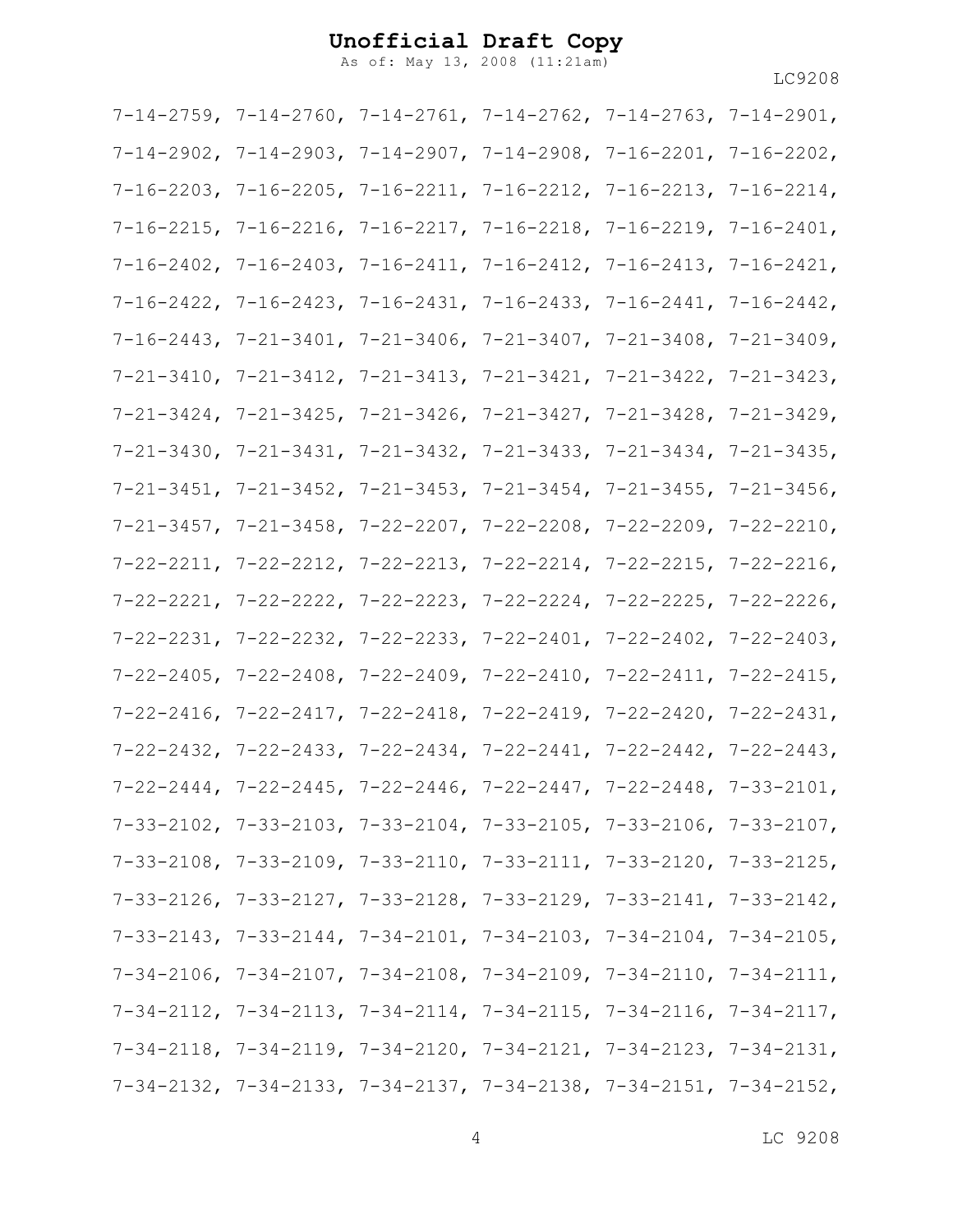As of: May 13, 2008 (11:21am)

LC9208

7-34-2153, 7-34-2154, 7-34-2155, 7-34-2156, 7-34-2157, 7-34-2158, 7-34-2159, 7-34-2160, 7-34-2161, 7-34-2162, 7-34-2163, 7-34-2164, 7-35-101, 7-35-102, 7-35-2101, 7-35-2102, 7-35-2103, 7-35-2104, 7-35-2105, 7-35-2106, 7-35-2107, 7-35-2108, 7-35-2109, 7-35-2110, 7-35-2111, 7-35-2112, 7-35-2113, 7-35-2114, 7-35-2115, 7-35-2116, 7-35-2121, 7-35-2122, 7-35-2123, 7-35-2124, 7-35-2125, 7-35-2131, 7-35-2132, 7-35-2133, 7-35-2134, 7-35-2135, 7-35-2136, 7-35-2137, 7-35-2138, 7-35-2139, 7-35-2140, 7-35-2141, 7-35-2142, 7-35-2143, 7-35-2144, 7-35-2145, 7-35-2146, 7-35-2147, 7-35-2148, 7-35-2149, 7-35-2150, 7-35-2201, 7-35-2202, 7-35-4101, 7-35-4103, 7-35-4105, 7-35-4106, 7-35-4107, 7-35-4108, 7-35-4109, 22-1-702, 22-1-703, 22-1-704, 22-1-705, 22-1-706, 22-1-707, 22-1-708, 22-1-709, 22-1- 710, 22-1-711, and 22-1-716, MCA; AND PROVIDING AN EFFECTIVE DATE."

Be it enacted by the Legislature of the State of Montana:

NEW SECTION. **Section 1. Purpose.** The purpose of [sections 1 through 20] is to allow for the creation and governance of special districts.

NEW SECTION. **Section 2. Definitions.** As used in [sections 1 through 19], the following definitions apply:

(1) "Governing body" means the legislative authority of a local government.

(2) "Local government" means any city, town, county, or consolidated city-county government or any combination of these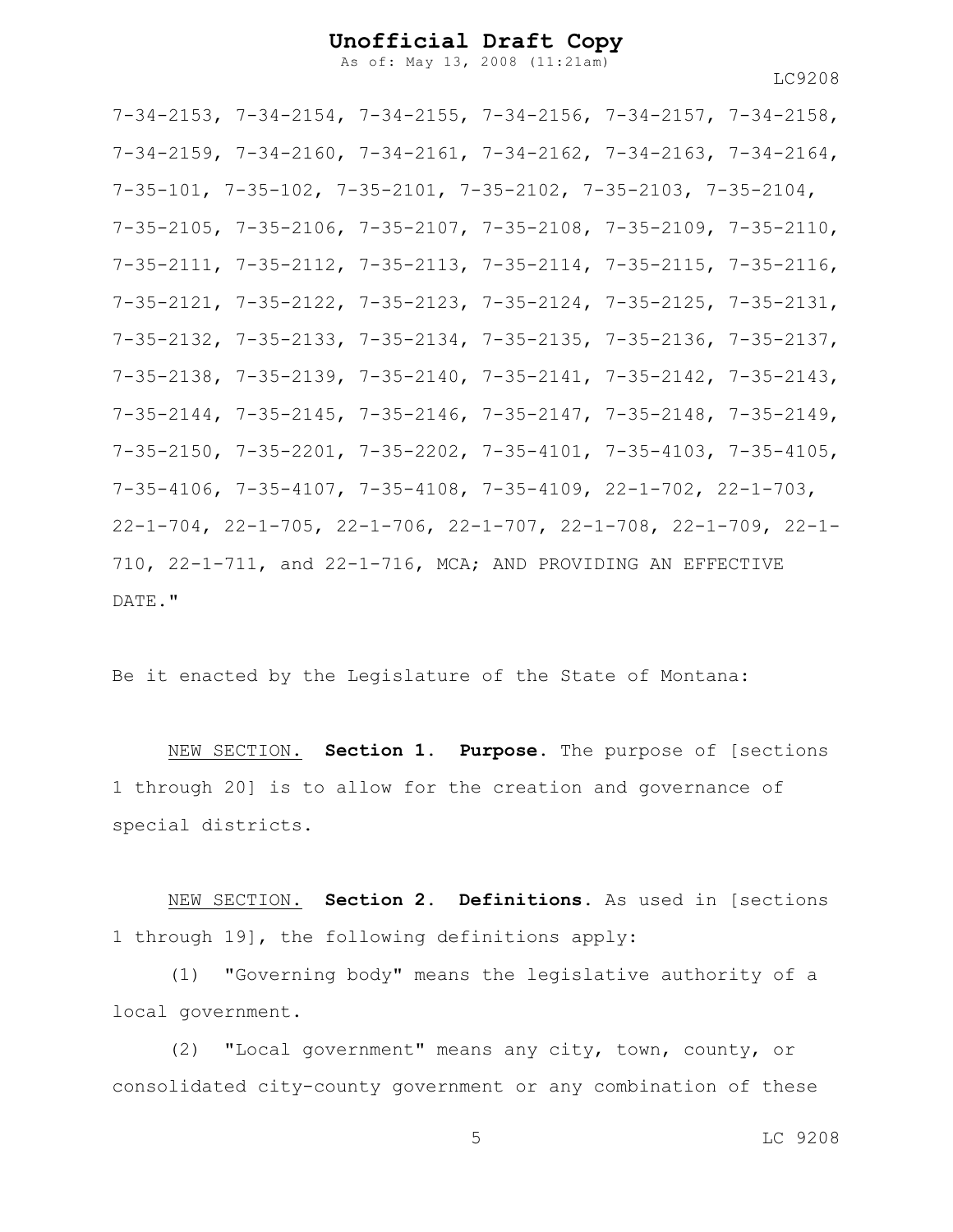As of: May 13, 2008 (11:21am)

acting jointly.

(3) "Special district" means a unit of local government, authorized by law to perform a single function or a limited number of functions. The term includes but is not limited to conservation districts, water districts, weed management districts, irrigation districts, fire districts, hospital districts, sewer districts, and transportation districts. The term also includes any district or other entity formed to perform a single or limited number of functions by interlocal agreement.

NEW SECTION. **Section 3. Authorization to create special districts.** (1) Whenever the public convenience and necessity may require:

(a) the governing body may create a special district to serve the inhabitants of the special district; or

(b) petitioners may initiate the creation of a special district to serve inhabitants of the special district.

(2) A petition to institute the creation of a special district must be signed by  $\frac{1}{6}$  of the property taxpayers or registered voters within the boundary of the proposed special district. A defect in the contents of the petition, or in its title, form of notice, or signatures may not invalidate the petition and subsequent proceedings as long as the petition has a sufficient number of qualified signatures attached.

NEW SECTION. **Section 4. Determining special district boundaries.** The boundary must be mapped and clearly described

6 LC 9208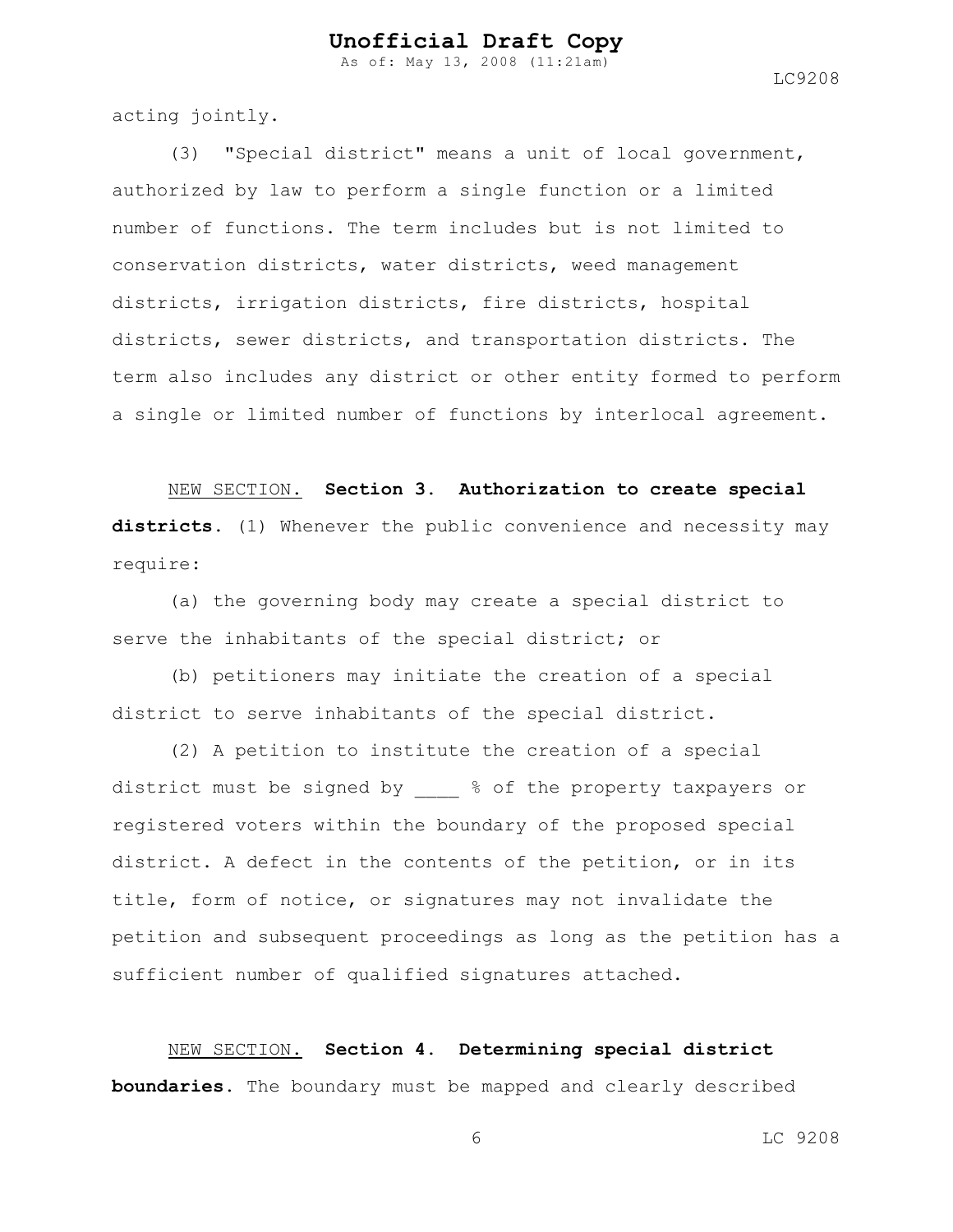As of: May 13, 2008 (11:21am)

LC9208

before the special district may be approved.

(1) The governing body or petitioners shall consult with the county clerk and recorder to prepare a legal description of the boundaries for the proposed special district.

(2) The boundaries must follow property ownership, precinct, school district, municipal, and county lines as far as practical.

(3) The legal description of boundaries must be reviewed by the county surveyor before the special district may be approved.

#### NEW SECTION. **Section 5. Public hearing -- resolution of**

**intention to create special district.** (1) The governing body shall hold at least one public hearing concerning the creation of a proposed special district prior to the passage of a resolution of intention to create the special district. A resolution of intention to create a special district may be based upon a decision of the governing body or upon a petition that contains the required number of signatures.

- (2) The resolution must designate:
- (a) the proposed name of the special district;
- (b) the necessity for the proposed special district;

(c) a general description of the territory or lands to be included within the proposed special district, giving the boundaries of the proposed special district;

(d) the general character of any proposed improvements and the proposed location for the proposed program or improvements;

(e) the estimated cost of the proposed program or improvements; and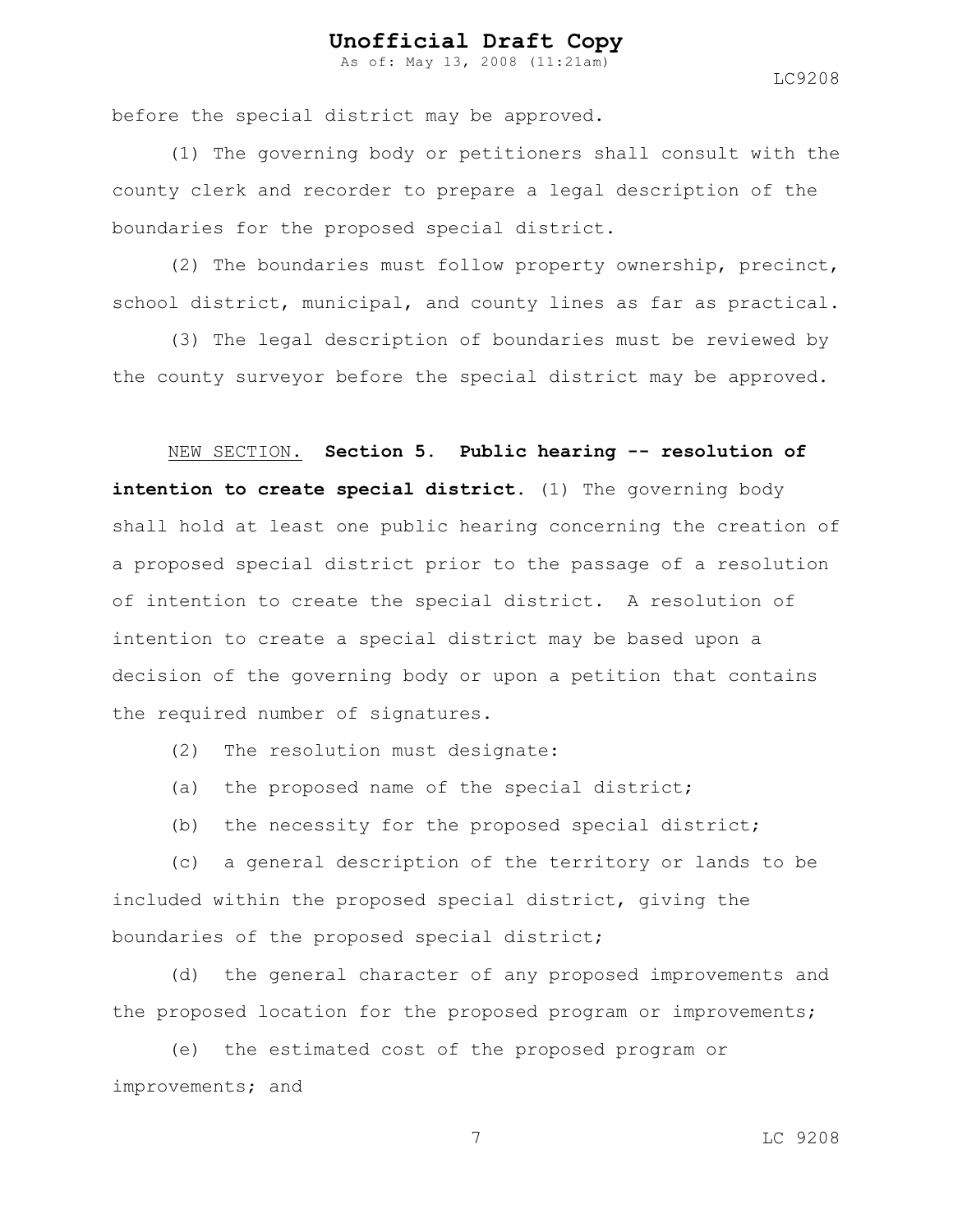As of: May 13, 2008 (11:21am)

LC9208

(f) any requirements specifically applicable to the type of special district.

(3) The governing body shall publish notice of passage of the resolution of intention to create a special district as provided in 7-1-2121 and 7-1-2122 or 7-1-4127 and 7-1-4129, as applicable. The notice must contain a notice of a hearing and the time and place where the hearing will be held.

NEW SECTION. **Section 6. Right to protest -- procedure - hearing.** (1) An owner of property liable to be assessed for the program or improvements in the proposed special district has 30 days from the date of the first publication of the notice of passage of the resolution of intention to make a written protest against the proposed program or improvements.

(2) The protest must be in writing and must be delivered to the appropriate county clerk or city clerk, who shall endorse on the protest the date of receipt.

(3) An owner of property created as a condominium may protest pursuant to the provisions in [section 17].

(4)(a) At the hearing provided for in [section 5], the governing body shall consider all protests.

(b) In determining the sufficiency of protest, each protest must be weighted in proportion to the amount of the assessment to be levied against the lot or parcel with respect to which it is made.

(c) If the protest against the proposed program or improvements is made by the owners of more than 50% of the area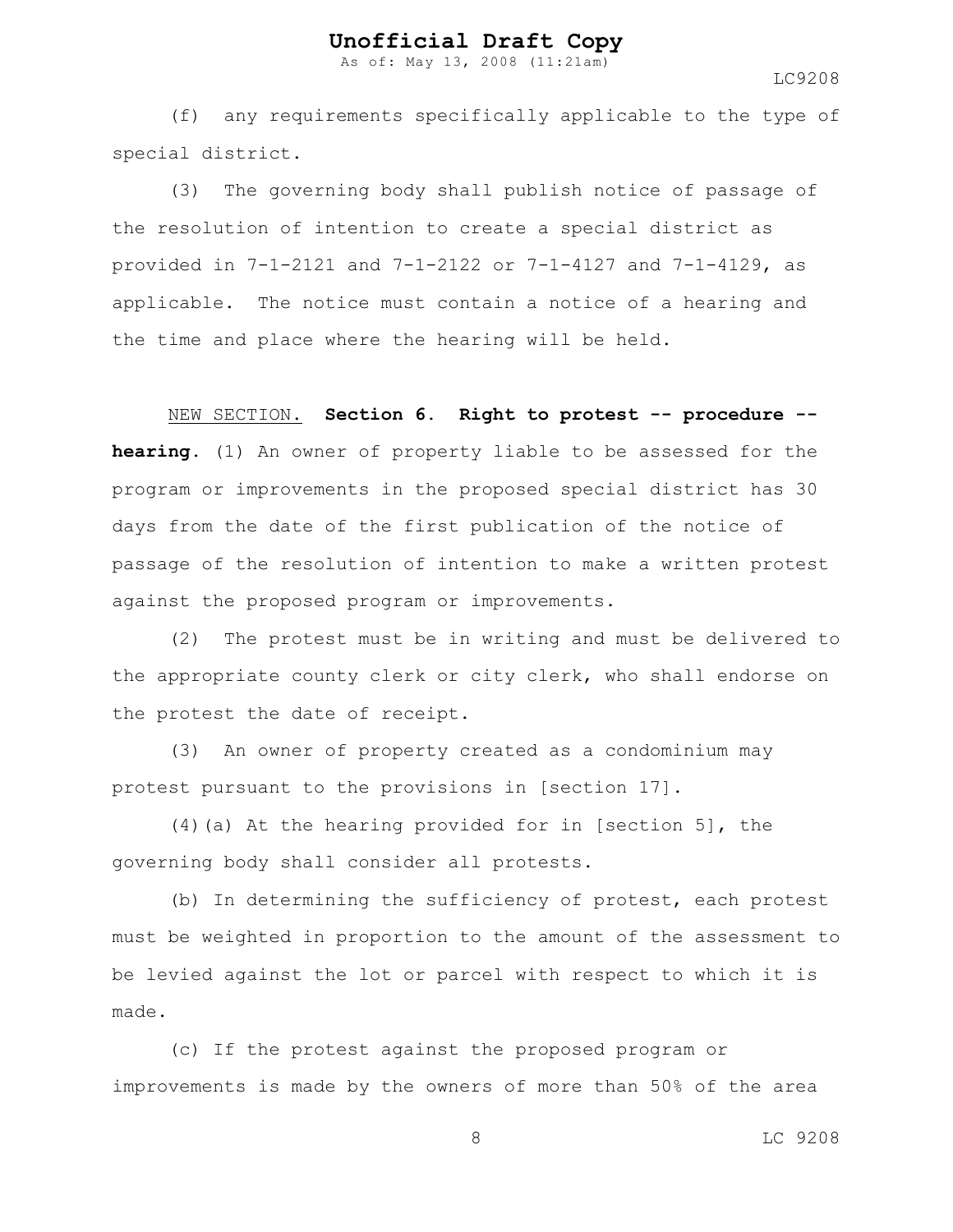As of: May 13, 2008 (11:21am)

LC9208

in the proposed special district, further proceedings may not be taken by the governing body for at least 6 months.

(d) In determining whether or not sufficient protests have been filed in the proposed special district to prevent further proceedings, property owned by a governmental entity must be considered the same as any other property in the district.

(e) The decision of the governing body is final and conclusive.

(5) The governing body may adjourn the hearing from time to time.

NEW SECTION. **Section 7. Referendum -- election.** (1) The governing body may order a referendum on the creation of the proposed special district to be submitted to the registered voters who reside within the proposed special district and the individuals qualified to vote pursuant to subsections (5) and (6).

(2) The referendum must state:

(a) the type and maximum rate of the initial proposed assessments or fees that would be imposed, consistent with the requirements of [sections  $5(2)$  (e),  $11(3)$ , and  $14$ ];

(b) the type of activities proposed to be financed, including a general description of the program or improvements; and

(c) a general description of the areas included in the proposed special district.

(3) The referendum must be held in conjunction with a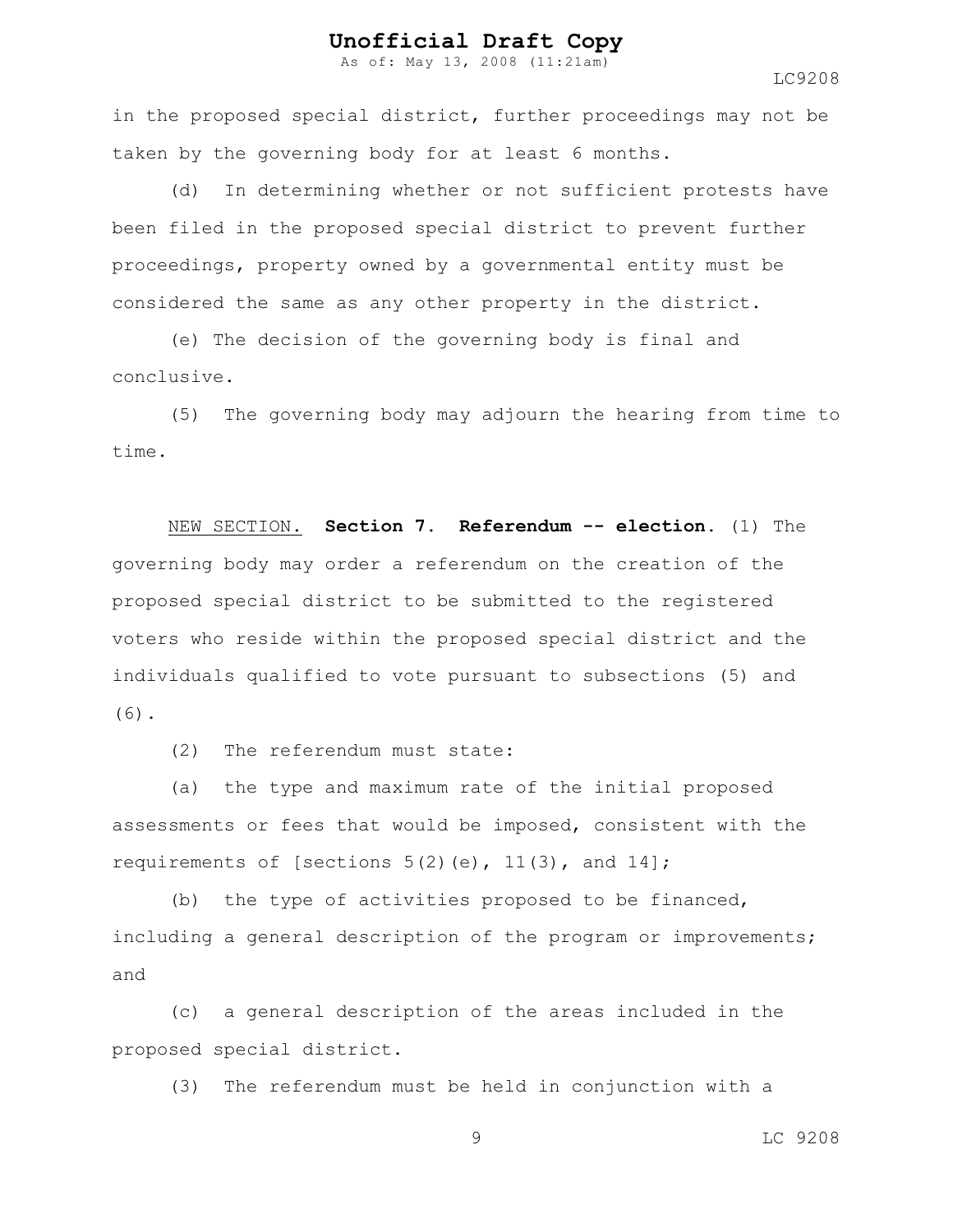As of: May 13, 2008 (11:21am)

LC9208

regular or primary election or must be conducted by mail ballot election as provided in Title 13, chapter 19.

(4) The proposition to be submitted to the electorate must read: "Shall the proposition to organize (name of proposed special district) be adopted?"

(5) An individual is entitled to vote on the proposition if the individual:

(a) meets all qualifications required of electors under the general election laws of the state; and

(b) is a resident of or owner of taxable real property in the area subject to the proposed special district.

(6) An individual who is the owner of real property described in subsection (5)(b) need not possess the qualifications required of an elector in subsection (5)(a) if the individual is qualified to vote in any county of the state and files proof of registration with the election administrator at least 20 days prior to the referendum in which the individual intends to vote.

(7) The referendum must be conducted, the vote canvassed, and the result declared in the same manner as provided by Title 13 in respect to general elections, so far as it is applicable, except as provided in subsection (3).

(8) The election administrator of each county shall immediately file with the secretary of state a certificate stating that the proposition was adopted and record the certificate in the office of the clerk and recorder of the county or counties in which the special district is situated.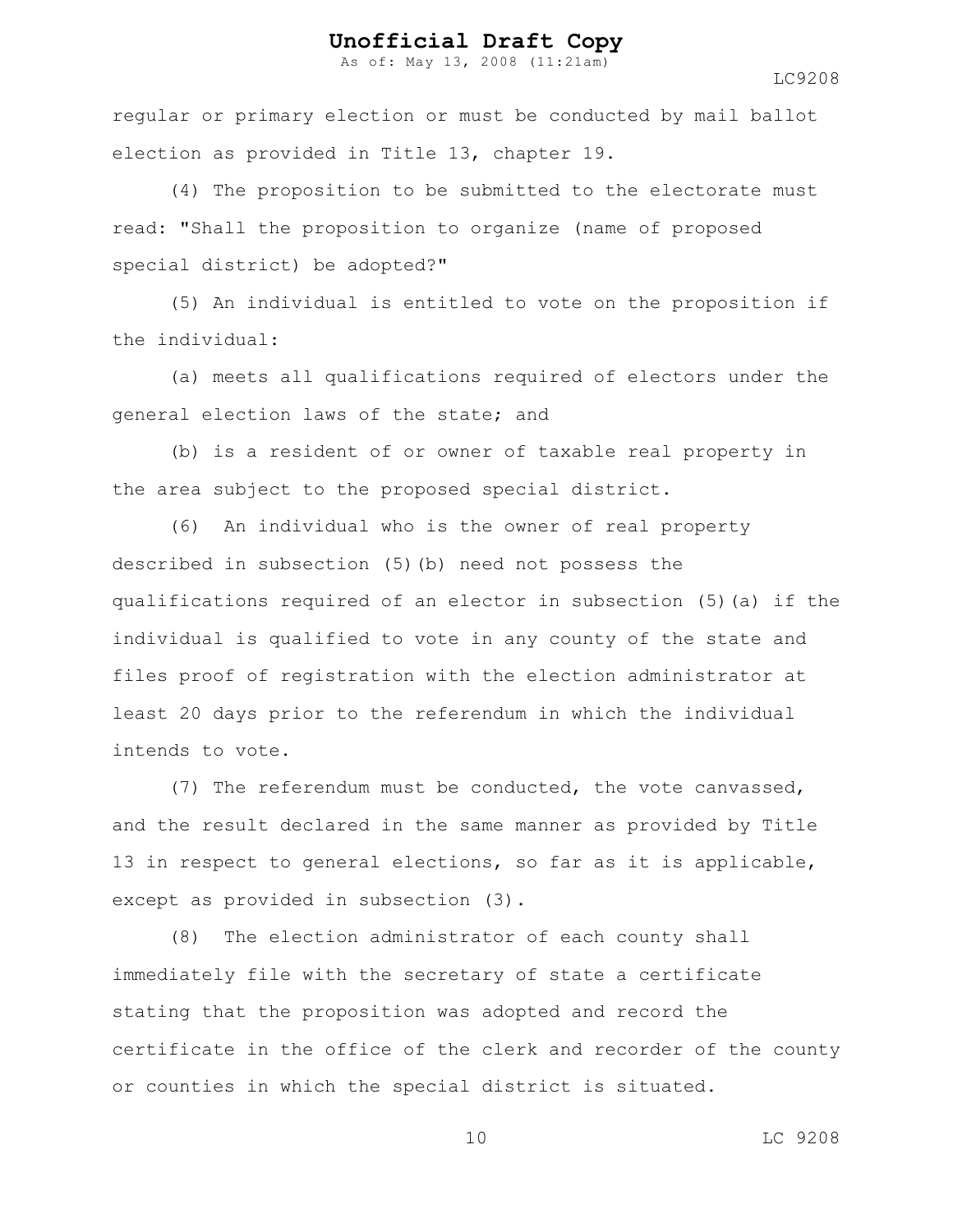NEW SECTION. **Section 8. Certificate of establishment.** (1) Upon receipt of the certificate referred to in [section  $7(8)$ ], the secretary of state shall, within 10 days, issue a certificate reciting that the specified district has been established according to the laws of the state of Montana. A copy of the certificate must be transmitted to and filed with the clerk of the county or counties in which the district is situated.

(2) When the certificate is issued by the secretary of state, the district named in the certificate is established with all the rights, privileges, and powers set forth in [section 11].

NEW SECTION. **Section 9. Order creating district -- power to implement program.** (1) The governing body may create a special district and establish assessments or fees if the governing body finds that insufficient protests have been made in accordance with [section 6] or if the eligible registered voters have approved a referendum as provided in [section 7].

(2) To create a special district, the governing body shall issue an order or pass an ordinance in accordance with the resolution of intention introduced and passed by the governing body or in accordance with the terms of the referendum. This must be done within 30 days of the end of the protest period or the referendum.

(3) If the governing body creates the special district of its own accord and without a referendum being held, a copy of the order or ordinance creating the district, certified by the clerk

LC9208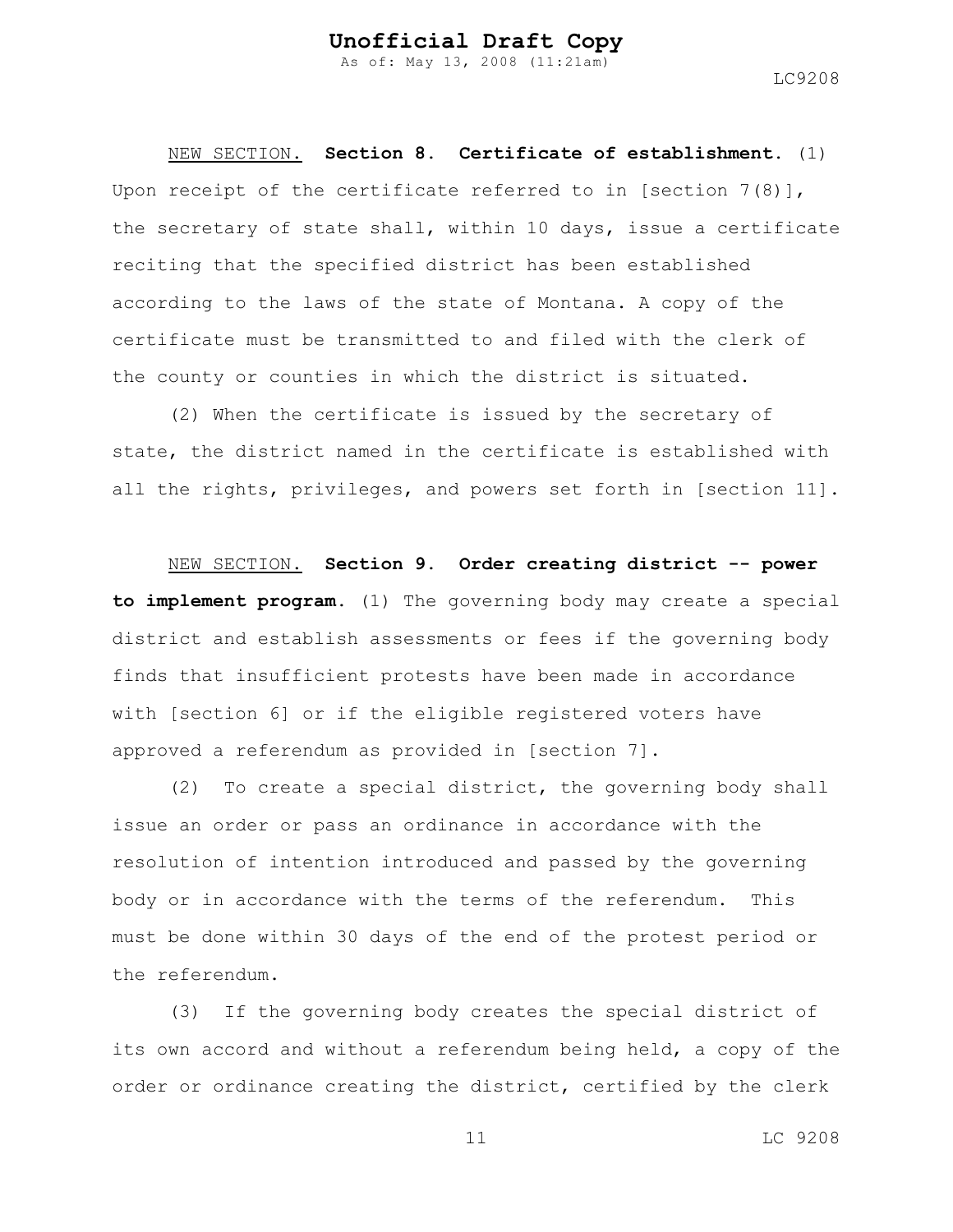As of: May 13, 2008 (11:21am)

LC9208

of the governing body, must be delivered to the clerk and recorder of the county or counties in which the special district is situated and to the secretary of state, who shall issue a certificate of establishment in accordance with [section 8].

NEW SECTION. **Section 10. Additional reporting procedures - - coordination of information collection, transfer, and accessibility.** (1) By the following January 1 after the creation of the special district, the governing body shall provide a description and map of the boundaries of the special district to the department of revenue.

(2) The department of revenue shall review the description and map of the boundaries for the approved special district and record the:

(a) legal description of the special district;

(b) date of the creation of the special district; and

(c) book and page or document number as provided for in 7-4- 2617.

(3) (a) The department of revenue shall transfer information collected pursuant to this section to the department of administration.

(b) The department of revenue shall coordinate with the department of administration to develop procedures regarding the collection and transfer of special district information between the two agencies.

(c) The department of administration shall convert special district information received from the department of revenue to a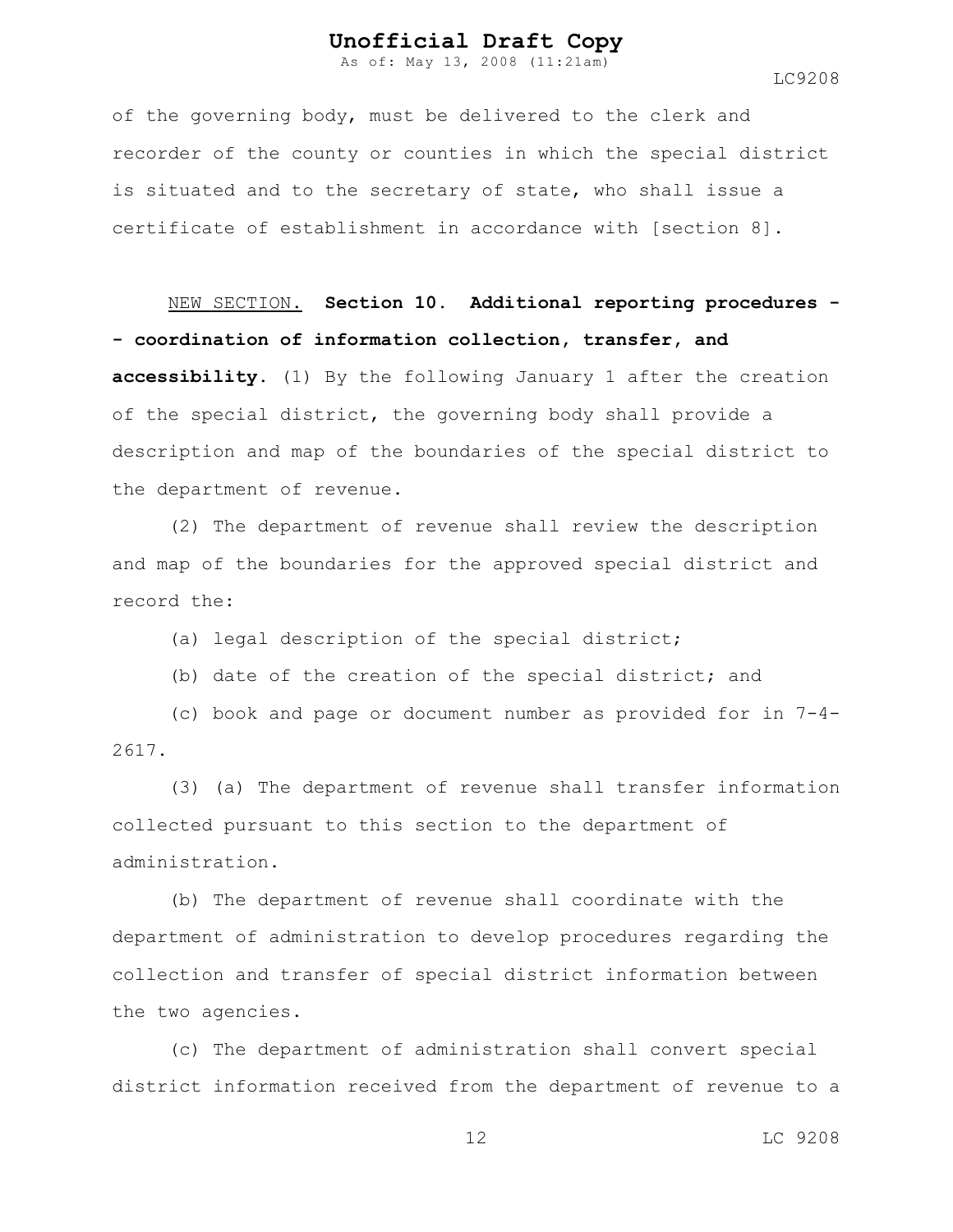As of: May 13, 2008 (11:21am)

LC9208

digital format for land information purposes authorized in Title 90, chapter 1, part 4, that can be accessed through the department of administration's website.

#### NEW SECTION. **Section 11. Limitations on lawsuits.** (1) A

finding of the governing body in favor of the genuineness and sufficiency of the petition or election is final and conclusive against all persons except the state of Montana upon suit brought by the attorney general.

(2) A lawsuit filed by the attorney general must be filed within 1 year after the order or ordinance creating the special district is approved by the governing body.

#### NEW SECTION. **Section 12. Governance -- powers and duties.**

(1) A special district must be administered and operated either by the governing body or by a separate elected or appointed board as determined by the governing body.

(2) If the special district is governed by a separate board, the board must be established in accordance with Title 7, chapter 1, part 2, and specific powers and duties granted to the board and those specifically withheld must be stated. The governing body may grant additional powers to the board. The governing body has ultimate authority.

(3) The entity chosen to administer the special district, as provided in subsection (1), may:

(a) implement a program and order improvements for the special district designed to fulfill the purposes of the special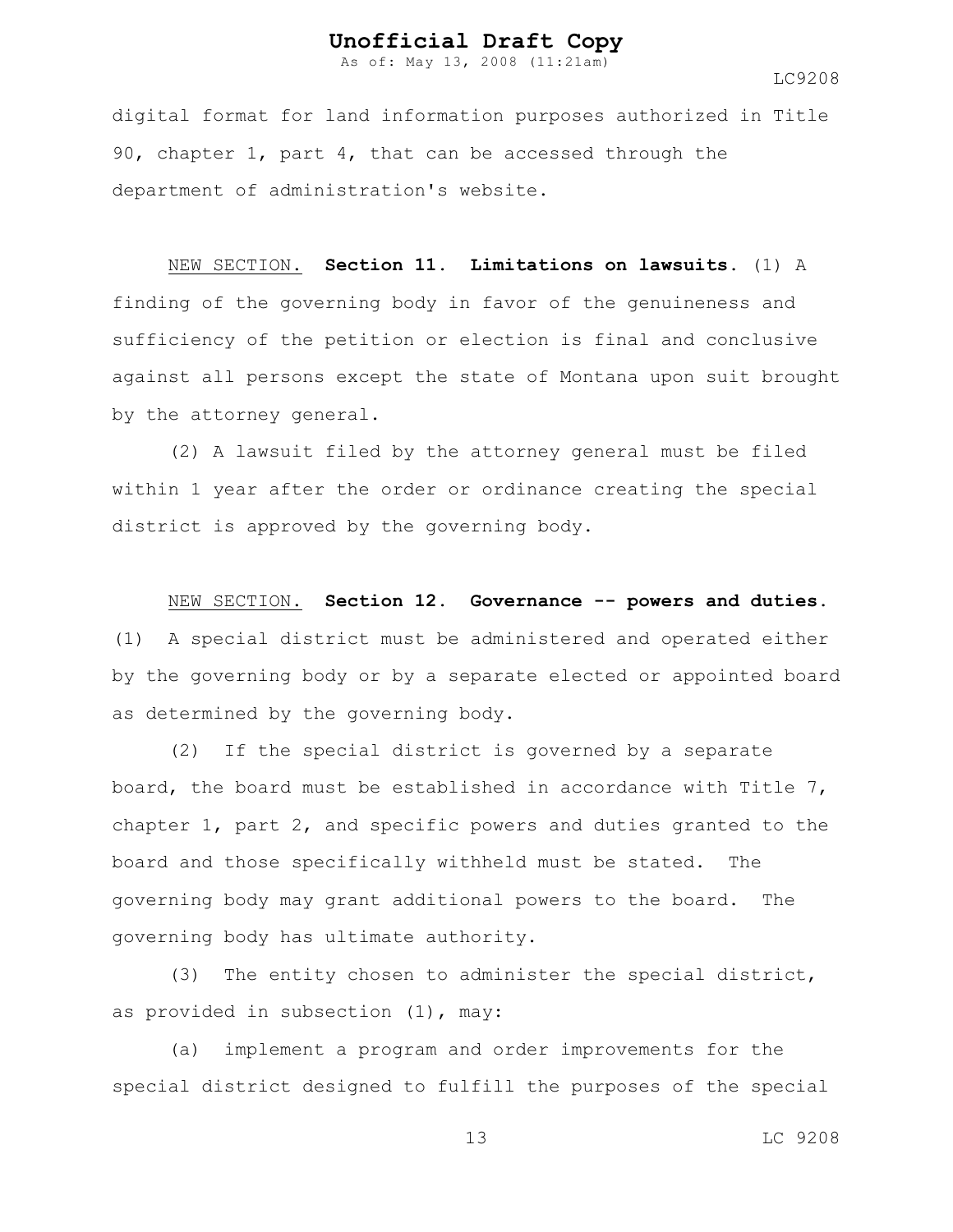As of: May 13, 2008 (11:21am)

district;

(b) administer the budget of the special district;

(c) employ personnel;

(d) purchase, rent, or lease equipment, personal property, and material necessary to develop and implement an effective program;

(e) cooperate or contract with any corporation, association, individual, or group of individuals, including any agency of federal, state, or local government, in order to develop and implement an effective program;

(f) receive gifts, grants, or donations for the purpose of advancing the program and, by gift, deed, devise, or purchase, acquire land, facilities, buildings and material necessary to implement the purposes of the special district;

(g) construct and maintain facilities and buildings necessary to accomplish the purposes of the special district;

(h) provide grants to private, nonprofit entities as part of implementing an effective program;

(i) borrow money by the issuance of bonds to lease, purchase, and maintain land, facilities, and buildings in the manner and subject to the conditions and limitations prescribed for bonds of school districts by Title 20, chapter 9, part 4;

(j) exercise the right of eminent domain pursuant to 70-30- 102;

(k) adopt a seal and alter it at the entity's pleasure;

(l) administer local ordinances as appropriate; and

(m) establish district capital improvement funds, pursuant

14 LC 9208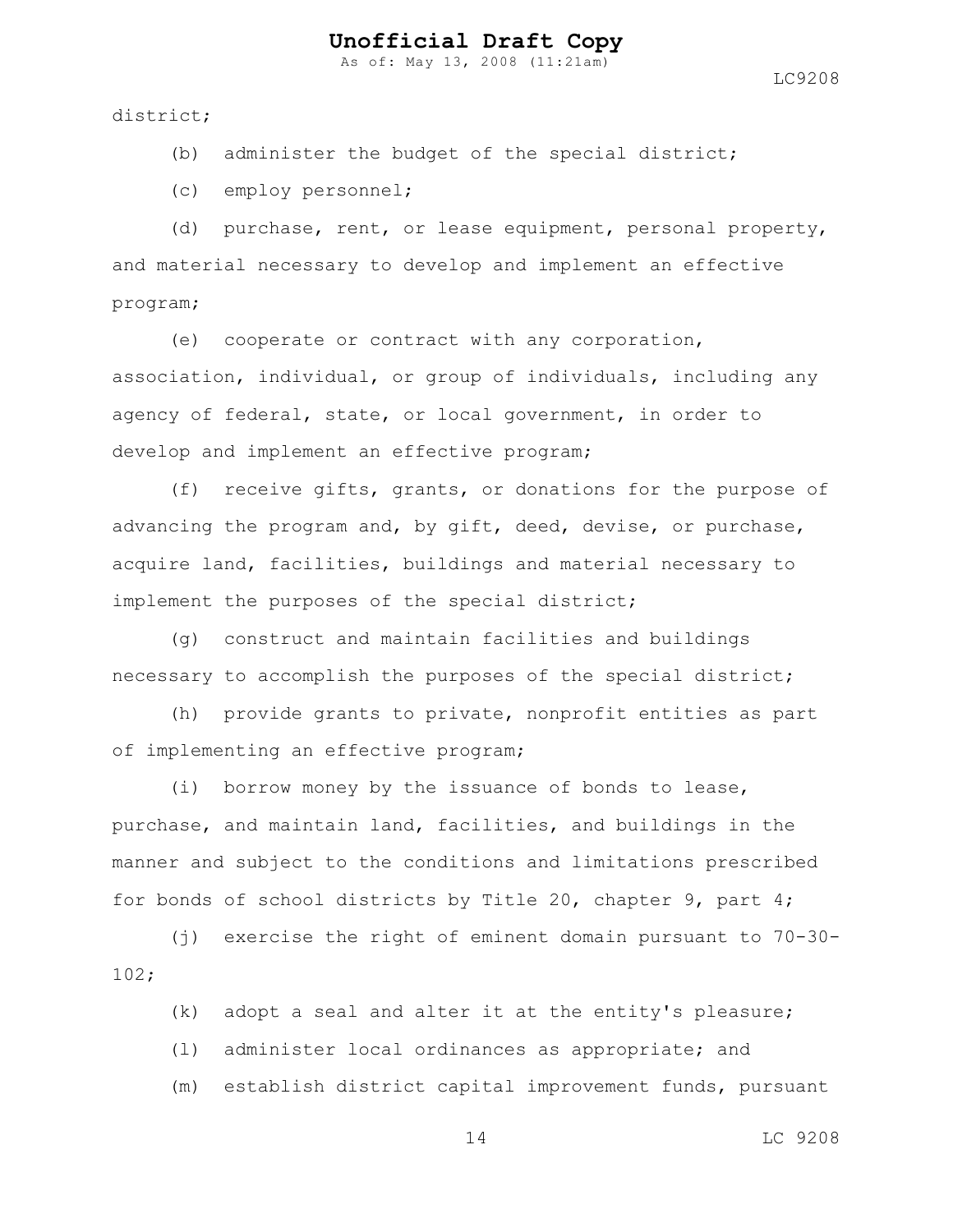As of: May 13, 2008 (11:21am)

LC9208

to 7-6-616, and maintenance and debt service funds.

NEW SECTION. **Section 13. Multiple jurisdictions.** (1) A special district created by a combination of local governments acting together must be administered according to an interlocal agreement. The interlocal agreement may determine whether the administrative body of the special district consists of the entire membership of all governing bodies from the participating jurisdictions or representatives of each governing body or jurisdiction.

(2) A special district created by a combination of local governments acting together may enlarge an existing service district, but may not supersede or void an existing contract, district, or interlocal agreement under which the same service is currently provided to residents of one or more of the participating jurisdictions. The local governments acting together may agree to alter an existing contract, district, or interlocal agreement as necessary.

(3) The local governments shall equally share the ownership of real or personal property acquired by the district.

NEW SECTION. **Section 14. Alteration of special districts.**

(1) The governing body may, not more than once a year, change by resolution the boundaries of any special district, but the change of boundaries may not affect indebtedness existing at the time of the change.

(2) The boundaries may be altered by petition, by complying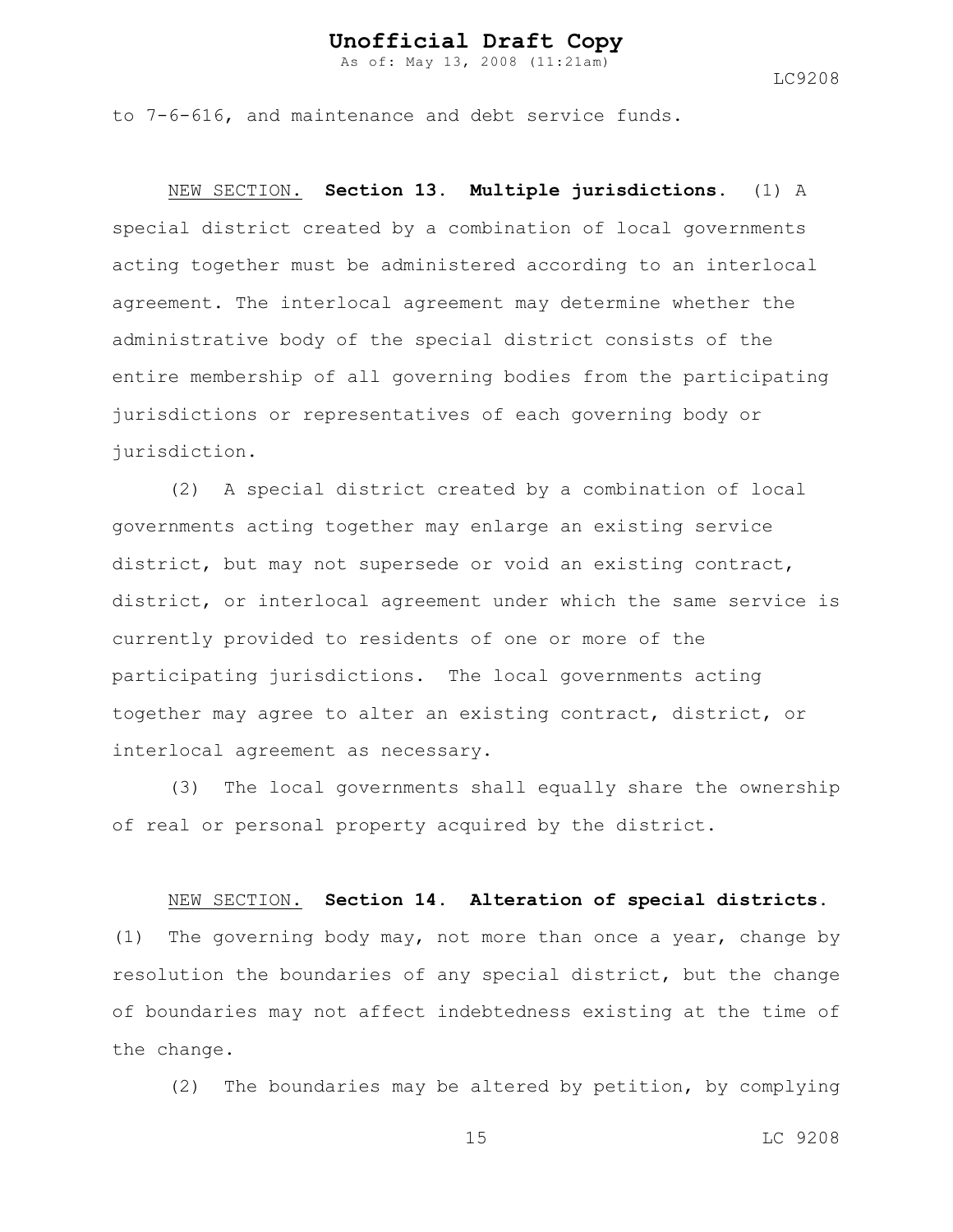As of: May 13, 2008 (11:21am)

LC9208

with the requirements for petitions as provided in [section 3].

(3) Alteration is also subject to procedures for public notice, protest, referendum, certification, reporting and establishment of assessment set forth in [sections 4 through 10 and 15].

(4) Changes made to the boundaries may not delete any portion of the area if the deletion will create an island of included or excluded lands.

(5) Changes made to the boundaries may not delete any portion of the area that is negatively contributing or may reasonably be expected to negatively contribute to environmental impacts that fall within the scope of the special district's program.

NEW SECTION. **Section 15. Financing for special district.**

(1) The governing body shall make assessments or impose fees for the costs and expenses of the special district based upon a budget proposed by the governing body or separate board administering the district pursuant to [section 11].

(2) For the purposes of this section, "assessable area" means the portion of a lot or parcel of land that is benefitted by the special district. The assessable area may be less than but may not exceed the actual area of the lot or parcel.

(3) The governing body shall assess the percentage of the cost of the program or improvements against the entire district as follows:

(a) each lot or parcel of land within the special district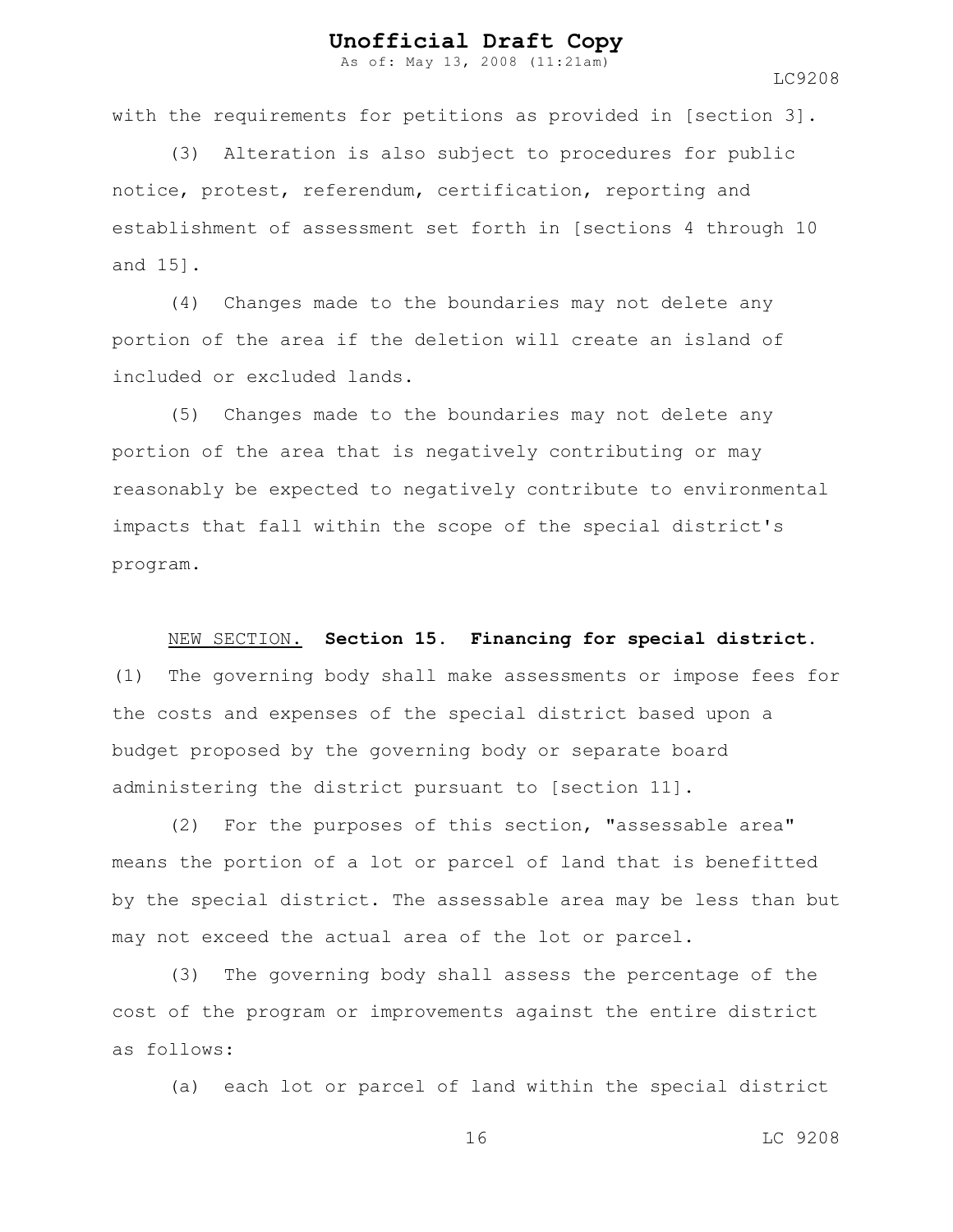As of: May 13, 2008 (11:21am)

may be assessed for that part of the cost that its assessable area bears to the assessable area of the entire special district, exclusive of roads, streets, avenues, alleys, and public places;

(b) if the governing body determines that the benefits derived from the program or improvements by each lot or parcel are substantially equivalent, the cost may be assessed equally to each lot or parcel located within the special district without regard to the assessable area of the lot or parcel;

(c) each lot or parcel of land, including the improvements on the lot or parcel, may be assessed for that part of the cost of the special district that its taxable valuation bears to the total taxable valuation of the property of the district;

(d) each lot or parcel of land may be assessed based on the lineal front footage of any part of the lot or parcel which is in the district and abuts the area to be improved or maintained;

(e) each lot or parcel of land within the district may be assessed for that part of the cost that the reasonably estimated vehicle trips generated for a lot or parcel of its size in its zoning classification bear to the reasonably estimated vehicle trips generated for all lots in the district based on their size and zoning classification; or

(f) any combination of the assessment options provided in subsections  $(3)(a)$ ,  $(3)(c)$ ,  $(3)(d)$  and  $(3)(e)$  may be used for the special district as a whole or for any lot or parcel within the special district.

(4) If property created as a condominium is subject to assessment, each unit within the condominium is considered a

17 LC 9208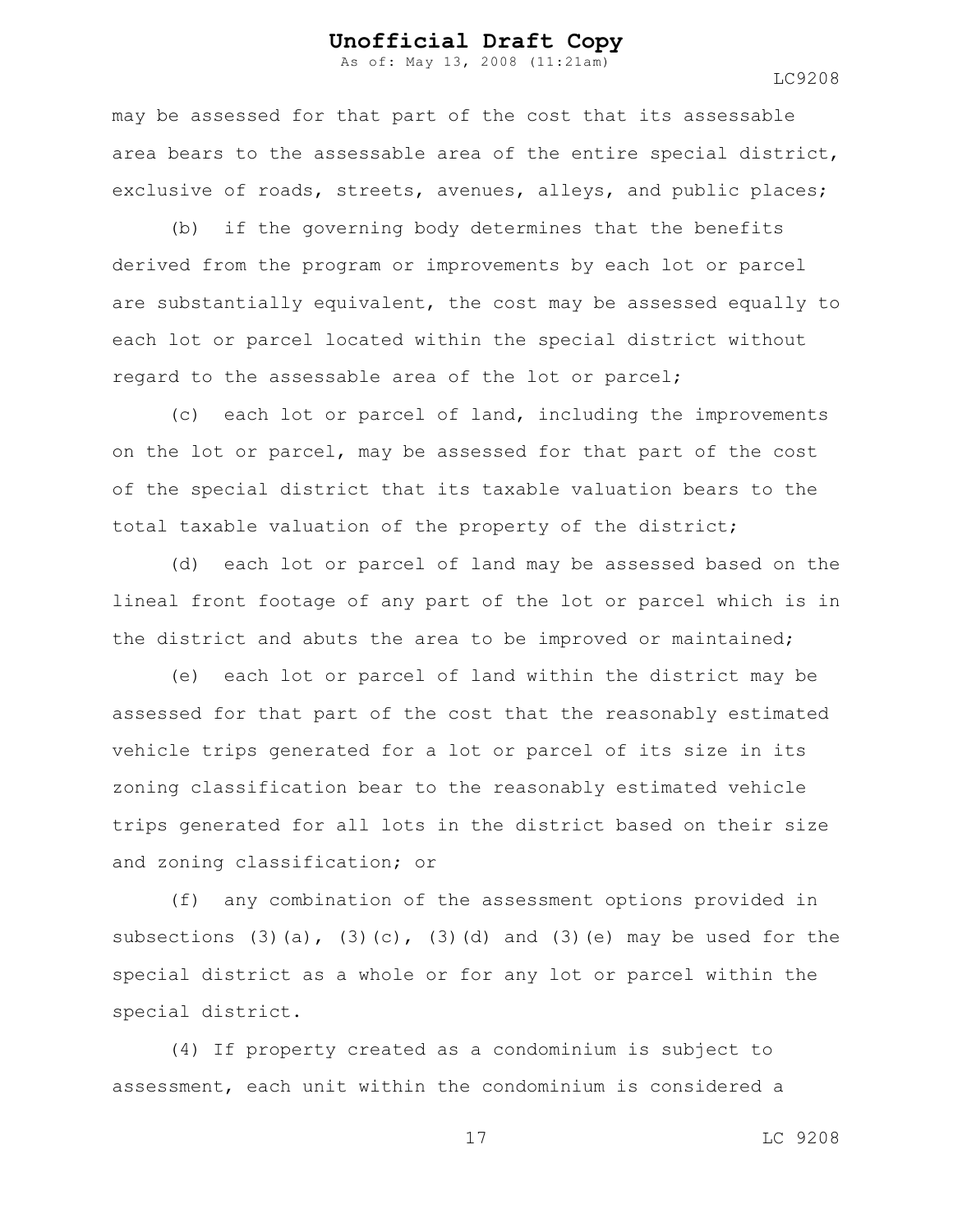As of: May 13, 2008 (11:21am)

separate parcel of real property subject to separate assessment and the lien of the assessment. Each unit must be assessed for the unit's percentage of undivided interest in the common elements of the condominium. The percentage of the undivided ownership interest must be as set forth in the condominium declaration.

NEW SECTION. **Section 16. Notice of resolution for**

**assessment -- assessment.** (1) The governing body shall estimate, as near as practicable, the cost of each established special district annually by the later of the second Monday in August or within 45 calendar days after receiving certified taxable values from the department of revenue.

(2) The governing body shall pass and finally adopt a resolution specifying the special district assessment option and levying and assessing all the property within the special district with an amount equal to the annual cost of the program and improvements.

(3) The resolution levying the assessment to defray the cost of the special district must contain or refer to a list that describes the lot or parcel of land assessed with the name of the owner of the lot or parcel, if known, and the amount assessed.

(4) The resolution must be kept on file in the office of the clerk of the governing body.

(5) A notice, signed by the clerk of the governing body, stating that the resolution levying a special assessment or changing the method of assessment to defray the cost of the

18 LC 9208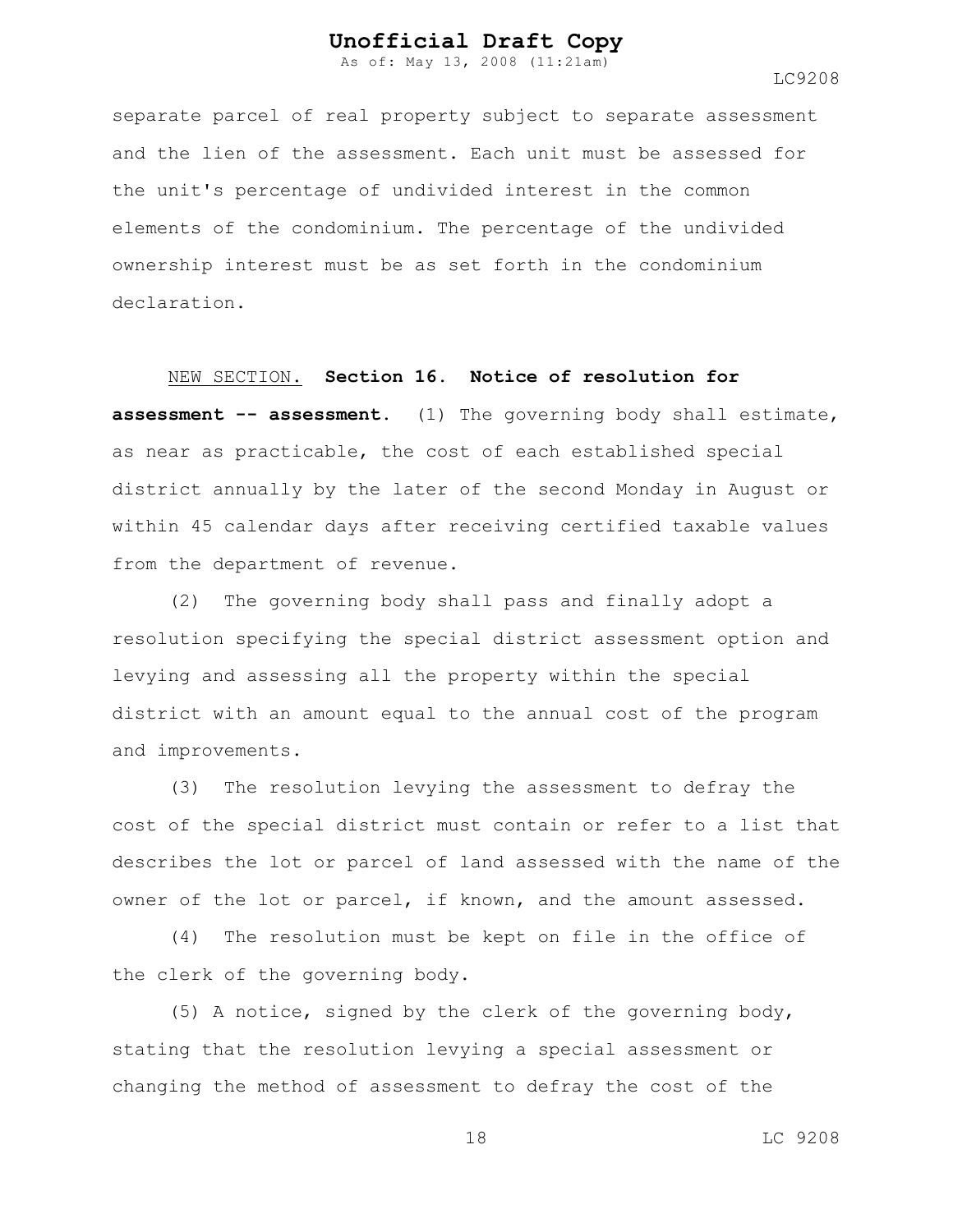As of: May 13, 2008 (11:21am)

special district is on file in the clerk's office and subject to inspection must be published as provided in 7-1-2121 or 7-1-4127. The notice must state the time and place at which objections to the final adoption of the resolution will be heard by the governing body and must contain a statement setting out the method of assessment being proposed for adoption or the change in assessment being proposed for adoption. The time for the hearing must be at least 5 days after the final publication of the notice.

(6) The notice and hearing process may be included in the local government's general budgeting process as provided in Title 7, chapter 6, part 40.

(7) At the time set, the governing body shall meet and hear all objections that may be made to the assessment or any part of the assessment, may adjourn from time to time for that purpose, and may by resolution modify the assessment.

(8) A copy of the resolution, certified by the clerk of the governing body, must be delivered to the department of revenue at the same time and in the same manner as other taxes and assessments are provided and to the treasurer or financial officer of the local government.

NEW SECTION. **Section 17. Collection of special district assessments.** (1) When a resolution of assessment has been certified by the clerk of the local government, the county treasurer or the city treasurer or town clerk, as provided in 7- 12-4182, shall collect the assessment in the same manner and at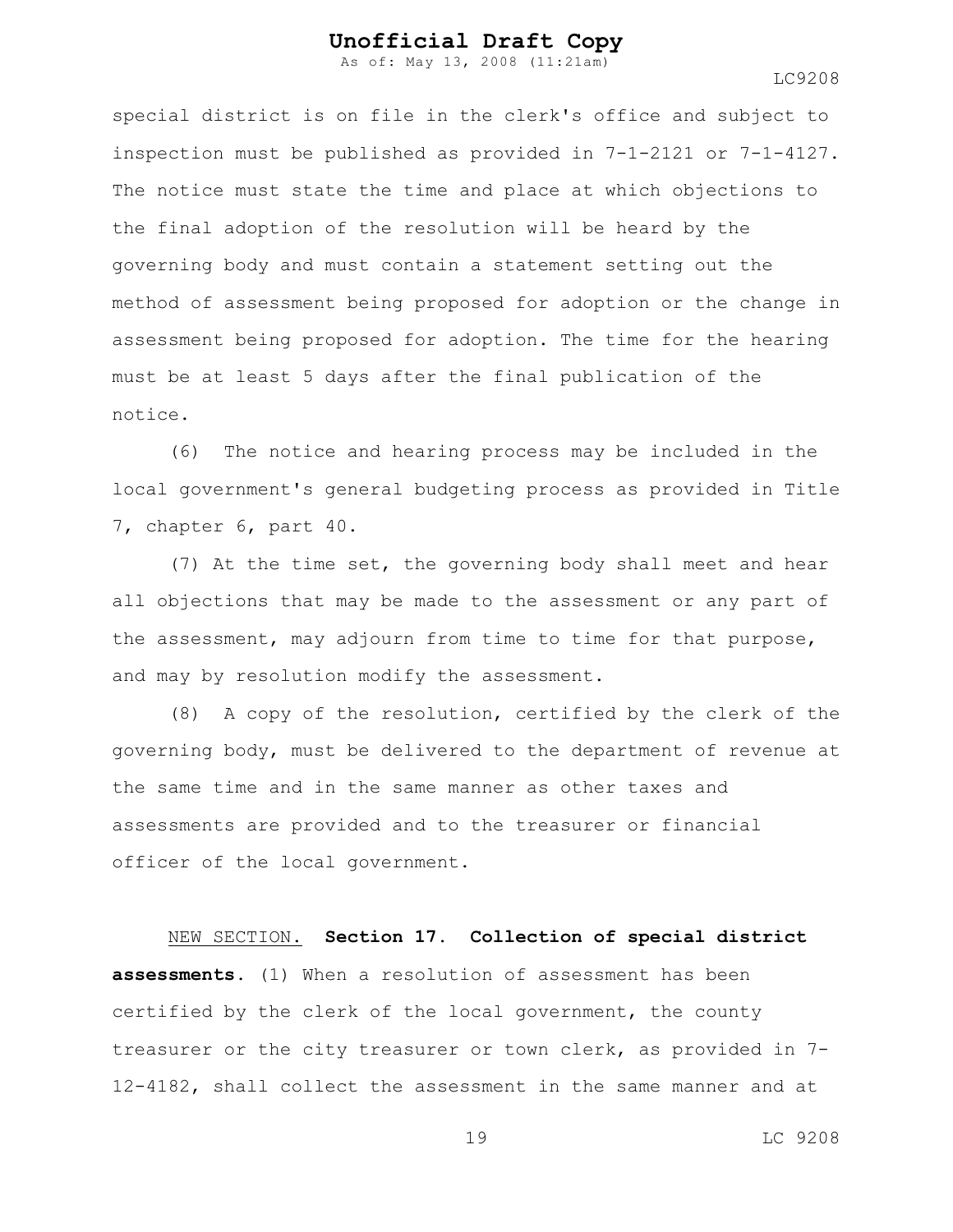As of: May 13, 2008 (11:21am)

LC9208

the same time as taxes for general purposes are collected.

(2) All money received by the special district must be deposited in an account held only for the special district by the county treasurer's office.

NEW SECTION. **Section 18. Payment of assessment under protest -- action to recover.** (1) When an assessment made under [sections 1 through 19] is considered unlawful by the party whose property is charged or from whom the payment is demanded, the person may pay the assessment or any part of the assessment considered to be unlawful under protest to the county treasurer.

(2) The party paying under protest or the party's legal representative may bring an action in any court of competent jurisdiction against the officer to whom the assessment was paid or against the local government in whose behalf the assessment was collected to recover the assessment or any portion of the assessment paid under protest. An action instituted to recover the assessment paid under protest must be commenced within 90 days after the date of payment.

(3) The assessment paid under protest must be held by the county treasurer until the determination of an action brought for the recovery of the assessment.

(4) If the assessment considered to be unlawful pertains to property created as a condominium and the property is not solely a certain unit in the condominium, then the owner of the property created as a condominium that is entitled to protest is considered to be the collective owners of all units having an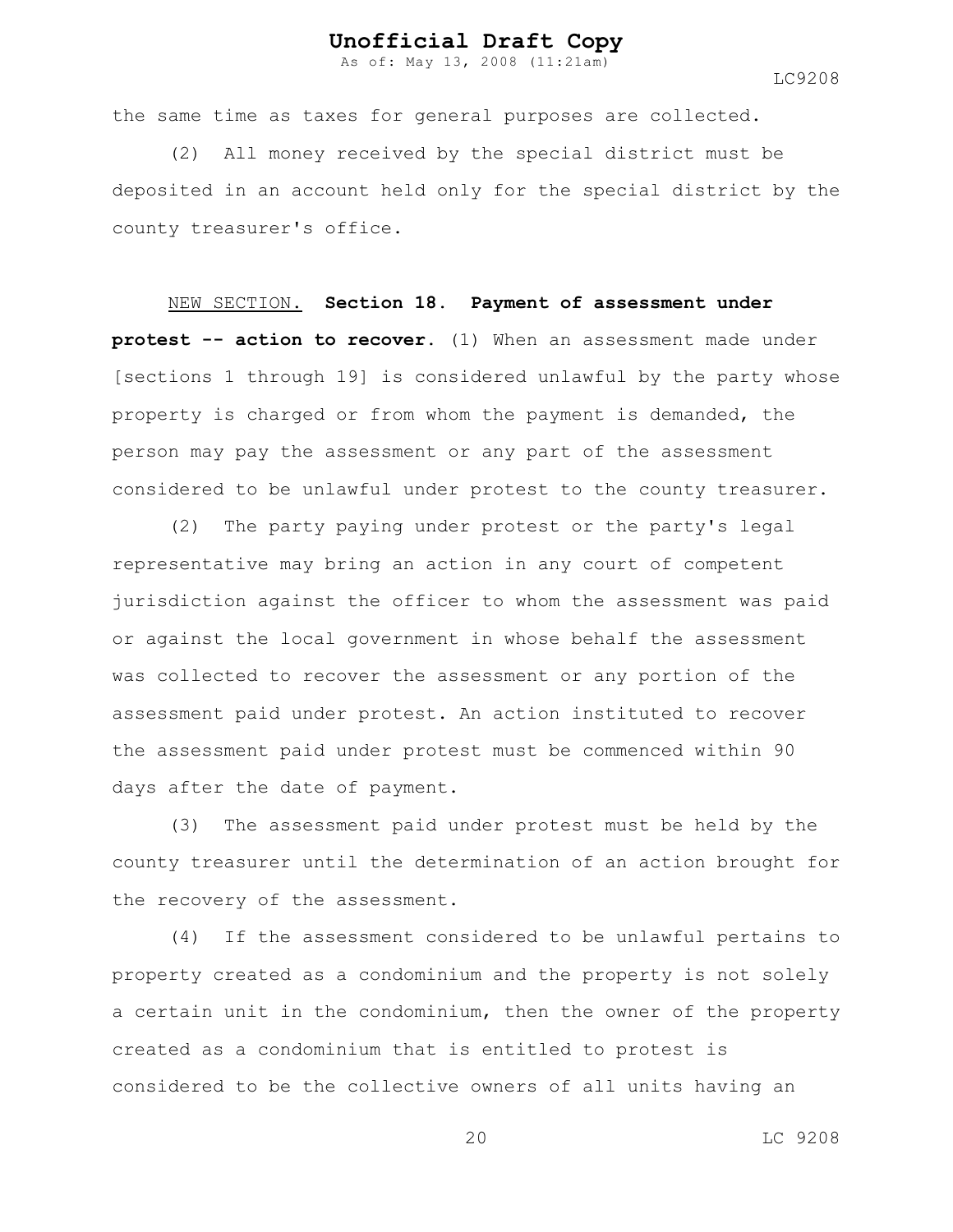As of: May 13, 2008 (11:21am)

LC9208

undivided ownership interest in the common elements of the condominium.

(5) An owner of property created as a condominium may protest against the method of assessment or vote at an election of the special district only through a president, vice president, secretary, or treasurer of the condominium owners' association who timely presents to the secretary of the special district the following:

(a) a writing identifying the condominium property;

(b) the condominium declaration or other condominium document that shows how votes of unit owners in the condominium are calculated;

(c) original signatures of owners of units in the condominium having an undivided ownership interest in the common elements of the condominium sufficient to constitute an affirmative vote for an undertaking relating to the common elements under the condominium declaration; and

(d) a certificate signed by the president, vice president, secretary, or treasurer of the condominium owners' association certifying that the votes of the unit owners, as evidenced by the signatures of the owners, are sufficient to constitute an affirmative vote of the condominium owners' association to protest against the method of assessment.

NEW SECTION. **Section 19. Assessments as liens.** (1) An assessment made and levied to defray the cost and expenses of the program or improvements, together with any percentages imposed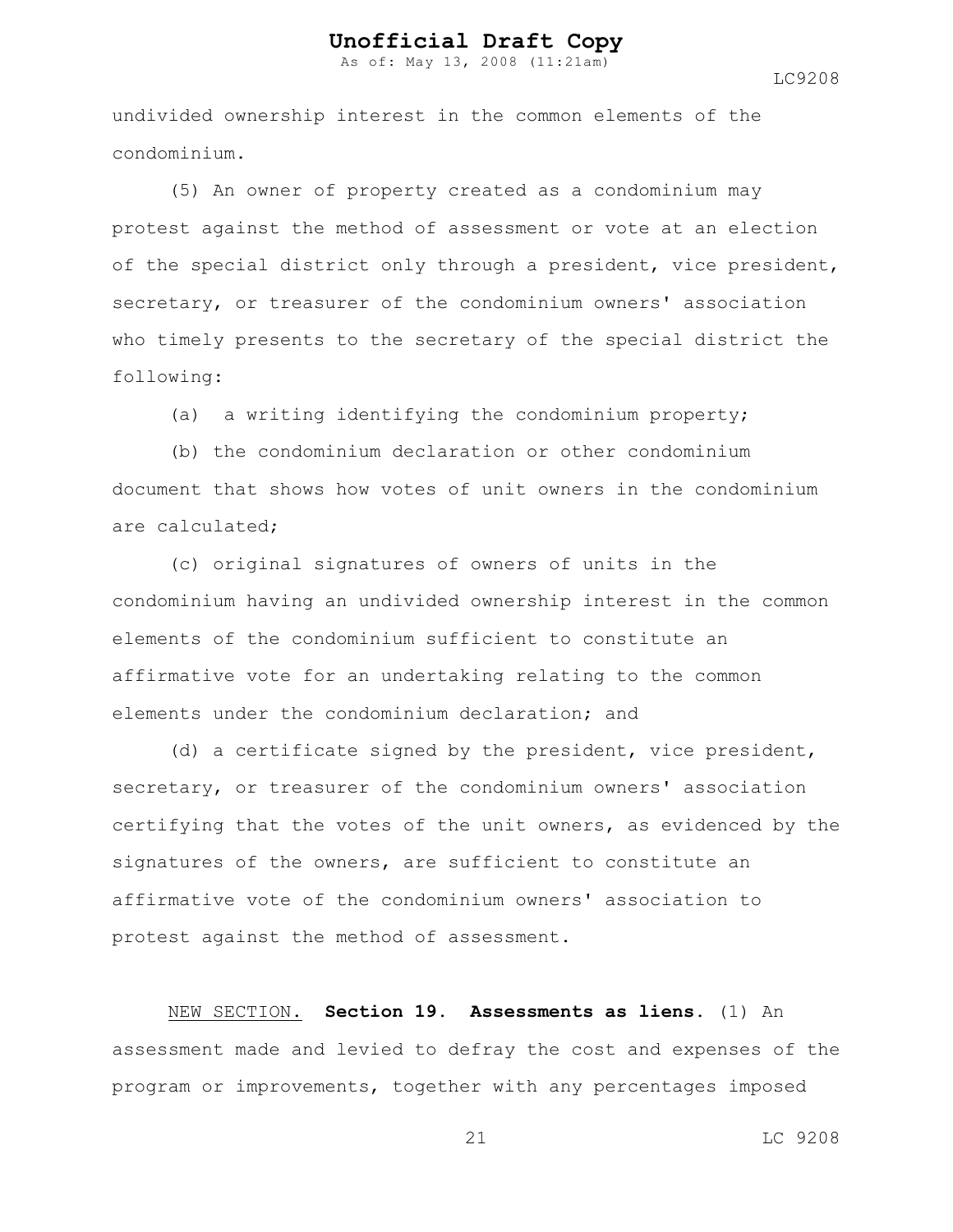As of: May 13, 2008 (11:21am)

LC9208

for delinquency and for cost of collection, constitutes a lien upon the property on which the assessment is made and levied from the date of the passage of the resolution levying the assessment. This lien may be extinguished only by payment of the assessment, with all penalties, costs, and interest, or by sale of the property as provided in subsection (2).

(2) When the payment of an installment of an assessment becomes delinquent, all payments of subsequent installments of the assessment may, at the option of the governing body and upon adoption of the appropriate resolutions, become delinquent. Upon delinquency in one or all installments, the whole property must be sold the same as other property is sold for taxes. The enforcement of the lien of any installment of a special assessment by any method authorized by law does not prevent the enforcement of the lien of any subsequent installment when it becomes delinquent.

#### NEW SECTION. **Section 20. Dissolution of special district.**

(1) A special district may be dissolved if it is considered to be in the best interest of a local government or the inhabitants of the local government or if the purpose for creating the special district has been fulfilled and the special district is not needed in perpetuity.

(2) The governing body may pass a resolution of intention to dissolve a special district upon its own request or upon request of the separate board administering the special district.

(3) After the passage of the resolution provided for in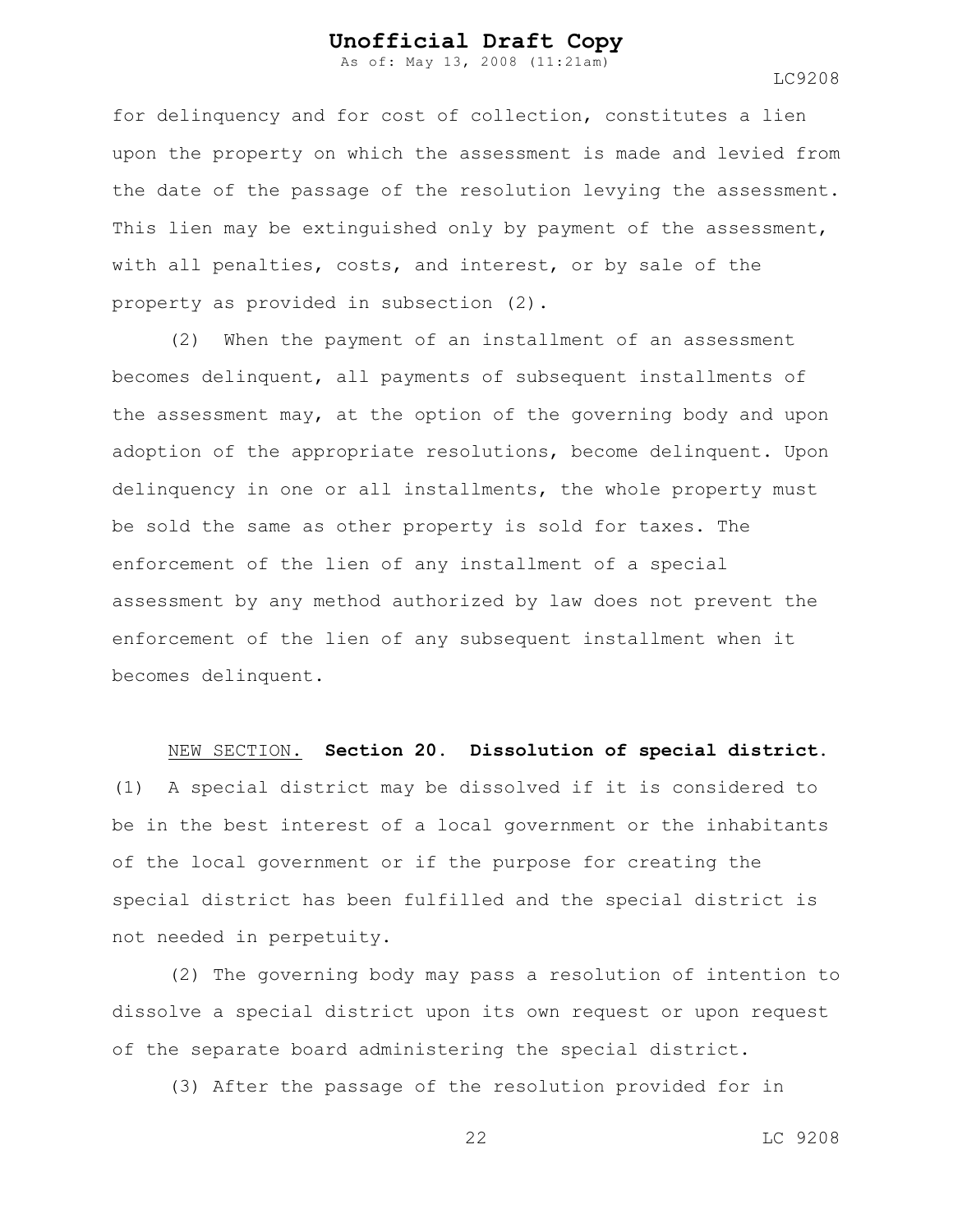As of: May 13, 2008 (11:21am)

LC9208

subsection (2), the clerk of the local government that established the special district shall publish a notice, as provided in 7-1-2121 or 7-1-4127, of the intention to dissolve the district.

(4) The notice must specify the boundaries of the district to be dissolved, the date of the passage of the resolution of intention to dissolve, the date set for the passage of the resolution of dissolution, and that unless 40% of the owners of real property in the district file written protest with the clerk of the local government before the passage of the resolution, it will be passed.

(5) The dissolution of a special district may not relieve the property owners from the assessment and payment of a sufficient amount to liquidate all charges existing against the special district prior to the date of dissolution.

(6) Any assets remaining after all debts and obligations of the special district have been paid, discharged, or irrevocably settled must be:

(a) deposited in the general fund of the local government;

(b) in the case of multiple local governments, divided according to the percentage of the special district located within each local government's jurisdiction and deposited in the general fund of each local government; or

(c) transferred to a new special district that has been created to provide substantially the same service as provided by the dissolved special district.

(7) If the remaining assets are derived from grants or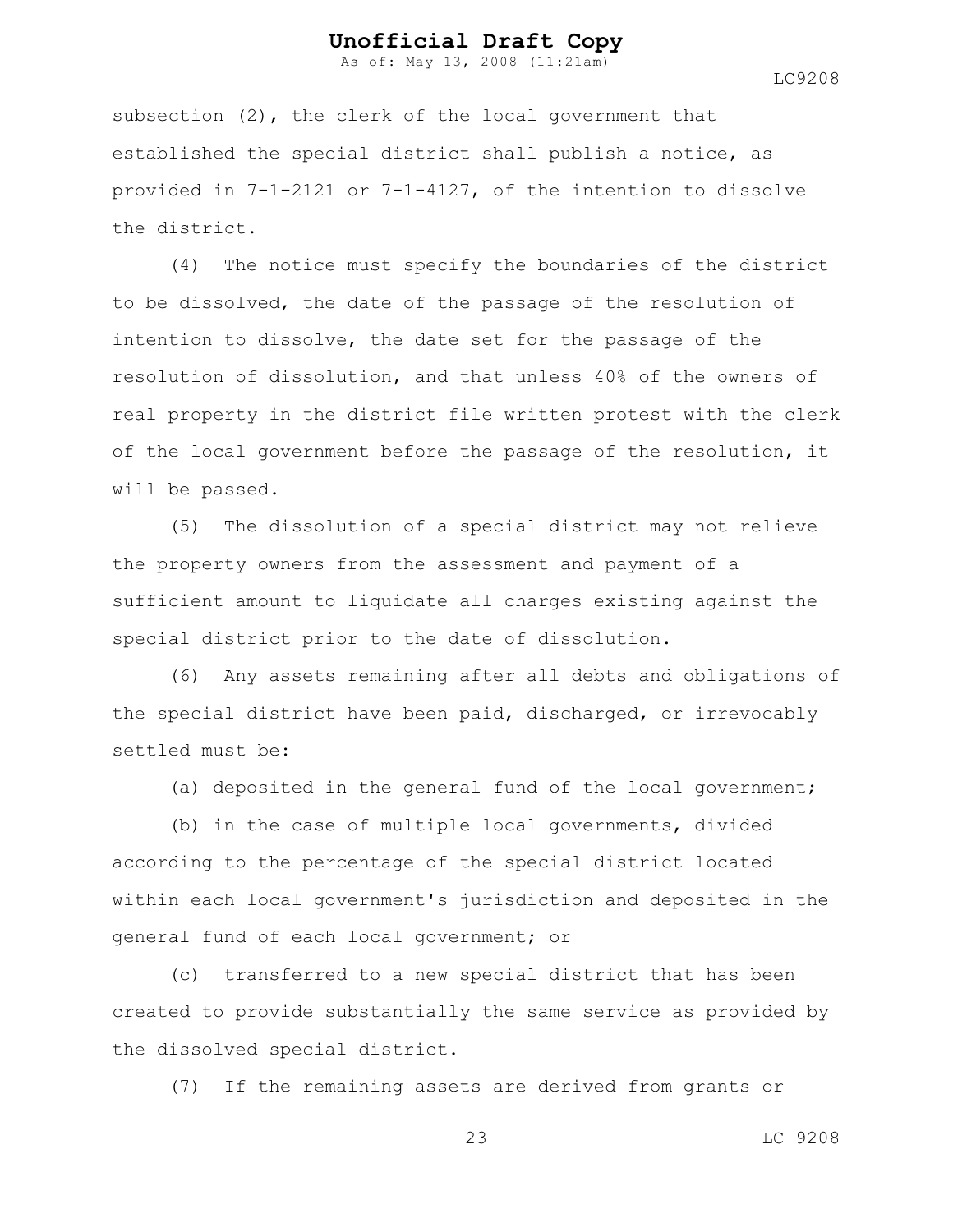As of: May 13, 2008 (11:21am)

LC9208

gifts that restrict the use of those funds, the funds must be returned to the grantor or donor.

Section 21. Section 7-1-201, MCA, is amended to read:

**"7-1-201. Boards.** (1) A board of county commissioners may by resolution establish the administrative boards, districts, or commissions allowed by law or required by law to be established pursuant to 7-1-202, 7-1-203, [sections 1 through 20] and this section and listed in 7-1-202. The resolution creating an administrative board, district, or commission must specify:

(a) the number of board, district, or commission members;

(b) the terms of the members;

(c) whether members are entitled to mileage, per diem, expenses, and salary; and

(d) any special qualifications for membership in addition to those established by law.

(2) (a) An administrative board, district, or commission may be assigned responsibility for a department or service district.

(b) An administrative board, district, or commission may:

(i) exercise administrative powers as granted by resolution, except that it may not pledge the credit of the county or impose a tax unless specifically authorized by state law;

(ii) administer programs, establish policy, and adopt administrative and procedural rules.

(c) The resolution creating an administrative board,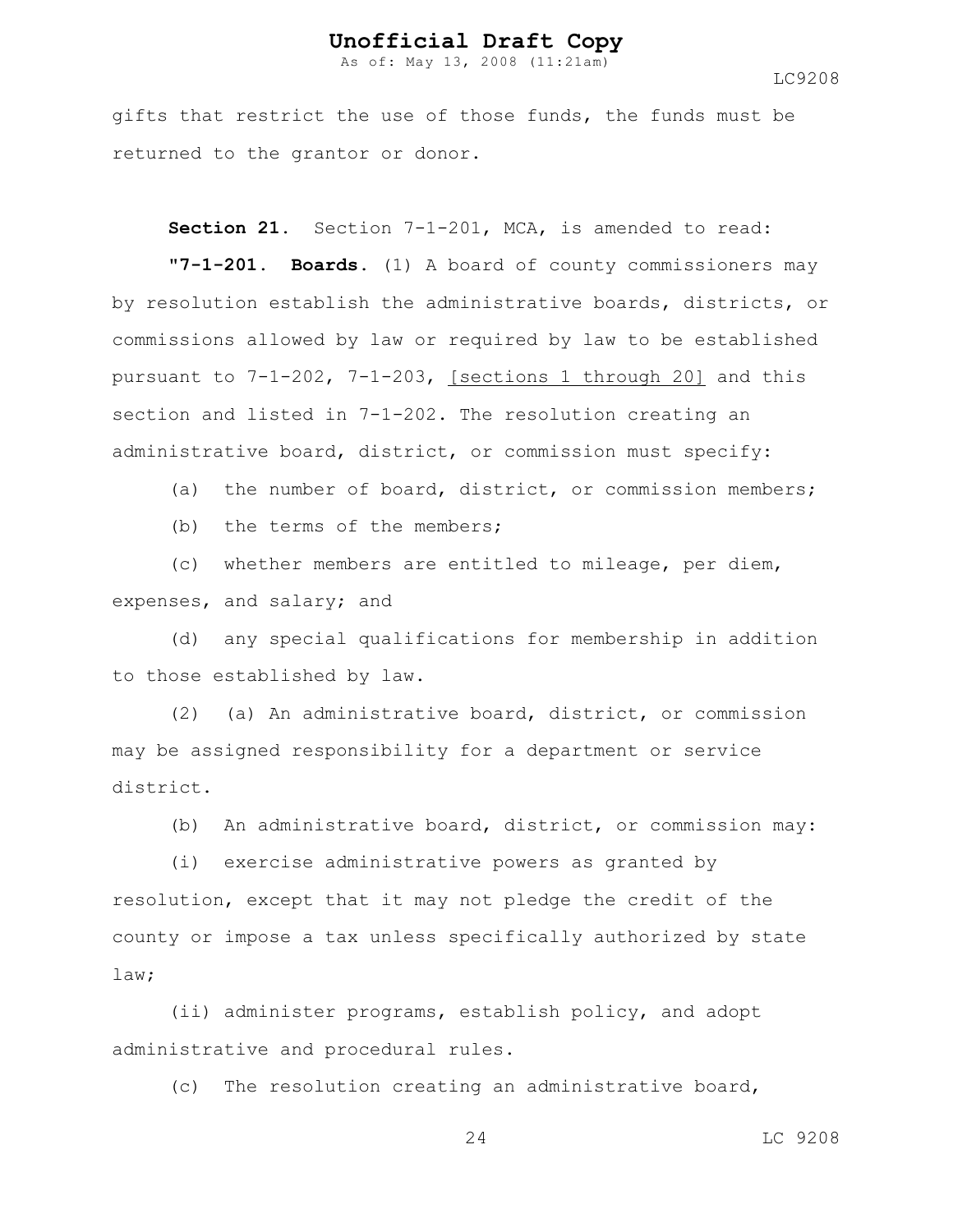As of: May 13, 2008 (11:21am)

district, or commission must grant the board, district, or commission all powers necessary and proper to the establishment, operation, improvement, maintenance, and administration of the department or district.

(d) If authorized by resolution, an administrative board, district, or commission may employ personnel to assist in its functions.

(3) (a) Administrative boards, districts, and commissions may be made elective.

(b) If an administrative board is made elective and if the number of candidates is equal to or less than the number of positions to be elected, the election administrator may cancel the election in accordance with 13-1-304. A position for which there were no nominees must be filled by appointment by the county commissioners for the same term as if the position were filled by election. If there is only one nominee for a position, the nominee may be declared elected by acclamation.

(4) Administrative boards, districts, and commissions may not sue or be sued independently of the local government unless authorized by state law.

(5) Members must be appointed by the county commissioners. The county commissioners shall post prospective membership vacancies at least 1 month prior to filling the vacancy.

(6) The county commissioners shall maintain a register of appointments, including:

(a) the name of the board, district, or commission;

(b) the date of appointment and confirmation, if any is

25 LC 9208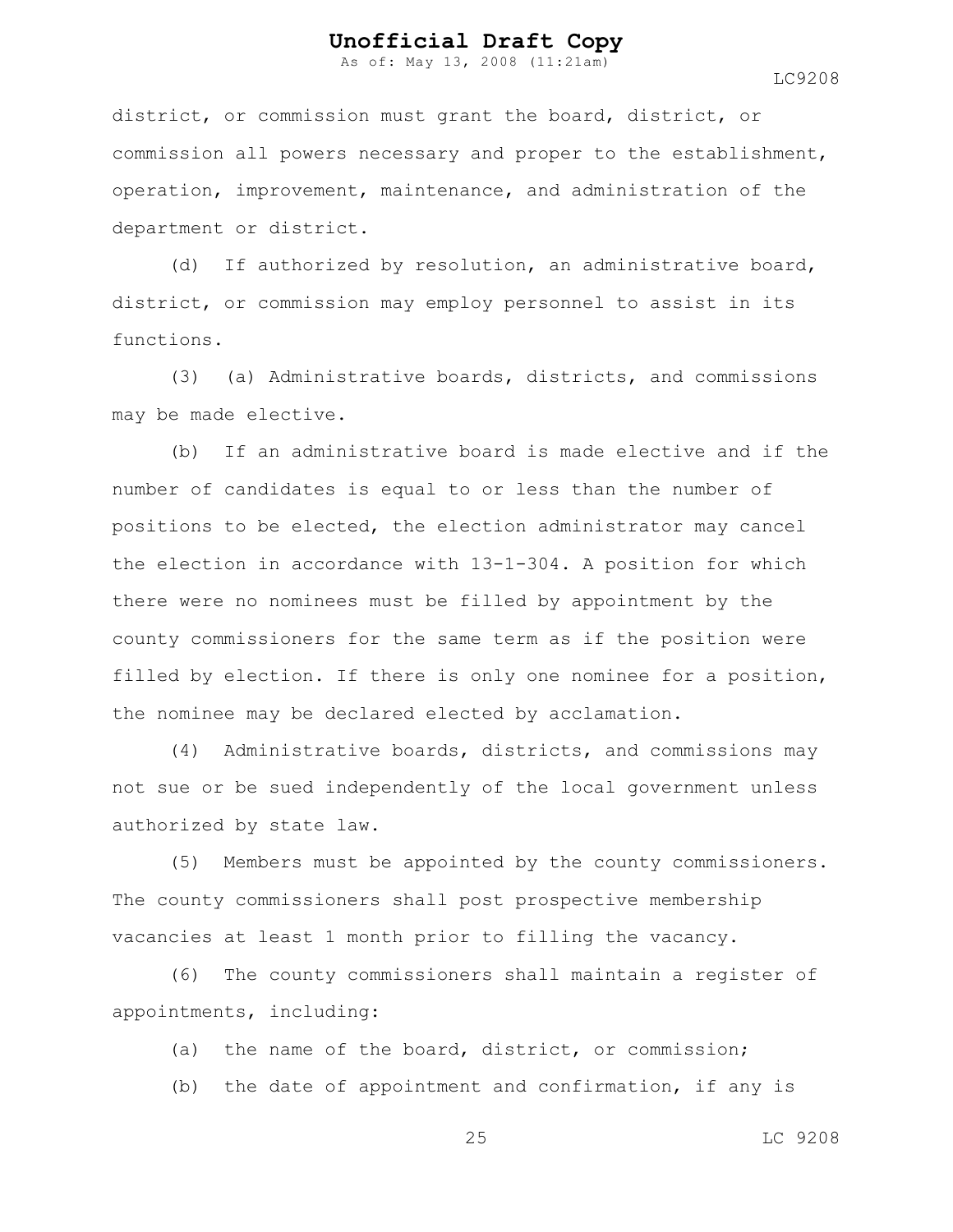As of: May 13, 2008 (11:21am)

required;

(c) the length of term;

(d) the name and term of the presiding officer and other officers of each administrative board, district, or commission; and

(e) the date, time, and place of regularly scheduled meetings.

(7) Terms of all members, except elected members, may not exceed 4 years. Unless otherwise provided by resolution, members shall serve terms beginning on July 1 and shall serve at the pleasure of the county commissioners.

(8) An administrative board, district, or commission must consist of a minimum of 3 members and must have an odd number of members.

(9) The resolution creating an administrative board, district, or commission may provide for voting or nonvoting ex officio members.

(10) Two or more local governments may provide for joint boards, districts, or commissions to be established by interlocal agreements.

(11) A majority of members constitutes a quorum for the purposes of conducting business and exercising powers and responsibilities. Action may be taken by a majority vote of members present and voting, unless the resolution creating the board, district, or commission specifies otherwise.

(12) An administrative board, district, or commission shall provide for the keeping of written minutes, including the final

26 LC 9208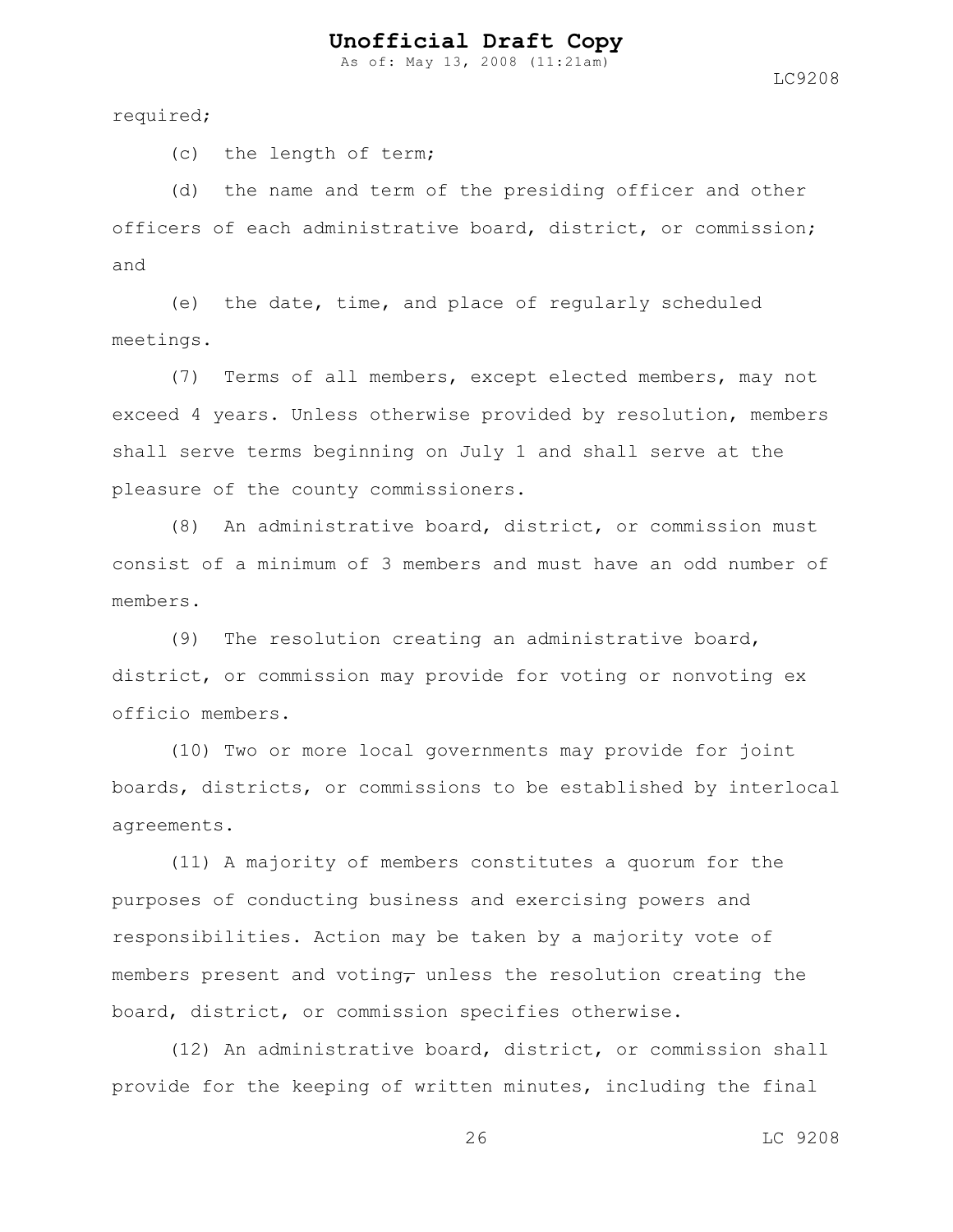As of: May 13, 2008 (11:21am)

LC9208

vote on all actions and the vote of each member.

(13) An administrative board, district, or commission shall provide by rule for the date, time, and place of regularly scheduled meetings and file the information with the county commissioners.

(14) Unless otherwise provided by law, a person must be a resident of the county to be eligible for appointment to an administrative board, district, or commission. The county commissioners may prescribe by resolution additional qualifications for membership.

(15) A person may be removed from an administrative board, district, or commission for cause by the county commissioners or as provided by resolution.

(16) A resolution creating an administrative board, district, or commission must contain, if applicable, budgeting and accounting requirements for which the board, district, or commission is accountable to the county commissioners."

|                    | {Internal References to 7-1-201: |                   |                   |
|--------------------|----------------------------------|-------------------|-------------------|
| $7 - 1 - 202$      | $7 - 8 - 2103*$                  | $7 - 1.3 - 21.3*$ | $7 - 1.3 - 2.510$ |
| $7 - 1.3 - 2.521*$ | $7 - 16 - 2203*$                 | $7 - 16 - 2217*$  | $7 - 16 - 2301*$  |
| $7 - 16 - 4201$    | $7 - 21 - 3401*$                 | $7 - 22 - 2103*$  | $7 - 22 - 2215$ * |
| 7-22-2411*         | $7 - 35 - 2108*$                 |                   |                   |

**Section 22.** Section 7-1-202, MCA, is amended to read: **"7-1-202. Creation of new boards.** Subject to 7-1-201 and 7-1-203 and in addition to the following, a county may create administrative boards, districts, and commissions that are not otherwise provided for by law:

(1) county building commission;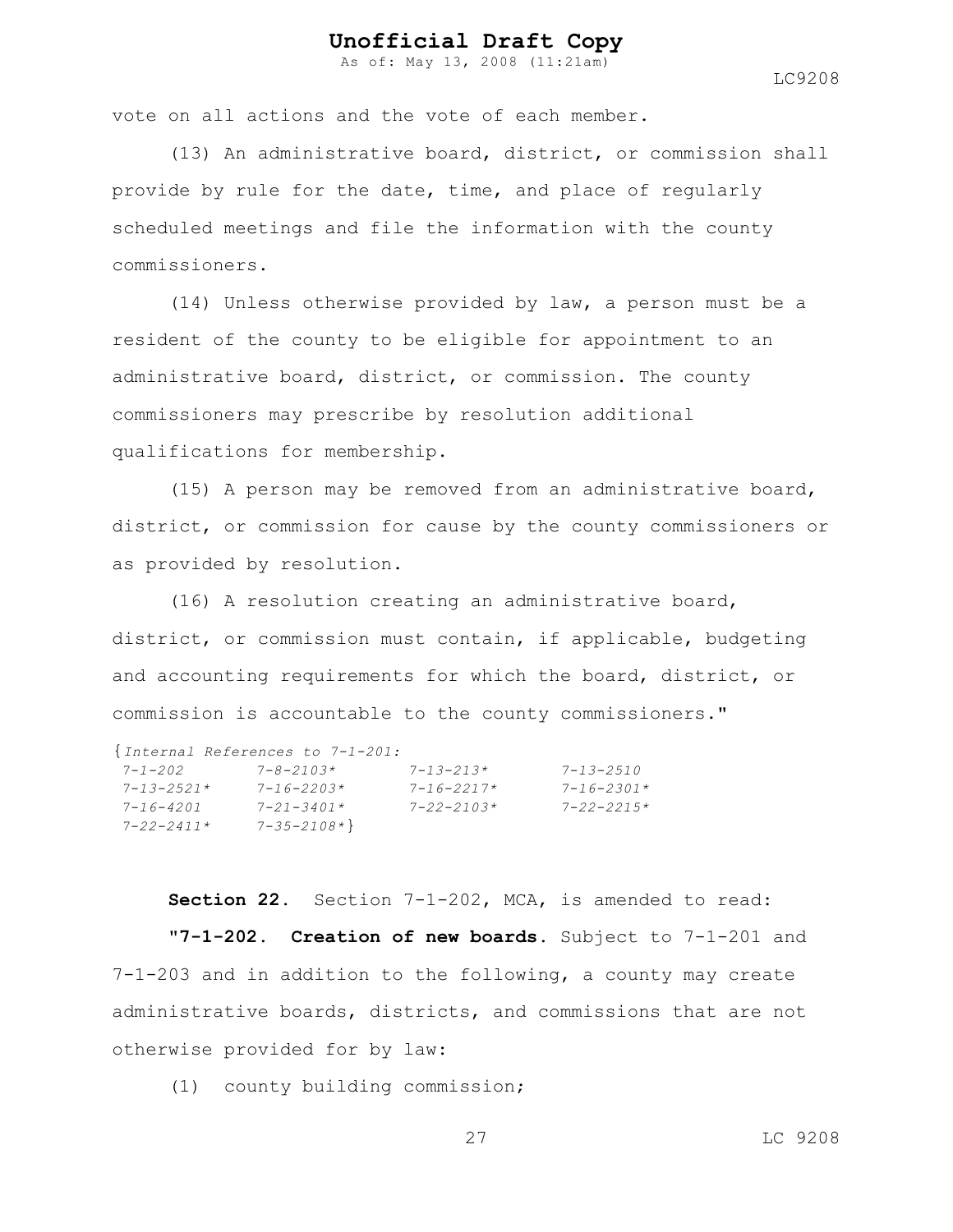As of: May 13, 2008 (11:21am)

- (2) cemetery districts;
- (3) county fair commission;
- (4) hospital district;
- (5) public library district;
- $(4)$ (6) mosquito control board;
- $(5)$  (7) museum board;
- $(6)(8)$  board of park commissioners;
- (9) road district;
- $(7)$  (10) rodent control board;
- (11) rural fire district;
- $(8)(12)$  solid waste district;
- $(9)$ (13) television district;

(14) urban transportation district;

- (15) water and sewer district;
- (16) water quality district;

 $(10)$  (17) weed management district."

```
{Internal References to 7-1-202:
7-1-201 7-1-201 7-8-2103* 7-13-213*
7-13-2521* 7-16-2203* 7-16-2217* 7-16-2301*
7-21-3401* 7-22-2103* 7-22-2215* 7-22-2411*
7-35-2108*}
```
**Section 23.** Section 7-2-4734, MCA, is amended to read:

**"7-2-4734. Standards to be met before annexation can occur.**

A municipal governing body may extend the municipal corporate limits to include any area that meets the following standards:

(1) The area must be contiguous to the municipality's boundaries at the time the annexation proceeding is begun.

(2) No part of the area may be included within the boundary

28 LC 9208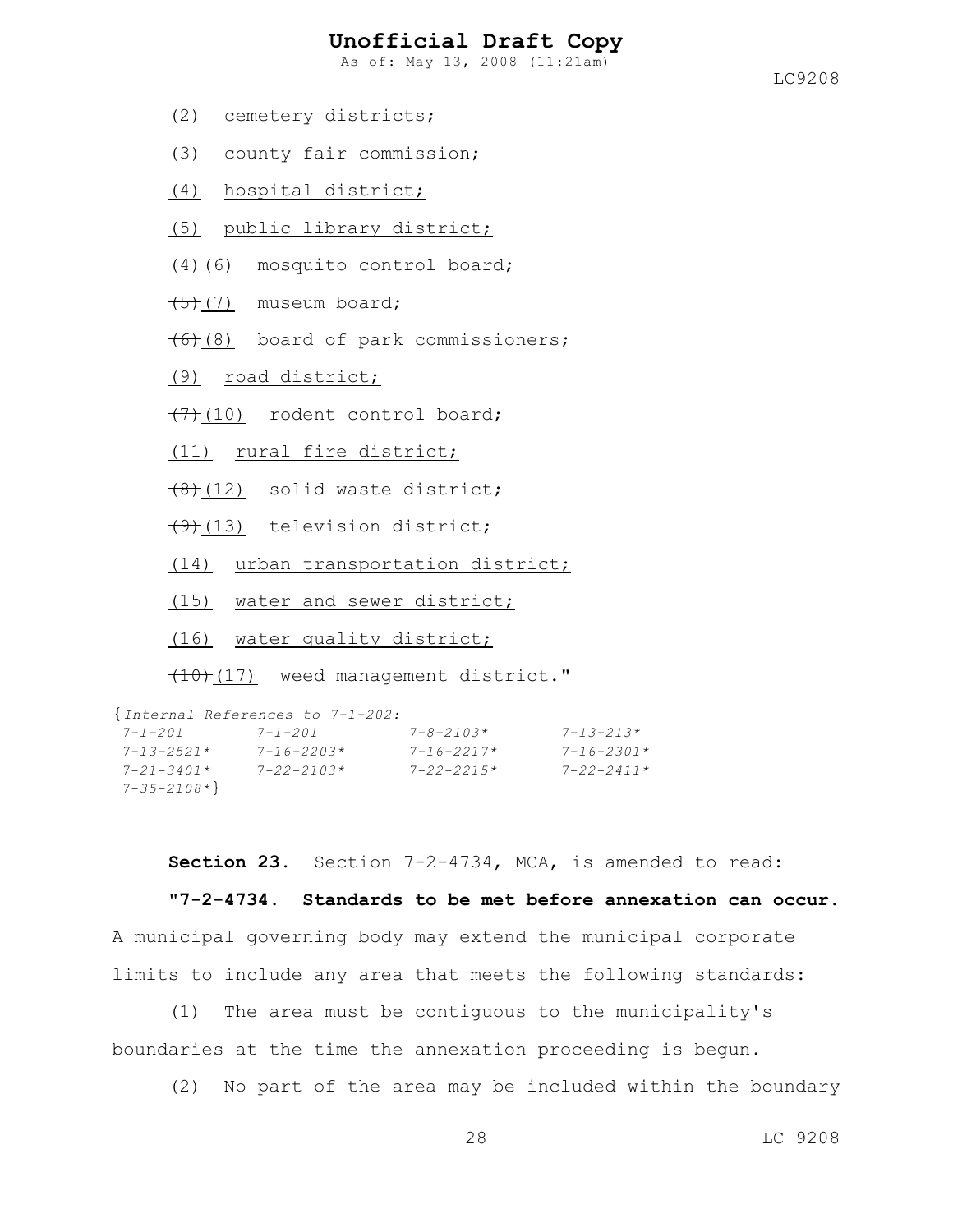As of: May 13, 2008 (11:21am)

LC9208

of another incorporated municipality.

(3) The area must be included within and the proposed annexation must conform to a growth policy adopted pursuant to Title 76, chapter 1.

(4) No part of the area may be included within the boundary, as existing at the inception of the attempted annexation, of any fire district organized under any of the provisions of part 21, former chapter 33, part 21, or [sections 1 through 20] if the fire district was originally organized at least 10 years prior to the inception of attempted annexation. However, a single-ownership piece of land may be transferred from a fire district to a municipality by annexation as provided in 7-33-2127 in accordance with this section."

{*Internal References to 7-2-4734: 7-2-4711 7-2-4712 7-2-4731 7-2-4741 7-2-4742 7-2-4742\**}

Section 24. Section 7-3-122, MCA, is amended to read:

**"7-3-122. Definitions.** As used in 7-3-121 through 7-3-161, unless the context indicates otherwise, the following definitions apply:

(1) "Authority" means:

(a) a municipal or regional airport authority as provided in Title 67, chapter 11;

(b) a conservancy district as provided in Title 85, chapter 9;

(c) a conservation district as provided in Title 76, chapter 15;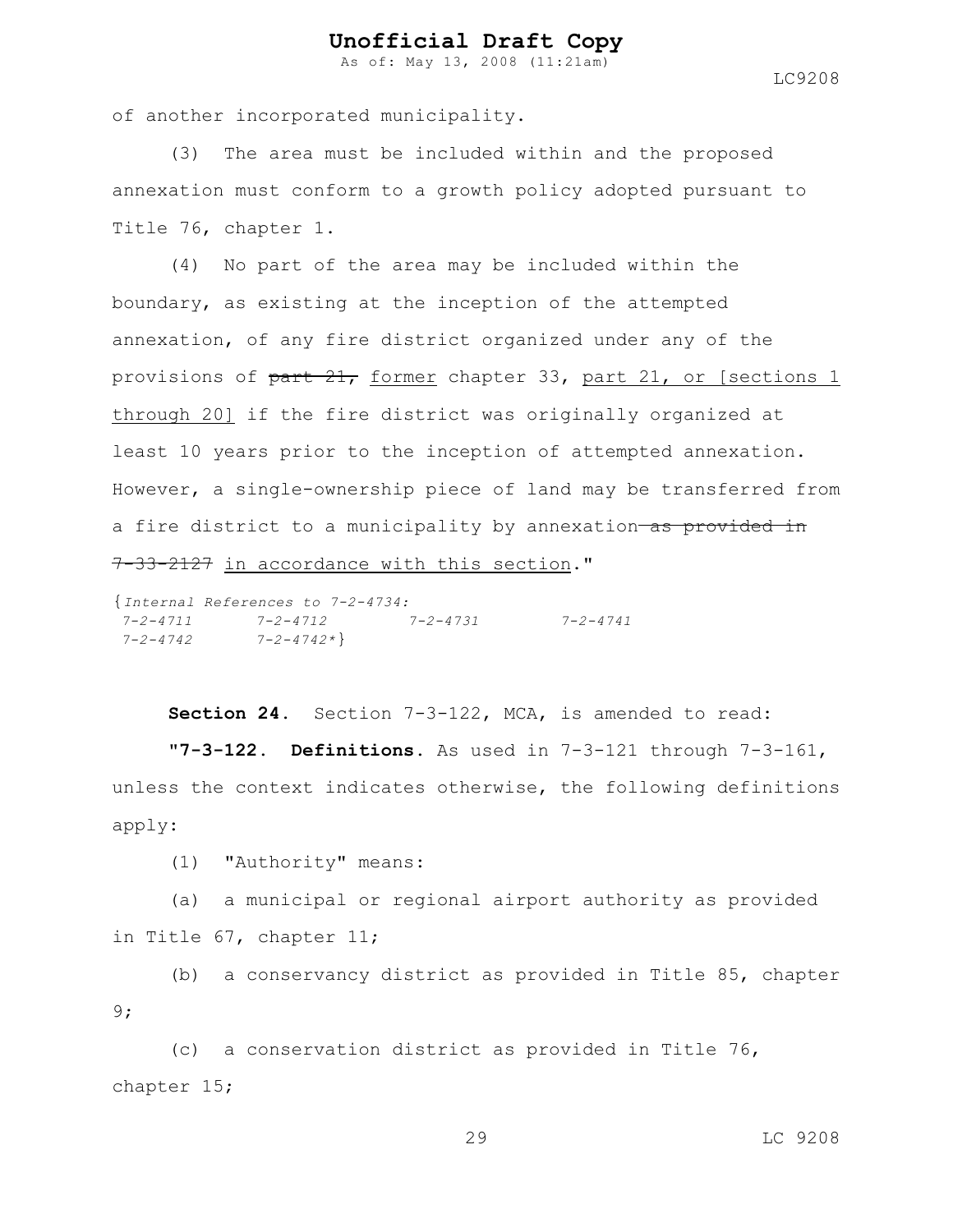As of: May 13, 2008 (11:21am)

LC9208

(d) a drainage district as provided in Title 85, chapter 8;

(e) an irrigation district as provided in Title 85, chapter 7;

(f) a hospital district as provided in Title 7, chapter  $34$ , part 21 [sections 1 through 20];

(g) a flood control and water conservation district as provided in Title 76, chapter 5, part 11;

(h) a county water and sewer district as provided in  $T$ itle 7, chapter 13, part 22 [sections 1 through 20]; or

(i) an urban transportation district as provided in Title 7, chapter 14, part 2 [sections 1 through 20].

(2) "Finance administrator" means the individual responsible for the financial administration of the local government and generally means the county or city treasurer or town clerk unless the alternative form or governing body specifies a different individual.

(3) "Form of government" or "form" means one of the types of local government enumerated in 7-3-102 and the type of government described in 7-3-111.

(4) "Governing body" means the commission or the town meeting legislative body established in the alternative form of a local government under Title 7, chapter 3, parts 1 through 7.

(5) "Local improvement district" means an improvement district in which property is assessed to pay for specific capital improvements benefiting the assessed property.

(6) "Plan of government" has the meaning provided in  $7 - 1 - 4121.$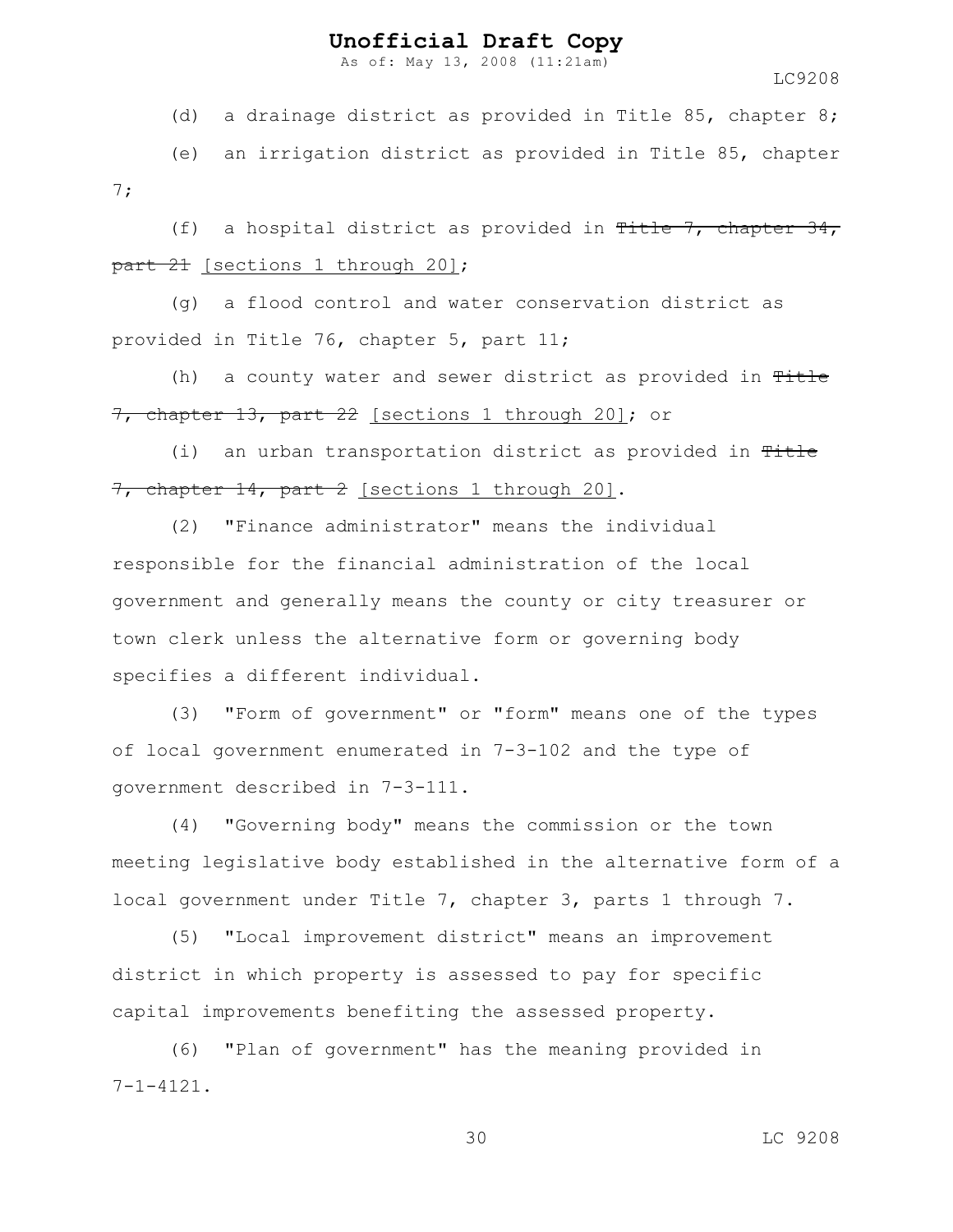As of: May 13, 2008 (11:21am)

LC9208

(7) "Records administrator" means the individual responsible for keeping the public records of the local government and generally means the county, city, or town clerk unless the alternative form or governing body specifies a different individual.

(8) "Subordinate service district" means a special district within a local government in which certain services are provided and in which taxes may be levied to finance the services."

```
{Internal References to 7-3-122:
7-3-121* 7-3-122* 7-3-124* 7-3-124*
7-3-154* 7-3-193}
```
**Section 25.** Section 7-3-1345, MCA, is amended to read: **"7-3-1345. Fire department.** (1) The fire department of the municipality is in the charge of a director, who shall be is the chief thereof of the department and who shall manage and control the department in the manner prescribed by the ordinances of the municipality.

(2) (a) Notwithstanding any other provision of law, the adoption of a consolidated county municipal government shall have has no effect on the existence, rights, or duties of any voluntary fire department or fire district created and legally in existence pursuant to the provisions of parts 21 and 23 of chapter 33, part 23, or former chapter 33, part 21.

(b) Nothing in this part or part Part 12 or this part shall may not be construed to prohibit the creation of voluntary fire departments or fire districts pursuant to the provisions of parts 21 and 23 of chapter 33, part 23, within consolidated county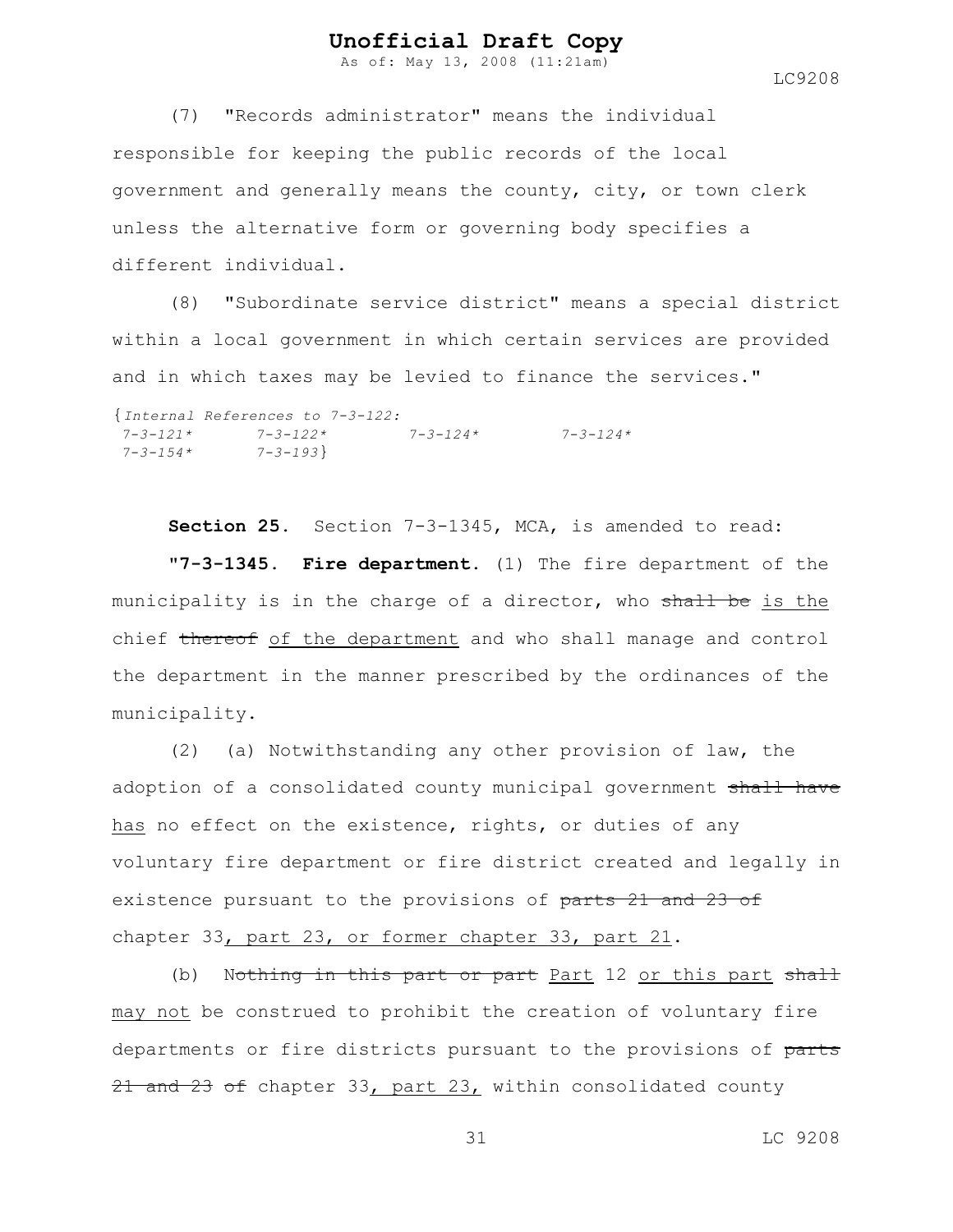As of: May 13, 2008 (11:21am)

LC9208

municipalities.

(c) Voluntary fire departments or fire districts within consolidated county municipalities may only be organized, created, supported, financed, dissolved, and managed and their boundaries may only be changed pursuant to the provisions of parts 21 and 23 of chapter 33, part 23. These organizations may enter mutual aid agreements as provided by 7-33-2108."

```
{Internal References to 7-3-1345:
37-60-101}
```
**Section 26.** Section 7-4-2711, MCA, is amended to read: **"7-4-2711. County attorney to be legal adviser of county and other subdivisions.** (1) The county attorney is the legal adviser of the board of county commissioners. The county attorney shall attend their meetings when required and shall attend and oppose all claims and accounts against the county that are unjust or illegal. The county attorney shall defend all suits brought against the county.

(2) The county attorney shall:

(a) give, when required and without fee, an opinion in writing to the county, district, and township town officers on matters relating to the duties of their respective offices;

(b) act as counsel, without fee, for fire districts and fire service areas in unincorporated territories<sub>7</sub> or towns<sub>7</sub> or villages within the county;

(c) when requested by a conservation district pursuant to 76-15-319, act as counsel, without fee;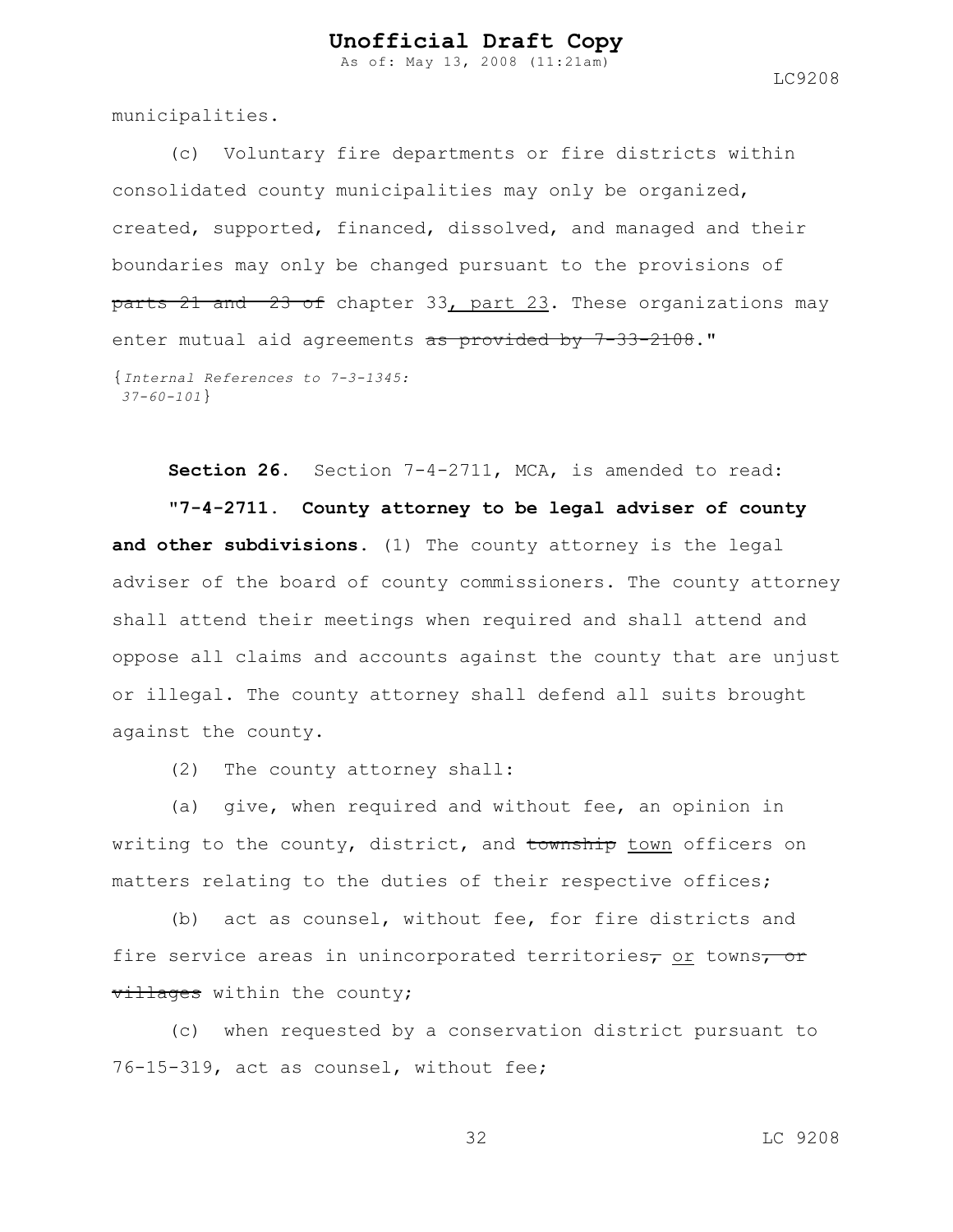As of: May 13, 2008 (11:21am)

LC9208

(d) when requested by a weed district pursuant to 7-22-2103, act as counsel, without fee; and

(e) when requested by a county hospital board pursuant to 7-34-2115, act as counsel, without fee, unless the legal action requested involves the county commissioners."

{*Internal References to 7-4-2711: None.*}

**Section 27.** Section 7-6-204, MCA, is amended to read:

**"7-6-204. Crediting of interest -- exceptions.** (1) Interest paid and collected on deposits or investments must be credited to the general fund of the county, city, or town to whose credit the funds are deposited unless otherwise provided:

- (a) by law;
- (b) by terms of a gift, grant, or donation; or
- (c) by subsections (2) and (3).

(2) Subject to subsection (1), interest paid and collected on the deposits or investments of the funds of a volunteer fire district or department organized in an unincorporated area under Title  $7<sub>r</sub>$  former chapter 33, part 21, or under chapter 33, part 23, or under [sections 1 through 19] or of a fire service area or county fire department must be credited to the account of that fire district, service area, or department.

(3) Subject to subsection (1), interest paid and collected on the deposits or investments of any fund separately created and accounted for by a county, city, or town may be credited to the separately created fund proportionately to each fund's participation in the deposit or investment."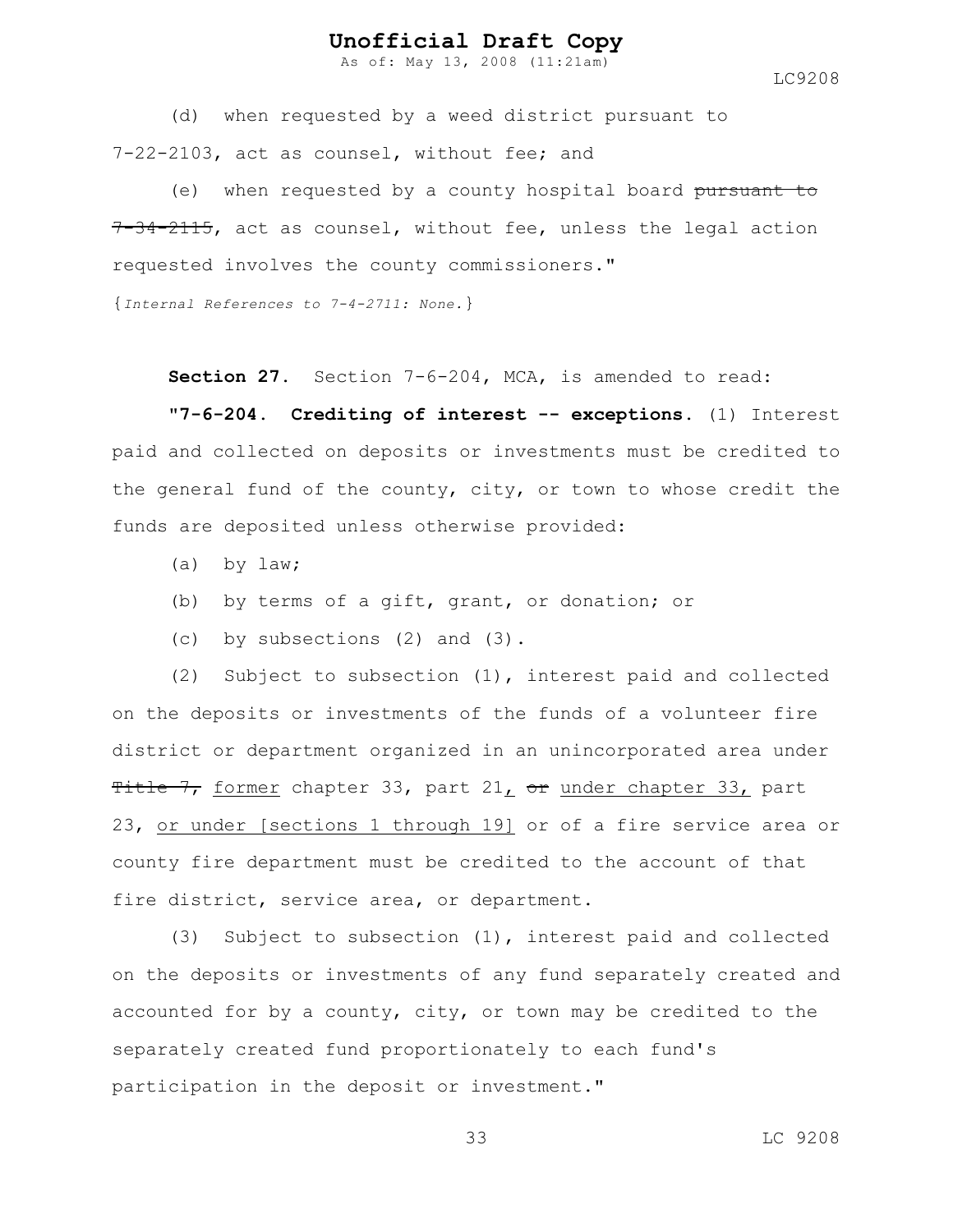As of: May 13, 2008 (11:21am)

{*Internal References to 7-6-204: 7-6-2701 7-7-2112*}

**Section 28.** Section 7-6-621, MCA, is amended to read: **"7-6-621. Volunteer firefighters' disability income insurance authorized -- voted levy -- fund.** (1) Disability income insurance, as defined in 33-1-235, purchased for volunteer firefighters must provide that:

(a) payments or benefits are paid only for an injury received as a volunteer firefighter; and

(b) the duration of payments or benefits may not exceed the lesser of 1 year or until the treating physician determines that the beneficiary is no longer disabled.

(2) If the voters have approved a levy for the purchase of volunteer firefighters' disability income insurance, the governing body of a local government entity may establish a volunteer firefighters' disability income insurance account. The governing body may hold money in the account for any time period considered appropriate by the governing body. Money held in the account may not be considered as cash balance for the purpose of reducing mill levies.

(3) Money may be expended from the account to purchase disability income insurance coverage meeting the provisions of subsection (1) for volunteer firefighters organized or deployed pursuant to any of the provisions of Title 7, chapter 33, former part 21, parts  $21$  22 through 24 or 41.

(4) Money in the account must be invested as provided by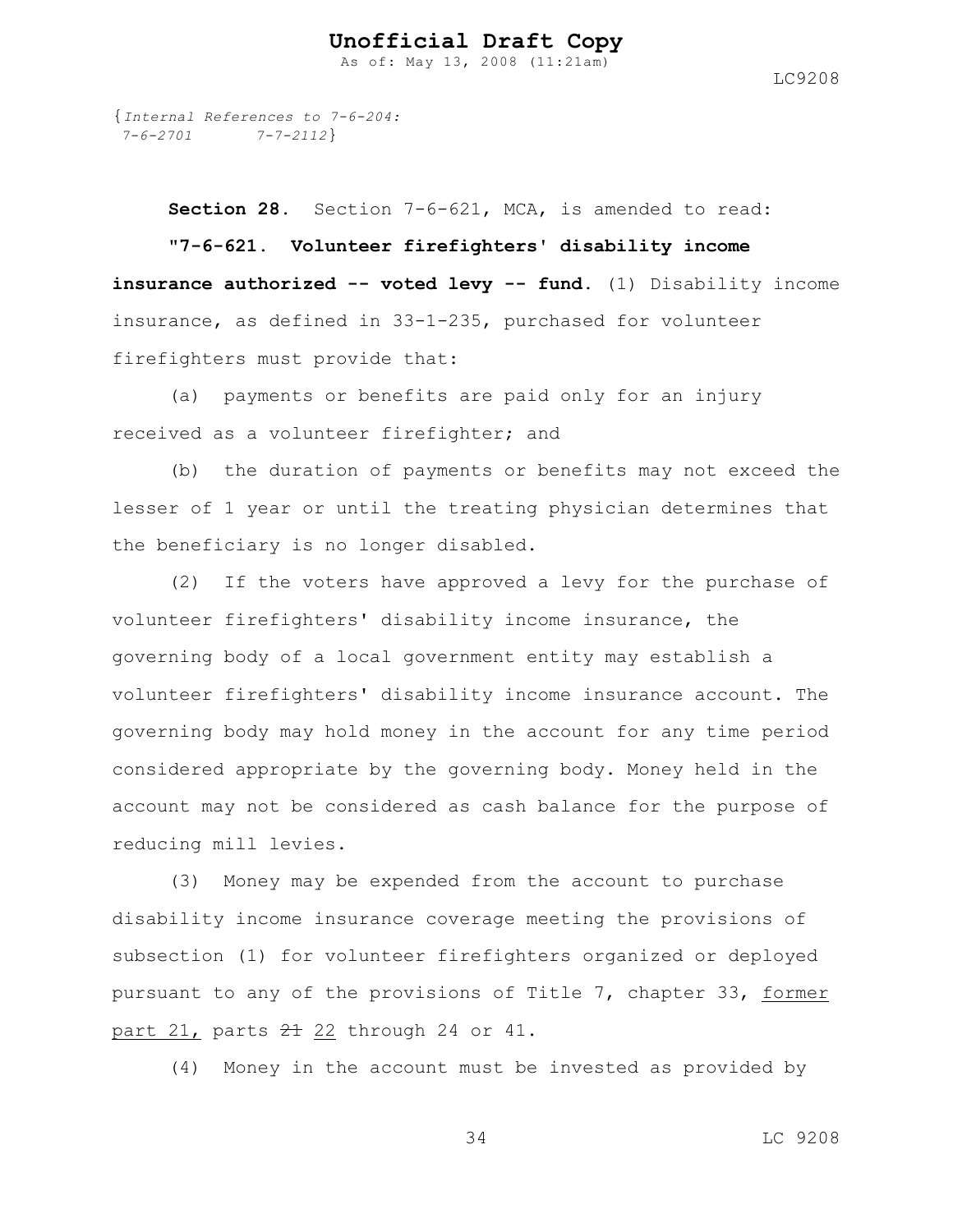As of: May 13, 2008 (11:21am)

LC9208

law. Interest and income from the investment of money in the account must be credited to the account."

{*Internal References to 7-6-621: 7-33-2109 7-33-2209 7-33-2403 7-33-4109 7-33-4111*}

**Section 29.** Section 7-6-2512, MCA, is amended to read:

**"7-6-2512. County tax levy for health care facilities.** (1) Subject to  $15-10-420$ , the board of county commissioners may, annually at the time of levying county taxes, fix and levy a tax upon all property within the county to erect, furnish, equip, expand, improve, maintain, and operate county-owned or county-operated health care facilities created under 7-8-2102, 7-34-2201, and 7-34-2502. "Health care facilities" as used in this section has the meaning as defined in 7-34-2201. If a hospital district is created under former provisions of Title 7, chapter 34, part 21, or [sections 1 through 20], the mill levy authorized by this section may not be imposed on property within that hospital district.

(2) If a county issues bonds under 7-34-2411 to finance or refinance the costs of a health care facility, the board of county commissioners may covenant to levy the tax authorized by this section during the term of the bonds, to the extent necessary, and to apply the collections of the tax to the costs of erecting, furnishing, equipping, expanding, improving, maintaining, and operating the health care facility or facilities of the county or the payment of principal of or interest on the bonds. The pledge of the taxes to the payment of the bonds may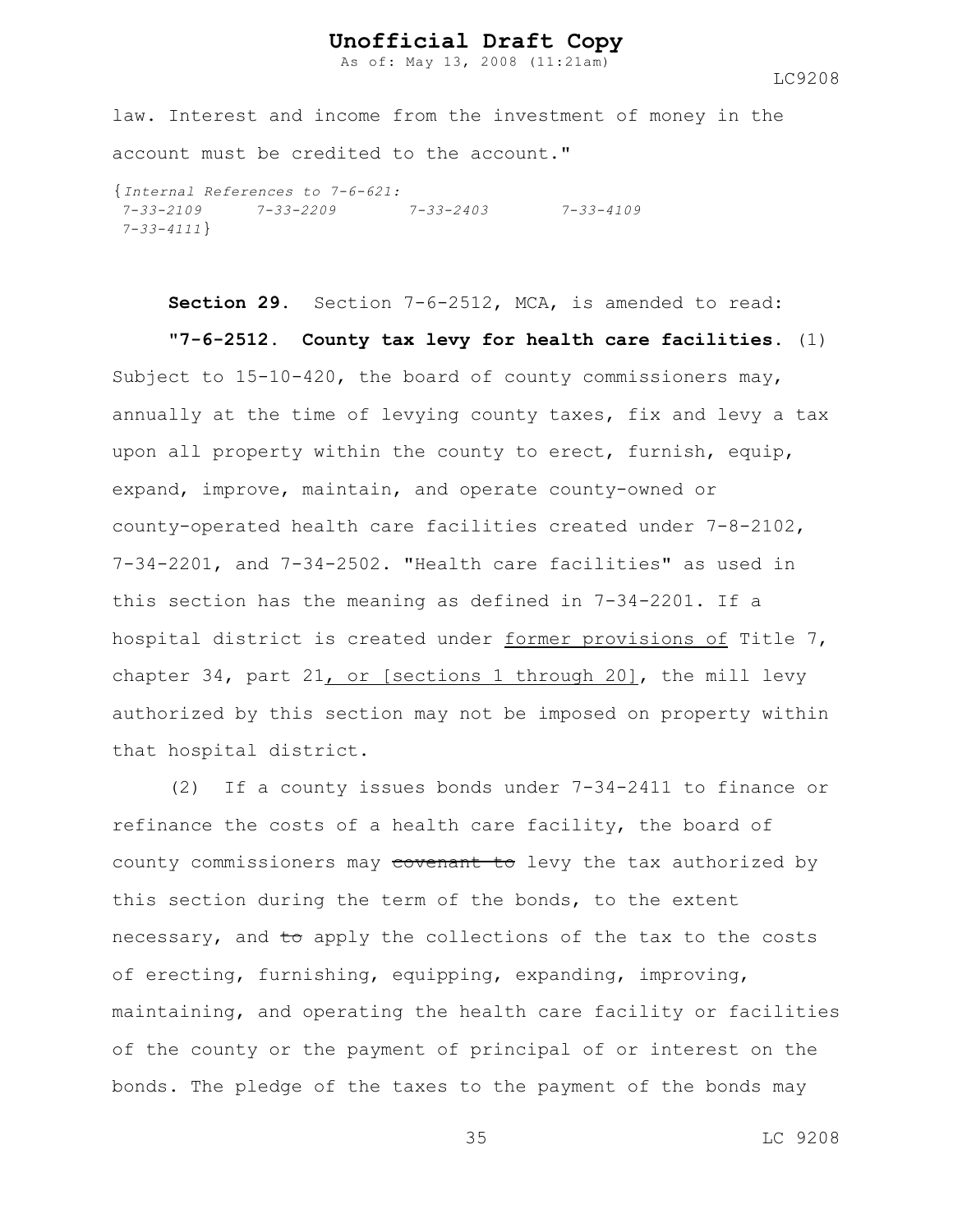As of: May 13, 2008 (11:21am)

not cause the bonds to be considered indebtedness of the county for the purpose of any statutory limitation or restriction. The pledge may be made by the board only upon authorization of a majority of the electors of the county voting on the pledge at a general or special election as provided in 7-34-2414."

{*Internal References to 7-6-2512: 7-6-2527 7-34-2411 7-34-2411 7-34-2414*}

**Section 30.** Section 7-6-2527, MCA, is amended to read:

**"7-6-2527. Taxation -- public and governmental purposes.** A county may impose a property tax levy for any public or governmental purpose not specifically prohibited by law. Public and governmental purposes include but are not limited to:

(1) district court purposes as provided in 7-6-2511;

(2) county-owned or county-operated health care facility purposes as provided in 7-6-2512;

(3) county law enforcement services and maintenance of county detention center purposes as provided in 7-6-2513 and search and rescue units as provided in 7-32-235;

(4) multijurisdictional service purposes as provided in 7-11-1106 [section 12];

(5) transportation services for senior citizens and persons with disabilities as provided in 7-14-111;

(6) support for a port authority as provided in 7-14-1132;

(7) county road, bridge, and ferry purposes as provided in 7-14-2101, 7-14-2501, 7-14-2502, 7-14-2503, 7-14-2801, and 7-14-2807;

36 LC 9208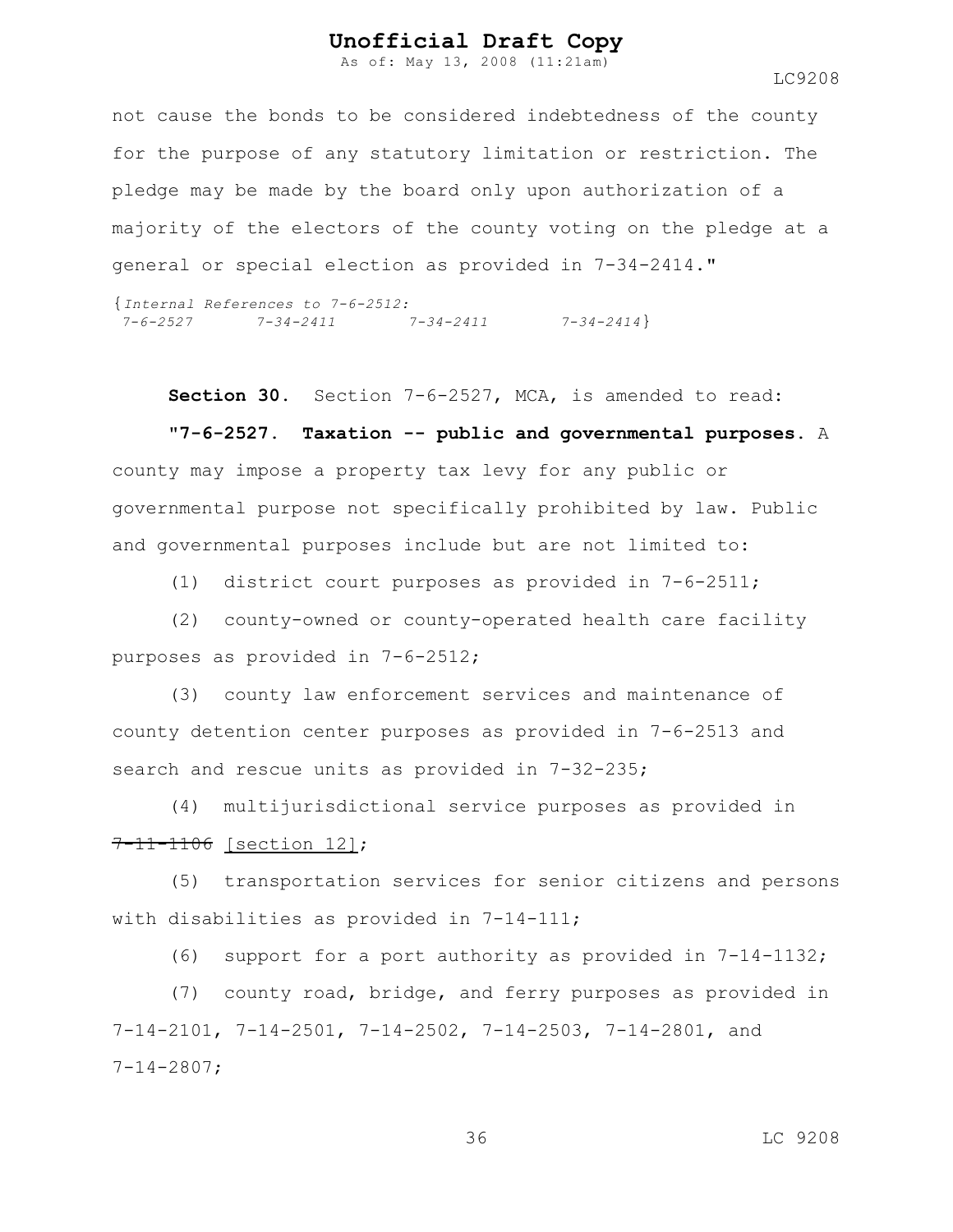As of: May 13, 2008 (11:21am)

LC9208

(8) recreational, educational, and other activities of the elderly as provided in 7-16-101;

(9) purposes of county fair activities, parks, cultural facilities, and any county-owned civic center, youth center, recreation center, or recreational complex as provided in  $7-16-2102$ , and  $7-16-2109$ , and  $7-21-3410$ ;

(10) programs for the operation of licensed day-care centers and homes as provided in 7-16-2108 and 7-16-4114;

 $(11)$  support for a museum, facility for the arts and the humanities, collection of exhibits, or a museum district as provided in 7-16-2205 special districts;

 (12) extension work in agriculture and home economics as provided in 7-21-3203;

(13) weed control and management purposes as provided in 7-22-2142;

(14) insect control programs as provided in 7-22-2306;

(15) fire control as provided in 7-33-2209;

(16) ambulance service as provided in 7-34-102;

(17) public health purposes as provided in 50-2-111 and  $50 - 2 - 114$ ;

(18) public assistance purposes as provided in 53-3-115;

(19) indigent assistance purposes as provided in 53-3-116;

(20) developmental disabilities facilities as provided in 53-20-208;

(21) mental health services as provided in 53-21-1010;

(22) airport purposes as provided in 67-10-402 and 67-11-302;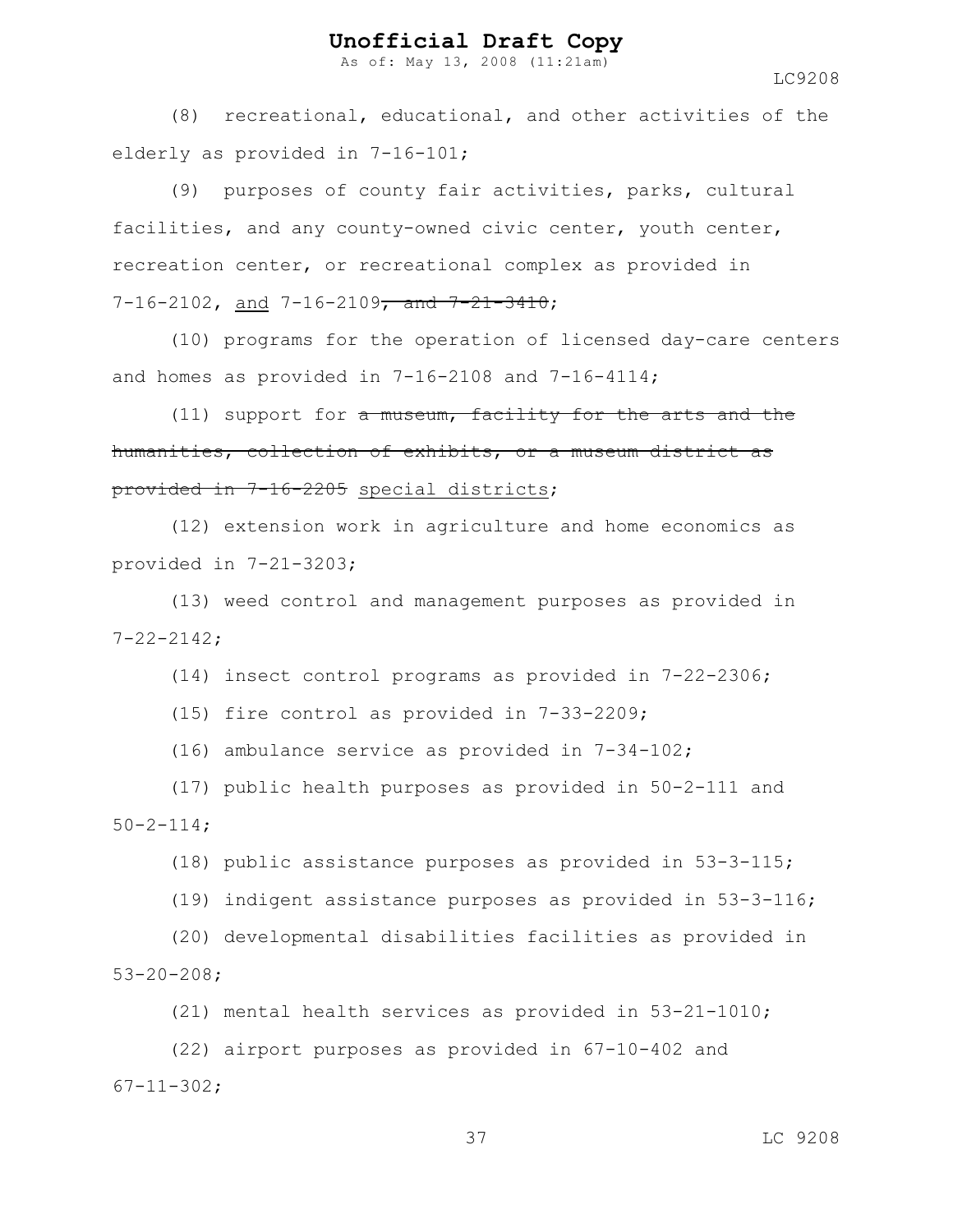As of: May 13, 2008 (11:21am)

LC9208

(23) purebred livestock shows and sales as provided in 81-8-504;

(24) economic development purposes as provided in 90-5-112; and

(25) prevention programs, including programs that reduce substance abuse."

```
{Internal References to 7-6-2527:
7-1-2103 7-1-4123}
```
**Section 31.** Section 7-7-2101, MCA, is amended to read:

**"7-7-2101. Limitation on amount of county indebtedness.** (1) A county may not issue bonds or incur other indebtedness for any purpose in an amount, including existing indebtedness, that in the aggregate exceeds 2.5% of the total assessed value of taxable property, determined as provided in 15-8-111, within the county, as ascertained by the last assessment for state and county taxes.

(2) Except as provided in  $7-7-2402$  and  $7-21-3413$ , a county may not incur indebtedness or liability for any single purpose to an amount exceeding \$500,000 without the approval of a majority of the electors of the county voting at an election as provided by law.

(3) This section does not apply to the acquisition of conservation easements as set forth in Title 76, chapter 6." {*Internal References to 7-7-2101: 7-7-2203 7-7-2402*}

**Section 32.** Section 7-11-1102, MCA, is amended to read: **"7-11-1102. Services that may be provided.** (1) A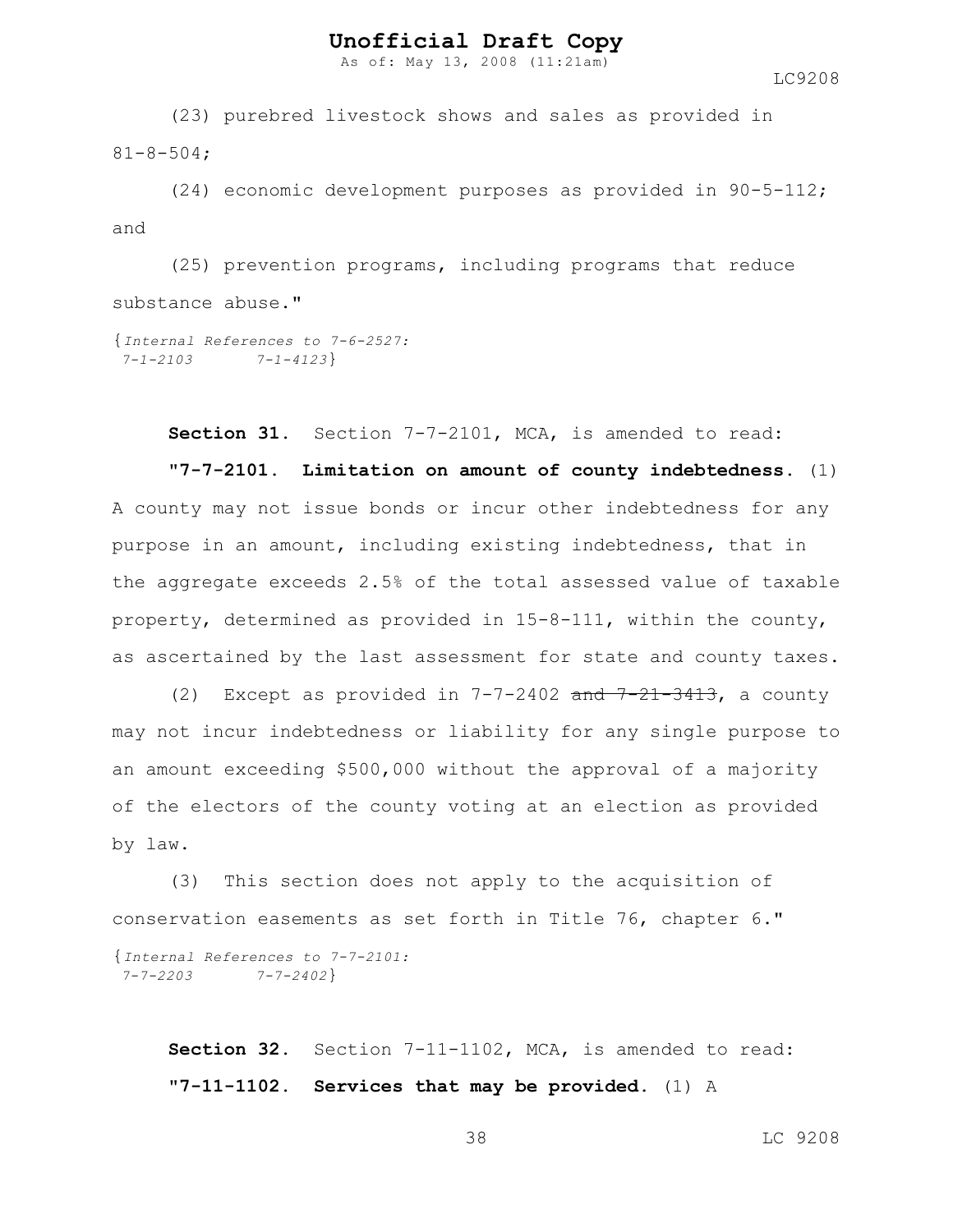As of: May 13, 2008 (11:21am)

LC9208

multijurisdictional service district may provide only those services that are authorized to be provided by local governments.

(2) The services that a multijurisdictional service district may provide are:

(a) recreation programs other than park and recreation programs in a county park district established under Title 7, chapter 16, part 24 [sections 1 through 19];

- (b) road, street, and highway maintenance;
- (c) libraries;
- (d) jails;
- (e) dog control programs;
- (f) ambulance service;
- (g) dispatch service;

(h) protection of human health and the environment, including scenic concerns and recreational activities for areas requiring or involving environmental reclamation;

(i) health services and health department functions; and

(j) maintenance or provision of any public infrastructure facility, project, or service."

{*Internal References to 7-11-1102: None.*}

**Section 33.** Section 7-13-2219, MCA, is amended to read:

**"7-13-2219. Power to construct works across roads and other obstacles.** The board of directors shall have power to appointed or elected pursuant to [sections 1 through 19] may construct works across any stream of water, watercourse, street, avenue, highway, railway, canal, ditch, or flume which that the route of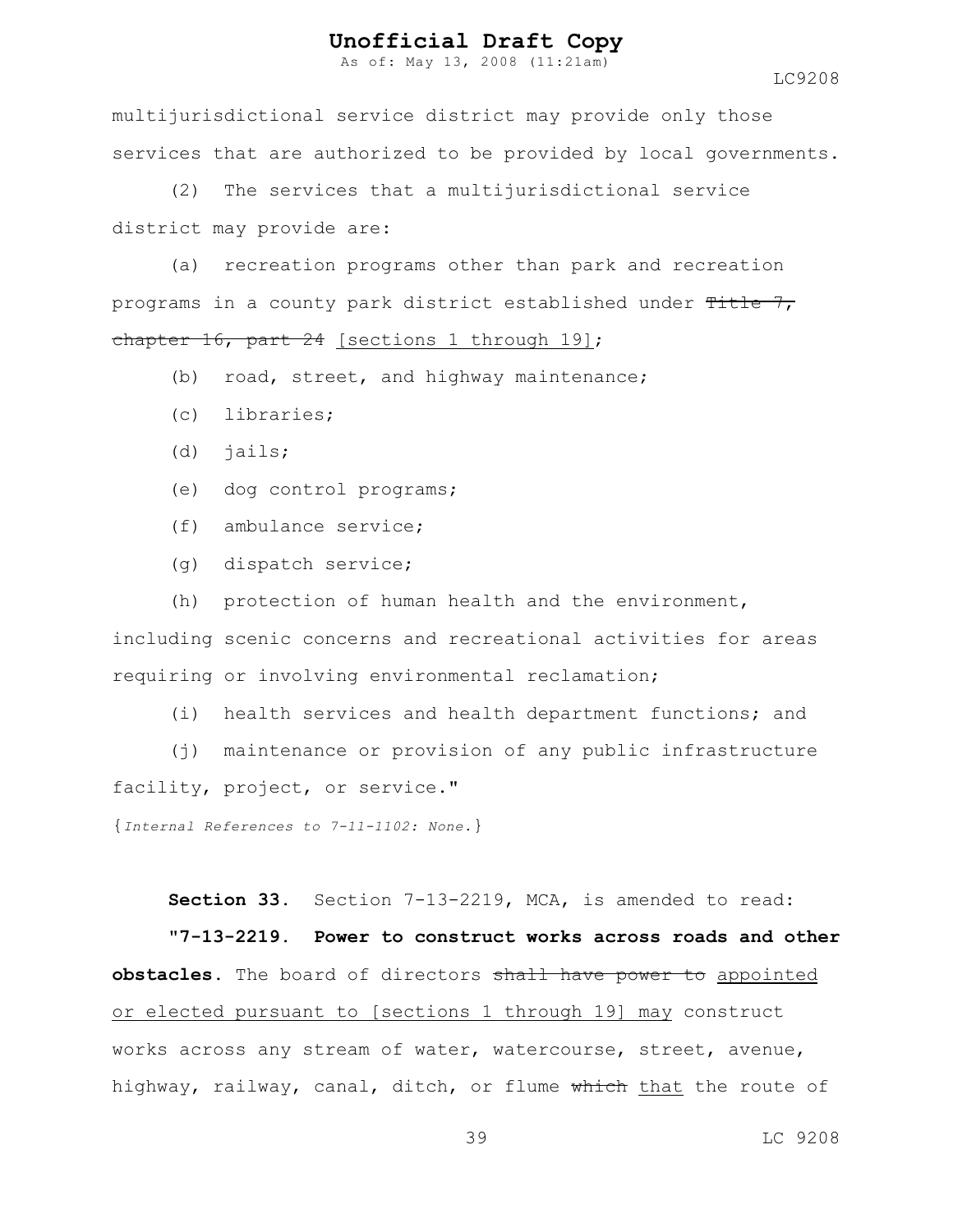As of: May 13, 2008 (11:21am)

LC9208

said the works may intersect or cross;. provided such The works are must be constructed in such a manner as to afford that provides security for life and property; and said The board shall restore the crossings and intersections to their former state as near as may be practicable or in a manner that does not to have impaired unnecessarily impair their usefulness." {*Internal References to 7-13-2219: None.*}

**Section 34.** Section 7-13-2220, MCA, is amended to read:

**"7-13-2220. Right-of-way across state lands.** The

right-of-way is given, dedicated, and set apart to locate, construct, and maintain district works over and through any lands which that are the property of this state, and the a district formed pursuant to [sections 1 through 19] has the same rights and privileges relating to the right-of-way as are granted to municipalities."

{*Internal References to 7-13-2220: None.*}

**Section 35.** Section 7-13-2511, MCA, is amended to read:

**"7-13-2511. Prohibition on operation of cable TV systems.** A television district organized under [sections 1 through 20] or the former provision of this part may not perform any acts or take any steps to construct or operate community antenna systems, commonly known and referred to as cable TV systems." {*Internal References to 7-13-2511: None.*}

**Section 36.** Section 7-13-2512, MCA, is amended to read: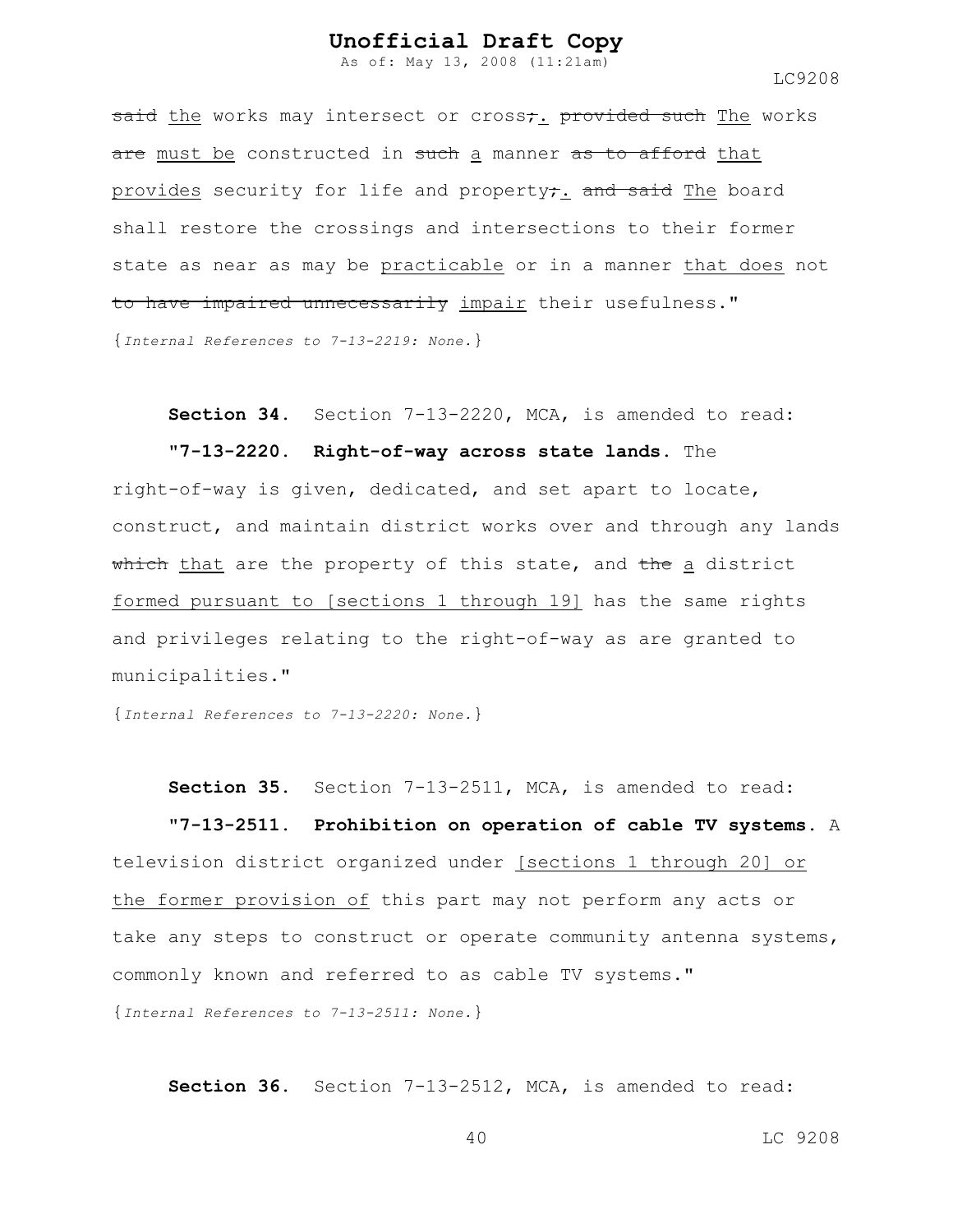As of: May 13, 2008 (11:21am)

LC9208

**"7-13-2512. Authorization for FM translator.** (1) A television district may construct and operate a broadcast FM translator facility (88 to 108 megahertz) as provided in this section.

(2) (a) A request to provide FM translator services may be initiated by a petition signed by at least 51% of the registered electors who are residents of the television district and presented to the board of county commissioners which that initially established the district. The petition, and its filing, and  $\frac{it}{t}$  processing, and the public hearing are governed by 7-13-2503, 7-13-2504, and 7-13-2505 [sections 5 and 6].

(b) Upon receiving a certified petition, the board of county commissioners shall give notice and hold a hearing as provided in 7-13-2506 and 7-13-2507. After the hearing, the board of county commissioners shall approve or deny the petition by resolution. If the county commissioners approve the decision is to approve the petition is approved, the resolution shall must authorize the board of trustees of the district to provide the requested services and shall must describe the proposed system, including the type of construction, proposed location, and estimated costs."

```
{Internal References to 7-13-2512:
7-13-2510}
```
**Section 37.** Section 7-16-2105, MCA, is amended to read: **"7-16-2105. Acquisition of land by county for public recreational or cultural purposes.**  $(1)$  A county may acquire, by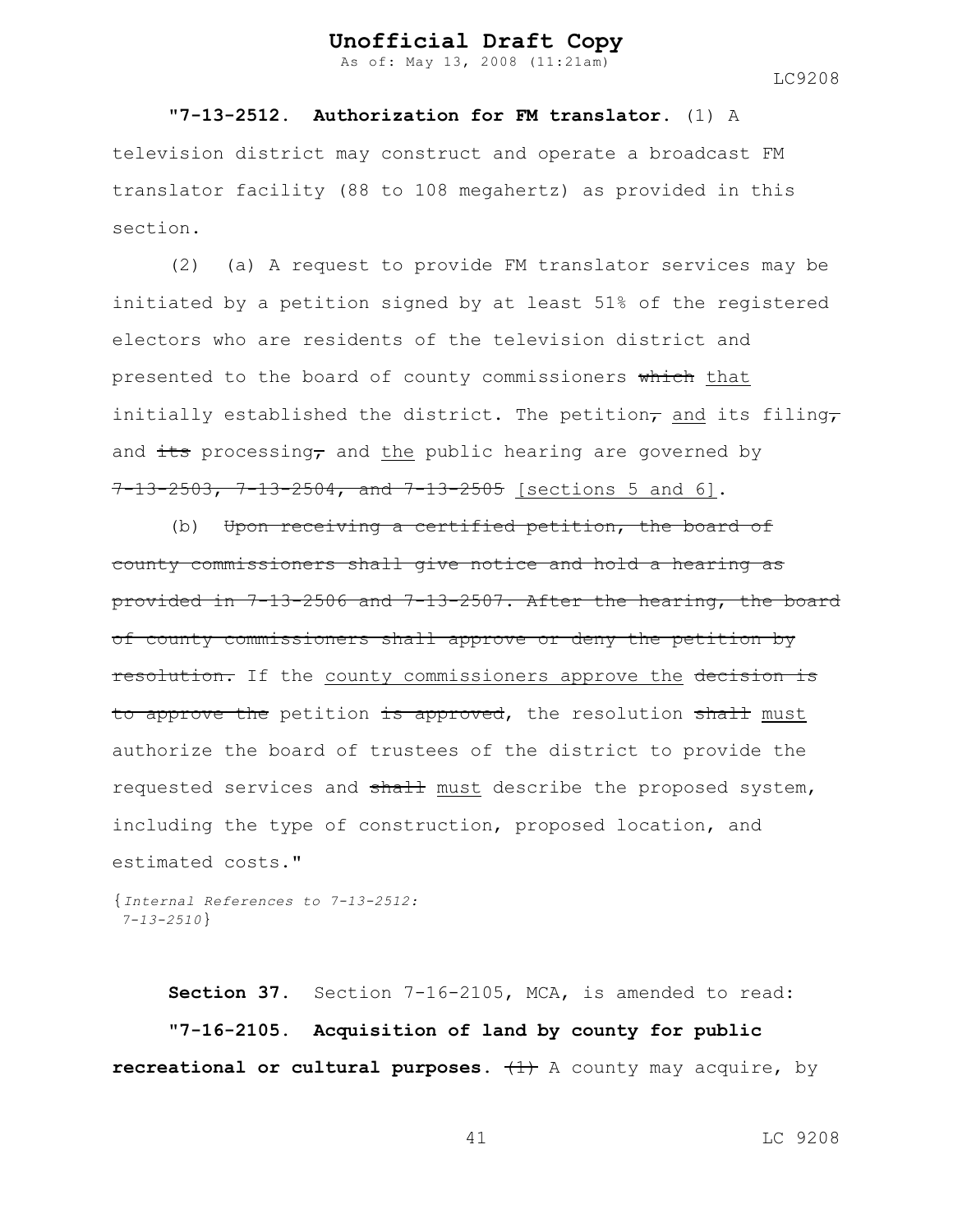As of: May 13, 2008 (11:21am)

LC9208

purchase, grant, deed, gift, devise, condemnation pursuant to Title 70, chapter 30, or otherwise, lands suitable for public camping, public recreational purposes, civic centers, youth centers, museums, recreational centers, and any combination of the enumerated uses. A county may lease the land tracts, each of which must be situated so that it offers ready access to a public highway.

(2) This section may not be construed as amending or repealing 7-16-2201 through 7-16-2203."

{*Internal References to 7-16-2105: 7-16-2106 70-30-102*}

**Section 38.** Section 7-16-2109, MCA, is amended to read: **"7-16-2109. Single tax for county fair activities, county parks, and certain cultural, social, and recreational facilities -- restriction.** (1) Subject to 15-10-420 and except as provided in subsection  $(2)$ , the county commissioners of a county who have levied taxes pursuant to both 7-16-2102 and 7-21-3410 may combine the two taxes that levy with any fees assessed in accordance with [section 14] into a single tax assessment for the purpose of maintaining, operating, and equipping county fair activities, county parks, cultural facilities, and any county-owned civic center, youth center, recreation center, recreational complex, or any combination of purposes, activities, and facilities. The money collected may be distributed among the activities and facilities as determined by the county commissioners.

(2) (a) The board of county commissioners shall submit the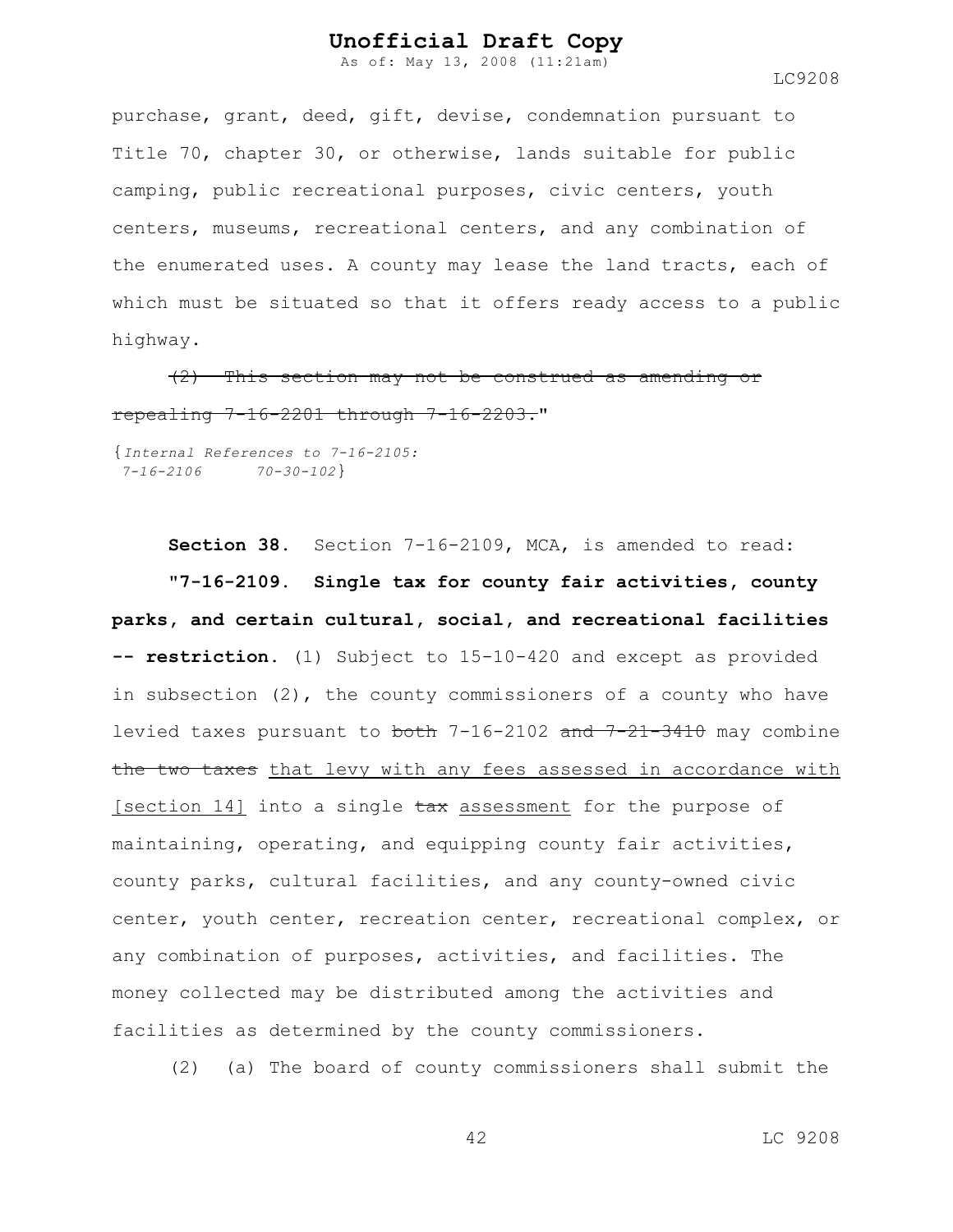As of: May 13, 2008 (11:21am)

LC9208

question of imposing or continuing the imposition of the single tax assessment provided for in subsection (1) to the electors of the county at the next general election if a petition requesting a vote on the single  $\text{tax}$  assessment, signed by at least 15% of the resident taxpayers of the county, is filed with the county clerk at least 90 days prior to the date of the general election.

(b) The question must be submitted as provided in  $15-10-425$ .

(c) The board of county commissioners shall levy the tax collect the assessment if the imposition or continued imposition of the single tax assessment is approved by a majority of the electors voting on the question."

{*Internal References to 7-16-2109: 7-6-2527*}

**Section 39.** Section 7-21-3411, MCA, is amended to read: **"7-21-3411. Restriction on use of appropriation or tax** money. No portion An amount of the appropriation or tax levy provided for in 7-21-3410 shall or assessment for a county fair district or a multiple county fair district may not be expended for horseracing."

{*Internal References to 7-21-3411: 7-21-3406\* 7-21-3457\**}

**Section 40.** Section 7-22-2512, MCA, is amended to read: **"7-22-2512. Financing of vertebrate pest management program -- tax.** (1) A governing body may:

(a) appropriate from the county general fund an amount to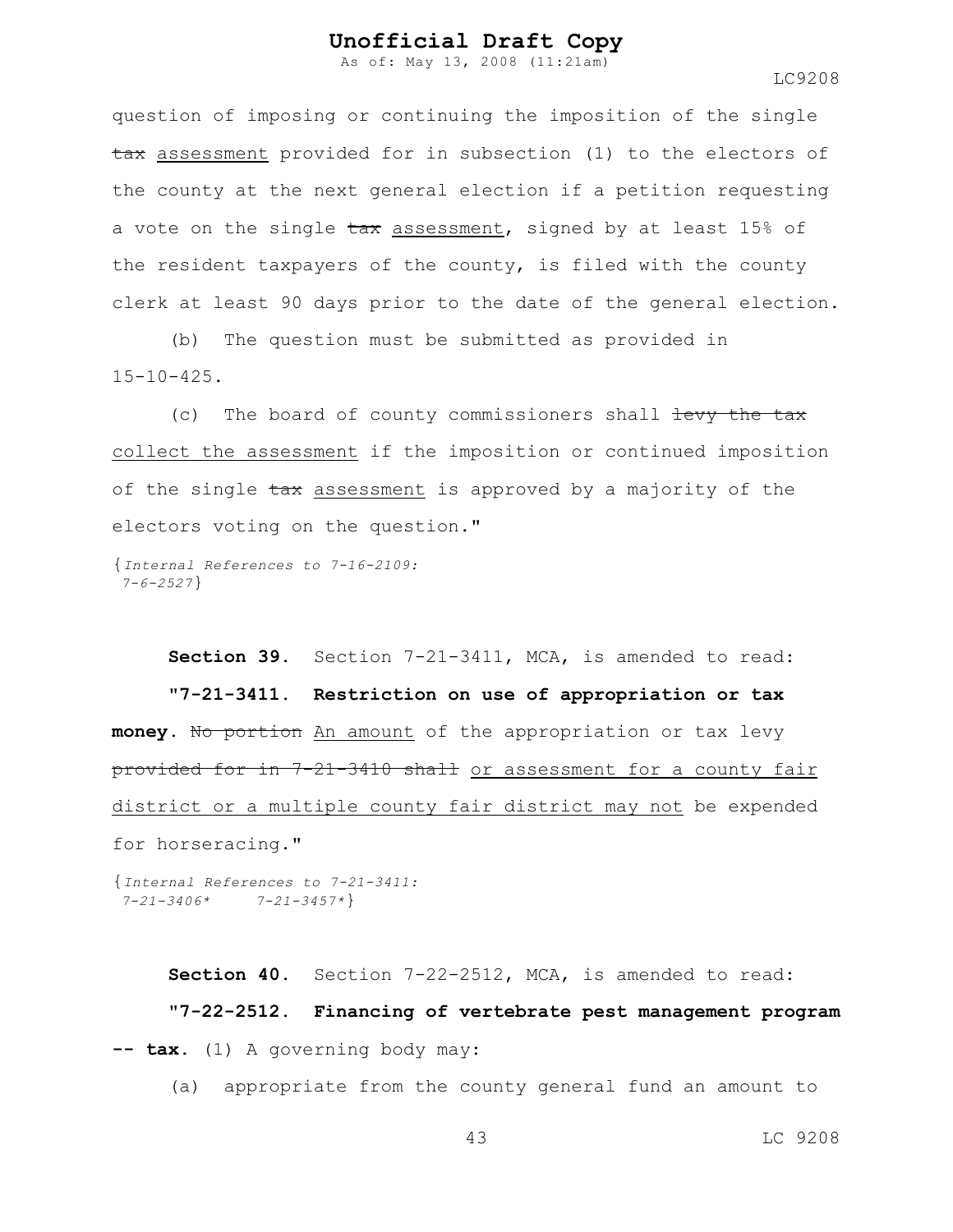As of: May 13, 2008 (11:21am)

LC9208

fund vertebrate pest management and transfer it to the county vertebrate pest management fund; and

(b) subject to 15-10-420, levy a vertebrate pest management tax on the taxable valuation of all agricultural, horticultural, grazing, and timber lands and their improvements. Land within a rodent control district may not be taxed in any given year under both  $7-22-2222$  [section 14] and this section for the control of rodents as defined in 7-22-2207. Land within a rodent control district may be taxed under this section only in a dollar amount that is proportional to the part of the vertebrate pest program's projected fiscal year budget that is allocated to the management and suppression of vertebrate pests other than rodents.

(2) The tax provided for in subsection (1) must be collected as other county taxes and credited to the county vertebrate pest management fund."

{*Internal References to 7-22-2512: None.*}

**Section 41.** Section 7-33-2403, MCA, is amended to read:

**"7-33-2403. Operation of fire service area -- voted levy for volunteer firefighters' disability income insurance.** (1) Whenever the board of county commissioners has established a fire service area, the commissioners may:

(a) govern and manage the affairs of the area;

(b) appoint five qualified trustees to govern and manage the affairs of the area; or

(c) authorize the election of five qualified trustees to govern and manage the affairs of the area. The term of office and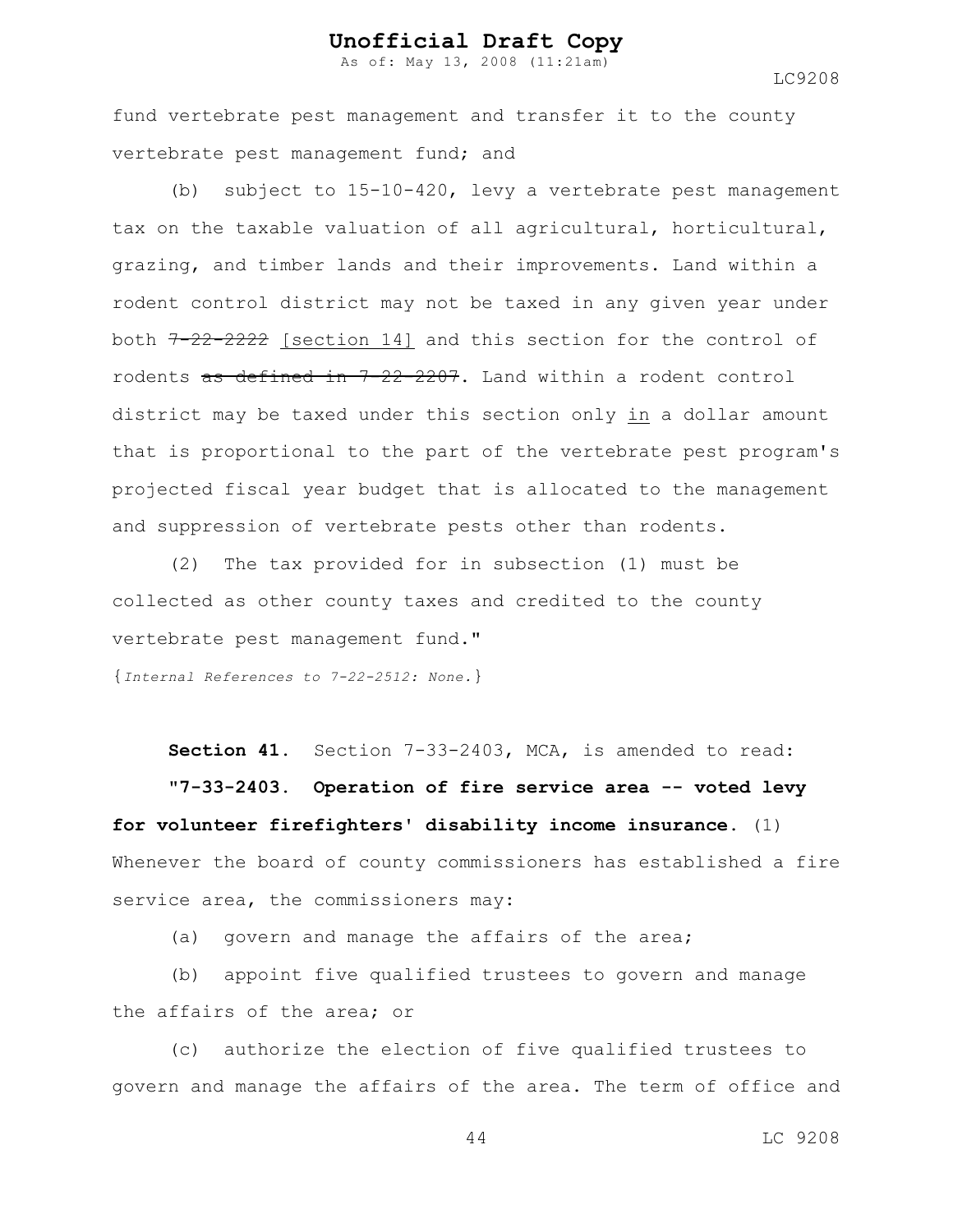As of: May 13, 2008 (11:21am)

procedures for nomination and election are the same as those provided for election of rural fire district trustees in  $7-33-2106$  in [section 11] and Title 7, chapter 1, part 2.

(2) Subject to 15-10-425, the commissioners may levy a tax upon all property within the county for the purpose of buying disability income insurance coverage for volunteer firefighters deployed within the fire service area as provided in 7-6-621.

(3) If the commissioners appoint trustees under subsection (1), the provisions of 7-33-2105 apply and 7-33-2106 applies whether the trustees are elected or appointed, except that

(3) the The trustees shall prepare annual budgets and request a schedule of rates for the budget."

{*Internal References to 7-33-2403: 7-33-2404*}

**Section 42.** Section 7-34-2102, MCA, is amended to read: **"7-34-2102. Definitions.** As used in this part Title 50, 53- 6-106, and 90-7-104, unless the context requires otherwise, the following definitions apply:

(1) "Hospital facilities" means a hospital or a hospital-related facility, including outpatient centers for primary care, outpatient centers for surgical services, rehabilitation facilities, long-term care facilities, infirmaries, and health care facilities, all as defined in 50-5-101. The term includes public health centers.

(2) "Public health center" means a publicly owned facility providing health services, including laboratories, clinics, and

45 LC 9208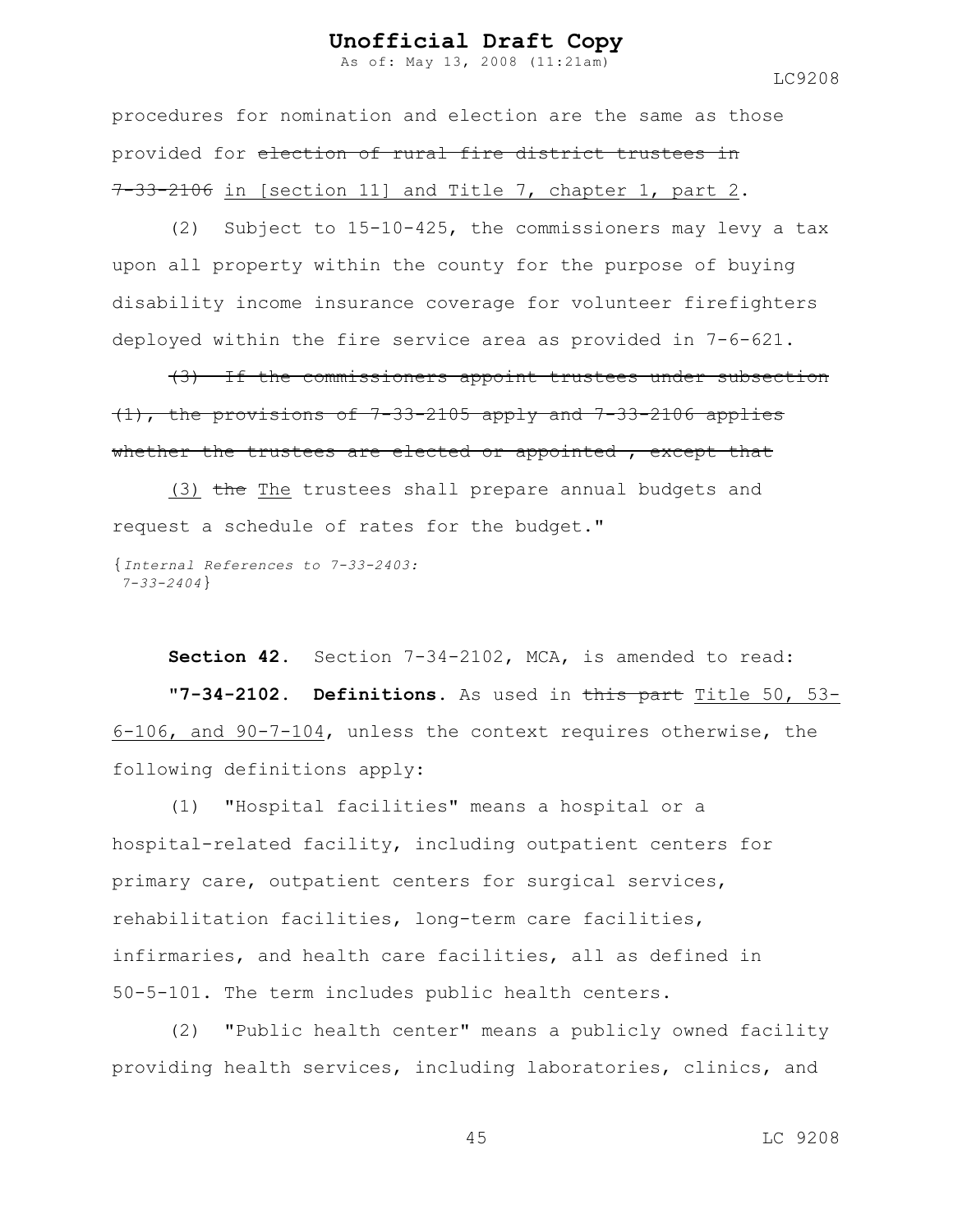As of: May 13, 2008 (11:21am)

LC9208

administrative offices."

|           | {Internal References to 7-34-2102: |                 |                 |
|-----------|------------------------------------|-----------------|-----------------|
| 7-34-2201 | 50-10-101                          | $50 - 16 - 701$ | $50 - 60 - 205$ |
| 50-60-301 | $50 - 78 - 103$                    | $53 - 6 - 106$  | $90 - 7 - 104$  |

**Section 43.** Section 7-34-2122, MCA, is amended to read: **"7-34-2122. Powers of district.** A hospital district has all powers provided in [sections 1 through 20] necessary and convenient to the acquisition, betterment, operation, maintenance, and administration of hospital facilities that its board of trustees considers necessary and expedient. In addition to the general grant of powers, a hospital district, acting by its board of trustees, may:

(1) employ nursing, administrative, and other personnel, legal counsel, engineers, architects, accountants, and other qualified persons, who may be paid for their services by monthly salaries, hourly wages, and pension benefits or by fees that may be agreed upon;

(2) cause reports, plans, studies, and recommendations to be prepared;

(3) lease, purchase, and contract for the purchase of real and personal property by option, contract for deed, or otherwise and acquire real or personal property by gift;

(4) lease or construct, equip, furnish, and maintain necessary buildings and grounds;

(5) adopt, by resolution, rules for the operation and administration of hospital facilities under its control and for the admission of persons to the facilities;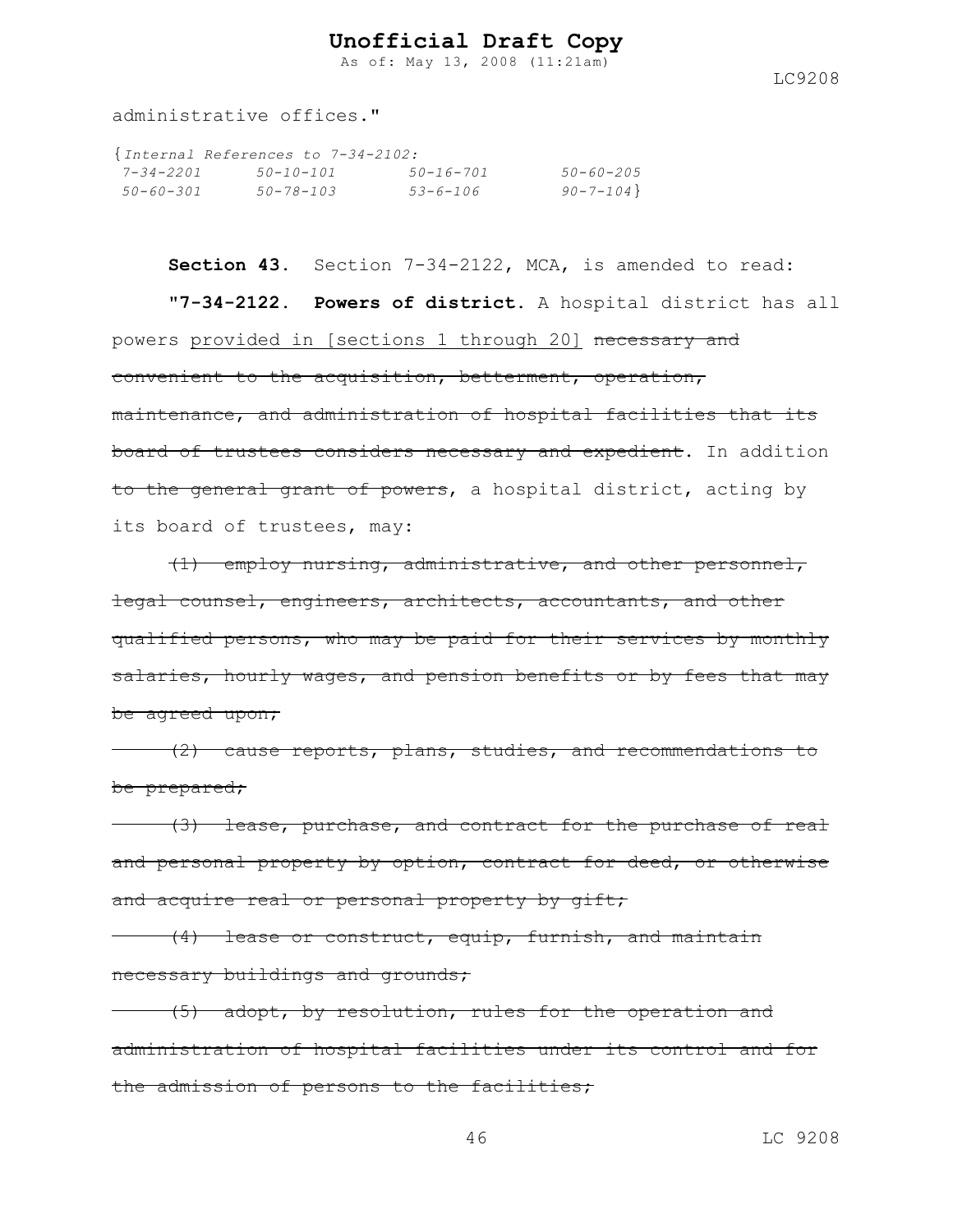As of: May 13, 2008 (11:21am)

LC9208

(6) impose by resolution and collect charges for all services and facilities provided and made available by it; (7) subject to 15-10-420, levy taxes as prescribed in this part;

(8) borrow money by the issuance of its bonds as prescribed in this part;

(9) borrow money by the issuance of notes;

 $(10)(1)$  procure insurance against liability of the district or its officers and employees, or both, for torts committed within the scope of their official duties, whether governmental or proprietary, and against damage to or destruction of any of its facilities, equipment, or other property; and

(11) sell or lease any of its facilities or equipment as may be considered expedient;

(12) cause audits to be made of its accounts, books, vouchers, and funds by competent public accountants; and

 $(13)$  (2) provide educational benefits to qualified individuals, including the payment of tuition, room and board, educational materials, and stipends and the repayment of student loans in return for an agreement by those persons to provide services to the district."

{*Internal References to 7-34-2122: None.*}

**Section 44.** Section 7-34-2201, MCA, is amended to read:

**"7-34-2201. Erection and management of county health care facilities -- definition -- provision of health care services.** (1) The board of county commissioners has jurisdiction and power,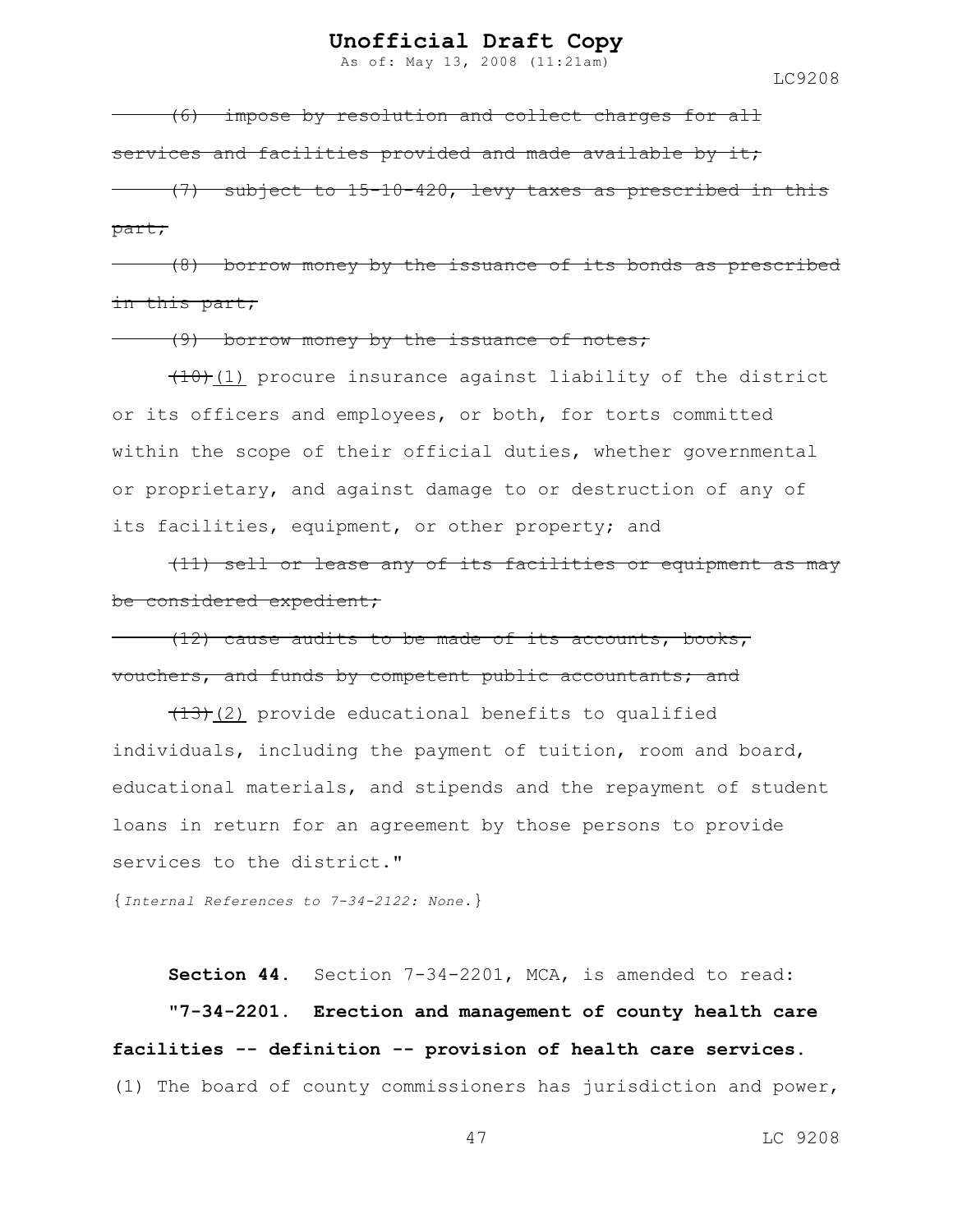As of: May 13, 2008 (11:21am)

LC9208

under the limitations and restrictions prescribed by law, to erect, furnish, equip, expand, improve, and maintain health care facilities and to provide health care services in those facilities as permitted by law.

(2) The board of county commissioners of a county that has or may acquire title to a site and building or buildings suitable for county health care purposes has jurisdiction and power, under the limitations and restrictions prescribed by law, to erect, furnish, equip, expand, improve, maintain, and operate the building or buildings for health care purposes as provided by this section.

(3) As used in parts  $21$  and 23 through 25 and this part, unless the context clearly requires otherwise, the term "health care facility" means a hospital, a medical assistance facility, a critical access hospital, a hospice, an end-stage renal dialysis facility, an outpatient center for surgical services, an outpatient center for primary care, a rehabilitation facility, a long-term care facility, or an adult day-care center, as defined in 50-5-101, a public health center, as defined in 7-34-2102, or any combination and related medical facilities, including offices for physicians or other health care professionals providing outpatient, rehabilitative, emergency, nursing, or preventive care."

{*Internal References to 7-34-2201: 7-6-2512 7-6-2512 7-34-2401 7-34-2411*}

**Section 45.** Section 7-34-2417, MCA, is amended to read: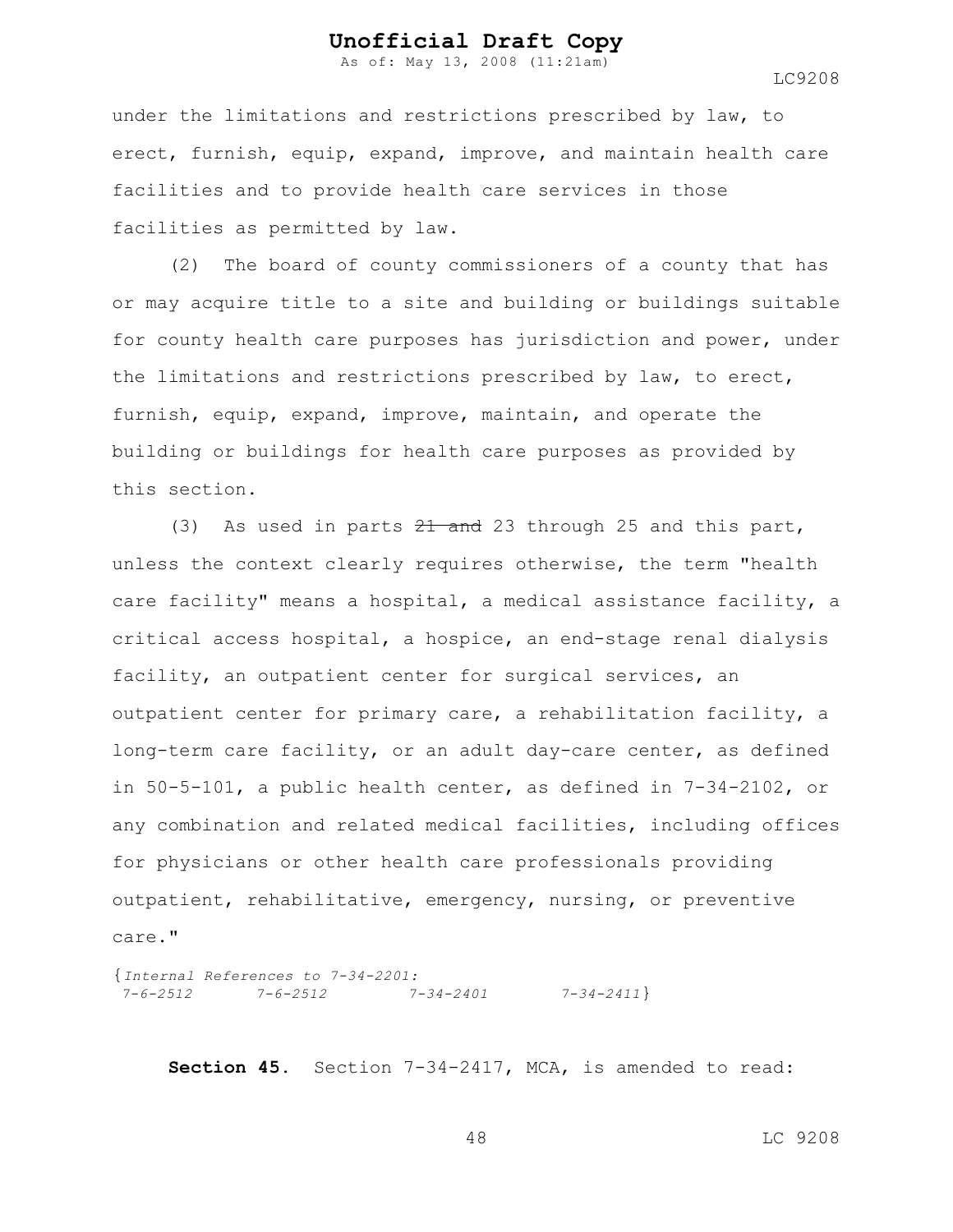As of: May 13, 2008 (11:21am)

LC9208

#### **"7-34-2417. Health care facility tax levy authorized.** If

the bonds are not paid or are not expected to be paid from ordinary revenue of the facility, a county that has issued bonds under 7-34-2411 for a health care facility may, subject to 15-10-420, levy taxes on the taxable value of all taxable property within the county in the manner provided for public hospital districts under 7-34-2133."

```
{Internal References to 7-34-2417:
7-34-2411 7-34-2415* 7-34-2415* 7-34-2416*
7-34-2418}
```
**Section 46.** Section 10-3-202, MCA, is amended to read:

**"10-3-202. Mutual aid -- cooperation.** (1) Political subdivisions and governmental fire agencies organized under Title 7, chapter 33, or [sections 1 through 20] must be encouraged and assisted by the division to conclude mutual aid arrangements with other public and private agencies within this state or any other state or the United States pursuant to Title 10, chapter 3, part 11, for reciprocal aid and assistance in coping with incidents, emergencies, and disasters.

(2) In reviewing disaster and emergency plans and programs of political subdivisions, the division shall consider whether they contain adequate provisions for the reciprocal mutual aid.

(3) Local and interjurisdictional disaster and emergency agencies may assist in negotiation of reciprocal mutual aid agreements between the governor and the adjoining states,  $\{$ including foreign states or provinces $\mathfrak{f}_L$  or political subdivisions of adjoining states and shall carry out arrangements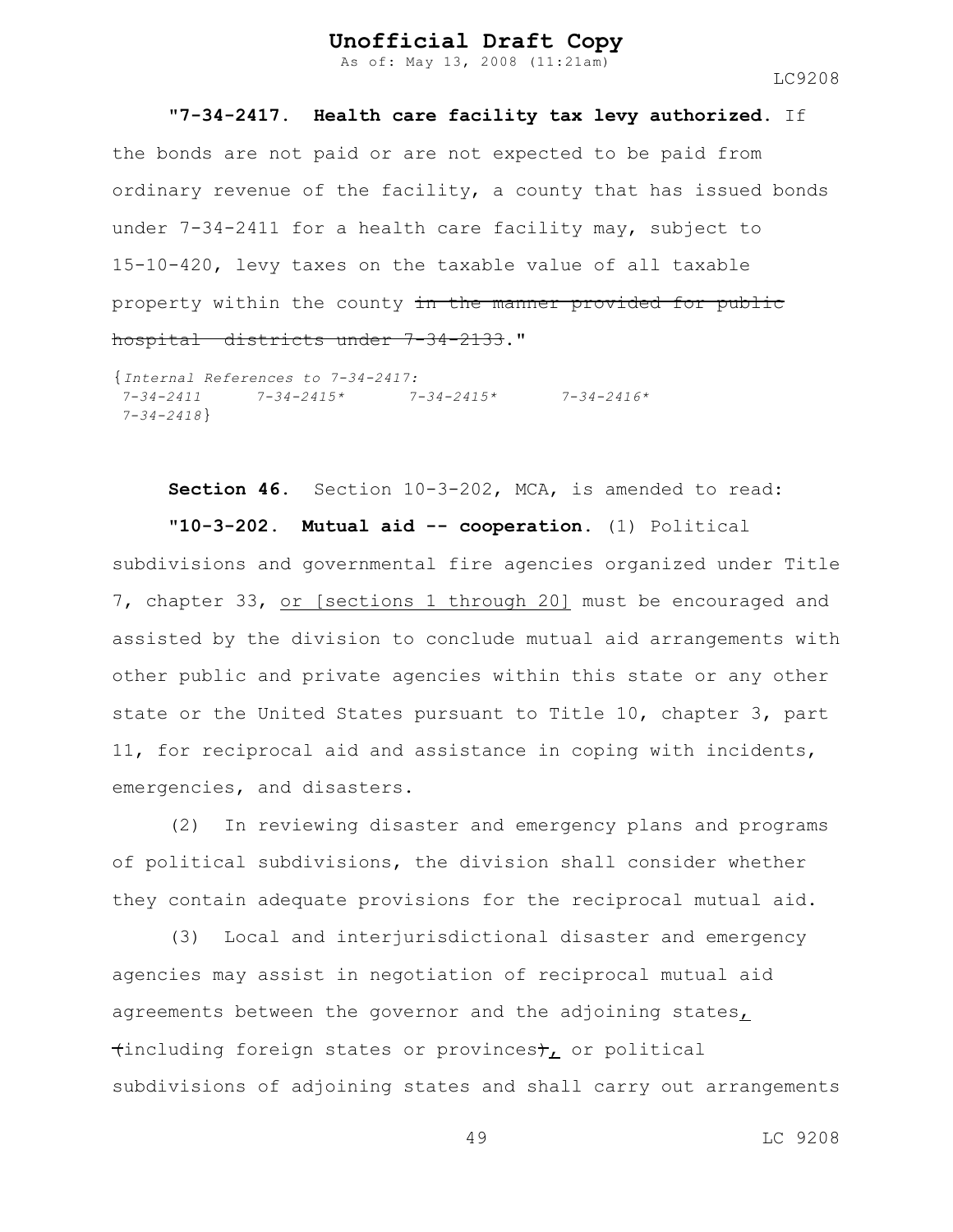As of: May 13, 2008 (11:21am)

LC9208

of any of the agreements relating to the local and political subdivision.

(4) In providing assistance under parts 1 through 4 of this chapter, state departments and agencies shall cooperate to the fullest extent possible with each other and with local governments and relief agencies such as the American red cross. Parts 1 through 4 of this chapter do not list or in any way affect the responsibilities of the American red cross under its congressional charter."

{*Internal References to 10-3-202: 10-3-209*}

**Section 47.** Section 10-3-209, MCA, is amended to read: **"10-3-209. Political subdivision requests for assistance - application to fire districts, fire service areas, and fire companies in unincorporated places -- immunity.** (1) If an incident, emergency, or disaster occurs in a political subdivision that has not concluded a mutual aid agreement pursuant to 10-3-202, the local or interjurisdictional agency, incident commander, or principal executive officer of the political subdivision may request assistance from another public or private agency.

(2) (a) The following individuals or entities may request assistance with an incident, emergency, or disaster if a mutual aid agreement has not been concluded for protection of the area within the jurisdiction of these individuals or entities:

(i) the trustees of a rural fire district created pursuant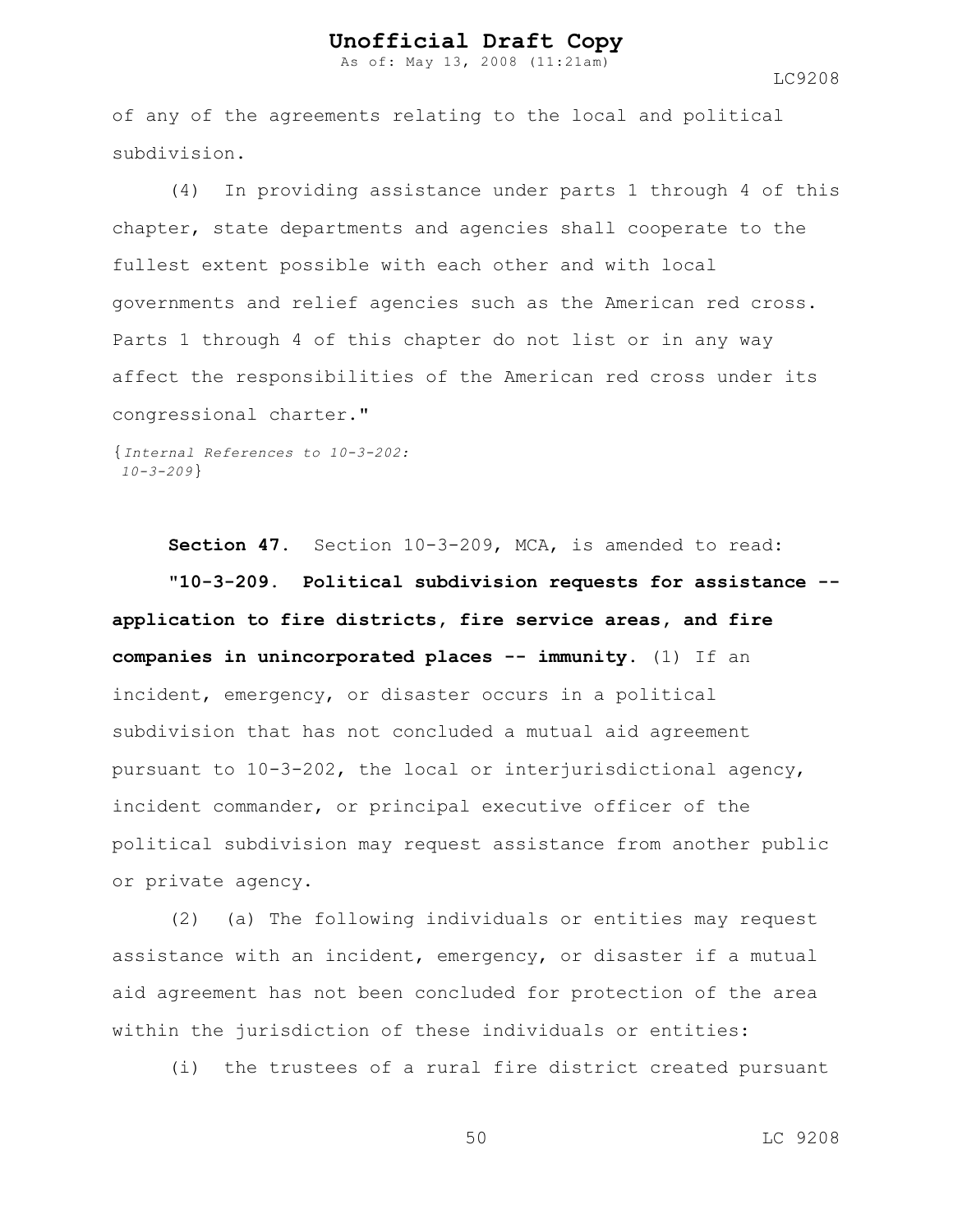As of: May 13, 2008 (11:21am)

LC9208

to former Title 7, chapter 33, part 21, or [sections 1 through 20], a representative of the trustees, or an incident commander for the district;

(ii) the chief of a rural fire company organized pursuant to 7-33-2311 or an incident commander for the chief;

(iii) the governing body of a fire service area created pursuant to Title 7, chapter 33, part 24, a representative of the governing body, or an incident commander for the area.

(b) A request for assistance by an individual or entity under subsection  $(2)$  (a) may be made to any of the following:

(i) a fire district;

- (ii) an unincorporated municipality;
- (iii) an incorporated municipality;
- (iv) a state agency;
- (v) a private fire prevention agency;
- (vi) an agency of the federal government;
- (vii) a fire service area;
- (viii) the governing body of a political subdivision; or

(ix) the governing bodies of fire protection services, emergency medical care providers, and local government subdivisions of any other state or the United States pursuant to part 11 of this chapter.

(3) A public or private agency receiving a request pursuant to subsection (1) or (2) shall determine if it will provide the requested assistance or if it will provide other assistance and shall inform the requesting local or interjurisdictional agency, principal executive officer, incident commander, or other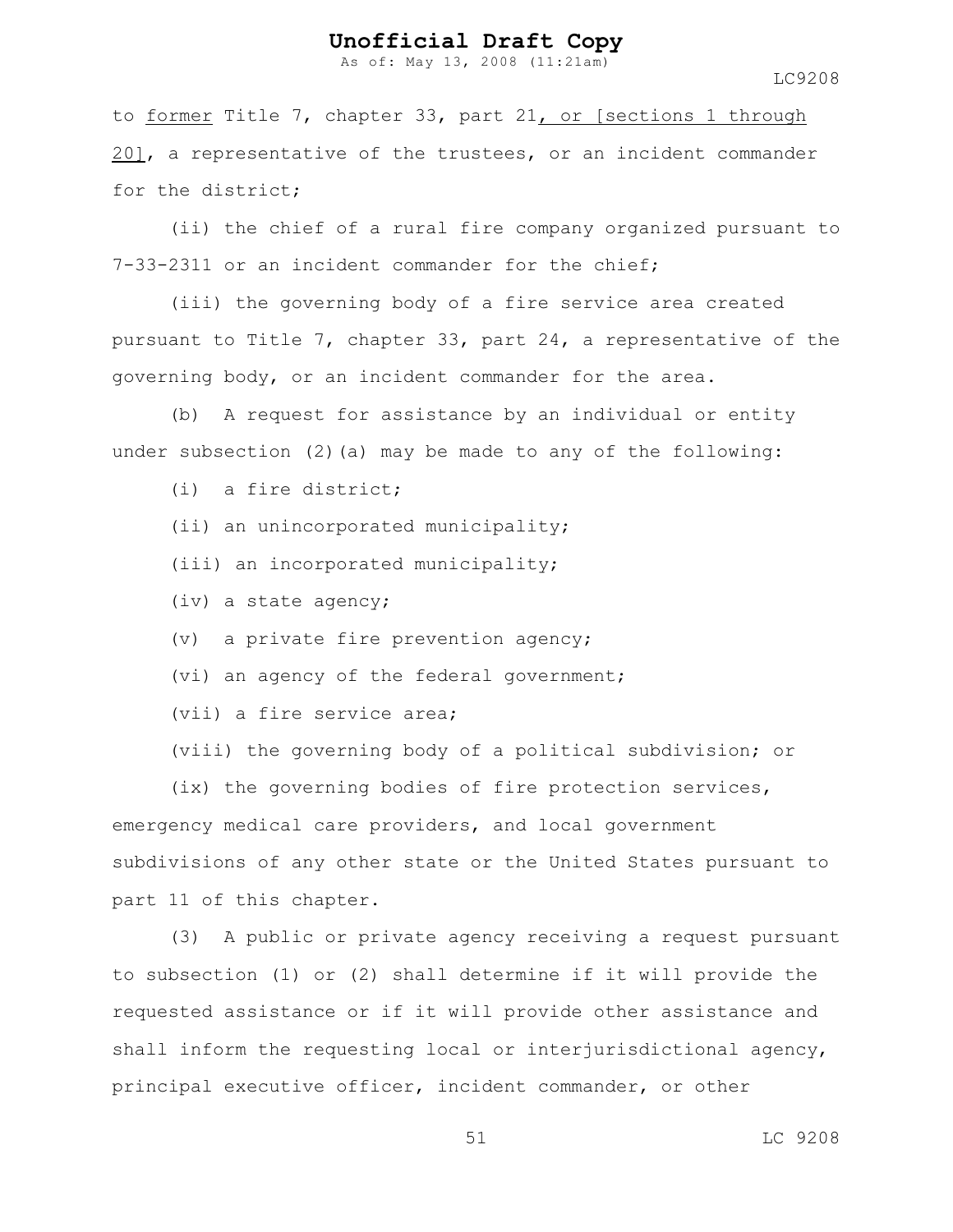As of: May 13, 2008 (11:21am)

LC9208

individual or entity making the request, as soon as possible, of that determination. The nature and extent of assistance provided by a public or private agency may be determined only by that public or private agency.

(4) The incident commander of the local or interjurisdictional agency making a request for assistance has overall responsibility for command of the resources provided by a public or private agency responding to a request. However, operational control of individual pieces of equipment and personnel furnished by the responding public or private agency remains with that agency.

(5) This section does not waive an immunity or limitation on liability applicable to any of the following entities or individuals requesting or receiving assistance pursuant to this section:

- (a) a fire district;
- (b) a fire service area;
- (c) a fire company;
- (d) an unincorporated municipality, or town, or village;
- (e) a political subdivision; or

(f) an agent, employee, representative, or volunteer of an entity listed in this subsection."

|                 | {Internal References to 10-3-209: |                 |                 |  |
|-----------------|-----------------------------------|-----------------|-----------------|--|
| 7-33-2108       | $7 - 33 - 2202$                   | $7 - 33 - 2208$ | $7 - 33 - 2208$ |  |
| $7 - 33 - 2405$ | $7 - 33 - 4112$                   | $10 - 3 - 902$  | $10 - 3 - 902$  |  |

**Section 48.** Section 10-3-902, MCA, is amended to read: **"10-3-902. Policy -- purpose.** (1) It is the policy of the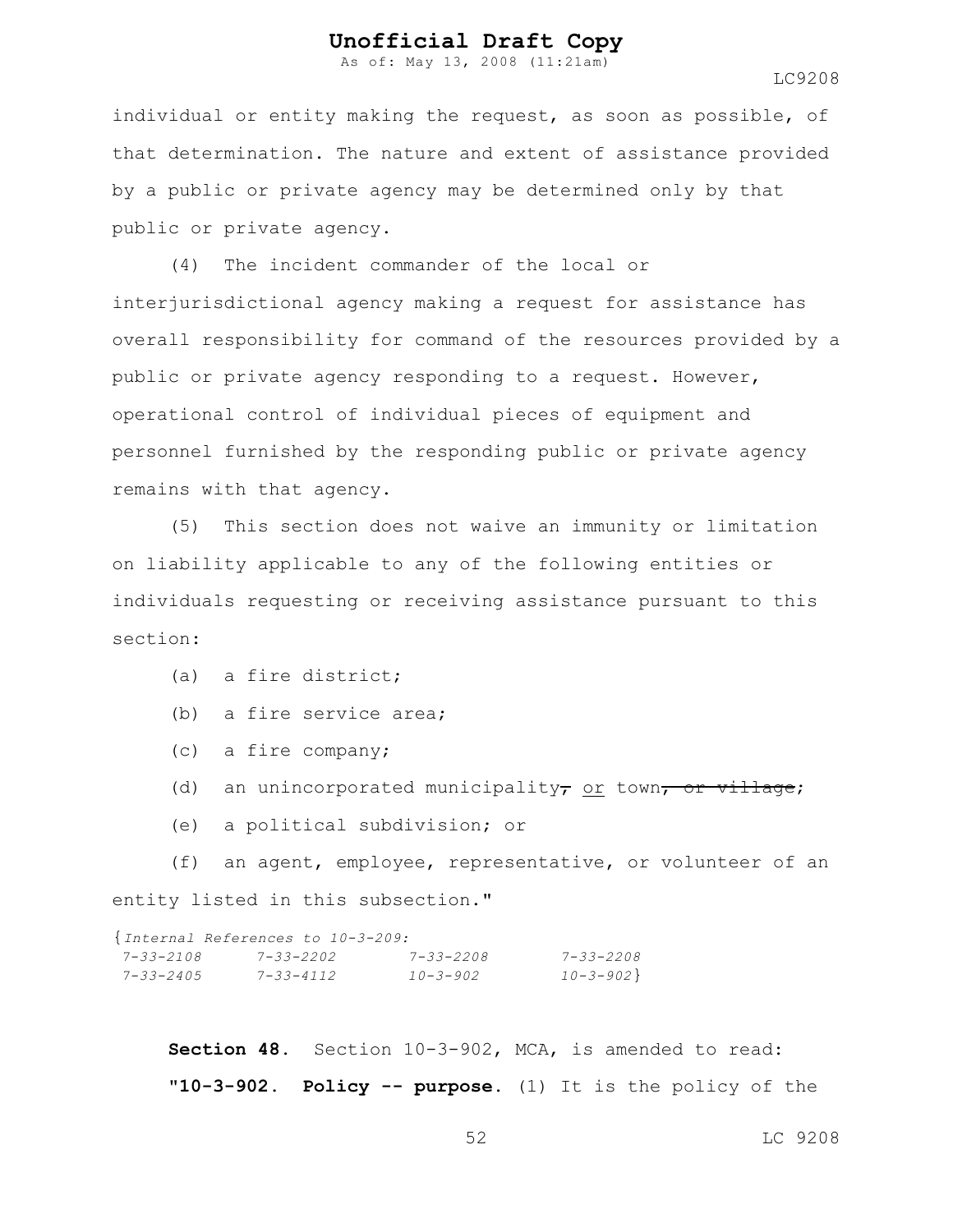As of: May 13, 2008 (11:21am)

state that:

(a) available resources should be made available whenever possible and practical to minimize the negative impacts of disasters and emergencies, regardless of the political jurisdiction in this state within which the disaster or emergency occurs and regardless of the political jurisdictions from which a request for assistance arises or from which or to which the resources are made available;

(b) agreements, either formal or informal, written or oral, between or among political subdivisions of this state, that exist or are entered into for the purpose of providing mutual aid in the event of a disaster or emergency should remain options for political subdivisions and should not be infringed upon or in any way affected by the provisions of this part; and

(c) in particular, the provisions of this part do not affect any mutual aid agreement, either formal or informal, written or oral, that is made or that may be made pursuant to Title 7, chapter 33, [sections 1 through 20], 10-3-209, or 10-3-703 or a request for assistance or aid or assistance or aid provided or received pursuant to Title 7, chapter 33, 10-3-209, or 10-3-703.

(2) It is the purpose of this part to:

(a) establish an effective and efficient mutual aid system in which a political jurisdiction can choose to participate that can operate separate from yet integrated with other freestanding mutual aid systems or agreements;

(b) provide to political jurisdictions in the state another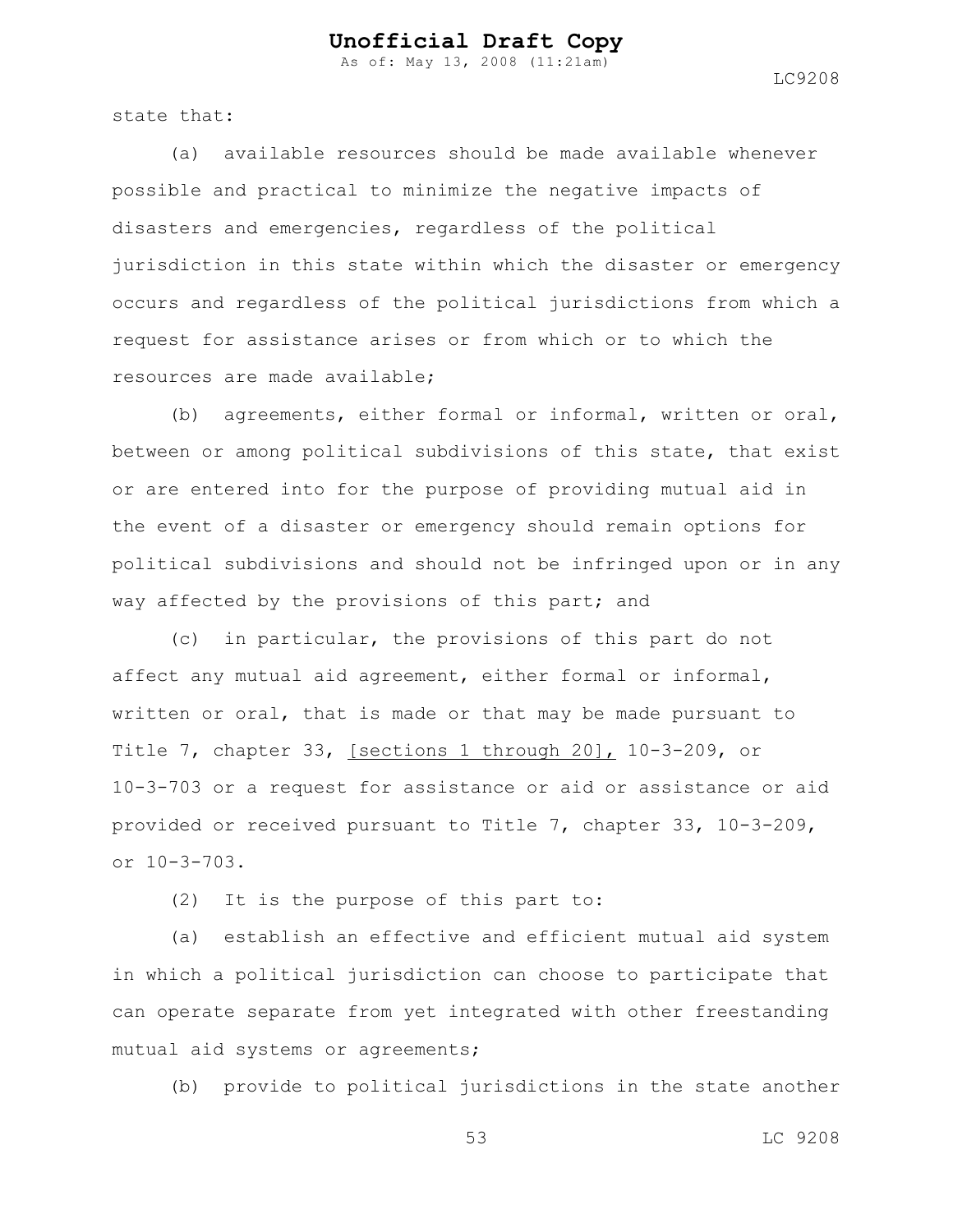As of: May 13, 2008 (11:21am)

LC9208

option for establishing mutual aid agreements and for requesting, providing, and receiving mutual aid; and

(c) allow political jurisdictions maximum flexibility to protect life and property through mutual aid agreements." {*Internal References to 10-3-902: None.*}

**Section 49.** Section 10-3-1103, MCA, is amended to read:

**"10-3-1103. Definitions.** As used in this part, unless the context requires otherwise, the following definitions apply:

(1) "Emergency medical care provider" means a local government subdivision or other entity, whether public or private, licensed by the state to provide emergency medical services pursuant to Title 50, chapter 6.

(2) "Fire protection service" means a governmental fire agency organized under Title 7, chapter 33, or [sections 1 through 20] or another fire suppression entity organized under the laws of this state, any other state, or an agency of the government of the United States.

(3) "Local government subdivision" means the local governmental entity, other than state government, including but not limited to incorporated towns and cities, townships, and counties.

(4) "Mutual aid agreement" or "agreement" means an agreement, consistent with the purposes of this part, by one or more fire protection services, emergency medical care providers, or local government subdivisions of this state with one or more fire protection services, emergency medical care providers, or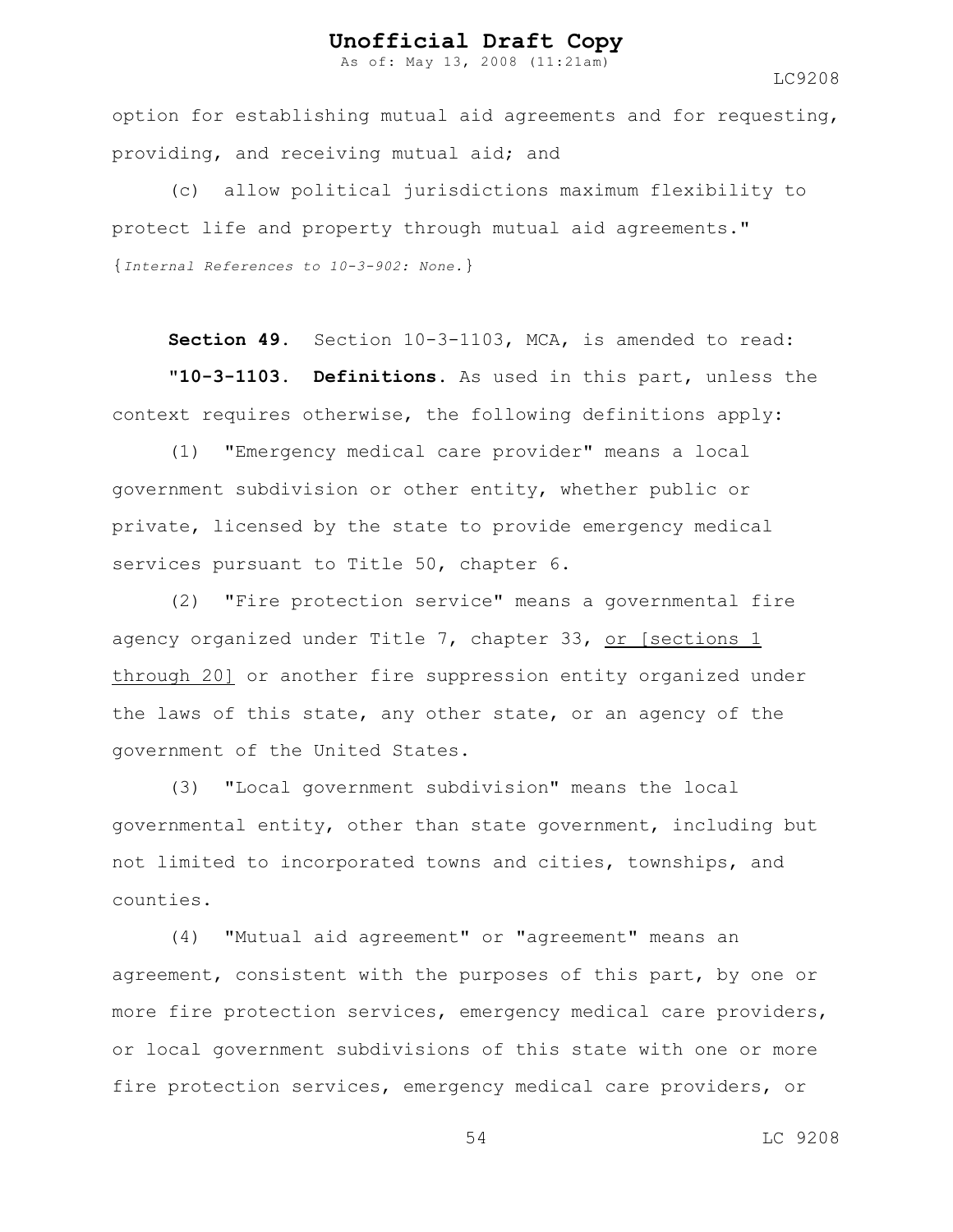As of: May 13, 2008 (11:21am)

LC9208

local government subdivisions of any other state or the United States.

(5) "Party emergency service" means a fire protection service, emergency medical care provider, local government subdivision, or agency of the United States that is a party to a mutual aid agreement as provided in this part."

{*Internal References to 10-3-1103: None.*}

**Section 50.** Section 15-6-201, MCA, is amended to read:

**"15-6-201. Governmental, charitable, and educational categories -- exempt property.** (1) The following categories of property are exempt from taxation:

(a) except as provided in 15-24-1203, the property of:

(i) the United States, except:

(A) if congress passes legislation that allows the state to tax property owned by the federal government or an agency created by congress; or

(B) as provided in 15-24-1103;

(ii) the state, counties, cities, towns, and school districts;

(iii) irrigation districts organized under the laws of Montana and not operated for gain or profit;

(iv) municipal corporations;

(v) public libraries; and

(vi) rural fire districts and other entities providing fire protection under Title 7, chapter 33, or [sections 1 through 20];

(b) buildings and furnishings in the buildings that are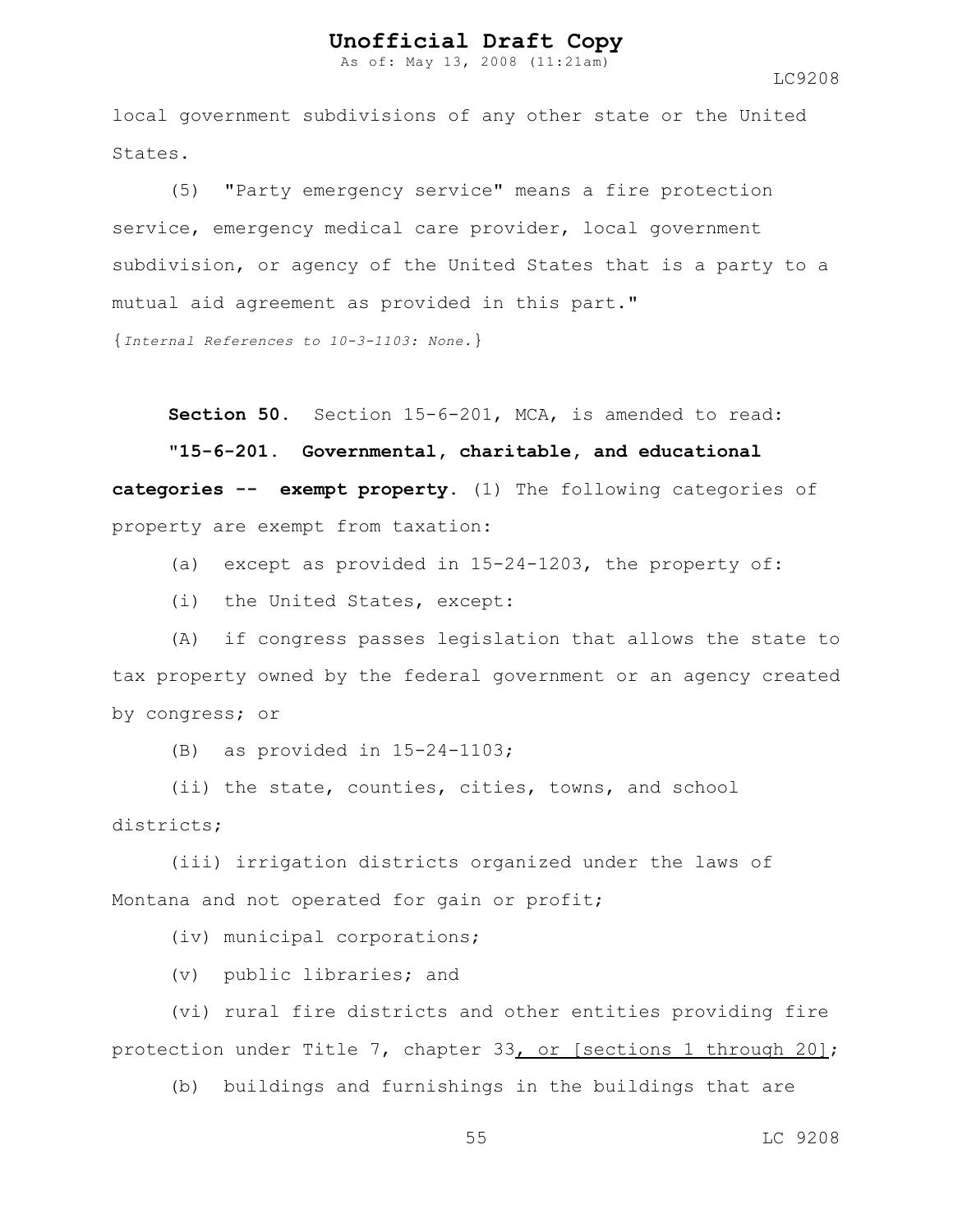As of: May 13, 2008 (11:21am)

LC9208

owned by a church and used for actual religious worship or for residences of the clergy, not to exceed one residence for each member of the clergy, together with the land that the buildings occupy and adjacent land reasonably necessary for convenient use of the buildings, which must be identified in the application, and all land and improvements used for educational or youth recreational activities if the facilities are generally available for use by the general public but may not exceed 15 acres for a church or 1 acre for a clergy residence after subtracting any area required by zoning, building codes, or subdivision requirements;

(c) property owned and used exclusively for agricultural and horticultural societies not operated for gain or profit;

(d) property, not to exceed 80 acres, which must be legally described in the application for the exemption, used exclusively for educational purposes, including dormitories and food service buildings for the use of students in attendance and other structures necessary for the operation and maintenance of an educational institution that:

(i) is not operated for gain or profit;

(ii) has an attendance policy; and

(iii) has a definable curriculum with systematic instruction;

(e) property used exclusively for nonprofit health care facilities, as defined in 50-5-101, licensed by the department of public health and human services and organized under Title 35, chapter 2 or 3. A health care facility that is not licensed by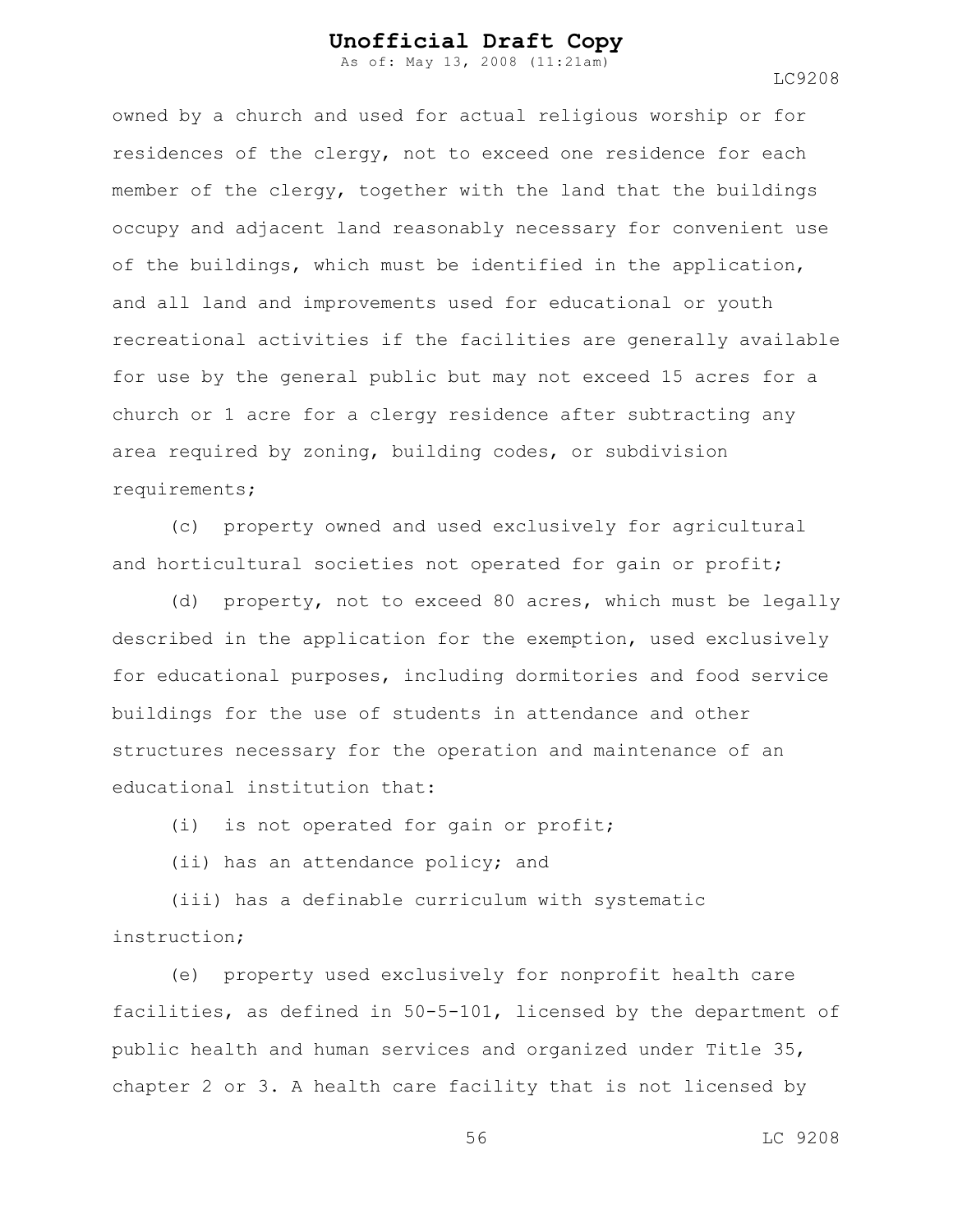As of: May 13, 2008 (11:21am)

LC9208

the department of public health and human services and organized under Title 35, chapter 2 or 3, is not exempt.

(f) property that is:

(i) owned and held by an association or corporation organized under Title 35, chapter 2, 3, 20, or 21;

(ii) devoted exclusively to use in connection with a cemetery or cemeteries for which a permanent care and improvement fund has been established as provided for in Title 35, chapter 20, part 3; and

(iii) not maintained and not operated for gain or profit;

(g) subject to subsection (2), property that is owned or property that is leased from a federal, state, or local governmental entity by institutions of purely public charity if the property is directly used for purely public charitable purposes;

(h) evidence of debt secured by mortgages of record upon real or personal property in the state of Montana;

(i) public museums, art galleries, zoos, and observatories that are not operated for gain or profit;

(j) motor vehicles, land, fixtures, buildings, and improvements owned by a cooperative association or nonprofit corporation organized to furnish potable water to its members or customers for uses other than the irrigation of agricultural land;

(k) the right of entry that is a property right reserved in land or received by mesne conveyance (exclusive of leasehold interests), devise, or succession to enter land with a surface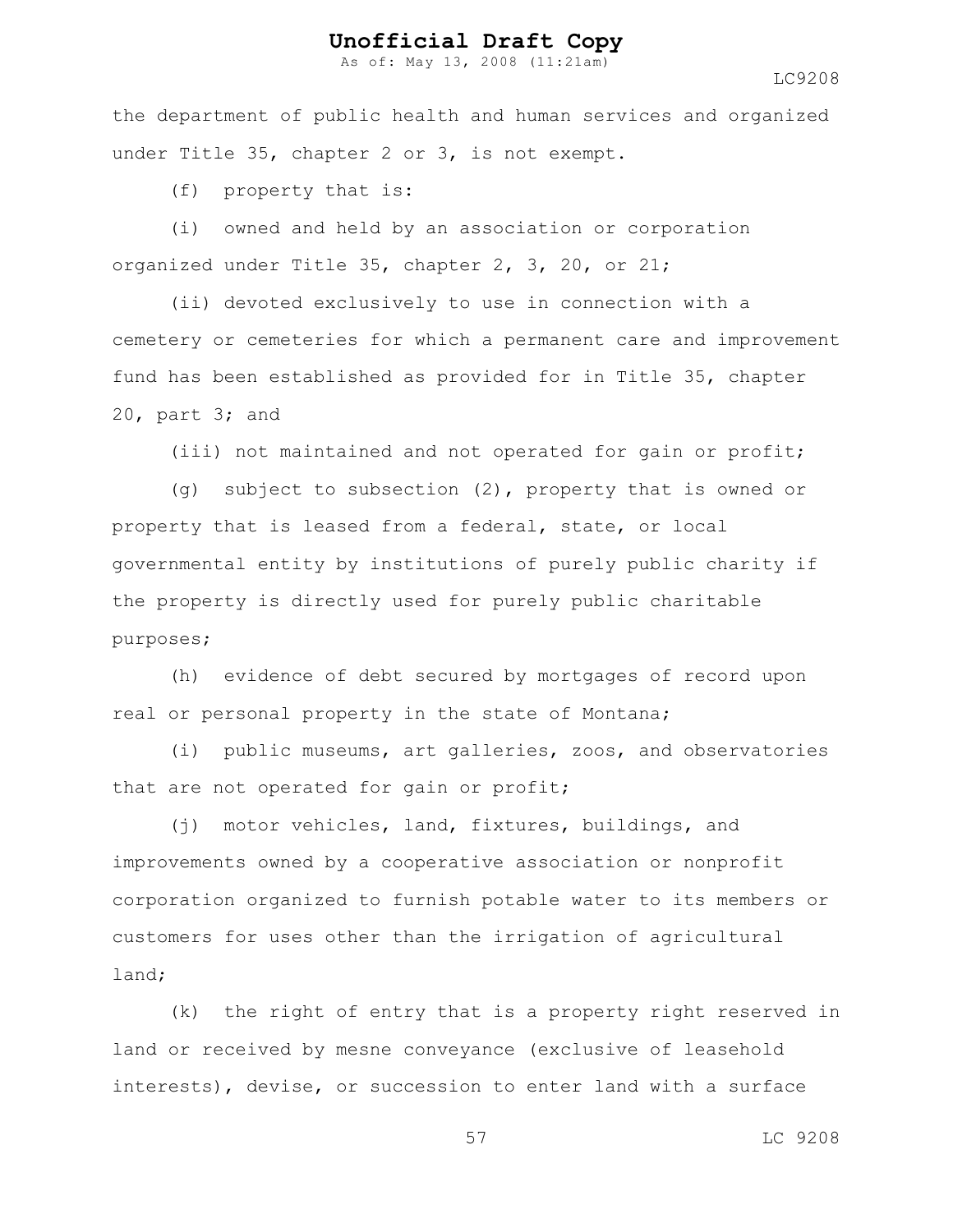As of: May 13, 2008 (11:21am)

LC9208

title that is held by another to explore, prospect, or dig for oil, gas, coal, or minerals;

(l) (i) property that is owned and used by a corporation or association organized and operated exclusively for the care of persons with developmental disabilities, persons with mental illness, or persons with physical or mental impairments that constitute or result in substantial impediments to employment and that is not operated for gain or profit; and

(ii) property that is owned and used by an organization owning and operating facilities that are for the care of the retired, aged, or chronically ill and that are not operated for gain or profit; and

(m) property owned by a nonprofit corporation that is organized to provide facilities primarily for training and practice for or competition in international sports and athletic events and that is not held or used for private or corporate gain or profit. For purposes of this subsection  $(1)(m)$ , "nonprofit corporation" means an organization that is exempt from taxation under section 501(c) of the Internal Revenue Code and incorporated and admitted under the Montana Nonprofit Corporation Act.

(2) (a) For the purposes of subsection  $(1)$  (b), the term "clergy" means, as recognized under the federal Internal Revenue Code:

(i) an ordained minister, priest, or rabbi;

(ii) a commissioned or licensed minister of a church or church denomination that ordains ministers if the person has the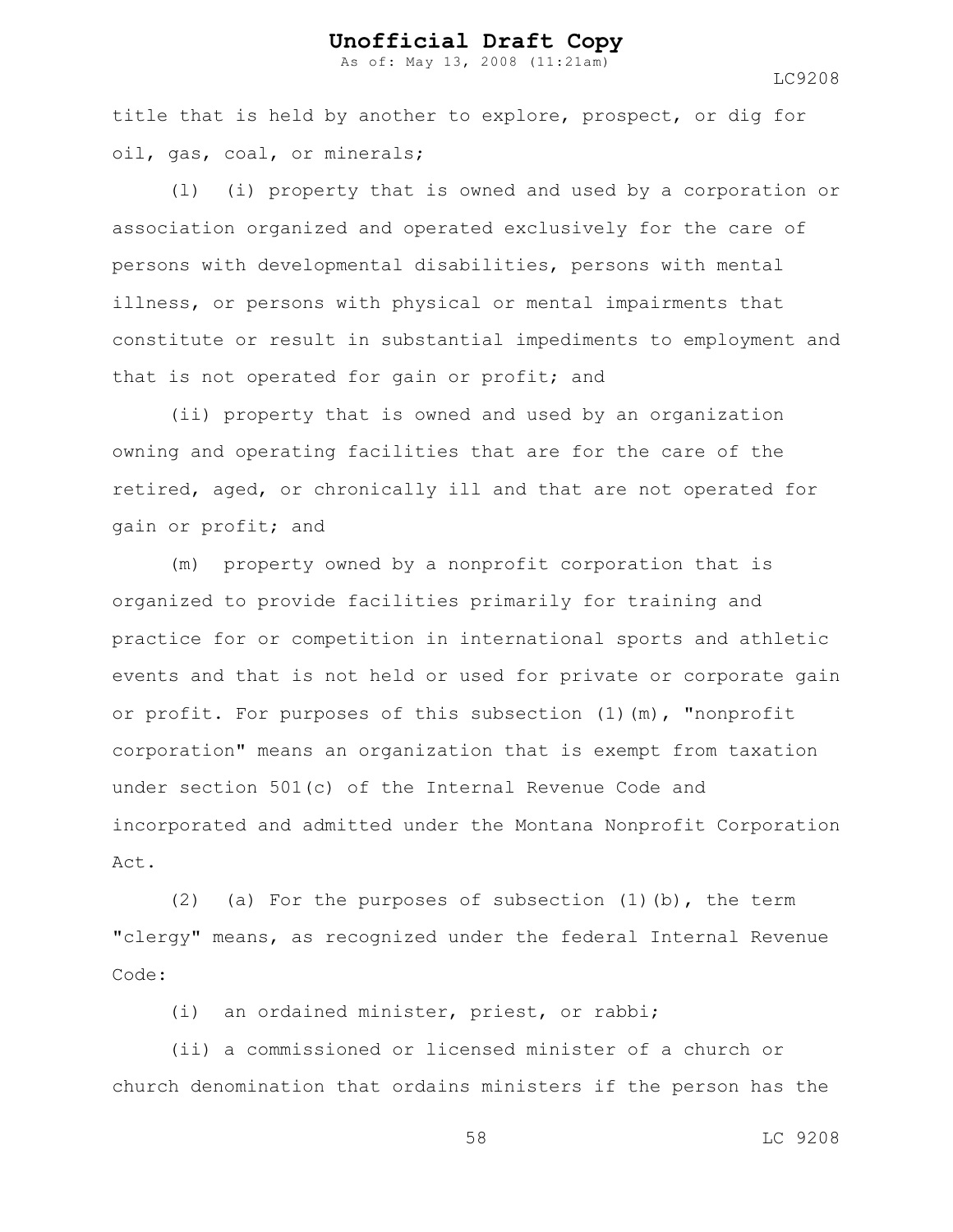As of: May 13, 2008 (11:21am)

LC9208

authority to perform substantially all the religious duties of the church or denomination;

(iii) a member of a religious order who has taken a vow of poverty; or

(iv) a Christian Science practitioner.

(b) For the purposes of subsection  $(1)(q)$ :

(i) the term "institutions of purely public charity" includes any organization that meets the following requirements:

(A) The organization offers its charitable goods or services to persons without regard to race, religion, creed, or gender and qualifies as a tax-exempt organization under the provisions of section 501(c)(3), Internal Revenue Code, as amended.

(B) The organization accomplishes its activities through absolute gratuity or grants. However, the organization may solicit or raise funds by the sale of merchandise, memberships, or tickets to public performances or entertainment or by other similar types of fundraising activities.

(ii) agricultural property owned by a purely public charity is not exempt if the agricultural property is used by the charity to produce unrelated business taxable income as that term is defined in section 512 of the Internal Revenue Code, 26 U.S.C. 512. A public charity claiming an exemption for agricultural property shall file annually with the department a copy of its federal tax return reporting any unrelated business taxable income received by the charity during the tax year, together with a statement indicating whether the exempt property was used to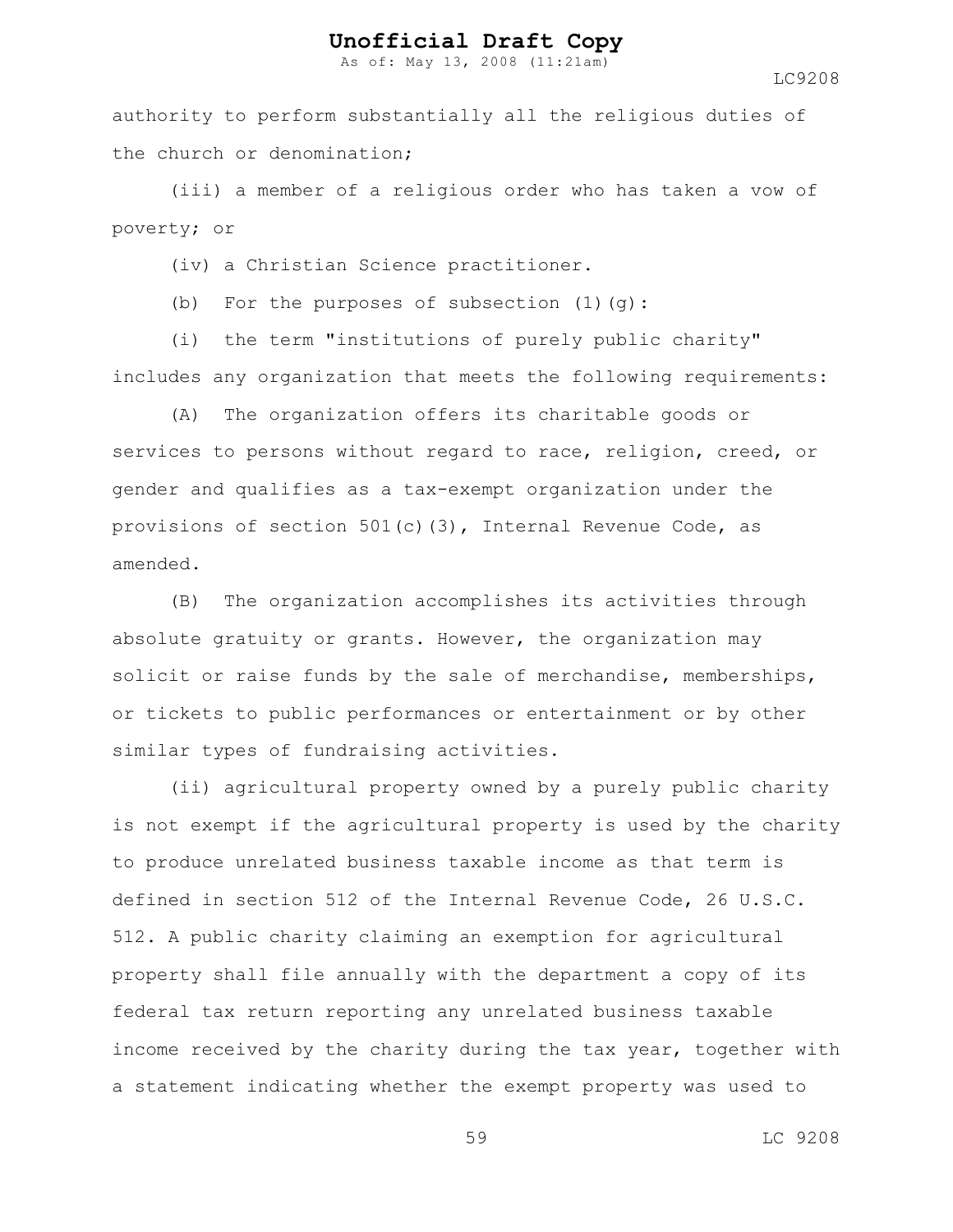As of: May 13, 2008 (11:21am)

LC9208

generate any unrelated business taxable income.

(iii) up to 15 acres of property owned by a purely public charity is exempt at the time of its purchase even if the property must be improved before it can directly be used for its intended charitable purpose. If the property is not directly used for the charitable purpose within 8 years of receiving an exemption under this section or if the property is sold or transferred before it entered direct charitable use, the exemption is revoked and the property is taxable. In addition to taxes due for the first year that the property becomes taxable, the owner of the property shall pay an amount equal to the amount of the tax due that year times the number of years that the property was tax-exempt under this section. The amount due is a lien upon the property and when collected must be distributed by the treasurer to funds and accounts in the same ratio as property tax collected on the property is distributed. At the time the exemption is granted, the department shall file a notice with the clerk and recorder in the county in which the property is located. The notice must indicate that an exemption pursuant to this section has been granted. The notice must describe the penalty for default under this section and must specify that a default under this section will create a lien on the property by operation of law. The notice must be on a form prescribed by the department.

(iv) not more than 160 acres may be exempted by a purely public charity under any exemption originally applied for after December 31, 2004. An application for exemption under this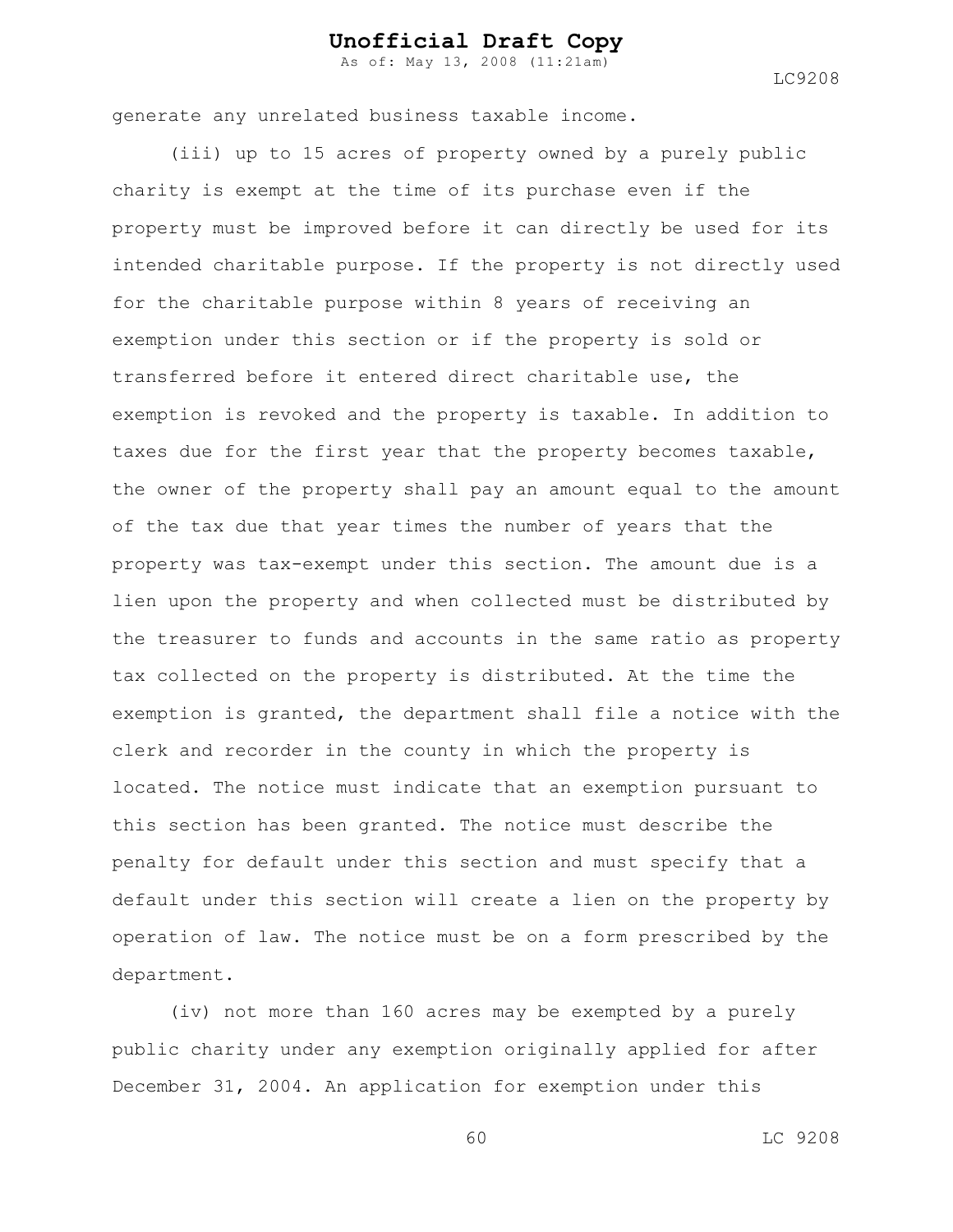As of: May 13, 2008 (11:21am)

LC9208

section must contain a legal description of the property for which the exemption is requested.

(c) For the purposes of subsection (1)(i), the term "public museums, art galleries, zoos, and observatories" means governmental entities or nonprofit organizations whose principal purpose is to hold property for public display or for use as a museum, art gallery, zoo, or observatory. The exempt property includes all real and personal property owned by the public museum, art gallery, zoo, or observatory that is reasonably necessary for use in connection with the public display or observatory use. Unless the property is leased for a profit to a governmental entity or nonprofit organization by an individual or for-profit organization, real and personal property owned by other persons is exempt if it is:

(i) actually used by the governmental entity or nonprofit organization as a part of its public display;

(ii) held for future display; or

(iii) used to house or store a public display."

```
{Internal References to 15-6-201:
41-3-201 61-3-321 61-10-214}
```
**Section 51.** Section 20-15-403, MCA, is amended to read: **"20-15-403. Applications of other school district**

**provisions.** (1) When the term "school district" appears in the following sections outside of Title 20, the term includes community college districts and the provisions of those sections applicable to school districts apply to community college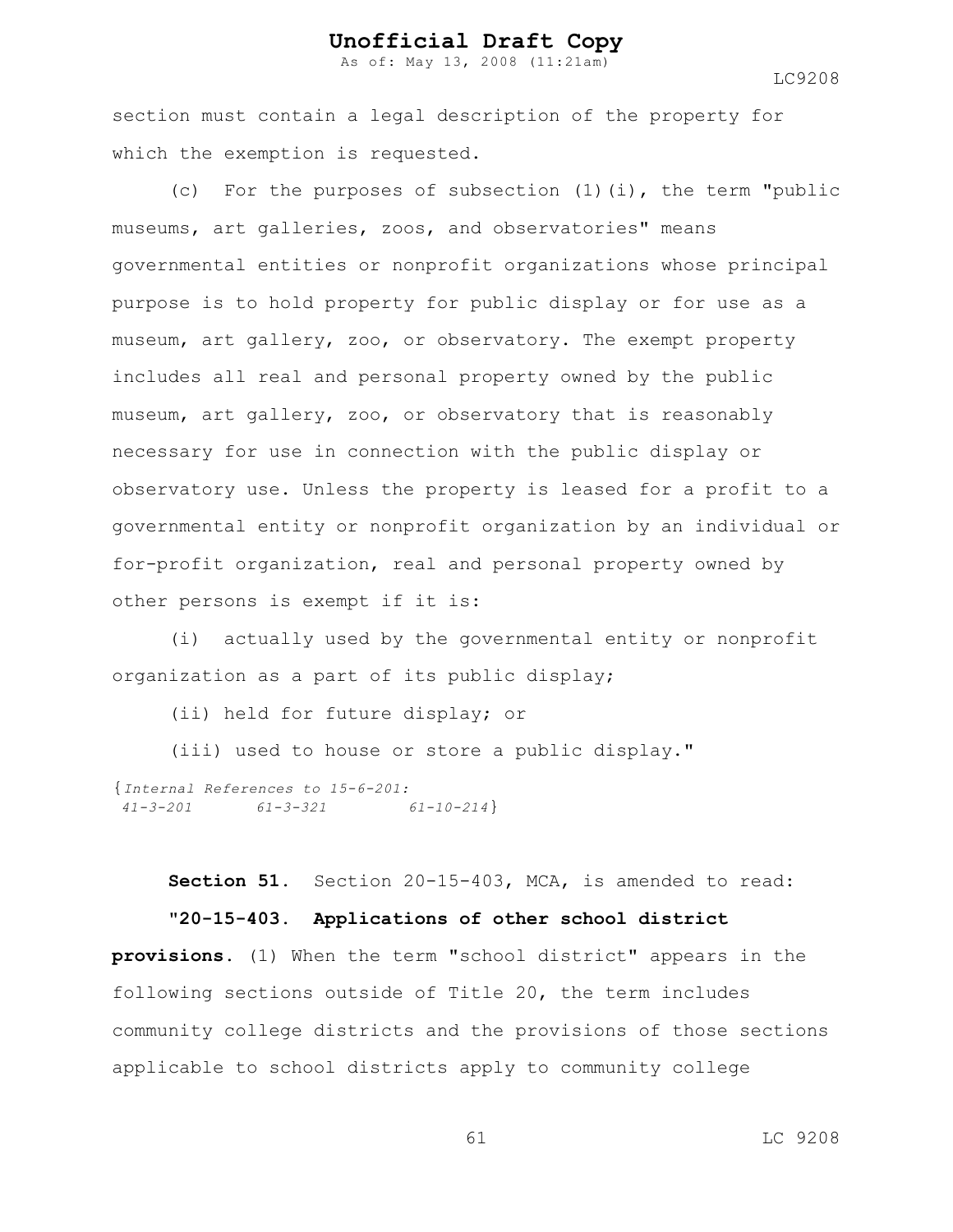As of: May 13, 2008 (11:21am)

LC9208

districts: 2-9-101, 2-9-111, 2-9-316, 2-16-114, 2-16-602, 2-16-614, 2-18-703, 7-3-1101, 7-6-2604, 7-6-2801, 7-7-123,  $7-8-2214$ ,  $7-8-2216$ ,  $7-11-103$ ,  $7-12-4106$ ,  $7-13-110$ ,  $7-13-210$ , 7-15-4206, 10-1-703, 15-1-101, 15-6-204, 15-16-101, 15-16-605, 15-70-301, 17-5-101, 17-5-202, 17-6-103, 17-6-204, 17-6-213, 17-7-201, 18-1-201, 18-2-101, 18-2-103, 18-2-113, 18-2-114, 18-2-401, 18-2-404, 18-2-432, 18-5-205, 19-1-102, 19-1-811, 22-1-309, 25-1-402, 27-18-406, 33-20-1104, 39-3-104, 39-4-107, 39-31-103, 39-31-304, 39-71-116, 39-71-117, 39-71-2106, 40-6-237, 49-3-101, 49-3-102, 52-2-617, 53-20-304, 82-10-201 through 82-10-203, 85-7-2158, and 90-6-208 and Rules  $4D(2)(q)$  and  $15(c)$ , M.R.Civ.P., as amended.

(2) When the term "school district" appears in a section outside of Title 20 but the section is not listed in subsection (1), the school district provision does not apply to a community college district."

{*Internal References to 20-15-403: None.*}

**Section 52.** Section 22-1-326, MCA, is amended to read:

**"22-1-326. State aid to public libraries.** (1) As used in 22-1-326 through 22-1-331, "public library" means a library created under Title 7 or under 22-1-301 through 22-1-317.

(2) As provided in 22-1-325 through 22-1-329, the commission shall administer state aid to public libraries and public library districts created and operated under [sections 1 through 19] or former provisions of part 7 of this chapter. The purposes of state aid are to: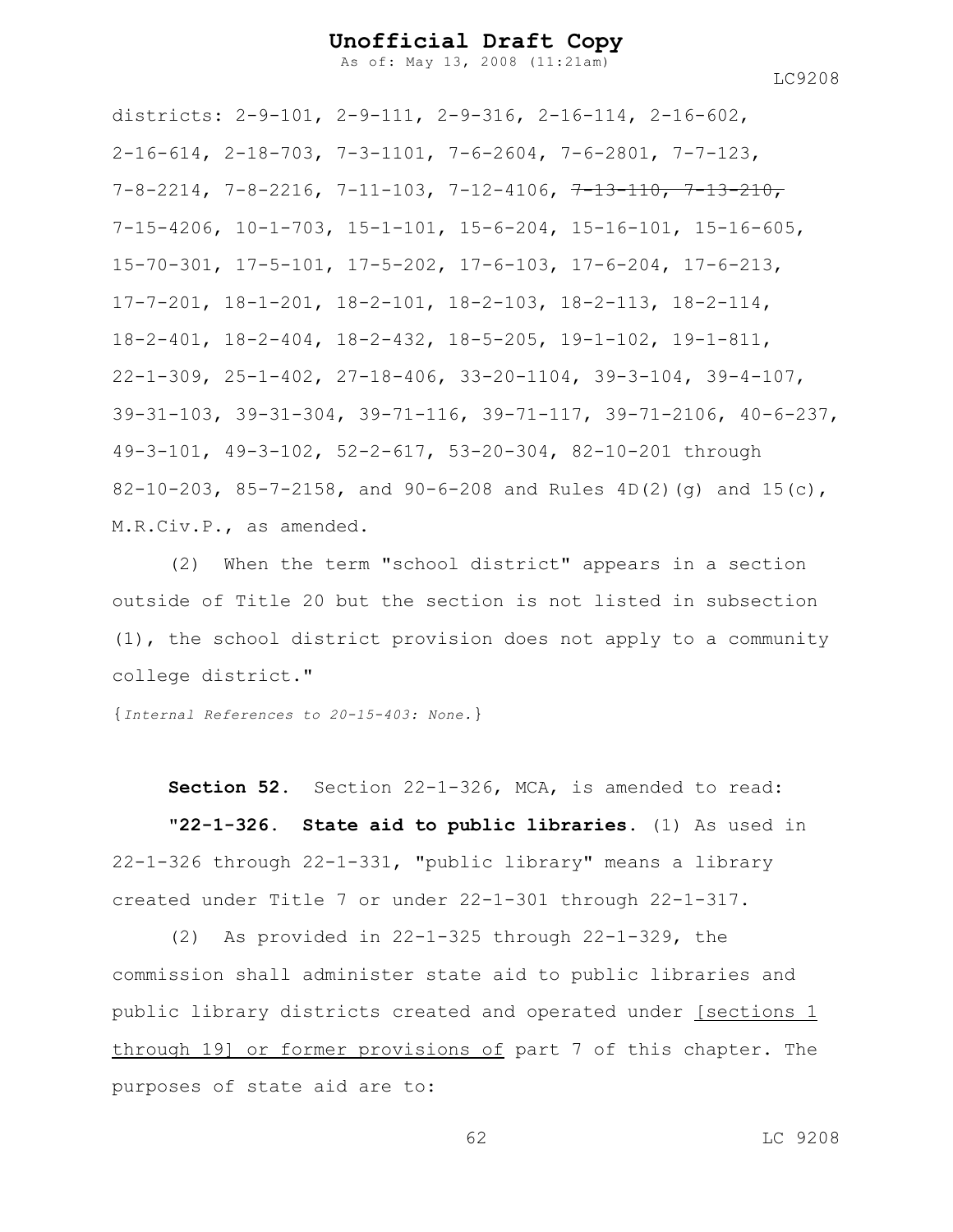As of: May 13, 2008 (11:21am)

LC9208

(a) broaden access to existing information by strengthening public libraries and public library districts;

(b) augment and extend services provided by public libraries and public library districts; and

(c) permit new types of library services based on local need.

(3) Money appropriated for the purposes of this section may not be used to supplant general operating funds of recipient public libraries or public library districts. The commission may withhold a distribution to a library or district that receives less support from a mill levy or local government appropriation than its average for the preceding 3 fiscal years if the decrease may reasonably be linked to money received or expected to be received under 22-1-325 through 22-1-329."

```
{Internal References to 22-1-326:
22-1-325* 22-1-326* 22-1-326* 22-1-326*
22-1-404 22-1-705}
```
**Section 53.** Section 22-1-701, MCA, is amended to read: **"22-1-701. Public library districts -- purpose --**

**territory.** (1) The purpose of this part is to provide a method for:

(a) establishing, equipping, administering, and funding public libraries; and

(b) contracting for library services from existing public libraries.

(2) A public library district may contain the entire territory of a county, the territory of part of a county, or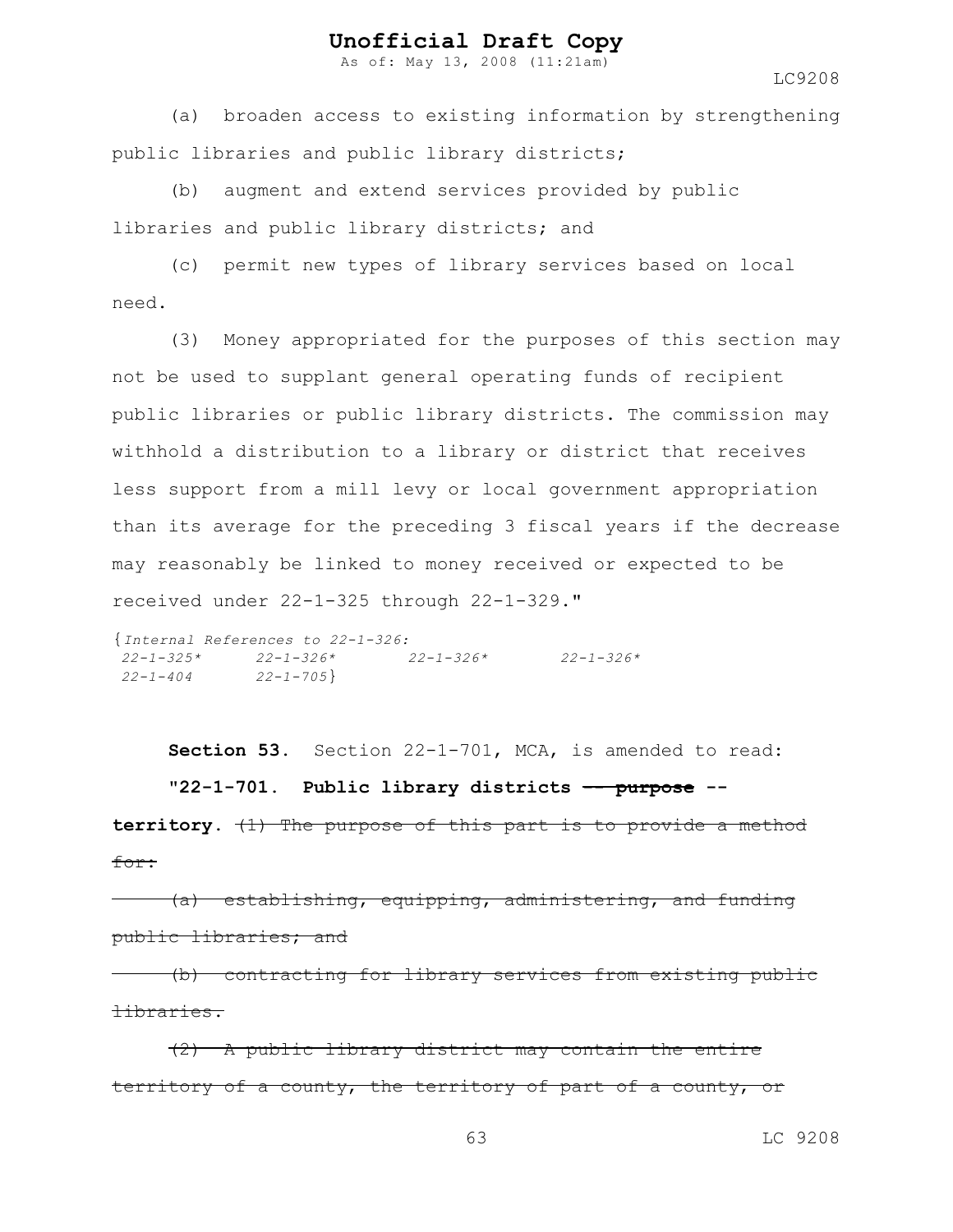As of: May 13, 2008 (11:21am)

LC9208

territory in more than one county. A public library district may include incorporated municipalities within a county.

 $(3)$  The territory included in a public library district created in accordance with [sections 1 through 20] must contain a taxable value of at least \$5 million."

{*Internal References to 22-1-701: None.*}

**Section 54.** Section 40-6-402, MCA, is amended to read:

**"40-6-402. Definitions.** As used in this part, the following definitions apply:

(1) "Child-placing agency" means an agency licensed under Title 52, chapter 8, part 1.

(2) "Court" means a court of record in a competent jurisdiction and, in Montana, means a district court or a tribal court.

(3) "Department" means the department of public health and human services provided for in 2-15-2201.

(4) "Emergency services provider" means:

(a) a uniformed or otherwise identifiable employee of a fire department, hospital, or law enforcement agency when the individual is on duty inside the premises of the fire department, hospital, or law enforcement agency; or

(b) any law enforcement officer, as defined in 7-32-201, who is in uniform or is otherwise identifiable.

(5) "Fire department" means a governmental fire agency organized under Title 7, chapter 33, or [sections 1 through 20].

(6) "Gross negligence" means conduct so reckless as to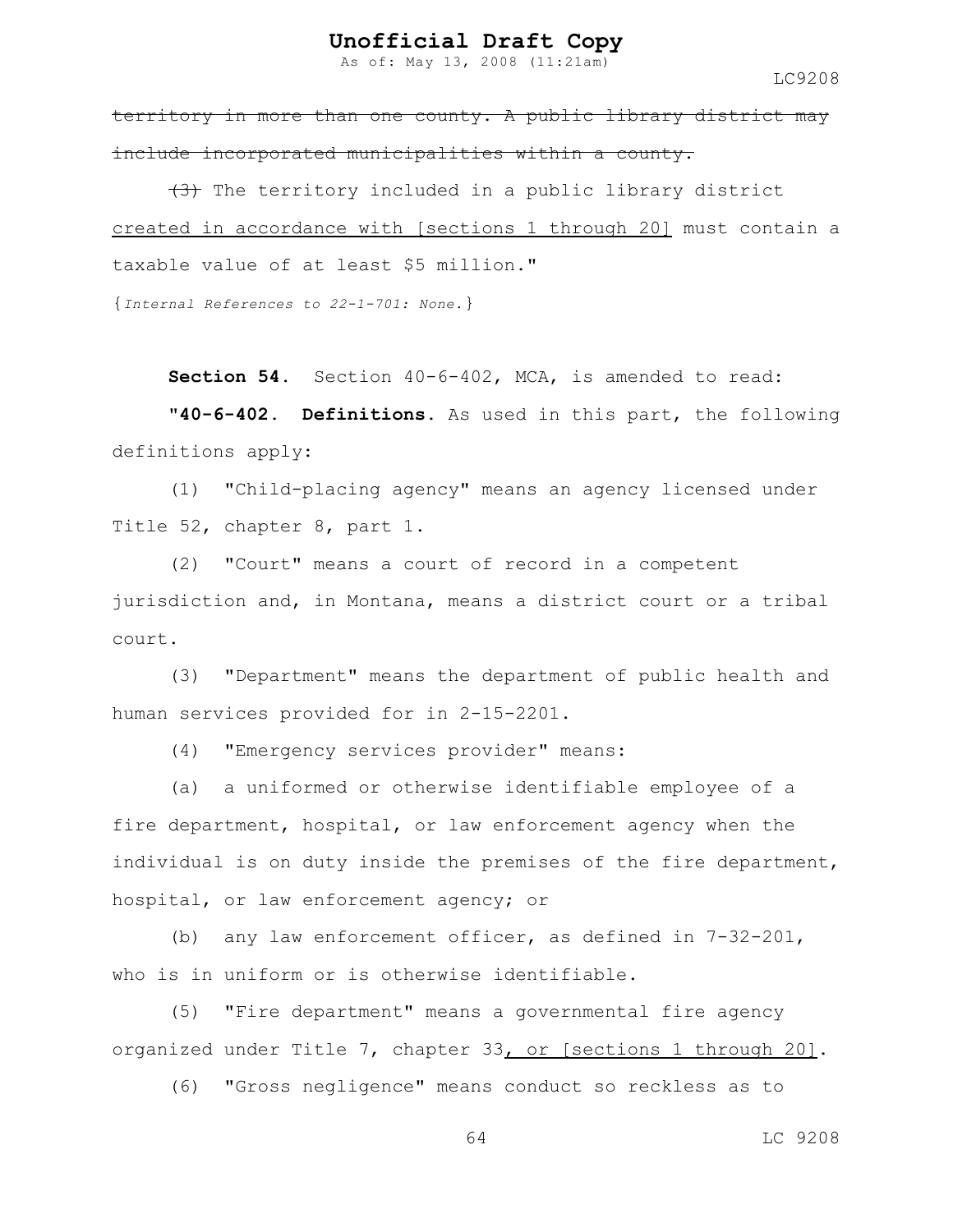As of: May 13, 2008 (11:21am)

LC9208

demonstrate a substantial lack of concern for whether an injury results.

(7) "Guardian ad litem" means a person appointed to represent a newborn under Title 41, chapter 3.

(8) "Hospital" has the meaning provided in 50-5-101.

(9) "Law enforcement agency" means a police department, a sheriff's office, a detention center as defined in 7-32-2241, or a correctional institution as defined in 45-2-101.

(10) "Newborn" means an infant who a physician reasonably believes to be no more than 30 days old.

(11) "Surrender" means to leave a newborn with an emergency services provider without expressing an intent to return for the newborn."

{*Internal References to 40-6-402: 41-3-102 41-3-102*}

**Section 55.** Section 46-18-261, MCA, is amended to read:

**"46-18-261. Recovery of suppression and investigation expenses for fires caused by arson.** (1) A person convicted of arson, negligent arson, or solicitation of or conspiracy to commit arson or negligent arson may be ordered, as part of the sentence, to reimburse law enforcement agencies, governmental fire agencies organized under Title 7, chapter 33, or [sections 1 through 20] and the state for the cost of suppressing and investigating a fire that occurred during the commission of the crime.

(2) The court may order a person doing a presentence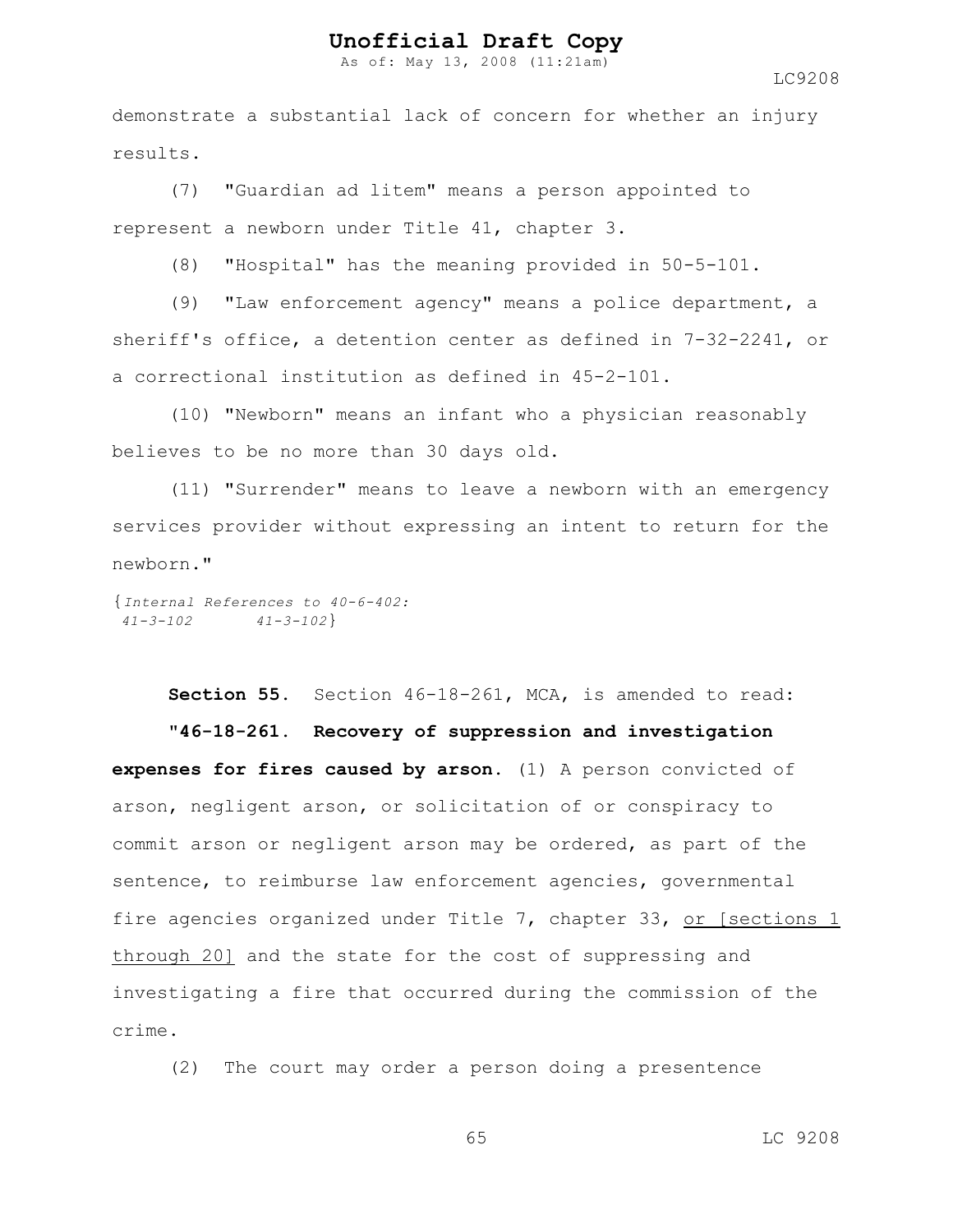As of: May 13, 2008 (11:21am)

LC9208

investigation and report to include documentation of the costs of suppressing and investigating the fire and of the defendant's ability to pay and may receive evidence concerning the matters at the time of sentencing.

(3) The court shall specify the amount, method, and time of payment, which may include but is not limited to installment payments. The court may order a probation officer or other appropriate officer attached to or working closely with the court in the administration of justice to supervise payment and report any default to the court.

(4) Upon petition by the offender and after a hearing, the payment may be modified. Agencies receiving payment at that time must be notified of and allowed to participate in the hearing.

(5) This section does not limit the right of a law enforcement agency or governmental fire agency to recover from the offender in a civil action, but the findings in the sentencing hearing and the fact that payment of costs was part of the sentence are inadmissible in and have no legal effect on the merits of a civil action. Costs paid by the offender must be deducted from a recovery awarded in a civil action." {*Internal References to 46-18-261: None.*}

**Section 56.** Section 50-78-102, MCA, is amended to read: **"50-78-102. Definitions.** As used in this chapter, the following definitions apply:

(1) "Chemical manufacturer" means an employer in codes 31 through 33, as defined in the North American Industry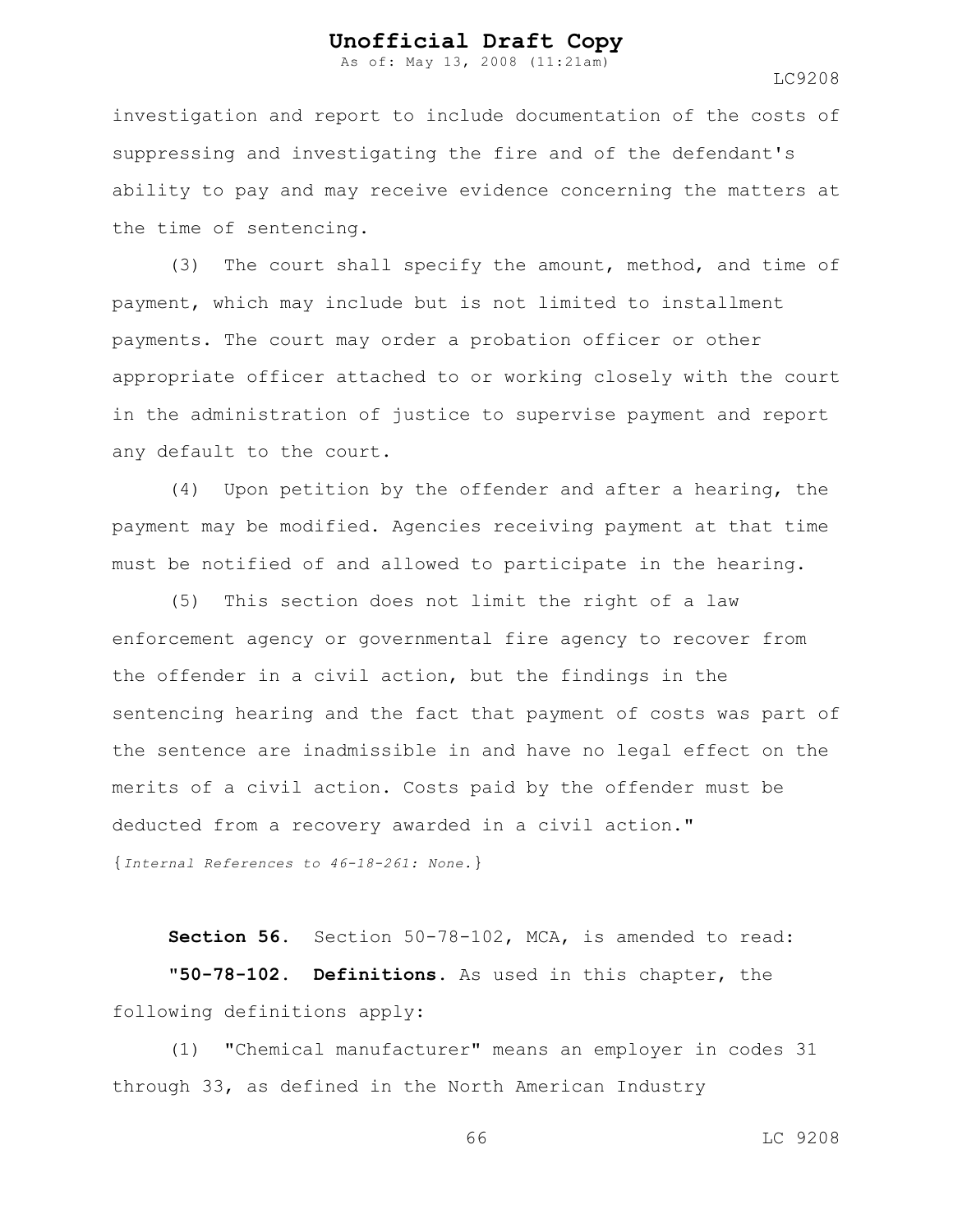As of: May 13, 2008 (11:21am)

LC9208

Classification System Manual, with a workplace where chemicals are produced for use or distribution.

(2) "Chemical name" means the scientific designation of a chemical in accordance with the nomenclature system developed by the international union of pure and applied chemistry or the chemical abstracts service rules of nomenclature or a name that will clearly identify the chemical for the purpose of conducting a hazard evaluation.

(3) "Common name" means any designation or identification, such as code name, code number, trade name, brand name, or generic name, used to identify a chemical other than by its chemical name.

(4) "Department" means the department of environmental quality provided for in Title 2, chapter 15, part 35.

(5) "Designated representative" means:

(a) the individual or organization to whom an employee gives written authorization to exercise the employee's rights under this chapter; or

(b) a recognized or certified collective bargaining agent who is automatically a designated representative without regard to written employee authorization.

(6) "Distributor" means a business, other than a chemical manufacturer, that supplies hazardous chemicals to other distributors or to employers.

(7) "Employee" means a person who may be exposed to hazardous chemicals in the workplace under normal operating conditions or possible emergencies.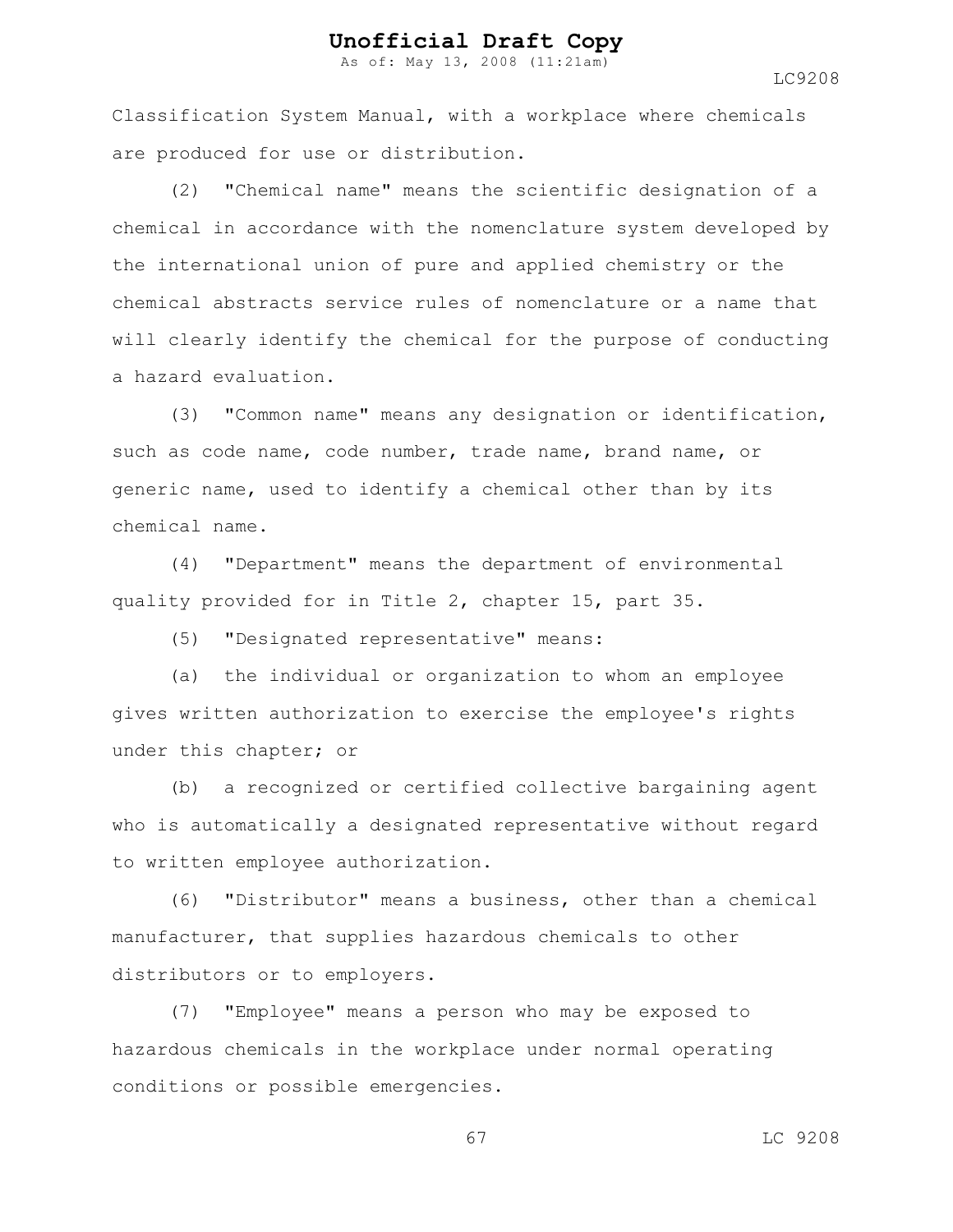As of: May 13, 2008 (11:21am)

LC9208

(8) "Employer" means a person, firm, corporation, partnership, association, governmental agency, or other entity that is engaged in business or providing services and that employs workers.

(9) "Exposure" means ingestion, inhalation, absorption, or other contact in the workplace with a hazardous chemical and includes potential, accidental, or possible exposure.

(10) "Hazardous chemical" means, except as provided in 50-78-103:

(a) any element, chemical compound, or mixture of elements or compounds that is a physical hazard or health hazard, as defined by subsection (c) of the OSHA standard, and that has been identified as such by the federal occupational safety and health administration or the manufacturer and has been filed with the federal occupational safety and health administration;

(b) any hazardous chemical, as defined by subsection  $(d)$  (3) of the OSHA standard; or

(c) any emitter of ionizing radiation.

(11) "Label" means any written, printed, or graphic material displayed on or affixed to containers of hazardous chemicals.

(12) "Local fire chief" means the chief of a governmental fire agency organized under Title 7, chapter 33, or [sections 1 through 20] or the chief's designee.

(13) "Manufacturing employer" means an employer with a workplace classified in codes 31 through 33 of the North American Industry Classification System who manufactures, uses, or stores a hazardous chemical.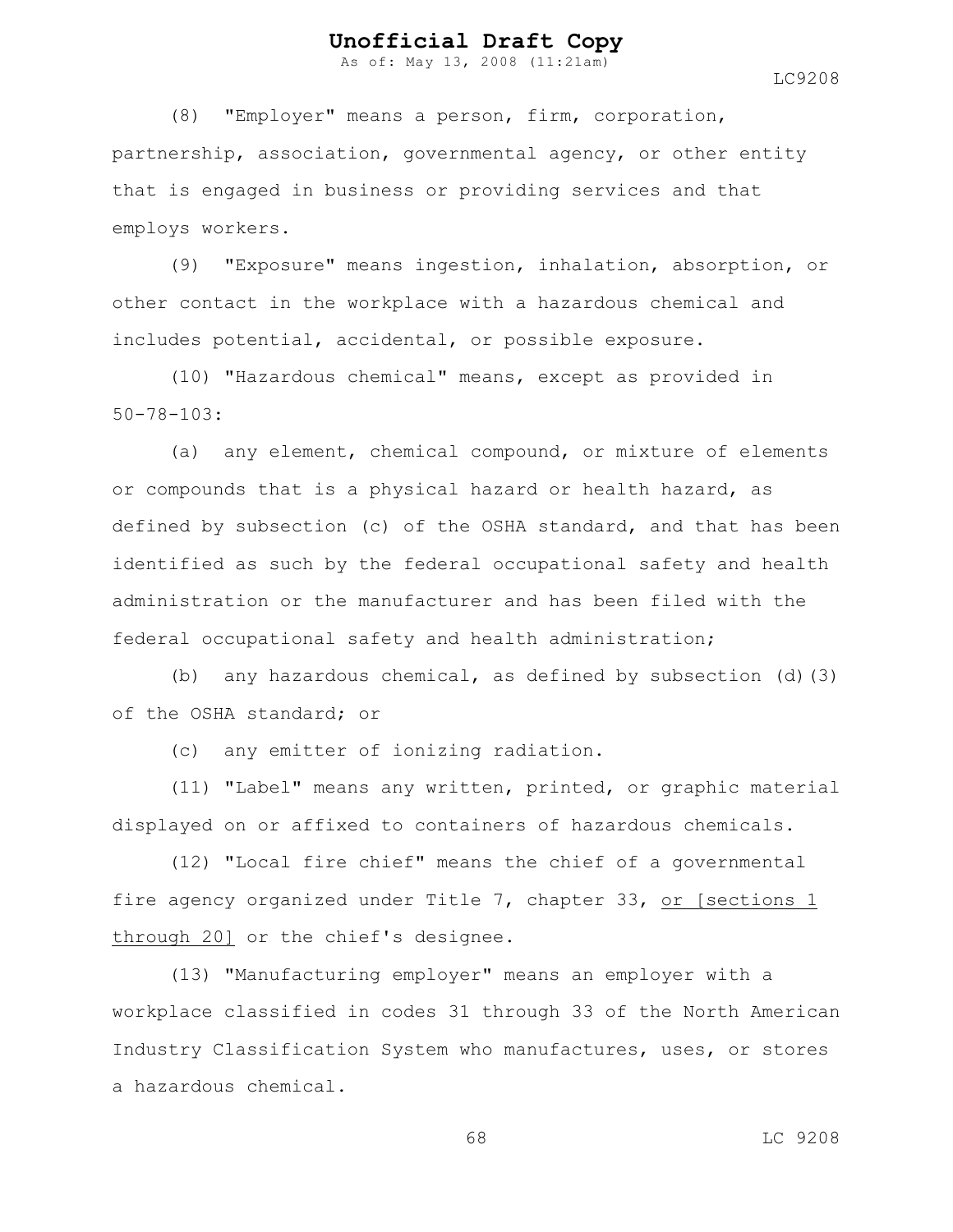As of: May 13, 2008 (11:21am)

(14) "Material safety data sheet" means a document prepared in accordance with the requirements of the OSHA standard and containing chemical hazard and safe handling information.

(15) "Nonmanufacturing employer" means an employer with a workplace classified in a North American Industry Classification System code other than 31 through 33.

(16) "OSHA standard" means the hazard communication standard issued by the federal occupational safety and health administration, codified under 29 CFR 1910.1200.

(17) "Trade secret" means a confidential formula, pattern, process, device, or information, including chemical name or other unique chemical identifier, that is used in an employer's business and that gives the employer an opportunity to obtain an advantage over competitors.

(18) "Work area" means a room or defined space in a workplace where hazardous chemicals are produced, used, or stored and where employees are present.

(19) "Workplace" means an establishment at one geographical location containing one or more work areas.

(20) "Workplace chemical list" means the list of hazardous chemicals developed under subsection (e)(1)(i) of the OSHA standard or under this chapter."

{*Internal References to 50-78-102: None.*}

**Section 57.** Section 53-30-503, MCA, is amended to read: **"53-30-503. Definitions.** As used in this part, the following definitions apply:

69 LC 9208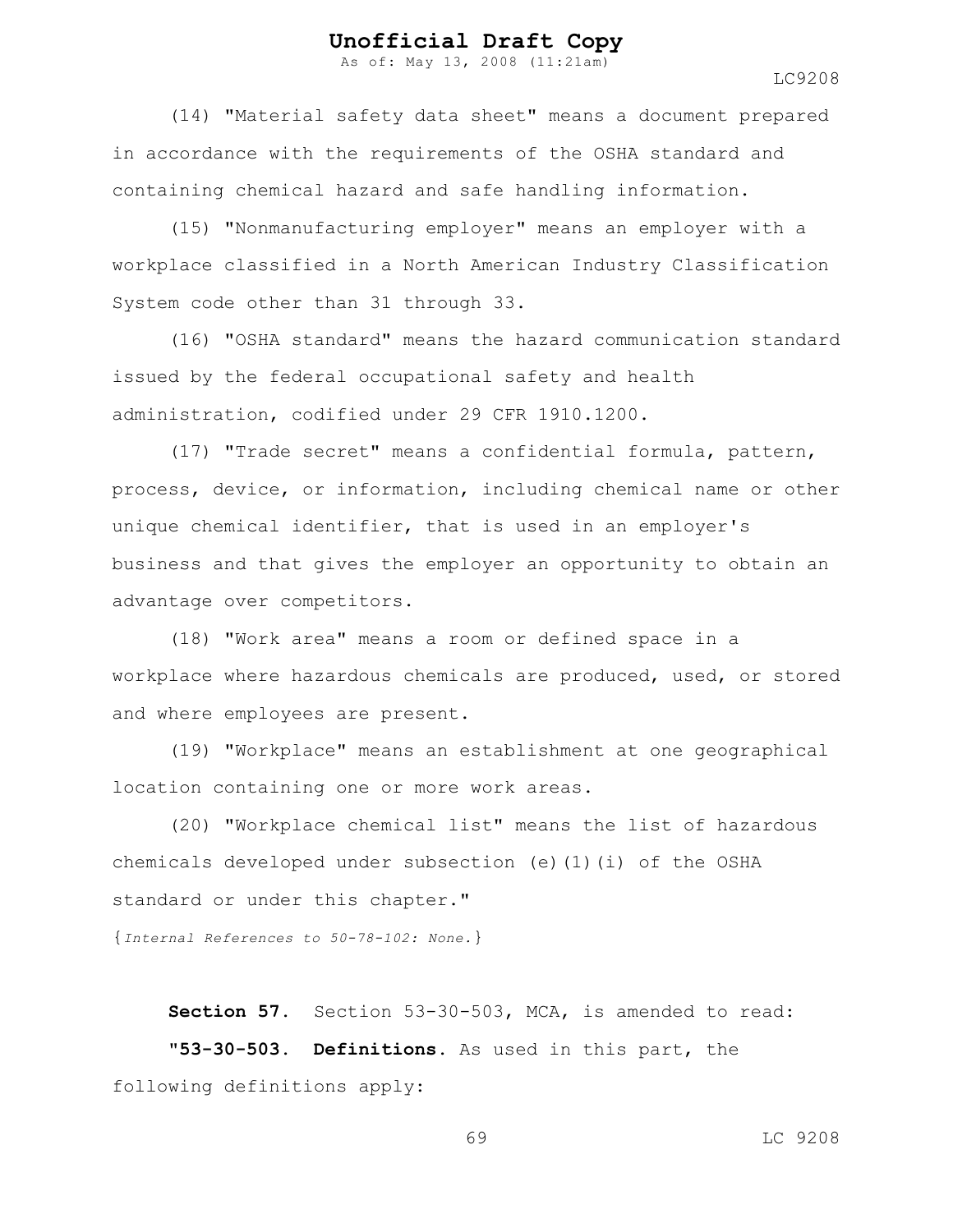As of: May 13, 2008 (11:21am)

LC9208

(1) "Corporation" means an entity organized and existing pursuant to Title 35, chapter 1 or 2, and approved or designated by a local governmental entity.

(2) "Department" means the department of corrections.

(3) "Interlocal cooperation commission" means a commission established in accordance with Title 7, chapter 11, part 2.

(4) "Local governmental entity" means:

- (a) a local governmental unit;
- (b) a multijurisdictional service district; or
- (c) an interlocal cooperation commission.

(5) "Multijurisdictional service district" means a district established in accordance with Title 7, chapter 11, part 11 [sections 1 through 19].

(6) "Regional correctional facility" means a facility for the housing of persons charged with or convicted of a criminal offense that is a joint detention center and correctional facility and that is designed, constructed, or operated under this part by a local governmental entity, a corporation, the department, or any combination of a local governmental entity, a corporation, and the department."

{*Internal References to 53-30-503: None.*}

**Section 58.** Section 61-8-102, MCA, is amended to read:

**"61-8-102. Uniformity of interpretation -- definitions.** (1) Interpretation of this chapter in this state must be as consistent as possible with the interpretation of similar laws in other states.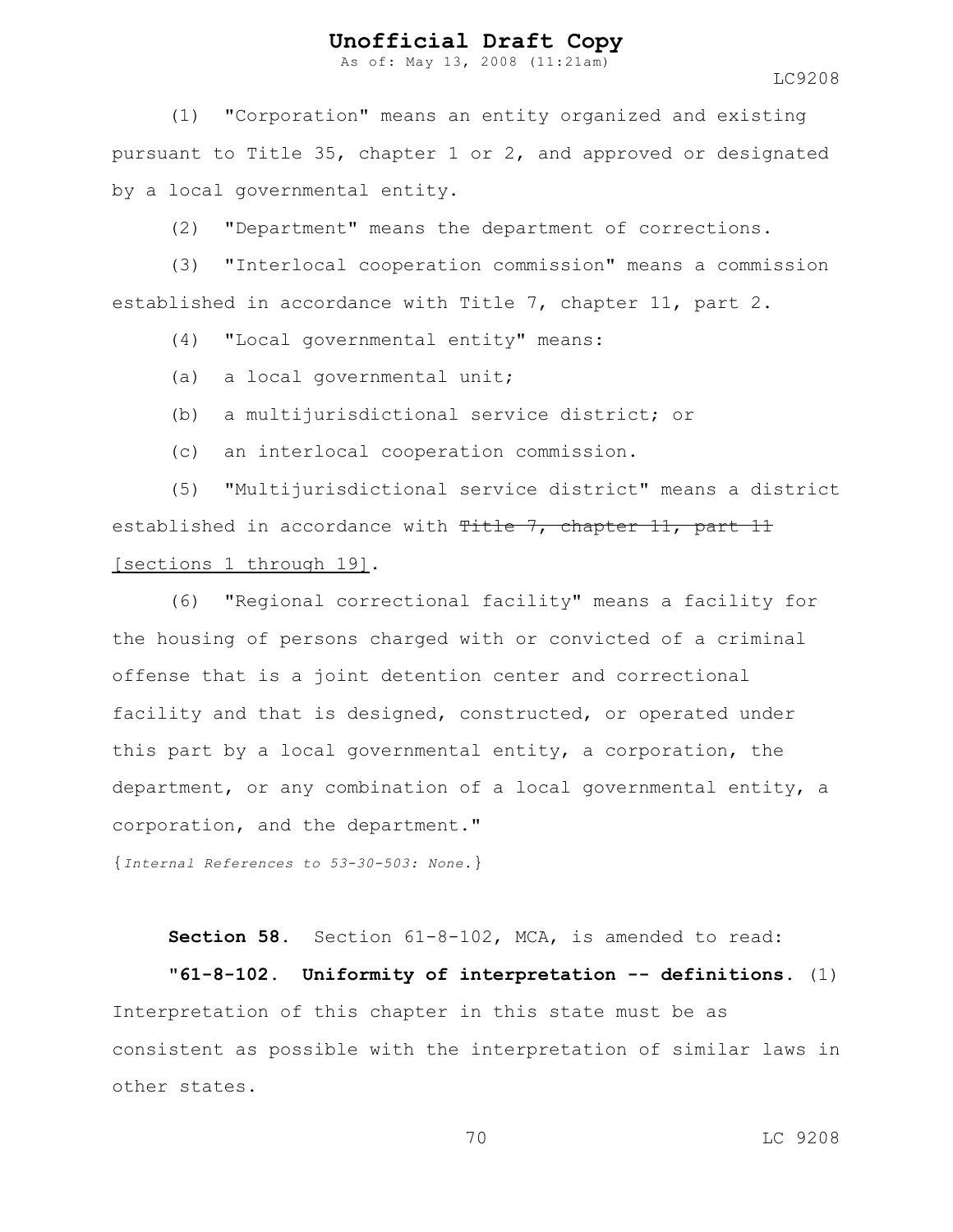As of: May 13, 2008 (11:21am)

LC9208

(2) As used in this chapter, unless the context requires otherwise, the following definitions apply:

(a) "Authorized emergency vehicle" means a vehicle of a governmental fire agency organized under Title 7, chapter 33, or [sections 1 through 20], an ambulance, and an emergency vehicle designated or authorized by the department.

(b) "Bicycle" means:

(i) a vehicle propelled solely by human power upon which any person may ride and that has two tandem wheels and a seat height of more than 25 inches from the ground when the seat is raised to its highest position, except scooters and similar devices; or

(ii) a vehicle equipped with two or three wheels, foot pedals to permit muscular propulsion, and an independent power source providing a maximum of 2 brake horsepower. If a combustion engine is used, the maximum piston or rotor displacement may not exceed 3.05 cubic inches, 50 centimeters, regardless of the number of chambers in the power source. The power source may not be capable of propelling the device, unassisted, at a speed exceeding 30 miles an hour, 48.28 kilometers an hour, on a level surface. The device must be equipped with a power drive system that functions directly or automatically only and does not require clutching or shifting by the operator after the drive system is engaged.

(c) "Business district" means the territory contiguous to and including a highway when within any 600 feet along a highway there are buildings in use for business or industrial purposes,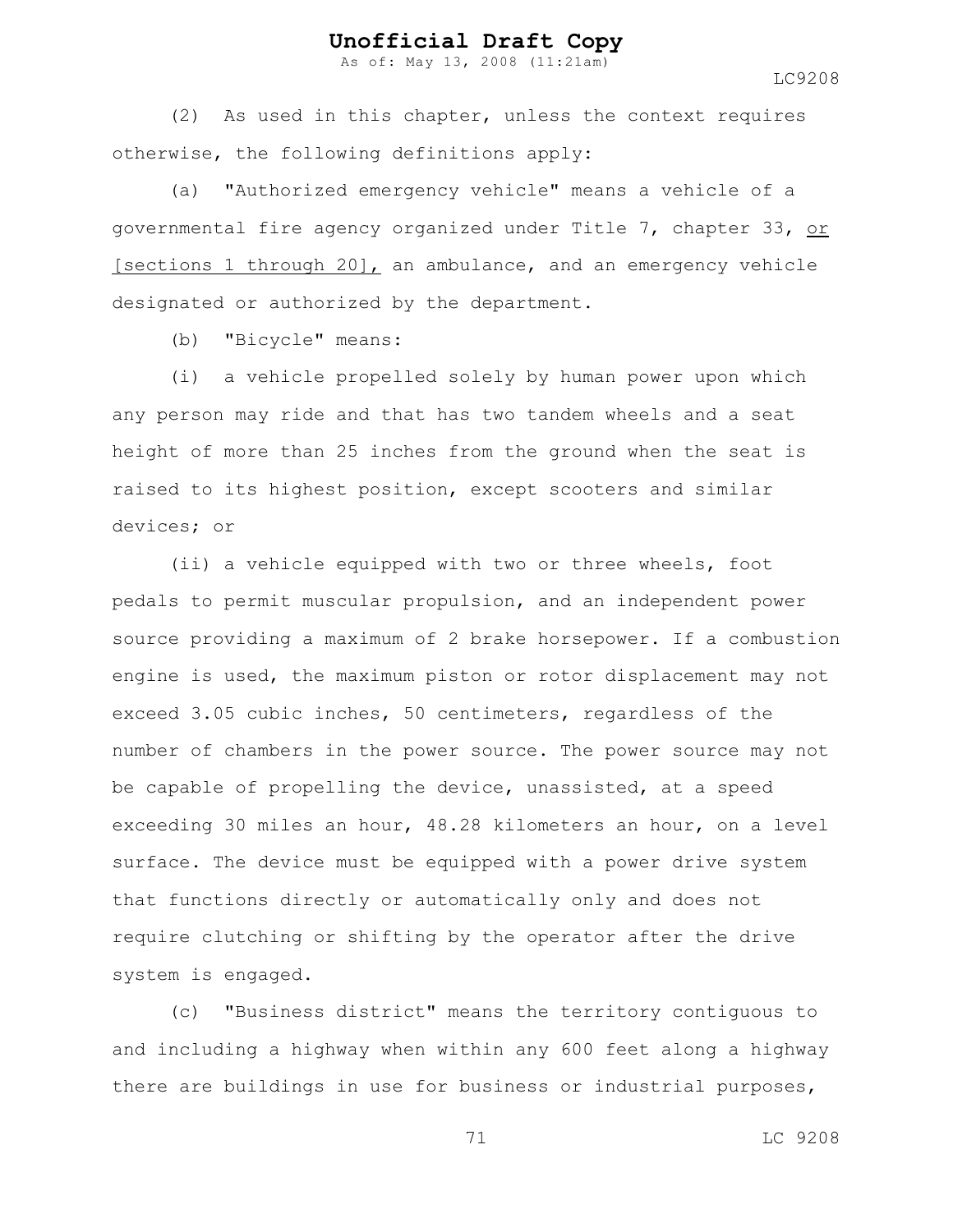As of: May 13, 2008 (11:21am)

including but not limited to hotels, banks, office buildings, railroad stations, and public buildings that occupy at least 300 feet of frontage on one side or 300 feet collectively on both sides of the highway.

(d) "Controlled-access highway" means a highway, street, or roadway in respect to which owners or occupants of abutting lands and other persons have no legal right of access to or from the highway, street, or roadway except at the points and in the manner as determined by the public authority having jurisdiction over the highway, street, or roadway.

(e) "Crosswalk" means:

(i) that part of a roadway at an intersection included within the connections of the lateral lines of the sidewalks on opposite sides of the highway measured from the curbs or, in the absence of curbs, from the edges of the traversable roadway;

(ii) any portion of a roadway at an intersection or elsewhere distinctly indicated for pedestrians crossing by lines or other markings on the surface.

(f) "Flag person" means a person who directs, controls, or alters the normal flow of vehicular traffic upon a street or highway as a result of a vehicular traffic hazard then present on that street or highway. This person, except a uniformed traffic enforcement officer exercising the officer's duty as a result of a planned vehicular traffic hazard, must be equipped as required by the rules of the department of transportation.

(g) "Highway" has the meaning provided in 61-1-101, but includes ways that have been or are later dedicated to public

72 LC 9208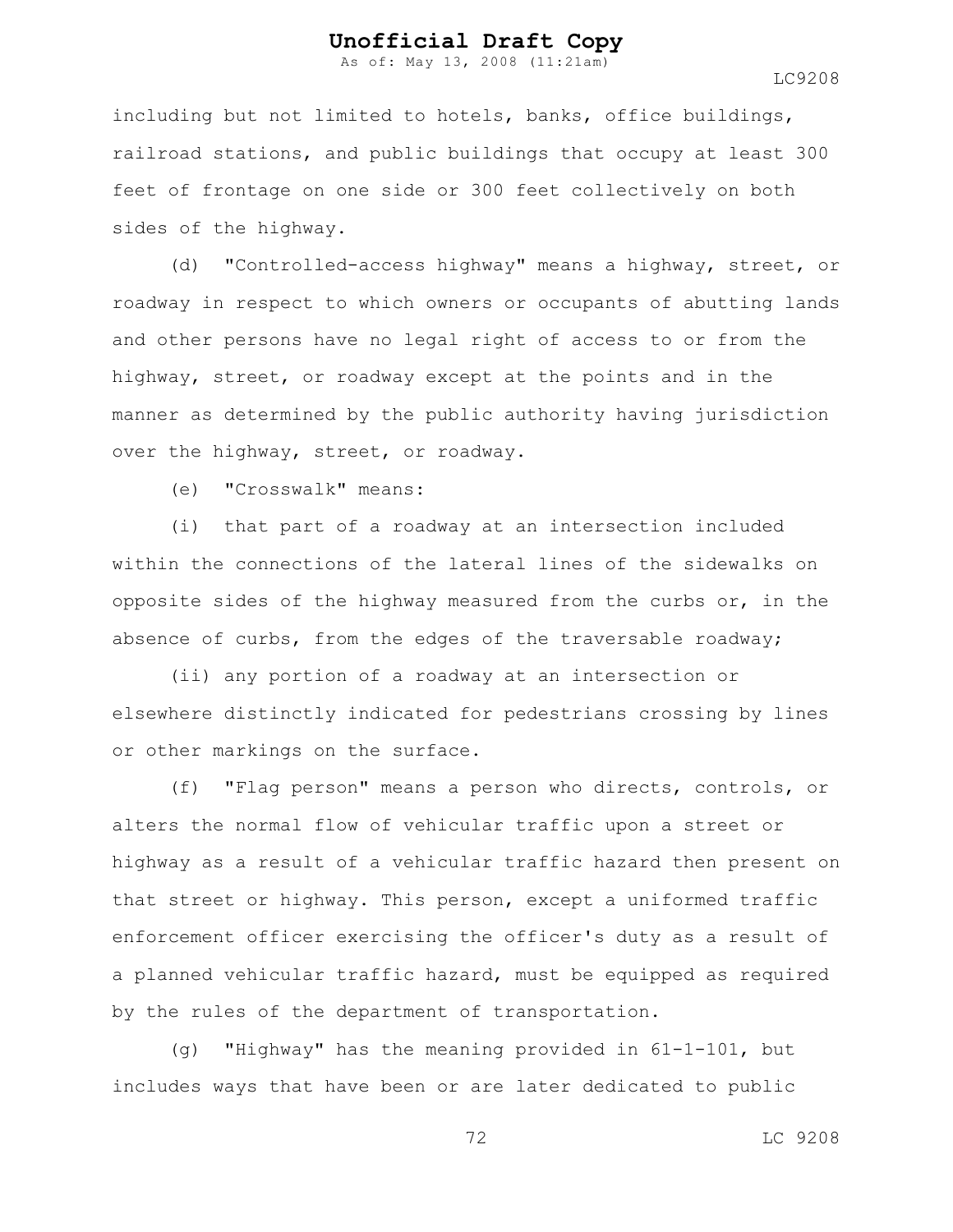As of: May 13, 2008 (11:21am)

use.

(h) "Ignition interlock device" means ignition equipment that:

(i) analyzes the breath to determine blood alcohol concentration;

(ii) is approved by the department pursuant to  $61-8-441$ ; and

(iii) is designed to prevent a motor vehicle from being operated by a person who has consumed a specific amount of an alcoholic beverage.

(i) (i) "Intersection" means the area embraced within the prolongation or connection of the lateral curb lines or if there are no curb lines then the lateral boundary lines of the roadways of two highways that join one another at or approximately at right angles or the area within which vehicles traveling upon different highways joining at any other angle may come in conflict.

(ii) When a highway includes two roadways 30 feet or more apart, then every crossing of each roadway of the divided highway by an intersecting highway must be regarded as a separate intersection. If the intersecting highways also include two roadways 30 feet or more apart, then every crossing of two roadways of the highways must be regarded as a separate intersection.

(j) "Local authorities" means every county, municipal, and other local board or body having authority to enact laws relating to traffic under the constitution and laws of this state.

(k) "Noncommercial motor vehicle" or "noncommercial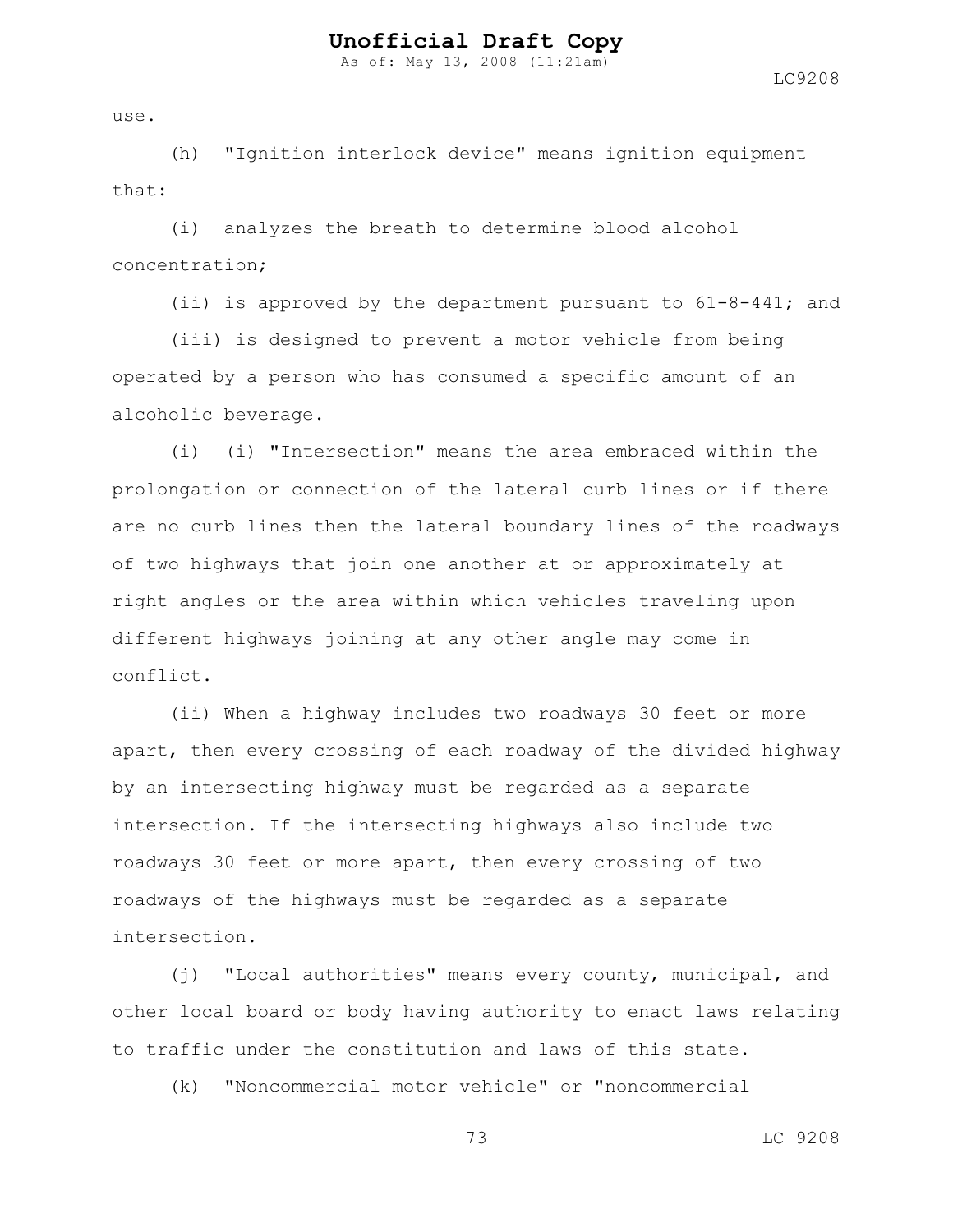As of: May 13, 2008 (11:21am)

LC9208

vehicle" means any motor vehicle or combination of motor vehicles that is not included in the definition of commercial motor vehicle in 61-1-101 and includes but is not limited to the vehicles listed in  $61-1-101(8)(b)$ .

(l) "Official traffic control devices" means all signs, signals, markings, and devices not inconsistent with this title that are placed or erected by authority of a public body or official having jurisdiction for the purpose of regulating, warning, or guiding traffic.

(m) "Pedestrian" means any person on foot or any person in a manually or mechanically propelled wheelchair or other low-powered, mechanically propelled vehicle designed specifically for use by a physically disabled person.

(n) "Police vehicle" means a vehicle used in the service of any law enforcement agency.

(o) "Private road" or "driveway" means a way or place in private ownership and used for vehicular travel by the owner and those having express or implied permission from the owner, but not by other persons.

(p) "Residence district" means the territory contiguous to and including a highway not comprising a business district when the property on the highway for a distance of 300 feet or more is primarily improved with residences or residences and buildings in use for business.

(q) "Right-of-way" means the privilege of the immediate use of the roadway.

(r) "School bus" has the meaning provided in 20-10-101.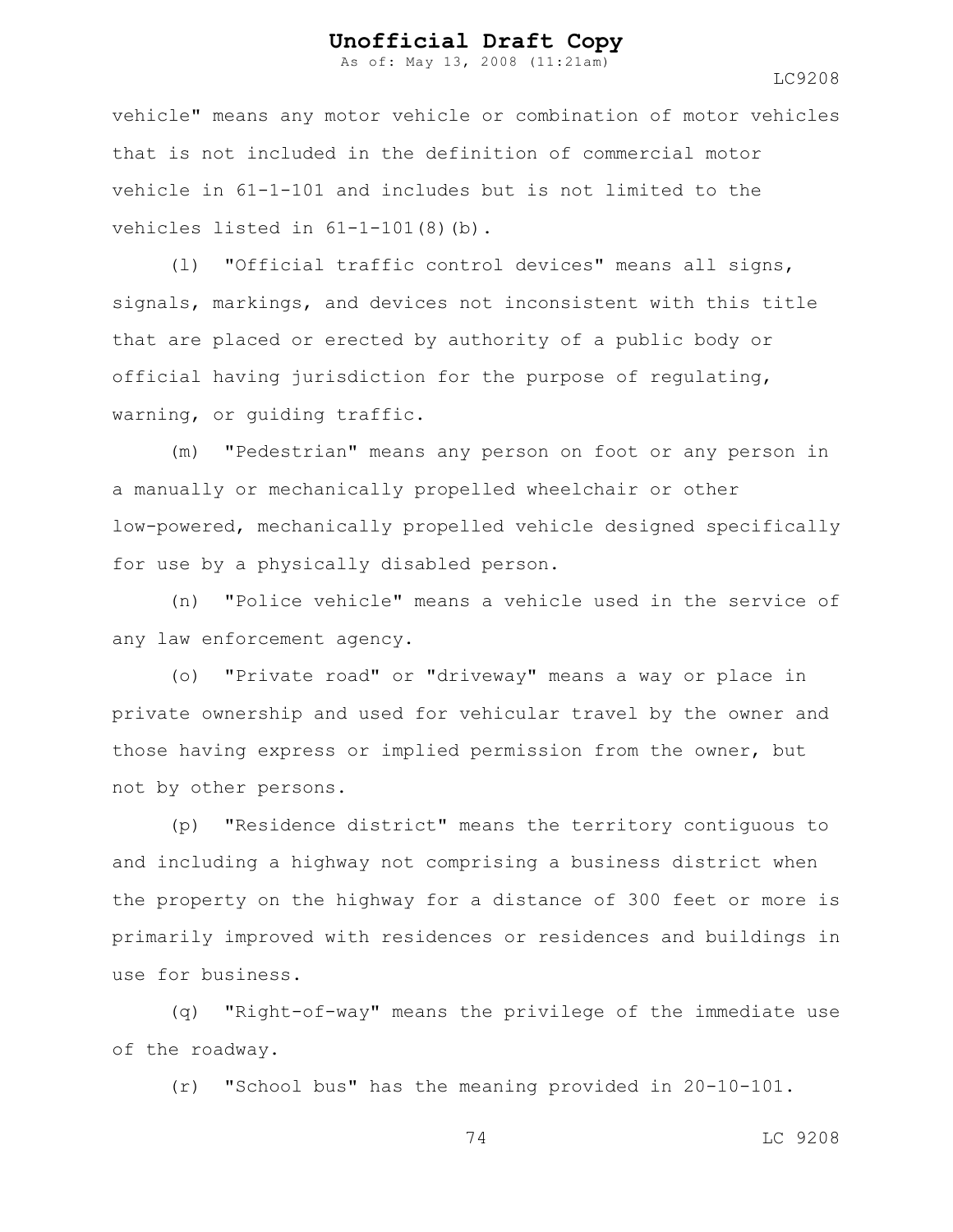As of: May 13, 2008 (11:21am)

LC9208

(s) "Sidewalk" means that portion of a street that is between the curb lines or the lateral lines of a roadway and the adjacent property lines and that is intended for use by pedestrians.

(t) "Traffic control signal" means a device, whether manually, electrically, or mechanically operated, by which traffic is alternately directed to stop and to proceed.

(u) "Urban district" means the territory contiguous to and including any street that is built up with structures devoted to business, industry, or dwelling houses situated at intervals of less than 100 feet for a distance of one-fourth mile or more."

{*Internal References to 61-8-102:*

| $15 - 6 - 219$  | $33 - 23 - 204$ | $45 - 5 - 205$ | $61 - 1 - 101$  |
|-----------------|-----------------|----------------|-----------------|
| $61 - 1 - 101$  | 61-1-101        | 61-8-380       | $61 - 8 - 605$  |
| $61 - 9 - 102$  | $61 - 9 - 102$  | $61 - 9 - 102$ | $61 - 9 - 103$  |
| $61 - 9 - 402$  | $61 - 9 - 406$  | $61 - 9 - 415$ | $61 - 10 - 123$ |
| $61 - 12 - 101$ | $61 - 12 - 101$ |                |                 |

**Section 59.** Section 69-3-101, MCA, is amended to read: **"69-3-101. Meaning of term "public utility".** (1) The term "public utility", within the meaning of this chapter, shall embrace includes every corporation, both public and private, company, individual, association of individuals, or their lessees, trustees, or receivers appointed by any court whatsoever, that now or hereafter may own, operate, or control any plant or equipment, any part of a plant or equipment, or any water right within the state for the production, delivery, or furnishing for or to other persons, firms, associations, or corporations, private or municipal: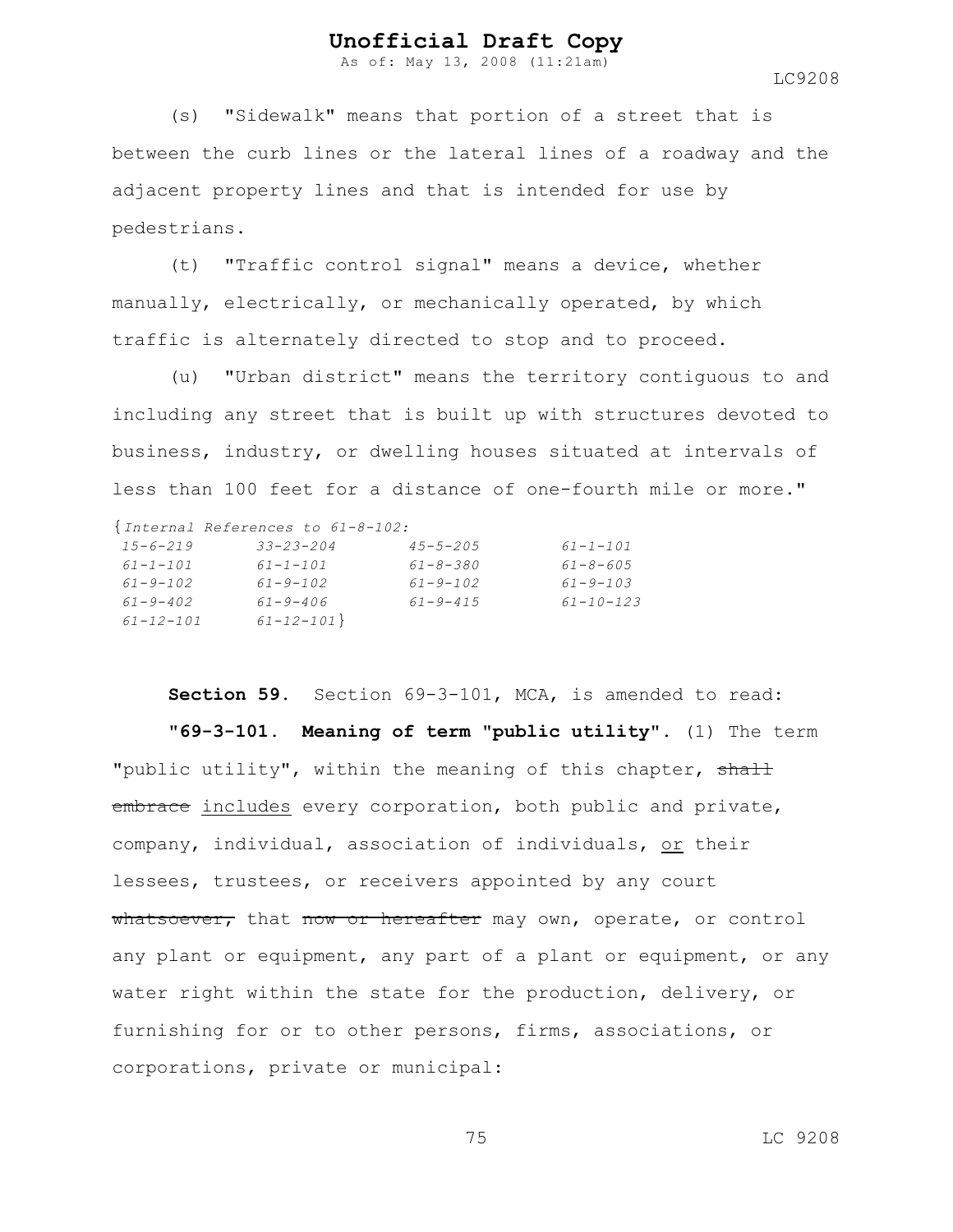As of: May 13, 2008 (11:21am)

- (a) heat;
- (b) street-railway service;
- (c) light;
- (d) power in any form or by any agency;

(e) except as provided in chapter 7, water for business, manufacturing, household use, or sewerage service, whether within the limits of municipalities<sub>7</sub> or towns, and villages or elsewhere;

- (f) regulated telecommunications service.
- (2) The term "public utility" does not include:
- (a) privately owned and operated water, sewer, or combination systems that do not serve the public;

(b) county or consolidated city and county water or sewer districts as defined in Title 7, chapter 13, parts 22 and 23 created under [sections 1 through 19]; or

(c) a person exempted from regulation as a public utility as provided in 69-3-111."

```
{Internal References to 69-3-101:
15-72-104 69-3-111 69-3-111 69-3-202
69-3-1203 76-3-103}
```
**Section 60.** Section 69-12-102, MCA, is amended to read: **"69-12-102. Scope of chapter -- exemptions.** (1) This chapter does not affect:

(a) the operation of school buses that are used in conveying pupils or other students enrolled in classes to and from district or other schools or in transportation movements related to school activities that are sponsored or supervised by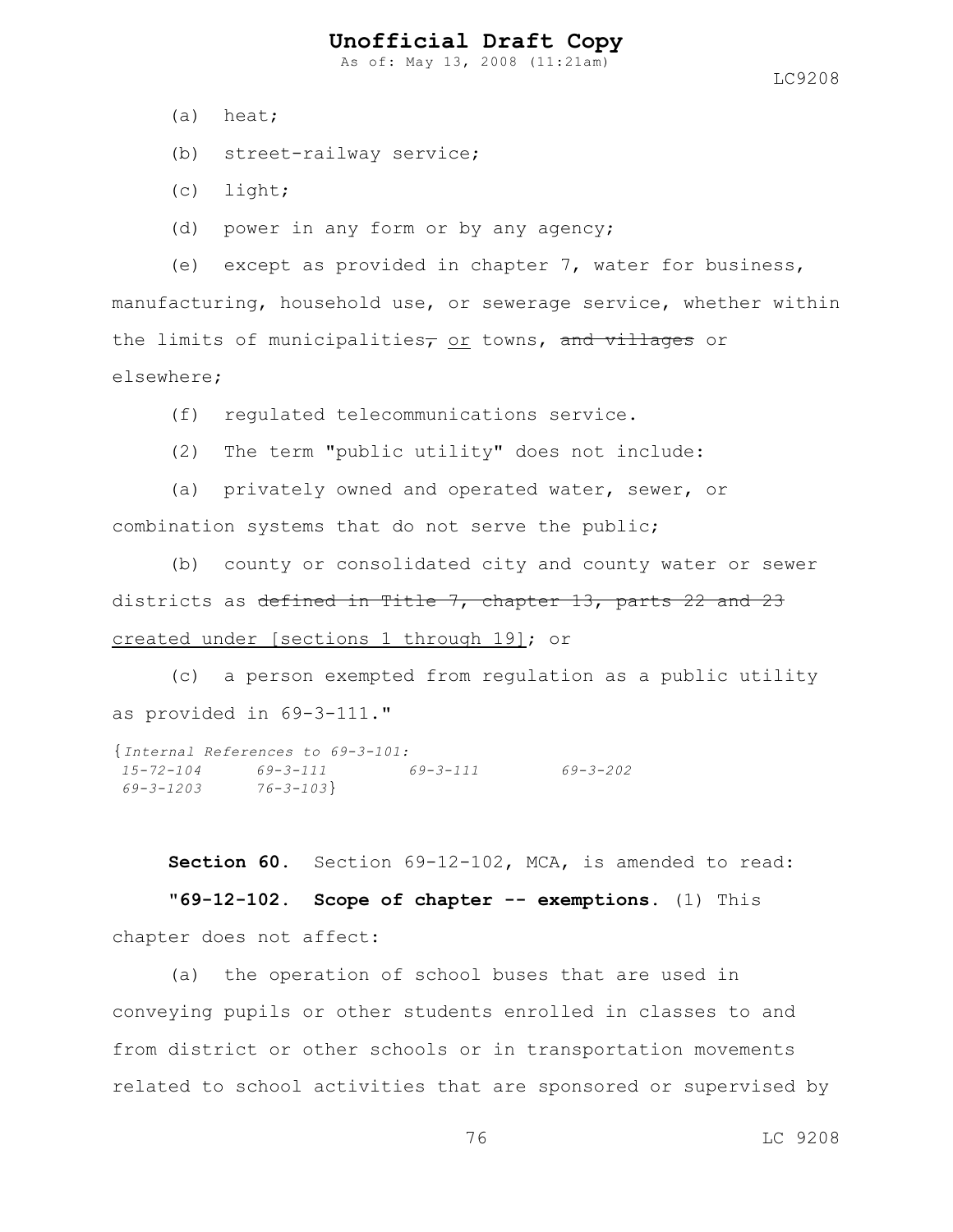As of: May 13, 2008 (11:21am)

LC9208

school authorities;

(b) the transportation by means of motor vehicles in the regular course of business of employees by a person or corporation engaged exclusively in the construction or maintenance of highways or engaged exclusively in logging or mining operations, insofar as the use of employees in construction and production is concerned;

(c) the transportation of household goods and garbage by motor vehicle in a city, or town, or village with a population of less than 500 persons according to the latest United States census or in the commercial areas of a city, or town, or village with a population of less than 500 persons, as determined by the commission;

(d) the transportation of newspapers, newspaper supplements, periodicals, or magazines;

(e) motor vehicles used exclusively in carrying junk vehicles from a collection point to a motor vehicle wrecking facility or a motor vehicle graveyard;

(f) ambulances;

(g) the transportation by motor vehicle of not more than 15 passengers between their places of residence or termini near their residences and their places of employment in a single daily round trip if the driver is also going to or from the driver's place of employment;

(h) the operation of:

(i) a transportation system by a municipality or transportation district as provided in Title 7, chapter 14, part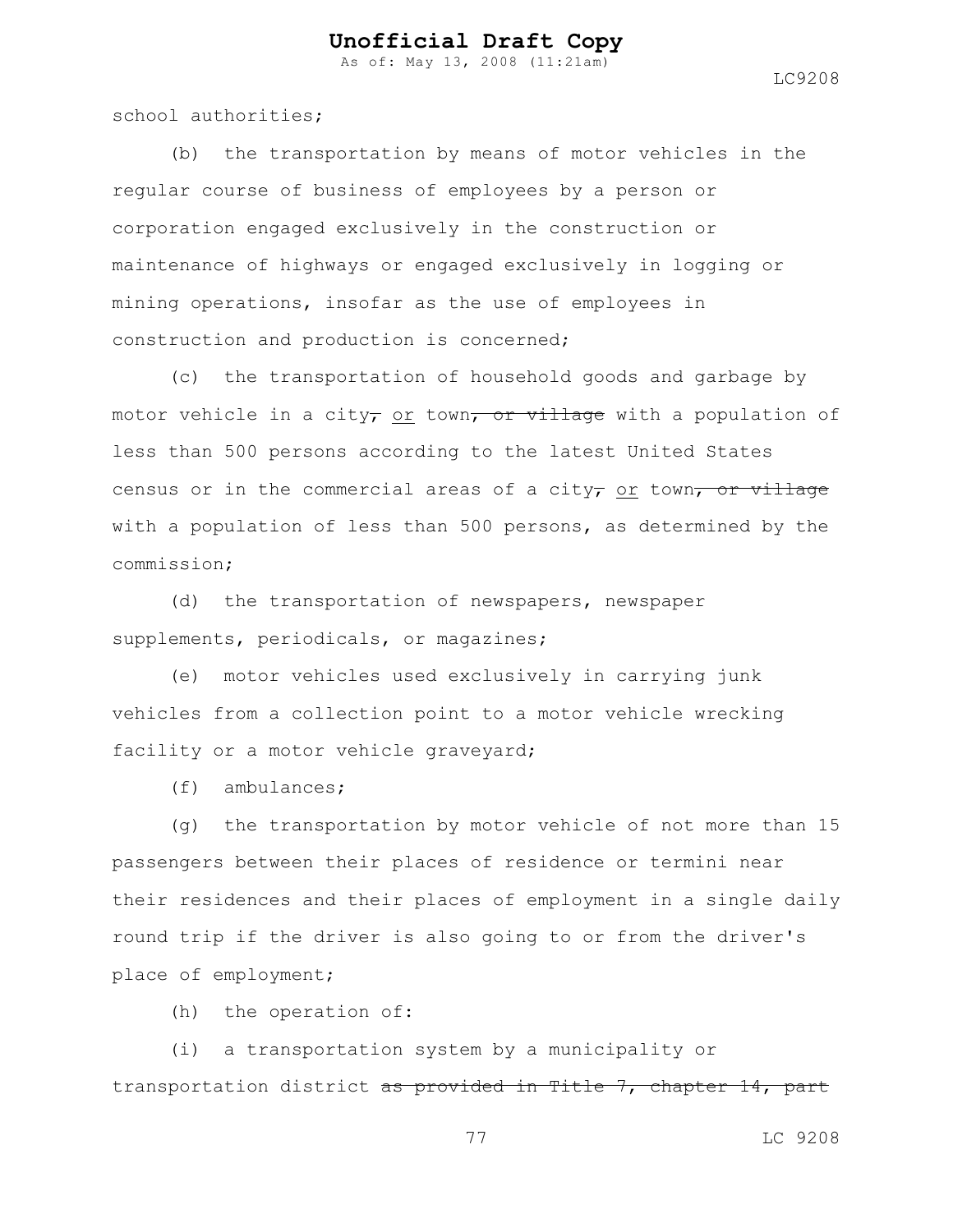As of: May 13, 2008 (11:21am)

LC9208

#### $\hat{z}$  in accordance with [sections 1 through 20];

(ii) a municipal bus service pursuant to Title 7, chapter 14, part 44; or

(iii) any public transportation system recognized by the Montana department of transportation as a federal transit administration provider pursuant to 49 U.S.C. 5311;

(i) armored motor vehicles used for the transportation of valuable paintings and other items of unusual value requiring special handling and security;

(j) the transportation of household goods or garbage under an agreement between a motor carrier and an office or agency of the United States government; or

(k) the transportation of persons provided by private, nonprofit organizations, including those recognized by the Montana department of transportation as federal transit administration providers pursuant to 49 U.S.C. 5310. As used in this subsection, "private, nonprofit organization" means an organization recognized as nonprofit under section 501(c) of the Internal Revenue Code.

(2) Except for the identification of ownership requirements provided in 69-12-408, this chapter does not affect commercial tow trucks designed and exclusively used in towing wrecked, disabled, or abandoned vehicles or while these tow trucks are rendering assistance to wrecked, disabled, or abandoned vehicles. However, commercial tow truck firms shall file policies of insurance showing coverage required by 61-8-906.

(3) This chapter does not prevent bona fide leases,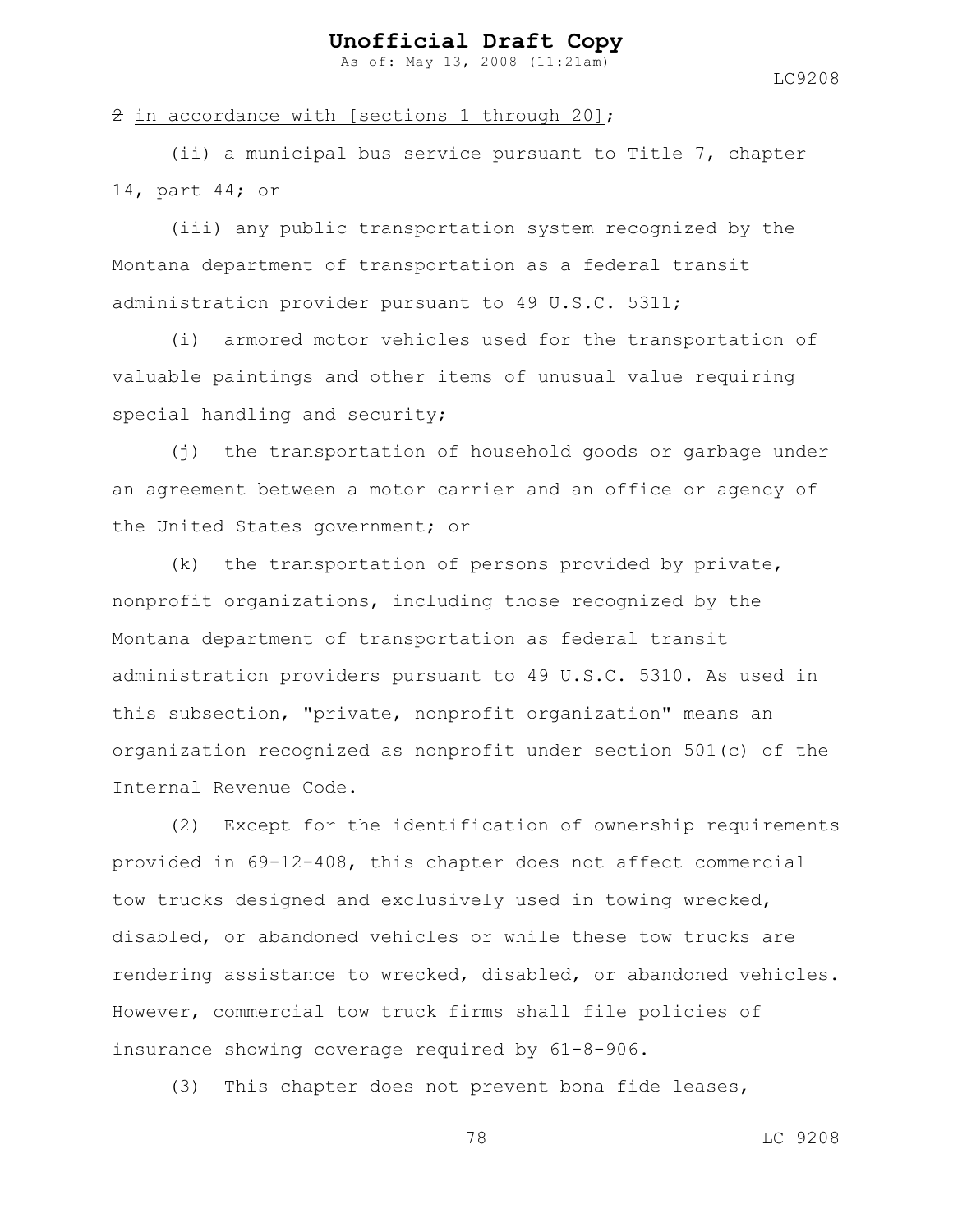As of: May 13, 2008 (11:21am)

LC9208

brokerage agreements, or buy-and-sell agreements." {*Internal References to 69-12-102: None.*}

**Section 61.** Section 70-30-102, MCA, is amended to read:

**"70-30-102. Public uses enumerated.** Subject to the provisions of this chapter, the right of eminent domain may be exercised for the following public uses:

(1) all public uses authorized by the government of the United States;

(2) public buildings and grounds for the use of the state and all other public uses authorized by the legislature of the state;

(3) public buildings and grounds for the use of any county, city, town, or school district;

(4) canals, aqueducts, flumes, ditches, or pipes conducting water, heat, or gas for the use of the inhabitants of any county, city, or town;

(5) projects to raise the banks of streams, remove obstructions from streambanks, and widen, deepen, or straighten stream channels;

(6) water and water supply systems as provided in Title 7, chapter 13, part 44;

(7) roads, streets, alleys, controlled-access facilities, and other publicly owned buildings and facilities for the benefit of a county, city, or town or the inhabitants of a county, city, or town;

(8) acquisition of road-building material as provided in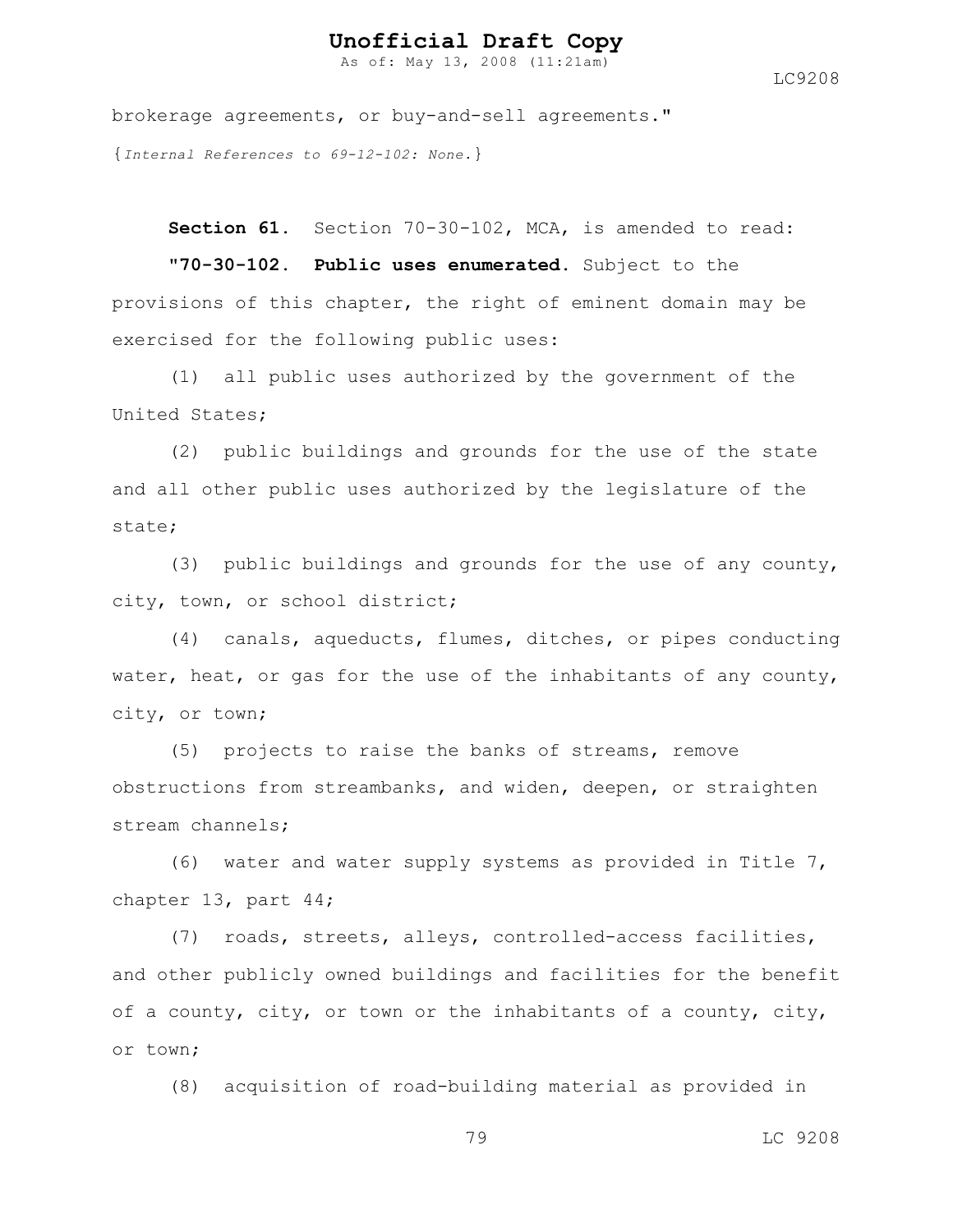As of: May 13, 2008 (11:21am)

LC9208

7-14-2123;

(9) stock lanes as provided in 7-14-2621;

(10) parking areas as provided in  $7-14-4501$  and  $7-14-4622$ ;

(11) airport purposes as provided in 7-14-4801, 67-2-301, 67-7-210, and Title 67, chapters 10 and 11;

(12) urban renewal projects as provided in Title 7, chapter 15, parts 42 and 43, except that private property may be acquired for urban renewal through eminent domain only if the property is determined to be a blighted area, as defined in  $7-15-4206(2)(a)$ ,  $(2)(h)$ ,  $(2)(k)$ , or  $(2)(n)$ , and may not be acquired for urban renewal through eminent domain if the purpose of the project is to increase government tax revenue;

(13) housing authority purposes as provided in Title 7, chapter 15, part 44;

(14) county recreational and cultural purposes as provided in 7-16-2105;

(15) city or town athletic fields and civic stadiums as provided in 7-16-4106;

(16) county cemetery purposes as provided in pursuant to 7-35-2201 [section 11], cemetery association purposes as provided in 35-20-104, and state veterans' cemetery purposes as provided in 10-2-604;

(17) preservation of historical or archaeological sites as provided in 23-1-102 and 87-1-209(2);

(18) public assistance purposes as provided in 53-2-201;

(19) highway purposes as provided in 60-4-103 and 60-4-104;

(20) common carrier pipelines as provided in 69-13-104;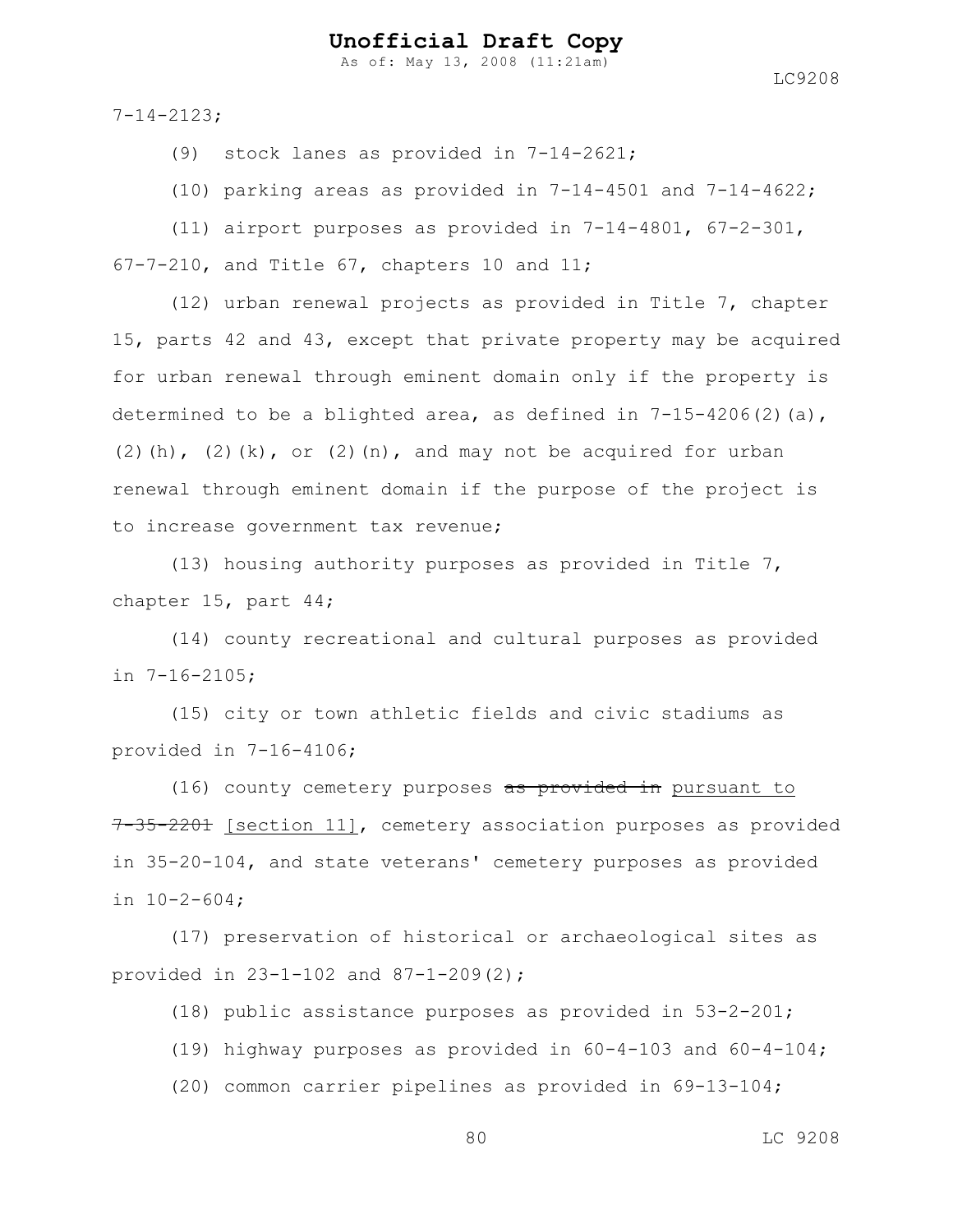As of: May 13, 2008 (11:21am)

LC9208

(21) water supply, water transportation, and water treatment systems as provided in 75-6-313;

(22) mitigation of the release or threatened release of a hazardous or deleterious substance as provided in 75-10-720;

(23) the acquisition of nonconforming outdoor advertising as provided in 75-15-123;

(24) screening for or the relocation or removal of junkyards, motor vehicle graveyards, motor vehicle wrecking facilities, garbage dumps, and sanitary landfills as provided in 75-15-223;

(25) water conservation and flood control projects as provided in 76-5-1108;

(26) acquisition of natural areas as provided in 76-12-108;

(27) acquisition of water rights for the natural flow of water as provided in 85-1-204;

(28) property and water rights necessary for waterworks as provided in 85-1-209 and 85-7-1904;

(29) conservancy district purposes as provided in 85-9-410;

(30) wharves, docks, piers, chutes, booms, ferries, bridges, private roads, plank and turnpike roads, and railroads;

(31) canals, ditches, flumes, aqueducts, and pipes for:

(a) supplying mines, mills, and smelters for the reduction of ores;

(b) supplying farming neighborhoods with water and drainage;

(c) reclaiming lands; and

(d) floating logs and lumber on streams that are not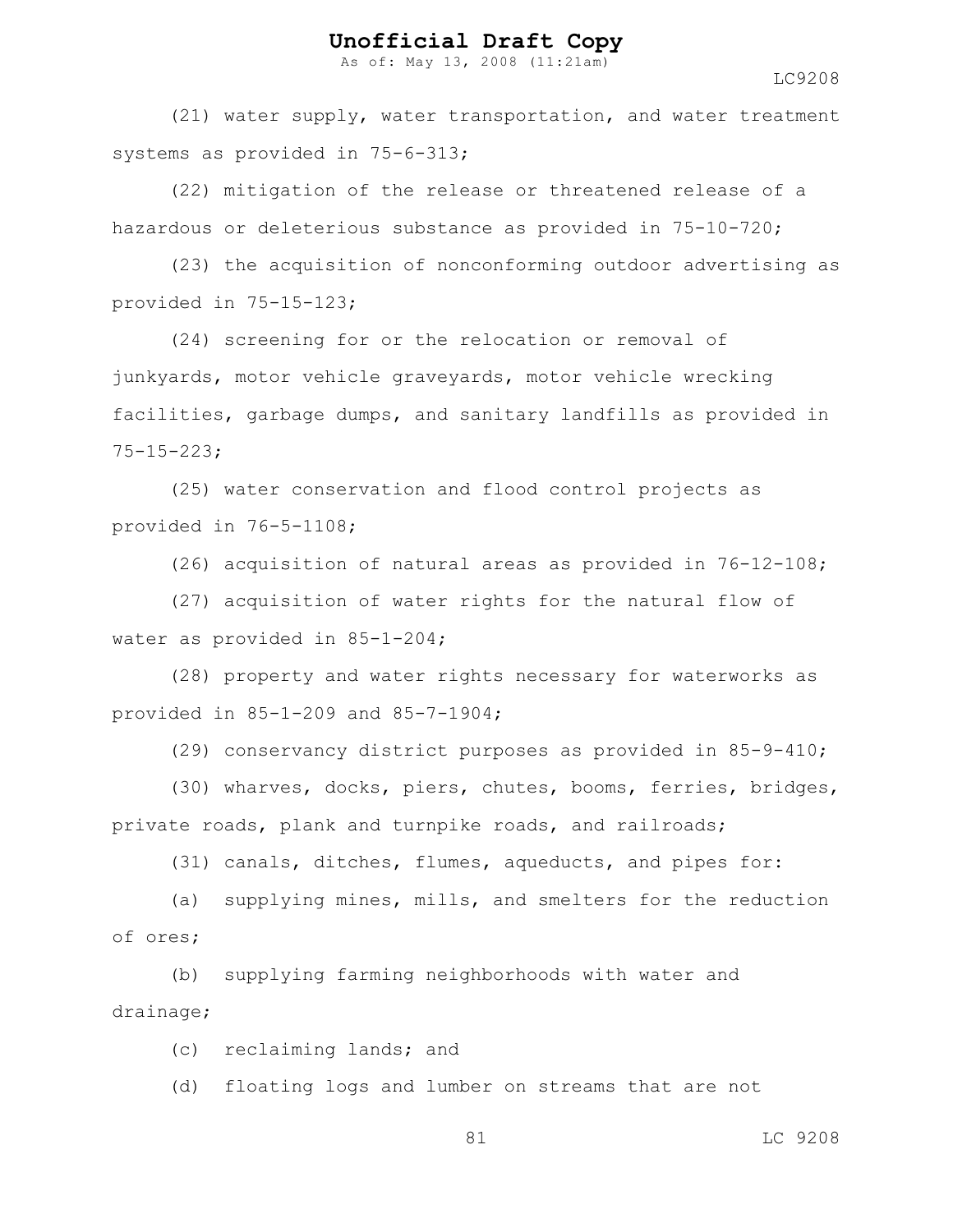As of: May 13, 2008 (11:21am)

navigable;

(32) sites for reservoirs necessary for collecting and storing water. However, reservoir sites must possess a public use demonstrable to the district court as the highest and best use of the land.

(33) roads, tunnels, and dumping places for working mines, mills, or smelters for the reduction of ores;

(34) outlets, natural or otherwise, for the flow, deposit, or conduct of tailings or refuse matter from mines, mills, and smelters for the reduction of ores;

(35) an occupancy in common by the owners or the possessors of different mines of any place for the flow, deposit, or conduct of tailings or refuse matter from their several mines, mills, or smelters for reduction of ores and sites for reservoirs necessary for collecting and storing water for the mines, mills, or smelters. However, the reservoir sites must possess a public use demonstrable to the district court as the highest and best use of the land.

(36) private roads leading from highways to residences or farms;

(37) telephone or electrical energy lines, except that local government entities as defined in 2-7-501, municipal utilities, or competitive electricity suppliers may not use this chapter to acquire existing telephone or electrical energy lines and appurtenant facilities owned by a public utility or cooperative for the purpose of transmitting or distributing electricity or providing telecommunications services;

82 LC 9208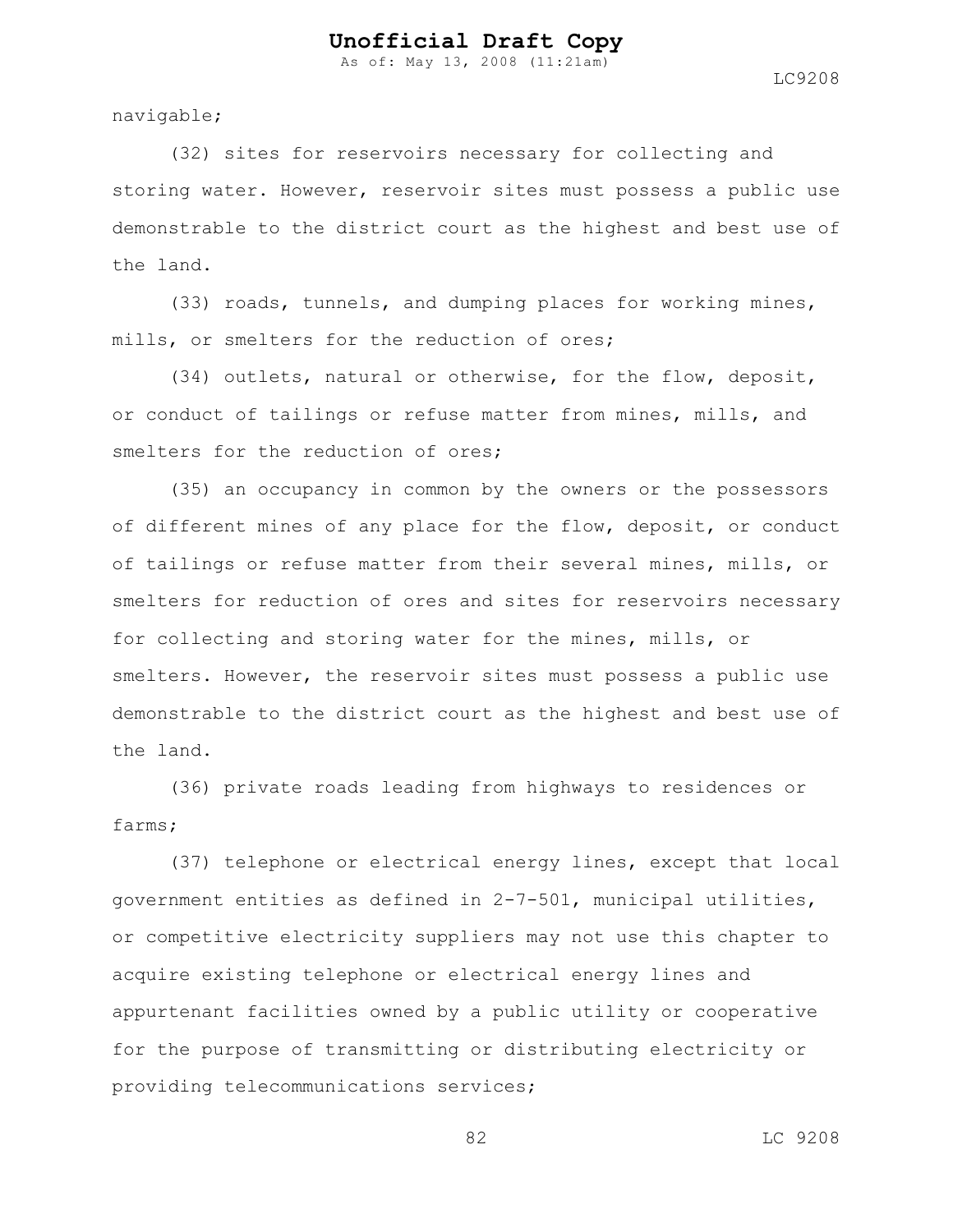As of: May 13, 2008 (11:21am)

LC9208

(38) telegraph lines;

(39) sewerage of any:

(a) county, city, or town or any subdivision of a county, city, or town, whether incorporated or unincorporated;

(b) settlement consisting of not less than 10 families; or

(c) public buildings belonging to the state or to any college or university;

(40) tramway lines;

(41) logging railways;

(42) temporary logging roads and banking grounds for the transportation of logs and timber products to public streams, lakes, mills, railroads, or highways for a time that the court or judge may determine. However, the grounds of state institutions may not be used for this purpose.

(43) underground reservoirs suitable for storage of natural gas;

(44) projects to mine and extract ores, metals, or minerals owned by the condemnor located beneath or upon the surface of property where the title to the surface vests in others. However, the use of the surface of property for strip mining or open-pit mining of coal (i.e., any mining method or process in which the strata or overburden is removed or displaced in order to extract the coal) is not a public use, and eminent domain may not be exercised for this purpose.

(45) projects to restore and reclaim lands that were strip mined or underground mined for coal and not reclaimed in accordance with Title 82, chapter 4, part 2, and to abate or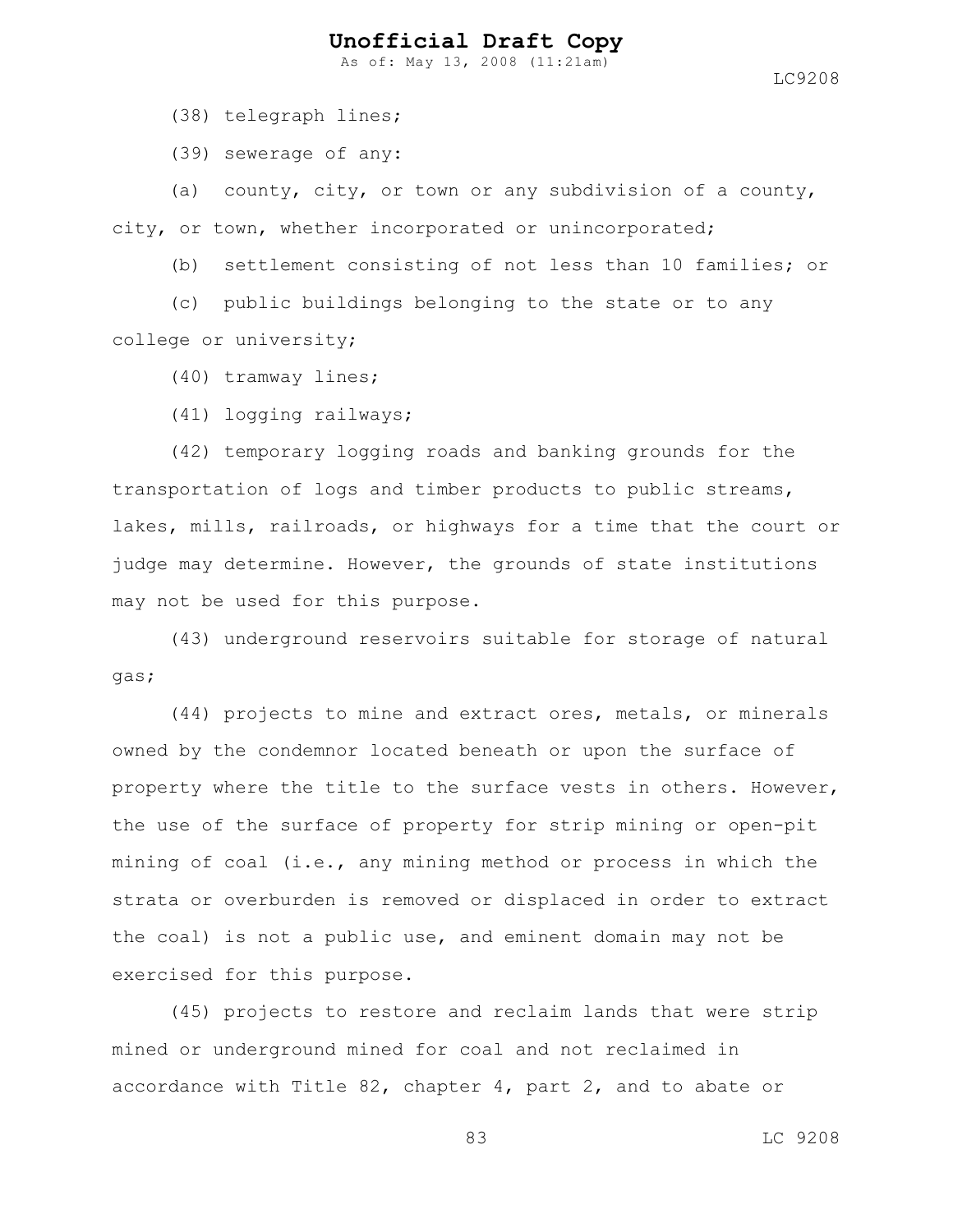As of: May 13, 2008 (11:21am)

LC9208

control adverse effects of strip or underground mining on those lands."

{*Internal References to 70-30-102: 7-5-4106 7-15-4206 15-7-202 70-30-103 70-30-111 77-2-101*}

**Section 62.** Section 75-5-106, MCA, is amended to read:

#### **"75-5-106. Interagency cooperation -- enforcement**

**authorization.** (1) The council, board, and department may require the use of records of all state agencies and may seek the assistance of the agencies. When the department's review of a permit application submitted under another chapter or title is required or requested, the department shall coordinate the review under this chapter with the review conducted by the agency or unit under the other chapter, following the time schedule for that review. State, county, and municipal officers and employees, including sanitarians and other employees of local departments of health, shall cooperate with the council, board, and department in furthering the purposes of this chapter, so far as is practicable and consistent with their other duties.

(2) The department may authorize a local water quality district established according to the provisions of  $T$ itle  $7$ , chapter 13, part  $45$ , [sections 1 through 19] to enforce the provisions of this chapter and rules adopted under this chapter on a case-by-case basis. If a local water quality district requests the authorization, the local water quality district shall present appropriate documentation to the department that a person is violating permit requirements established by the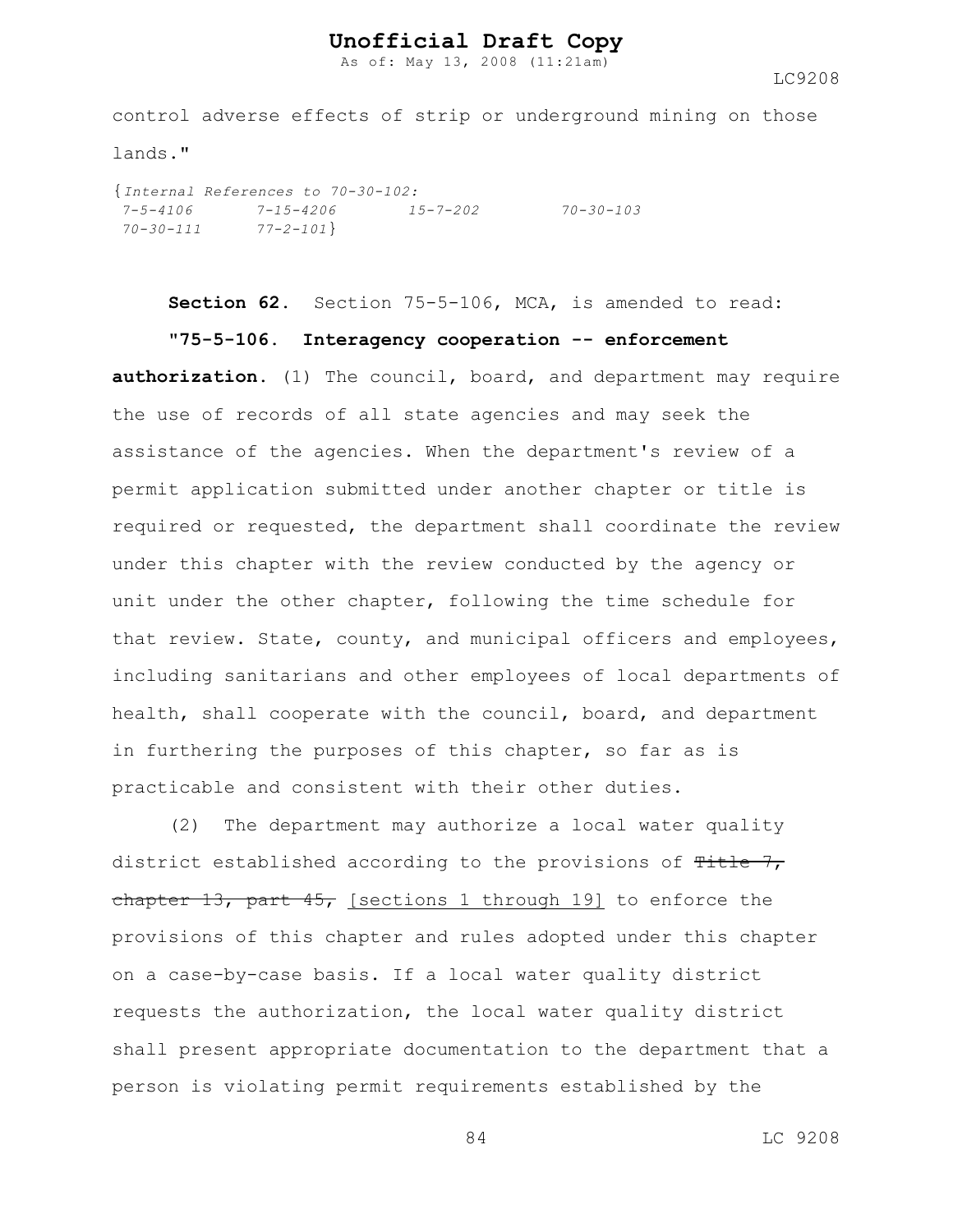As of: May 13, 2008 (11:21am)

LC9208

department or may be causing pollution, as defined in 75-5-103, of state waters or placing or causing to be placed wastes in a location where they are likely to cause pollution of state waters. The board may adopt rules regarding the granting of enforcement authority to local water quality districts." {*Internal References to 75-5-106: None.*}

**Section 63.** Section 75-5-311, MCA, is amended to read:

**"75-5-311. Local water quality districts -- board approval -- local water quality programs.** (1) A county that establishes a local water quality district according to the procedures specified in Title 7, chapter 13, part  $45$ , [sections 1 through 20] shall, in consultation with the department, undertake planning and information-gathering activities necessary to develop a proposed local water quality program.

(2) A county may implement a local water quality program in a local water quality district if the program is approved by the board after a hearing conducted under 75-5-202.

(3) In approving a local water quality program, the board shall determine that the program is consistent with the purposes and requirements of Title 75, chapter 5, and that the program will be effective in protecting, preserving, and improving the quality of surface water and ground water, considering the administrative organization, staff, and financial and other resources available to implement the program.

(4) Subject to the board's approval, the commissioners and the governing bodies of cities and towns that participate in a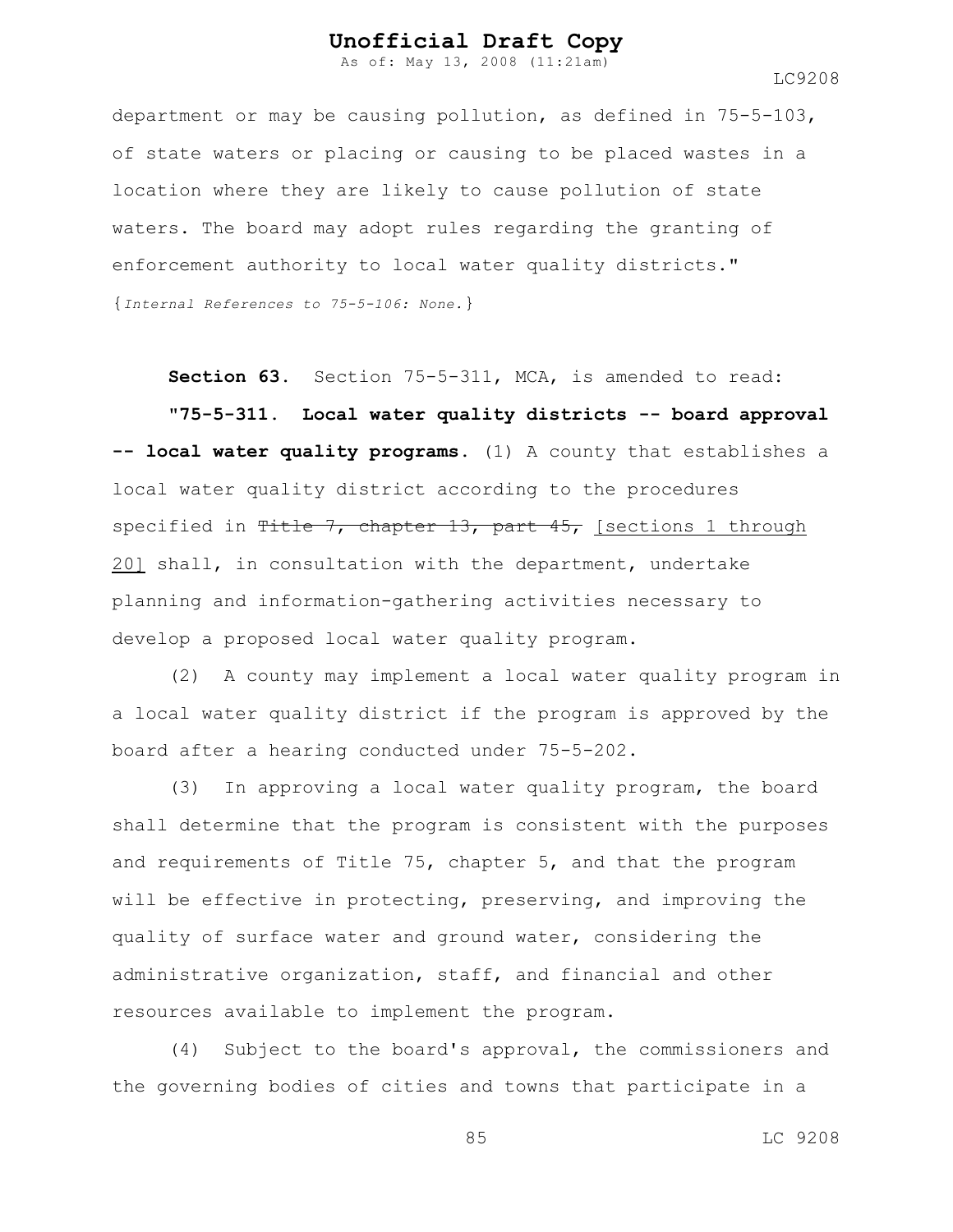As of: May 13, 2008 (11:21am)

LC9208

local water quality district may adopt local ordinances to regulate the following specific facilities and sources of pollution:

(a) onsite wastewater disposal facilities;

(b) storm water runoff from paved surfaces;

(c) service connections between buildings and publicly owned sewer mains;

(d) facilities that use or store halogenated and nonhalogenated solvents, including hazardous substances that are referenced in 40 CFR 261.31, United States environmental protection agency hazardous waste numbers F001 through F005, as amended; and

(e) internal combustion engine lubricants.

(5) (a) For the facilities and sources of pollution included in subsection (4) and consistent with the provisions of subsection (6), the local ordinances may:

(i) be compatible with or more stringent or more extensive than the requirements imposed by 75-5-304, 75-5-305, and 75-5-401 through 75-5-404 and rules adopted under those sections to protect water quality, establish waste discharge permit requirements, and establish best management practices for substances that have the potential to pollute state waters;

(ii) provide for administrative procedures, administrative orders and actions, and civil enforcement actions that are consistent with 75-5-601 through 75-5-604, 75-5-611 through 75-5-616, 75-5-621, and 75-5-622 and rules adopted under those sections; and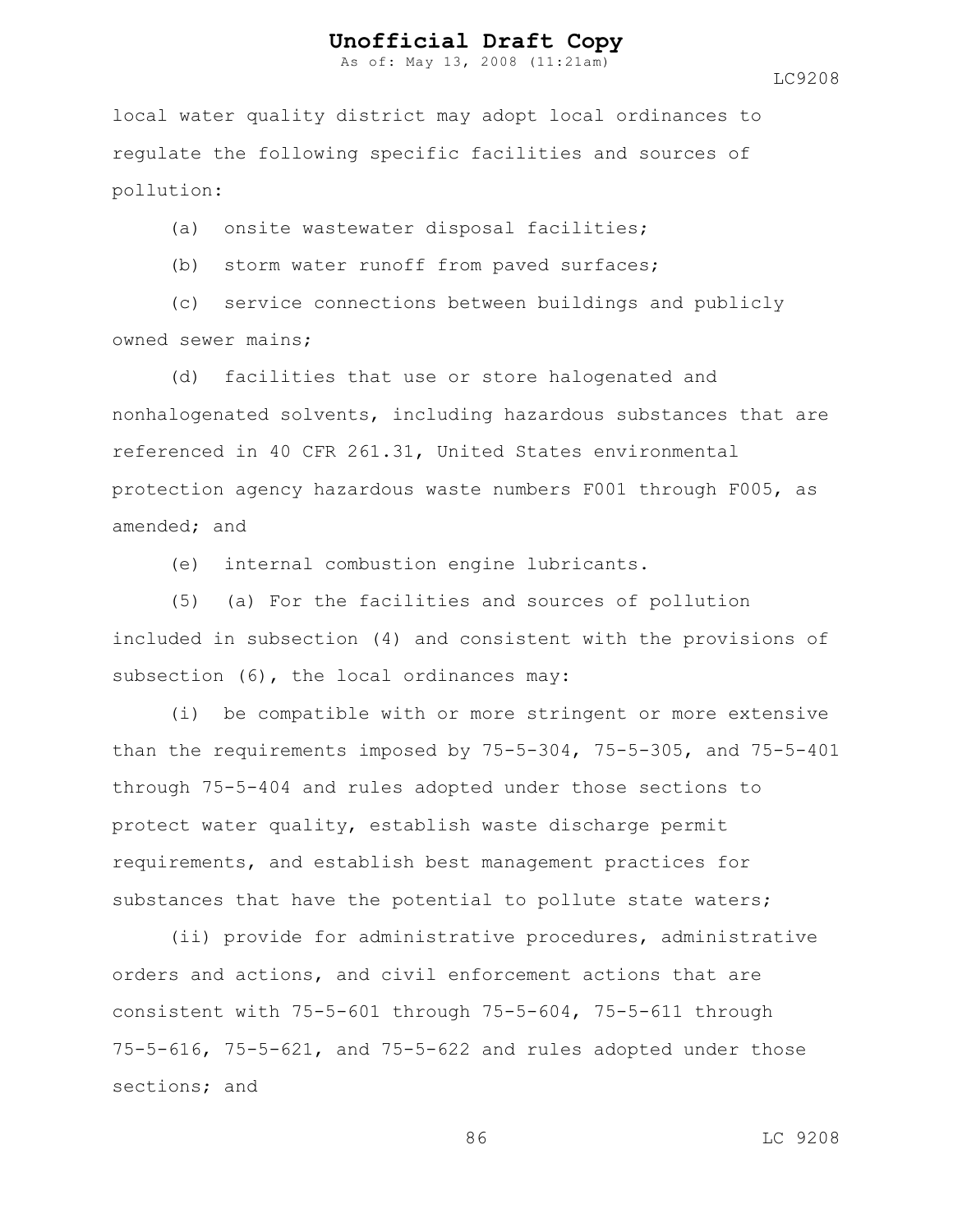As of: May 13, 2008 (11:21am)

(iii) provide for civil penalties not to exceed \$1,000 per violation, provided that each day of violation of a local ordinance constitutes a separate violation, and criminal penalties not to exceed \$500 per day of violation or imprisonment for not more than 30 days, or both.

(b) Board approval of an ordinance or local law that is more stringent than the comparable state law is subject to the provisions of 75-5-203.

(6) The local ordinances authorized by this section may not:

(a) duplicate the department's requirements and procedures relating to permitting of waste discharge sources and enforcement of water quality standards;

(b) regulate any facility or source of pollution to the extent that the facility or source is:

(i) required to obtain a permit or other approval from the department or federal government or is the subject of an administrative order, a consent decree, or an enforcement action pursuant to Title 75, chapter 5, part 4; Title 75, chapter 6; Title 75, chapter 10; the federal Comprehensive Environmental Response, Compensation, and Liability Act of 1980, 42 U.S.C. 9601 through 9675, as amended; or federal environmental, safety, or health statutes and regulations;

(ii) exempted from obtaining a permit or other approval from the department because the facility or source is required to obtain a permit or other approval from another state agency or is the subject of an enforcement action by another state agency; or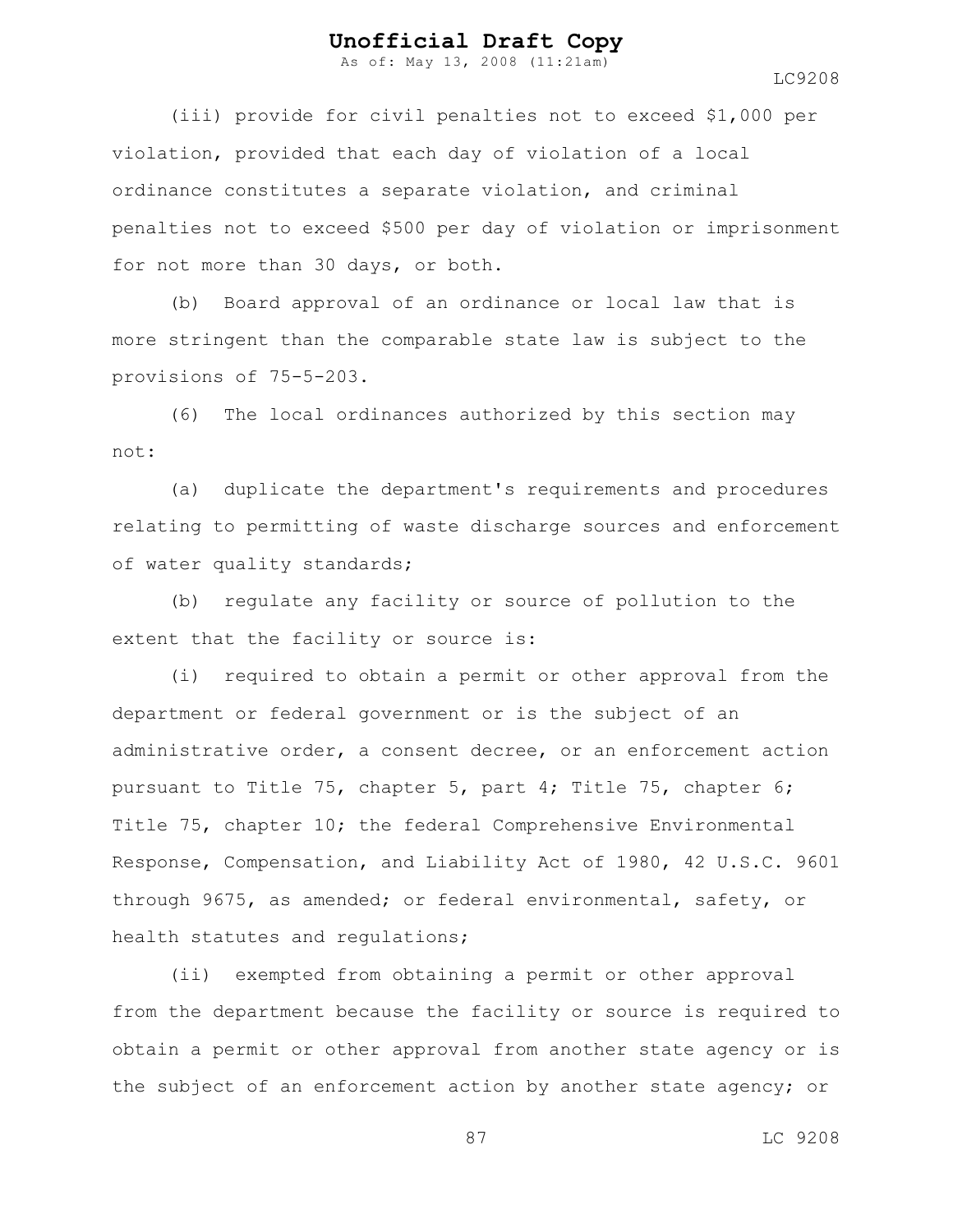As of: May 13, 2008 (11:21am)

LC9208

(iii) subject to the provisions of Title 80, chapter 8 or chapter 15.

(7) If the boundaries of a district are changed after the board has approved the local water quality program for the district, the board of directors of the local water quality district shall submit a program amendment to the board and obtain the board's approval of the program amendment before implementing the local water quality program in areas that have been added to the district.

(8) The department shall monitor the implementation of local water quality programs to ensure that the programs are adequate to protect, preserve, and improve the quality of the surface water and ground water and are being administered in a manner consistent with the purposes and requirements of Title 75, chapter 5. If the department finds that a local water quality program is not adequate to protect, preserve, and improve the quality of the surface water and ground water or is not being administered in a manner consistent with the purposes and requirements of Title 75, chapter 5, the department shall report to the board.

(9) If the board determines that a local water quality program is inadequate to protect, preserve, and improve the quality of the surface water and ground water in the local water quality district or that the program is being administered in a manner inconsistent with Title 75, chapter 5, the board shall give notice and conduct a hearing on the matter.

(10) If after the hearing the board determines that the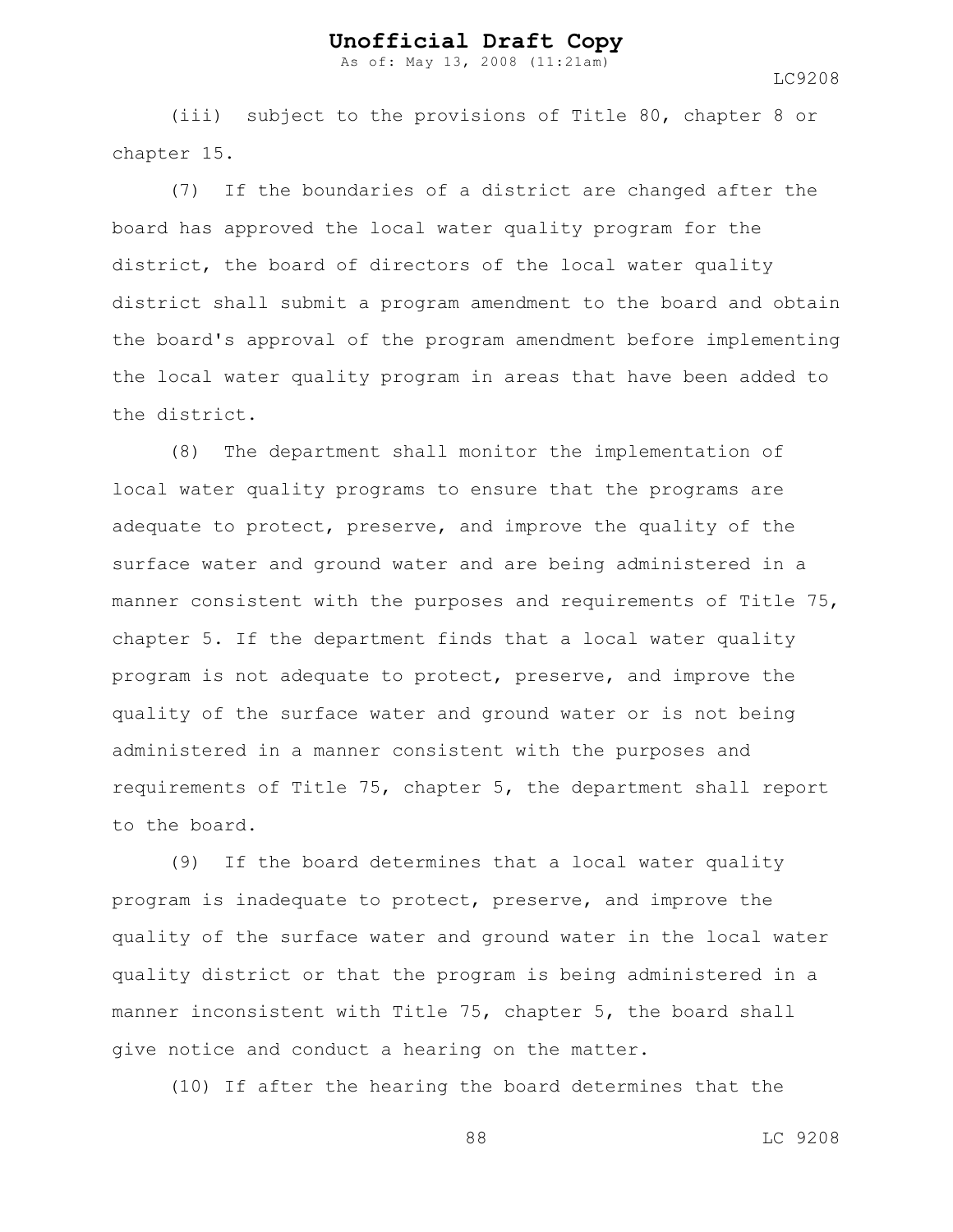As of: May 13, 2008 (11:21am)

LC9208

program is inadequate to protect, preserve, and improve the quality of the surface water and ground water in the local water quality district or that it is not being administered in a manner consistent with the purposes of Title 75, chapter 5, the board shall require that necessary corrective measures be taken within a reasonable time, not to exceed 60 days.

(11) If an ordinance adopted under this section conflicts with a requirement imposed by the department's water quality program, the department's requirement supersedes the local ordinance.

(12) If the board finds that, because of the complexity or magnitude of a particular water pollution source, the control of the source is beyond the reasonable capability of a local water quality district or may be more efficiently and economically performed at the state level, the board may direct the department to assume and retain control over the source. A charge may not be assessed against the local water quality district for that source. Findings made under this subsection may be based on the nature of the source involved or on the source's relationship to the size of the community in which it is located."

```
{Internal References to 75-5-311:
7-13-4513 7-13-4518}
```
**Section 64.** Section 75-5-601, MCA, is amended to read: **"75-5-601. Cleanup orders.** (1) The department may issue an order to a person to clean up any material that the person or the person's employee, agent, or subcontractor has accidentally or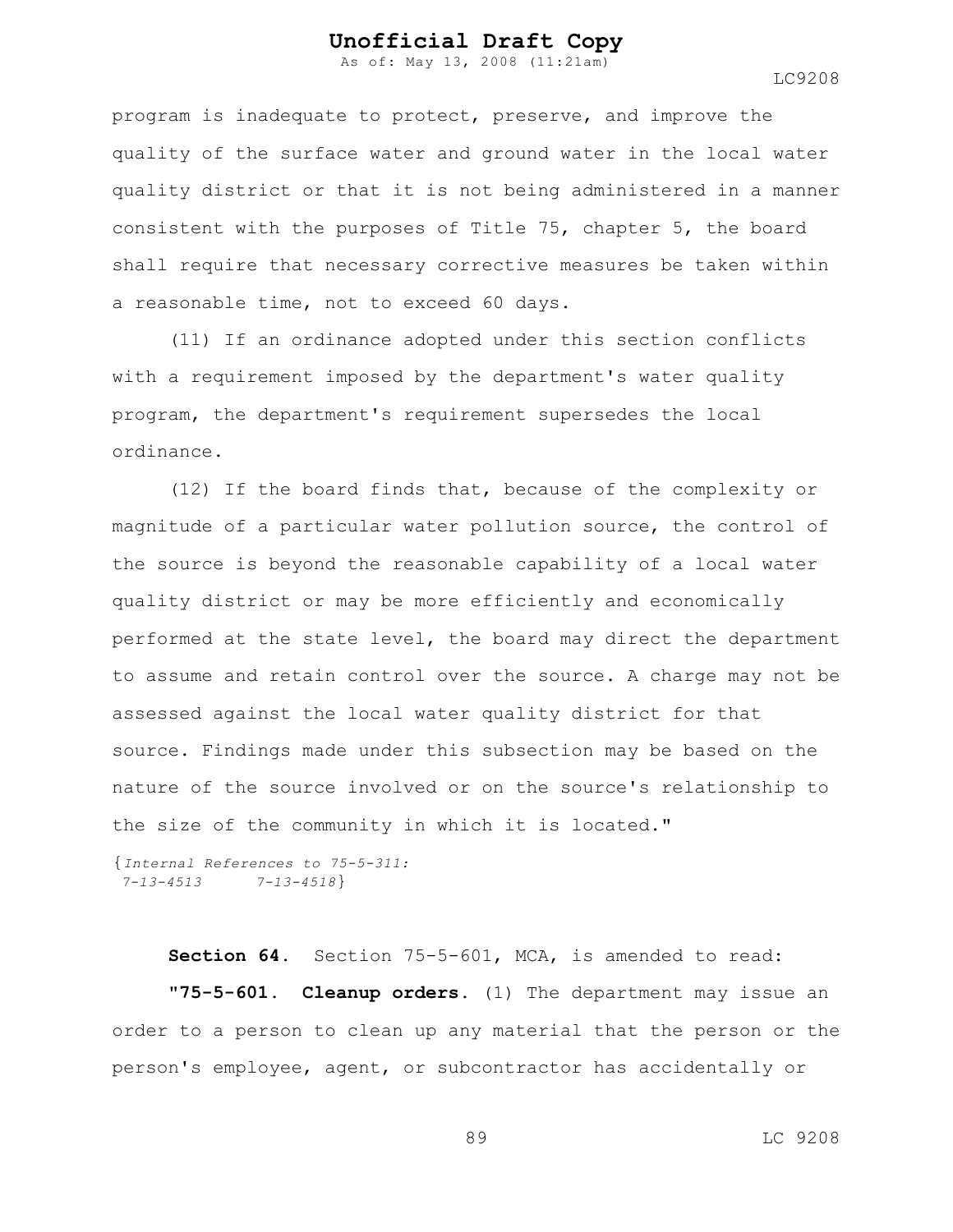As of: May 13, 2008 (11:21am)

LC9208

purposely dumped, spilled, or otherwise deposited in or near state waters and that may pollute state waters.

(2) If a unit of state or local government, including but not limited to a local board of health, county commission, governing body of a municipality, or state agency, has granted a permit or license to a person to discharge waste or has otherwise authorized an activity that involves the placement of waste and the department has reason to believe that the waste is causing or is likely to cause pollution of state waters, the department may issue an order to the unit of state or local government to take measures to ensure that the wastes causing or likely to cause the pollution are cleaned up.

(3) The department may include in an order issued to a county commission pursuant to subsection (2) a request that the commission create a sewer district in the geographic area affected by the order for the purpose of establishing a public sewer system in accordance with the petition and election procedures provided by  $7-13-2204$  and  $7-13-2208$  through  $7-13-2214$ [sections 1 through 19]."

```
{Internal References to 75-5-601:
75-5-311* 75-5-617}
```
**Section 65.** Section 76-3-103, MCA, is amended to read: **"76-3-103. Definitions.** As used in this chapter, unless the context or subject matter clearly requires otherwise, the following definitions apply:

(1) "Certificate of survey" means a drawing of a field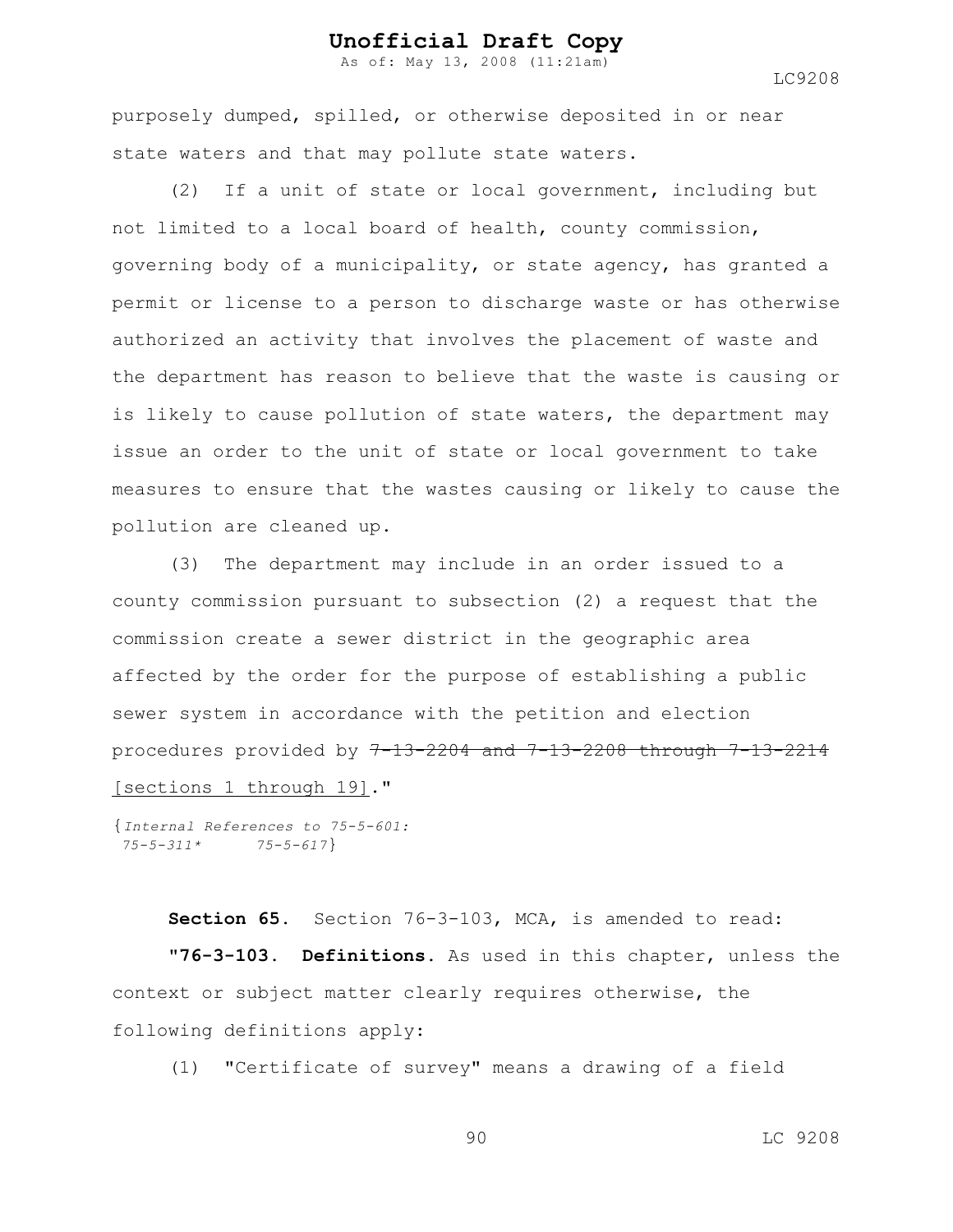As of: May 13, 2008 (11:21am)

LC9208

survey prepared by a registered surveyor for the purpose of disclosing facts pertaining to boundary locations.

(2) "Cluster development" means a subdivision with lots clustered in a group of five or more lots that is designed to concentrate building sites on smaller lots in order to reduce capital and maintenance costs for infrastructure through the use of concentrated public services and utilities, while allowing other lands to remain undeveloped.

(3) "Dedication" means the deliberate appropriation of land by an owner for any general and public use, reserving to the landowner no rights that are incompatible with the full exercise and enjoyment of the public use to which the property has been devoted.

(4) "Division of land" means the segregation of one or more parcels of land from a larger tract held in single or undivided ownership by transferring or contracting to transfer title to or possession of a portion of the tract or properly filing a certificate of survey or subdivision plat establishing the identity of the segregated parcels pursuant to this chapter. The conveyance of a tract of record or an entire parcel of land that was created by a previous division of land is not a division of land.

(5) "Examining land surveyor" means a registered land surveyor appointed by the governing body to review surveys and plats submitted for filing.

(6) "Final plat" means the final drawing of the subdivision and dedication required by this chapter to be prepared for filing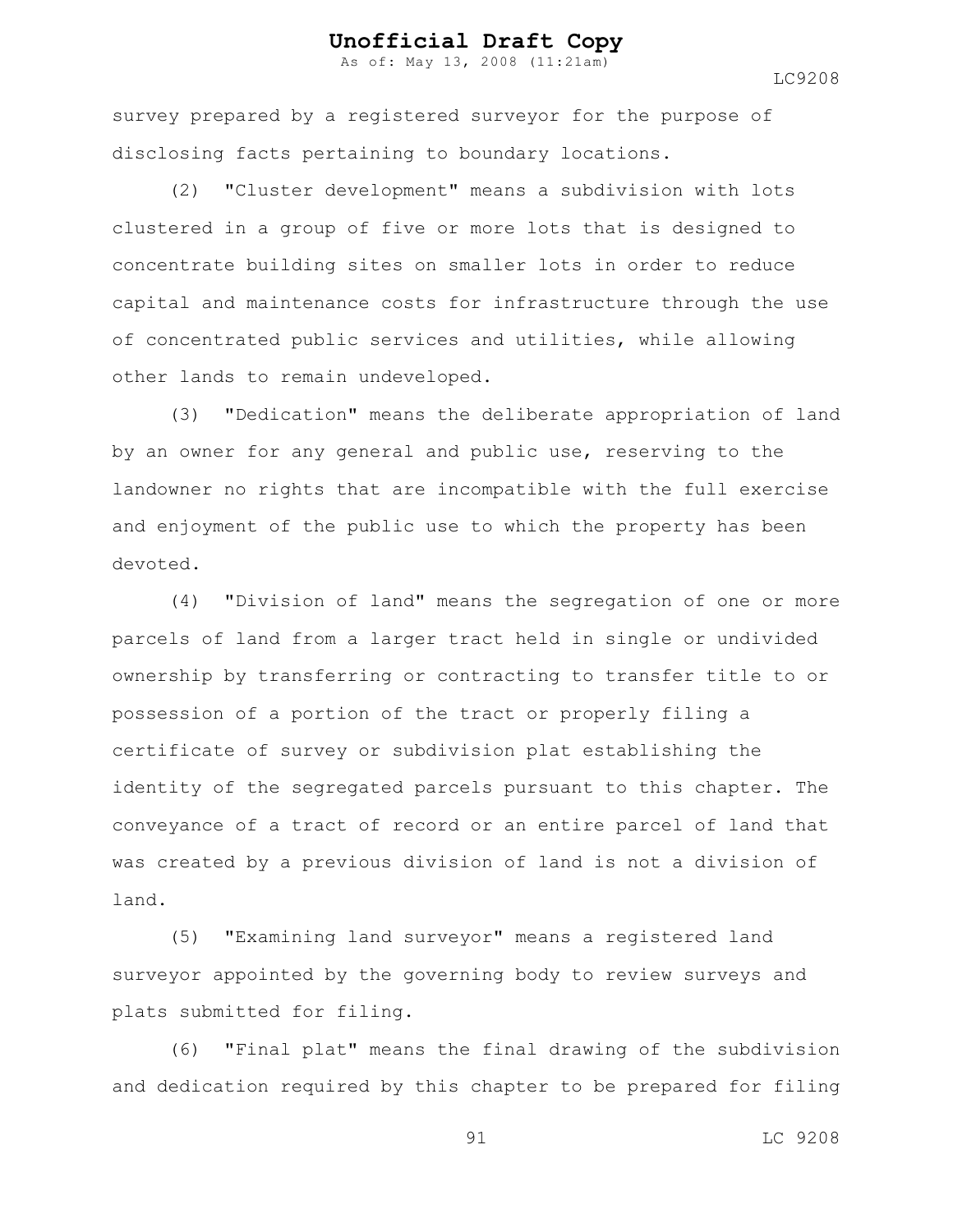As of: May 13, 2008 (11:21am)

LC9208

for record with the county clerk and recorder and containing all elements and requirements set forth in this chapter and in regulations adopted pursuant to this chapter.

(7) "Governing body" means a board of county commissioners or the governing authority of a city or town organized pursuant to law.

(8) "Immediate family" means a spouse, children by blood or adoption, and parents.

(9) "Minor subdivision" means a subdivision that creates five or fewer lots from a tract of record.

(10) "Planned unit development" means a land development project consisting of residential clusters, industrial parks, shopping centers, or office building parks that compose a planned mixture of land uses built in a prearranged relationship to each other and having open space and community facilities in common ownership or use.

(11) "Plat" means a graphical representation of a subdivision showing the division of land into lots, parcels, blocks, streets, alleys, and other divisions and dedications.

(12) "Preliminary plat" means a neat and scaled drawing of a proposed subdivision showing the layout of streets, alleys, lots, blocks, and other elements of a subdivision that furnish a basis for review by a governing body.

(13) "Public utility" has the meaning provided in 69-3-101, except that for the purposes of this chapter, the term includes county or consolidated city and county water or sewer districts as provided for in Title 7, chapter 13, parts  $22$  and  $23$  [sections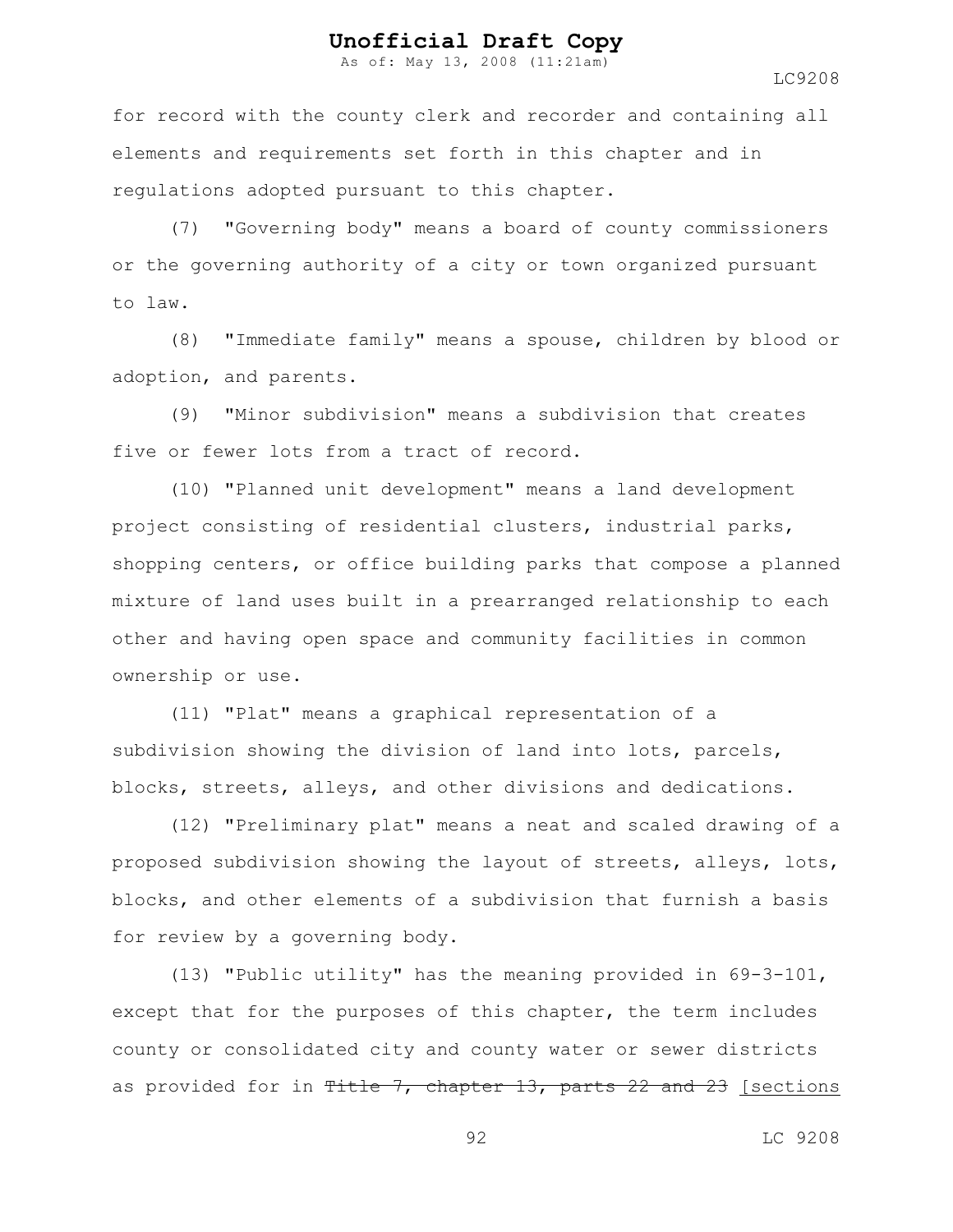As of: May 13, 2008 (11:21am)

LC9208

#### 1 through 20].

(14) "Subdivider" means a person who causes land to be subdivided or who proposes a subdivision of land.

(15) "Subdivision" means a division of land or land so divided that it creates one or more parcels containing less than 160 acres that cannot be described as a one-quarter aliquot part of a United States government section, exclusive of public roadways, in order that the title to or possession of the parcels may be sold, rented, leased, or otherwise conveyed and includes any resubdivision and further includes a condominium or area, regardless of its size, that provides or will provide multiple space for recreational camping vehicles or mobile homes.

(16) (a) "Tract of record" means an individual parcel of land, irrespective of ownership, that can be identified by legal description, independent of any other parcel of land, using documents on file in the records of the county clerk and recorder's office.

(b) Each individual tract of record continues to be an individual parcel of land unless the owner of the parcel has joined it with other contiguous parcels by filing with the county clerk and recorder:

(i) an instrument of conveyance in which the aggregated parcels have been assigned a legal description that describes the resulting single parcel and in which the owner expressly declares the owner's intention that the tracts be merged; or

(ii) a certificate of survey or subdivision plat that shows that the boundaries of the original parcels have been expunged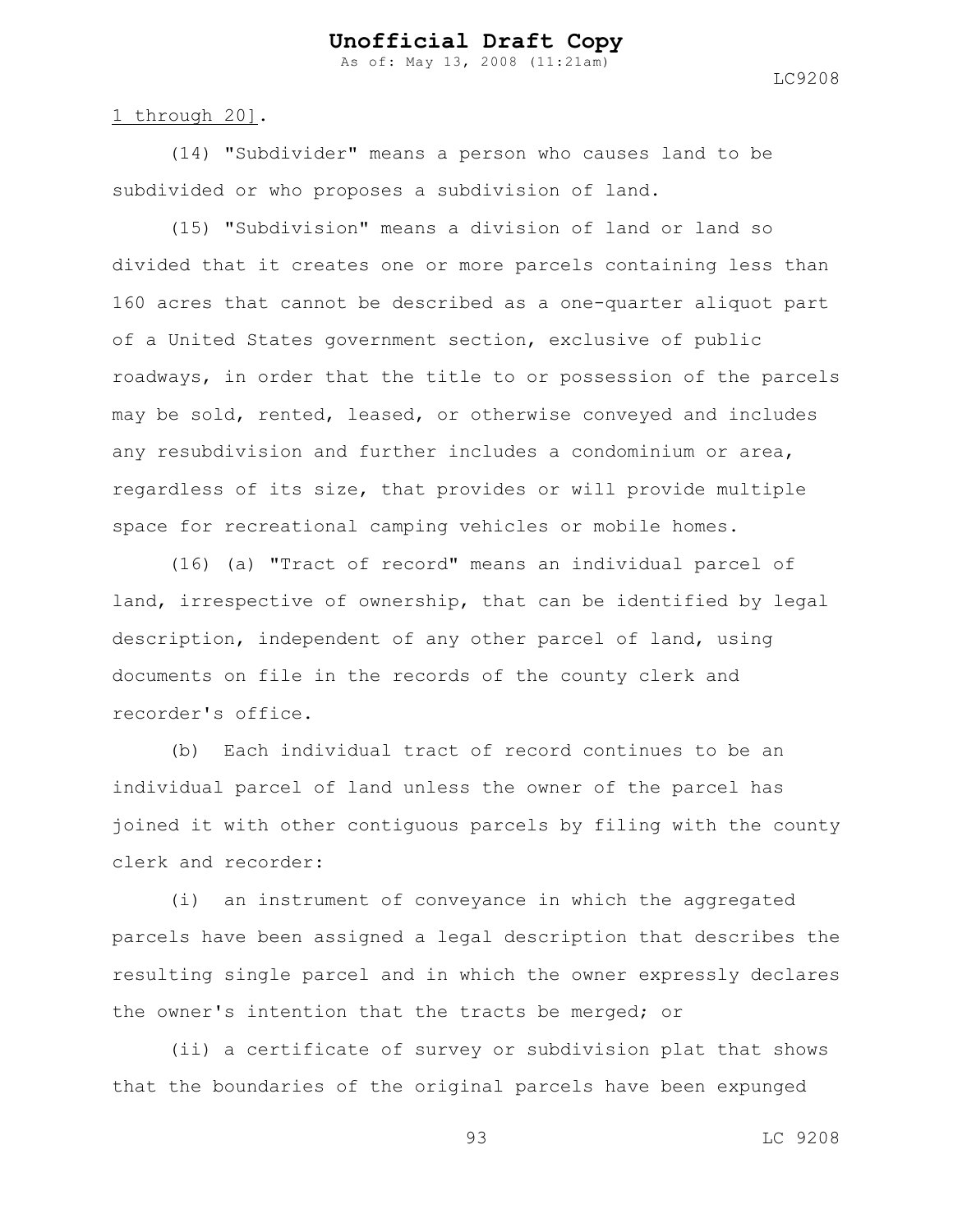As of: May 13, 2008 (11:21am)

LC9208

and depicts the boundaries of the larger aggregate parcel.

(c) An instrument of conveyance does not merge parcels of land under subsection (16)(b)(i) unless the instrument states, "This instrument is intended to merge individual parcels of land to form the aggregate parcel(s) described in this instrument" or a similar statement, in addition to the legal description of the aggregate parcels, clearly expressing the owner's intent to effect a merger of parcels."

{*Internal References to 76-3-103: 69-5-102 76-4-127 76-6-203 76-7-203*}

**Section 66.** Section 76-13-104, MCA, is amended to read:

**"76-13-104. Functions of department -- rulemaking.** (1) The department has the duty to ensure the protection of land under state and private ownership and to suppress wildfires on land under state and private ownership. No fees may be collected for this purpose except fees provided for in 76-13-201.

(2) (a) The department shall adopt rules to protect the natural resources of the state, especially the natural resources owned by the state, from destruction by fire and for that purpose, in declared emergencies, may employ personnel and incur other expenses when necessary.

(b) The department may adopt and enforce reasonable rules for the purpose of enforcing and accomplishing the provisions and purposes of part 2 and this part.

(3) The duty imposed on the department under this section is not exclusive to the department and does not absolve private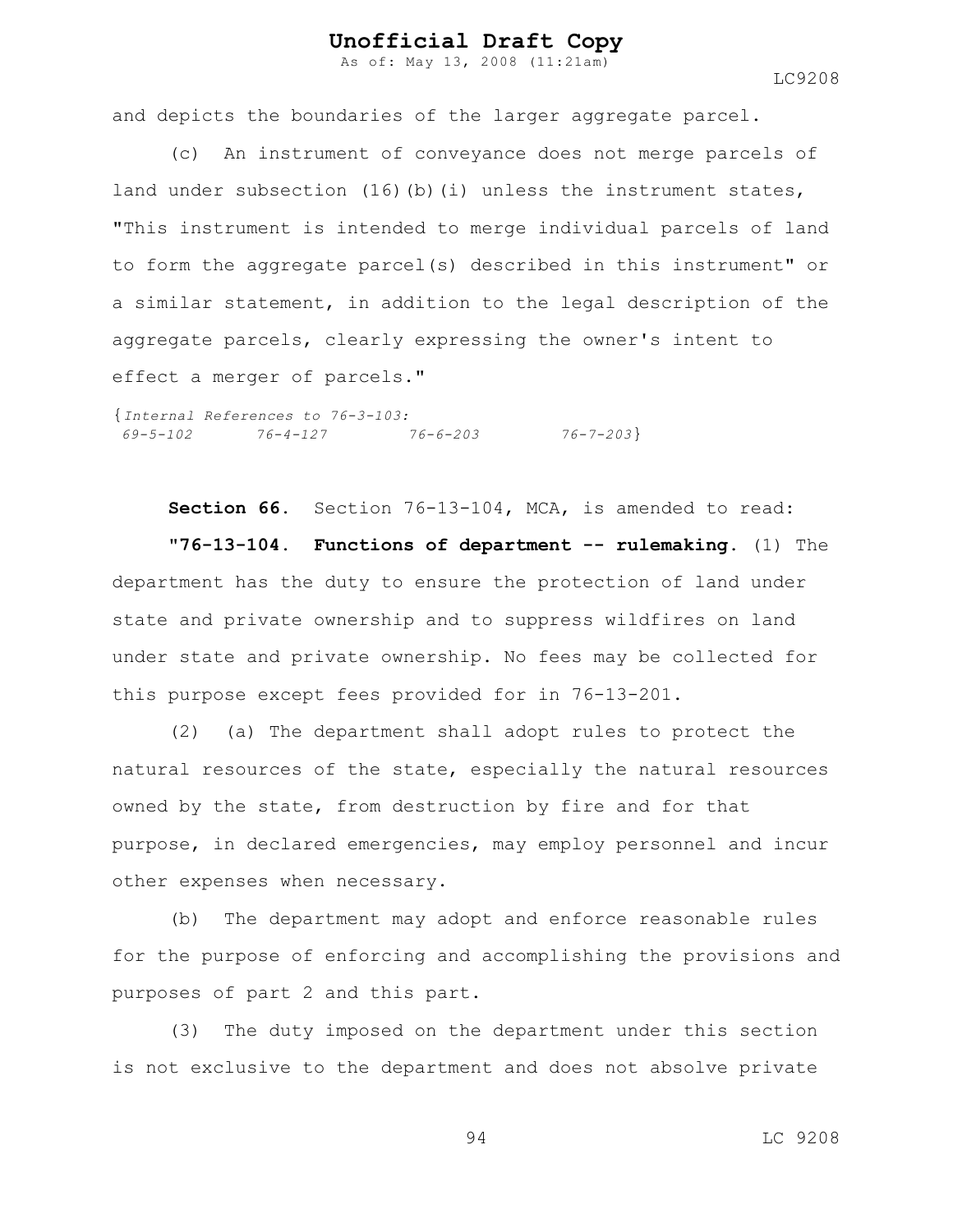As of: May 13, 2008 (11:21am)

LC9208

property owners or local governmental fire agencies organized under Title 7, chapter 33, or [sections 1 through 20] from any fire protection or suppression responsibilities.

(4) The department may give technical and practical advice concerning forest, range, water, and soil conservation and the establishment and maintenance of woodlots, windbreaks, shelterbelts, and fire protection.

(5) The department shall cooperate with all public and other agencies in the development, protection, and conservation of the forest, range, and water resources in this state.

(6) The department shall establish and maintain wildland fire control training programs.

(7) The department shall appoint firewardens in the number and localities that it considers necessary, subject to confirmation by the local county government, and shall adopt rules prescribing the qualifications and duties of firewardens that are in addition to those provided in 76-13-116.

(8) By October 1, 2008, the The department shall adopt rules addressing development within the wildland-urban interface, including but not limited to:

(a) best practices for development within the wildland-urban interface; and

(b) criteria for providing grant and loan assistance to local government entities to encourage adoption of best practices for development within the wildland-urban interface."

{*Internal References to 76-13-104: 76-13-116*}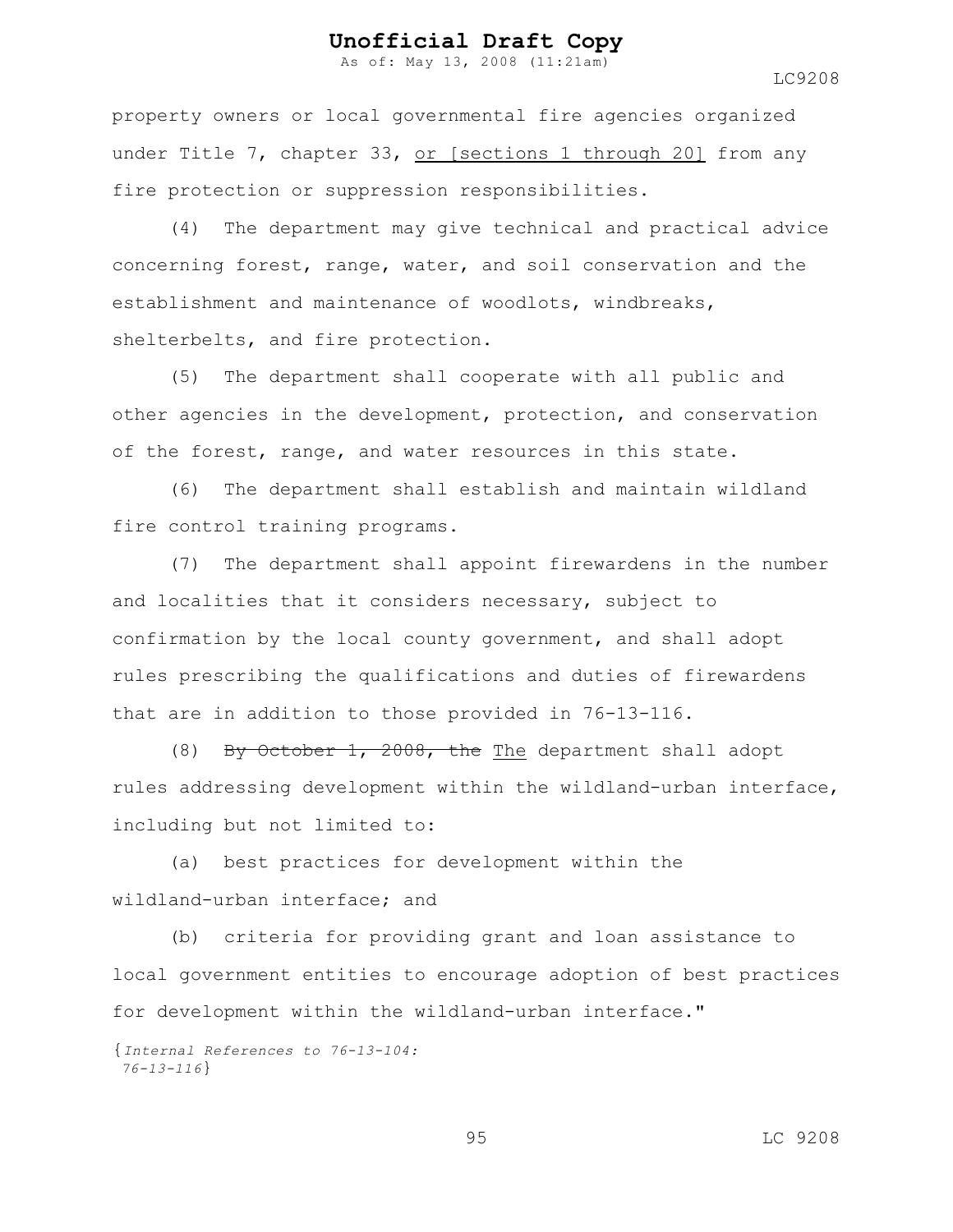As of: May 13, 2008 (11:21am)

LC9208

**Section 67.** Section 7-14-2138, MCA, is amended to read: **"7-14-2138. Prosecution by county attorney.** (1) The county attorney, upon complaint of the road supervisor, county surveyor, or any other person, shall prosecute all actions provided in parts 21 through 26 and 28 in the name of the state of Montana.

(2) All penalties, except those paid to a justice's court, shall must be paid into the general fund of the county." {*Internal References to 7-14-2138: None.*}

**Section 68.** Section 85-2-311, MCA, is amended to read:

**"85-2-311. Criteria for issuance of permit.** (1) A permit may be issued under this part prior to the adjudication of existing water rights in a source of supply. In a permit proceeding under this part, there is no presumption that an applicant for a permit cannot meet the statutory criteria of this section prior to the adjudication of existing water rights pursuant to this chapter. In making a determination under this section, the department may not alter the terms and conditions of an existing water right or an issued certificate, permit, or state water reservation. Except as provided in subsections (3) and (4), the department shall issue a permit if the applicant proves by a preponderance of evidence that the following criteria are met:

(a) (i) there is water physically available at the proposed point of diversion in the amount that the applicant seeks to appropriate; and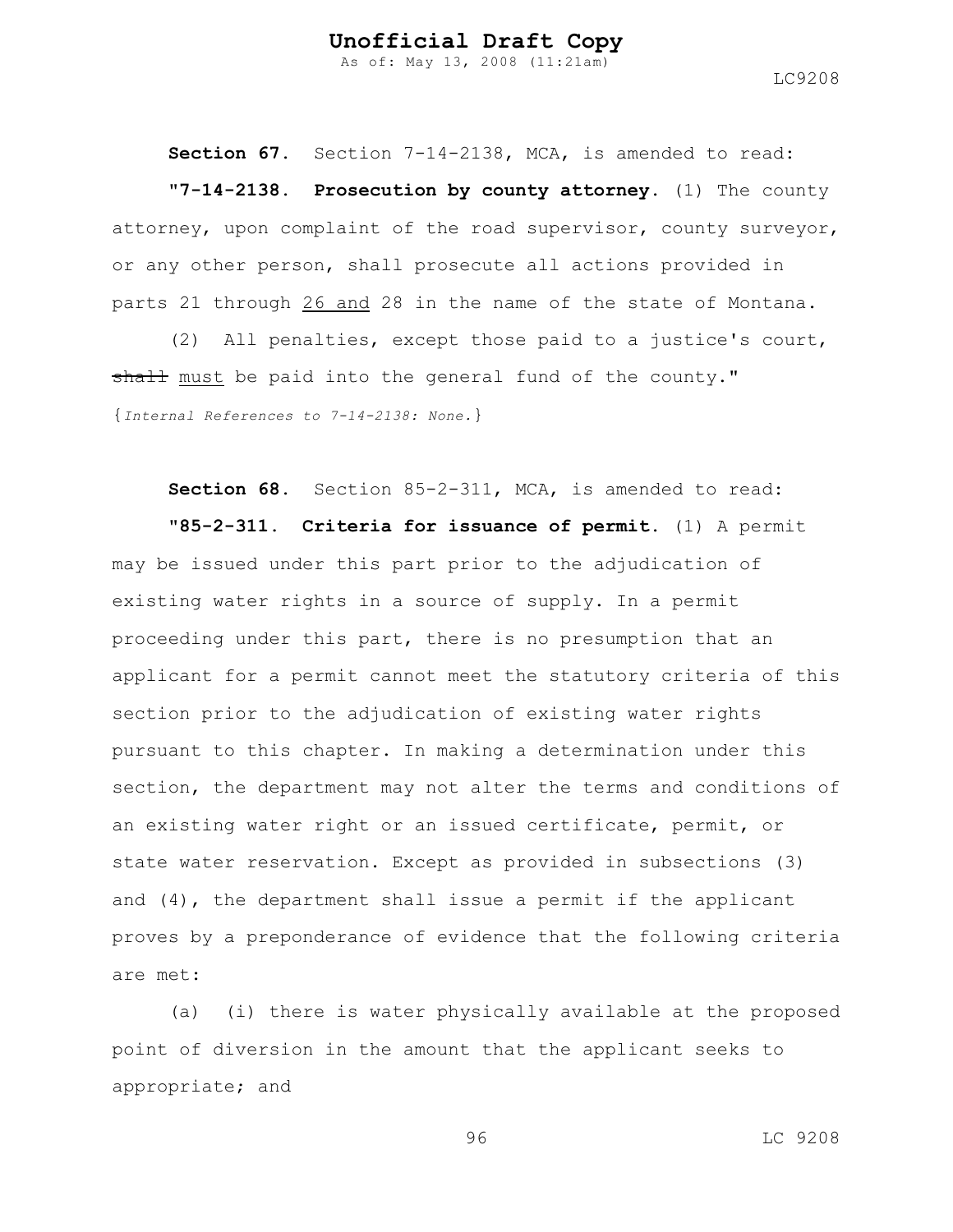As of: May 13, 2008 (11:21am)

LC9208

(ii) water can reasonably be considered legally available during the period in which the applicant seeks to appropriate, in the amount requested, based on the records of the department and other evidence provided to the department. Legal availability is determined using an analysis involving the following factors:

(A) identification of physical water availability;

(B) identification of existing legal demands on the source of supply throughout the area of potential impact by the proposed use; and

(C) analysis of the evidence on physical water availability and the existing legal demands, including but not limited to a comparison of the physical water supply at the proposed point of diversion with the existing legal demands on the supply of water.

(b) the water rights of a prior appropriator under an existing water right, a certificate, a permit, or a state water reservation will not be adversely affected. In this subsection (1)(b), adverse effect must be determined based on a consideration of an applicant's plan for the exercise of the permit that demonstrates that the applicant's use of the water will be controlled so the water right of a prior appropriator will be satisfied;

(c) the proposed means of diversion, construction, and operation of the appropriation works are adequate;

(d) the proposed use of water is a beneficial use;

(e) the applicant has a possessory interest or the written consent of the person with the possessory interest in the property where the water is to be put to beneficial use, or if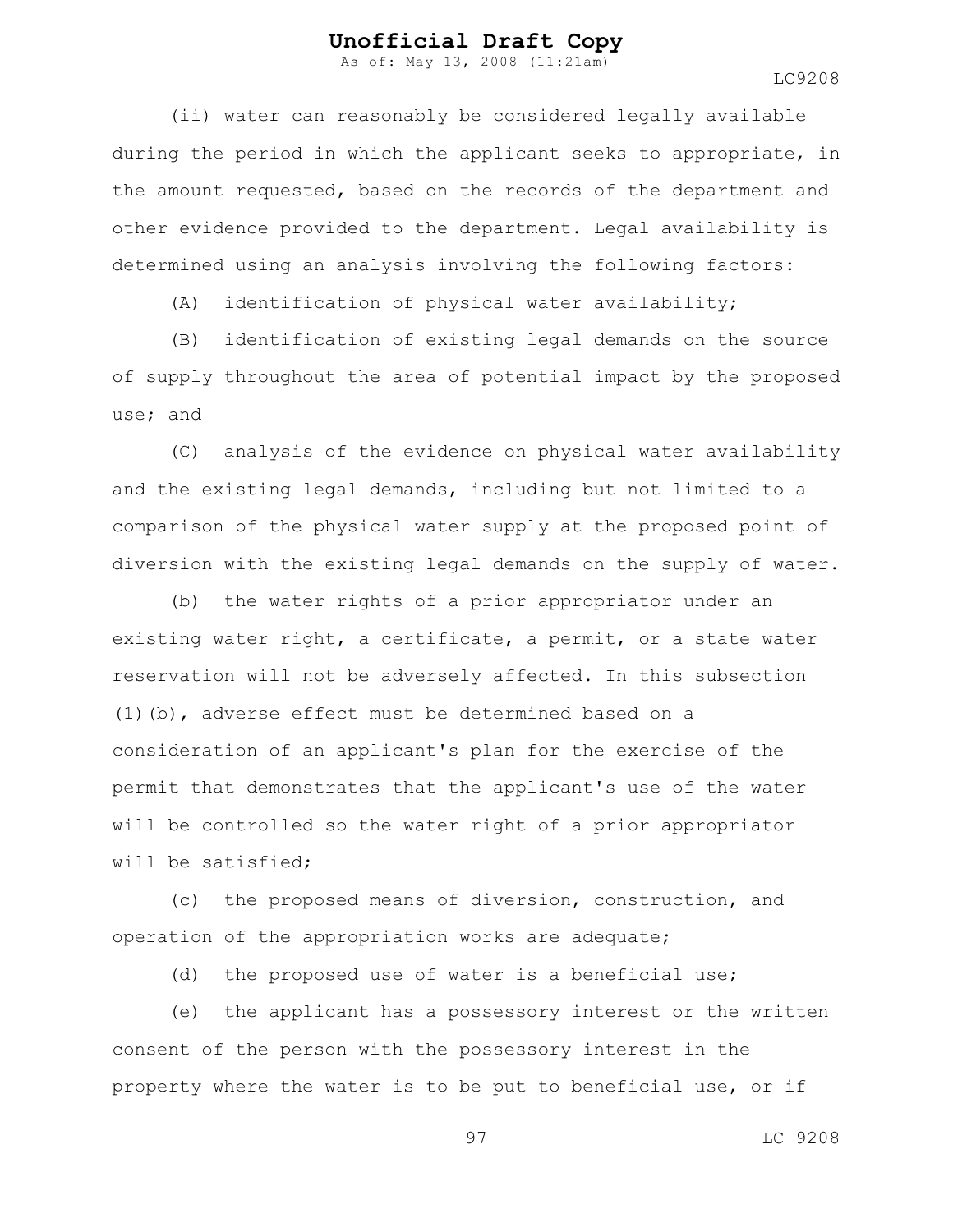As of: May 13, 2008 (11:21am)

the proposed use has a point of diversion, conveyance, or place of use on national forest system lands, the applicant has any written special use authorization required by federal law to occupy, use, or traverse national forest system lands for the purpose of diversion, impoundment, storage, transportation, withdrawal, use, or distribution of water under the permit;

(f) the water quality of a prior appropriator will not be adversely affected;

(g) the proposed use will be substantially in accordance with the classification of water set for the source of supply pursuant to  $75-5-301(1)$ ; and

(h) the ability of a discharge permitholder to satisfy effluent limitations of a permit issued in accordance with Title 75, chapter 5, part 4, will not be adversely affected.

(2) The applicant is required to prove that the criteria in subsections (1)(f) through (1)(h) have been met only if a valid objection is filed. A valid objection must contain substantial credible information establishing to the satisfaction of the department that the criteria in subsection  $(1)$   $(f)$ ,  $(1)$   $(q)$ , or (1)(h), as applicable, may not be met. For the criteria set forth in subsection (1)(g), only the department of environmental quality or a local water quality district established under former Title 7, chapter 13, part 45, or under [sections 1 through 20] may file a valid objection.

(3) The department may not issue a permit for an appropriation of 4,000 or more acre-feet of water a year and 5.5 or more cubic feet per second of water unless the applicant

98 LC 9208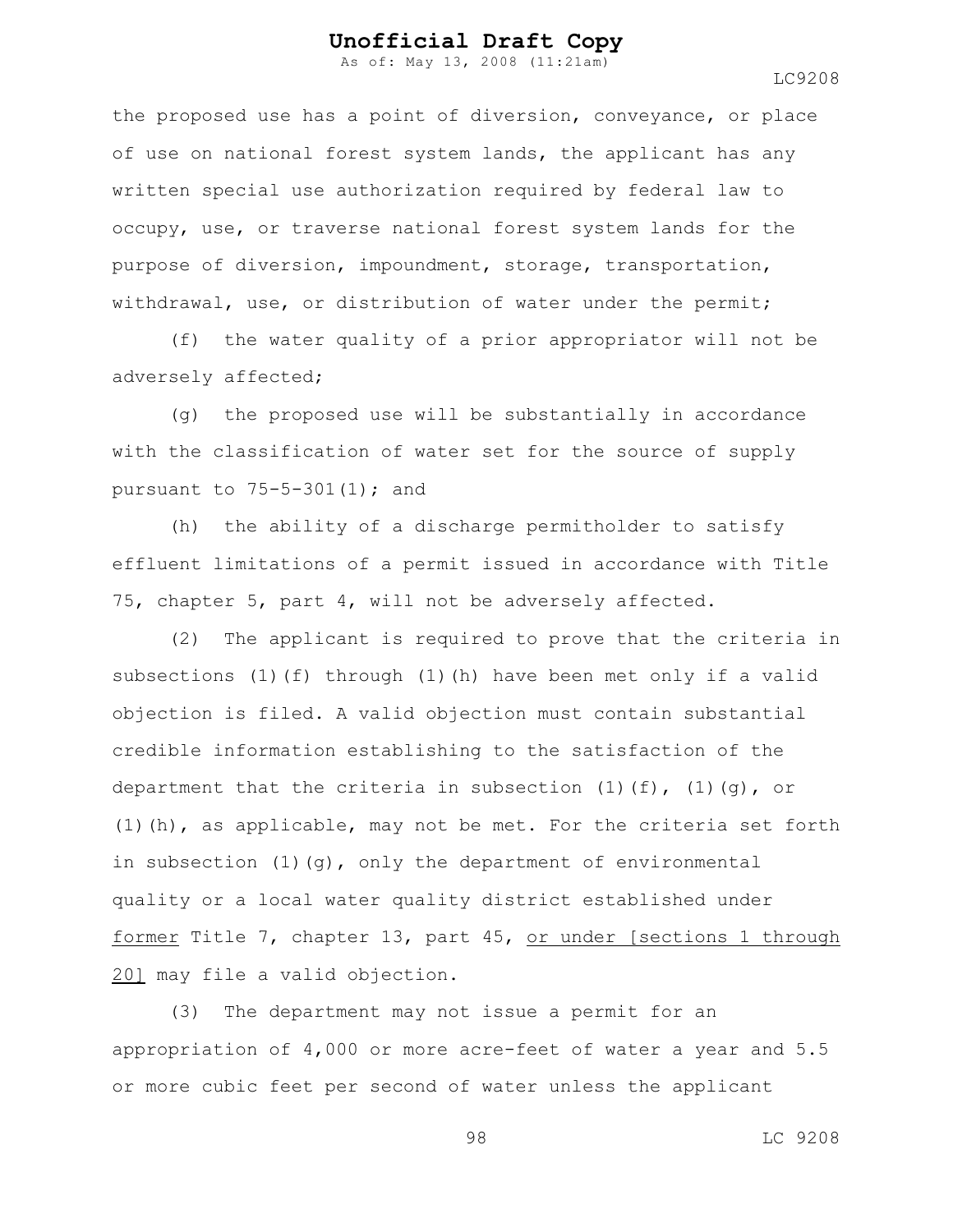As of: May 13, 2008 (11:21am)

LC9208

proves by clear and convincing evidence that:

(a) the criteria in subsection (1) are met;

(b) the proposed appropriation is a reasonable use. A finding must be based on a consideration of the following:

(i) the existing demands on the state water supply, as well as projected demands, such as reservations of water for future beneficial purposes, including municipal water supplies, irrigation systems, and minimum streamflows for the protection of existing water rights and aquatic life;

(ii) the benefits to the applicant and the state;

(iii) the effects on the quantity and quality of water for existing beneficial uses in the source of supply;

(iv) the availability and feasibility of using low-quality water for the purpose for which application has been made;

(v) the effects on private property rights by any creation of or contribution to saline seep; and

(vi) the probable significant adverse environmental impacts of the proposed use of water as determined by the department pursuant to Title 75, chapter 1, or Title 75, chapter 20.

(4) (a) The state of Montana has long recognized the importance of conserving its public waters and the necessity to maintain adequate water supplies for the state's water requirements, including requirements for federal non-Indian and Indian reserved water rights held by the United States for federal reserved lands and in trust for the various Indian tribes within the state's boundaries. Although the state of Montana also recognizes that, under appropriate conditions, the out-of-state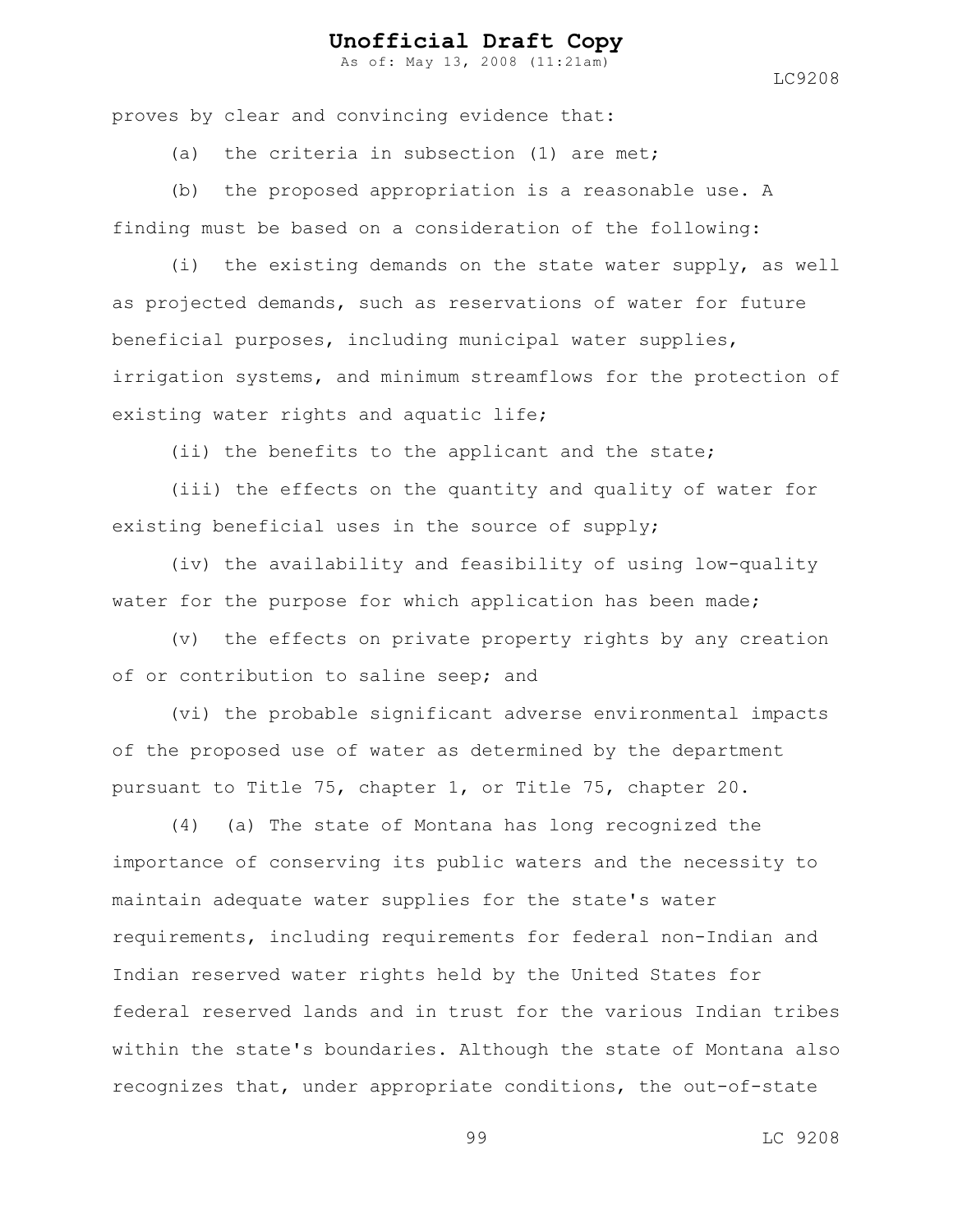As of: May 13, 2008 (11:21am)

LC9208

transportation and use of its public waters are not in conflict with the public welfare of its citizens or the conservation of its waters, the criteria in this subsection (4) must be met before out-of-state use may occur.

(b) The department may not issue a permit for the appropriation of water for withdrawal and transportation for use outside the state unless the applicant proves by clear and convincing evidence that:

(i) depending on the volume of water diverted or consumed, the applicable criteria and procedures of subsection (1) or (3) are met;

(ii) the proposed out-of-state use of water is not contrary to water conservation in Montana; and

(iii) the proposed out-of-state use of water is not otherwise detrimental to the public welfare of the citizens of Montana.

(c) In determining whether the applicant has proved by clear and convincing evidence that the requirements of subsections  $(4)$  (b) (ii) and  $(4)$  (b) (iii) are met, the department shall consider the following factors:

(i) whether there are present or projected water shortages within the state of Montana;

(ii) whether the water that is the subject of the application could feasibly be transported to alleviate water shortages within the state of Montana;

(iii) the supply and sources of water available to the applicant in the state where the applicant intends to use the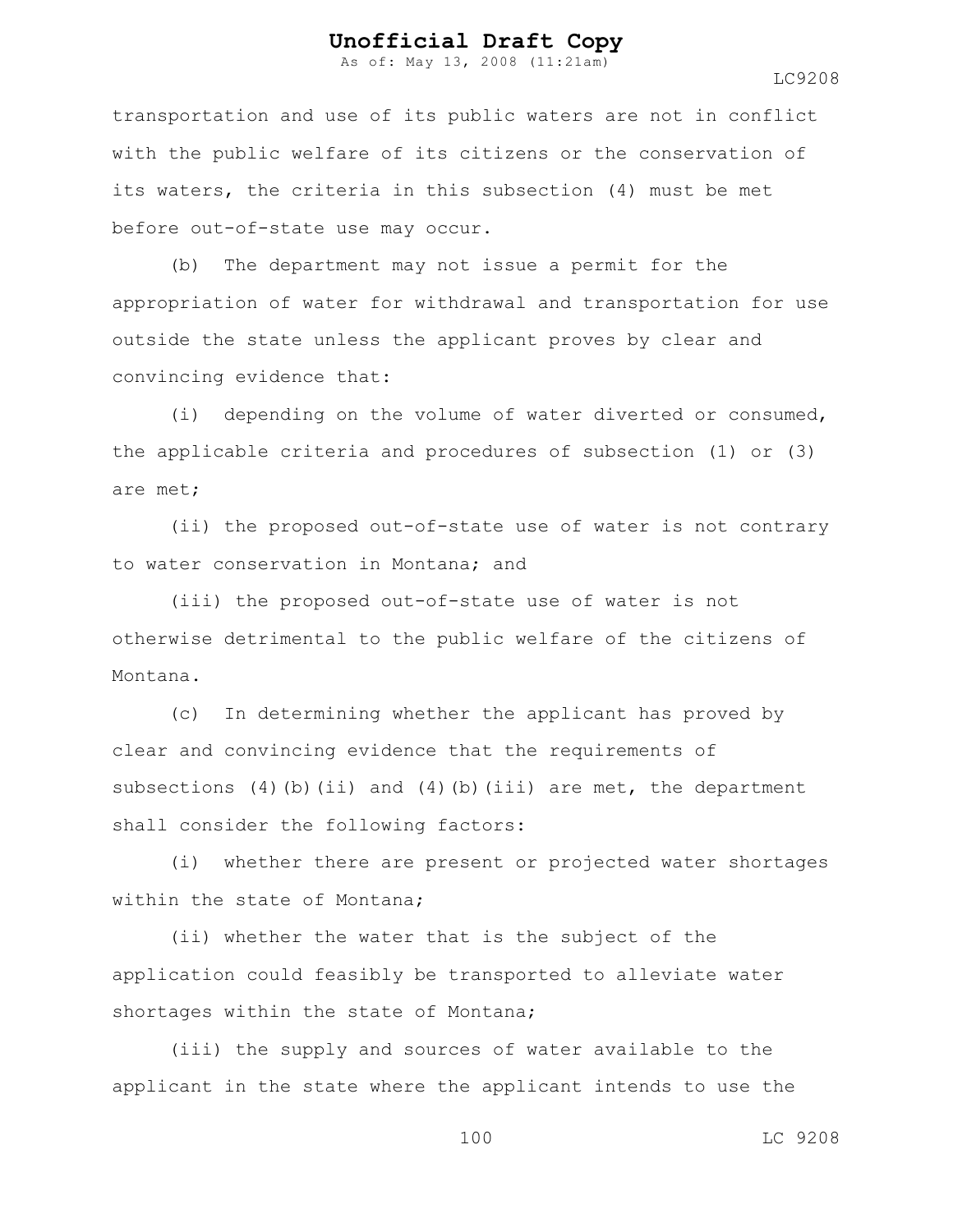As of: May 13, 2008 (11:21am)

water; and

(iv) the demands placed on the applicant's supply in the state where the applicant intends to use the water.

(d) When applying for a permit or a lease to withdraw and transport water for use outside the state, the applicant shall submit to and comply with the laws of the state of Montana governing the appropriation, lease, and use of water.

(5) Subject to 85-2-360, to meet the preponderance of evidence standard in this section, the applicant, in addition to other evidence demonstrating that the criteria of subsection (1) have been met, shall submit hydrologic or other evidence, including but not limited to water supply data, field reports, and other information developed by the applicant, the department, the U.S. geological survey, or the U.S. natural resources conservation service and other specific field studies.

(6) An appropriation, diversion, impoundment, use, restraint, or attempted appropriation, diversion, impoundment, use, or restraint contrary to the provisions of this section is invalid. An officer, agent, agency, or employee of the state may not knowingly permit, aid, or assist in any manner an unauthorized appropriation, diversion, impoundment, use, or other restraint. A person or corporation may not, directly or indirectly, personally or through an agent, officer, or employee, attempt to appropriate, divert, impound, use, or otherwise restrain or control waters within the boundaries of this state except in accordance with this section.

(7) The department may adopt rules to implement the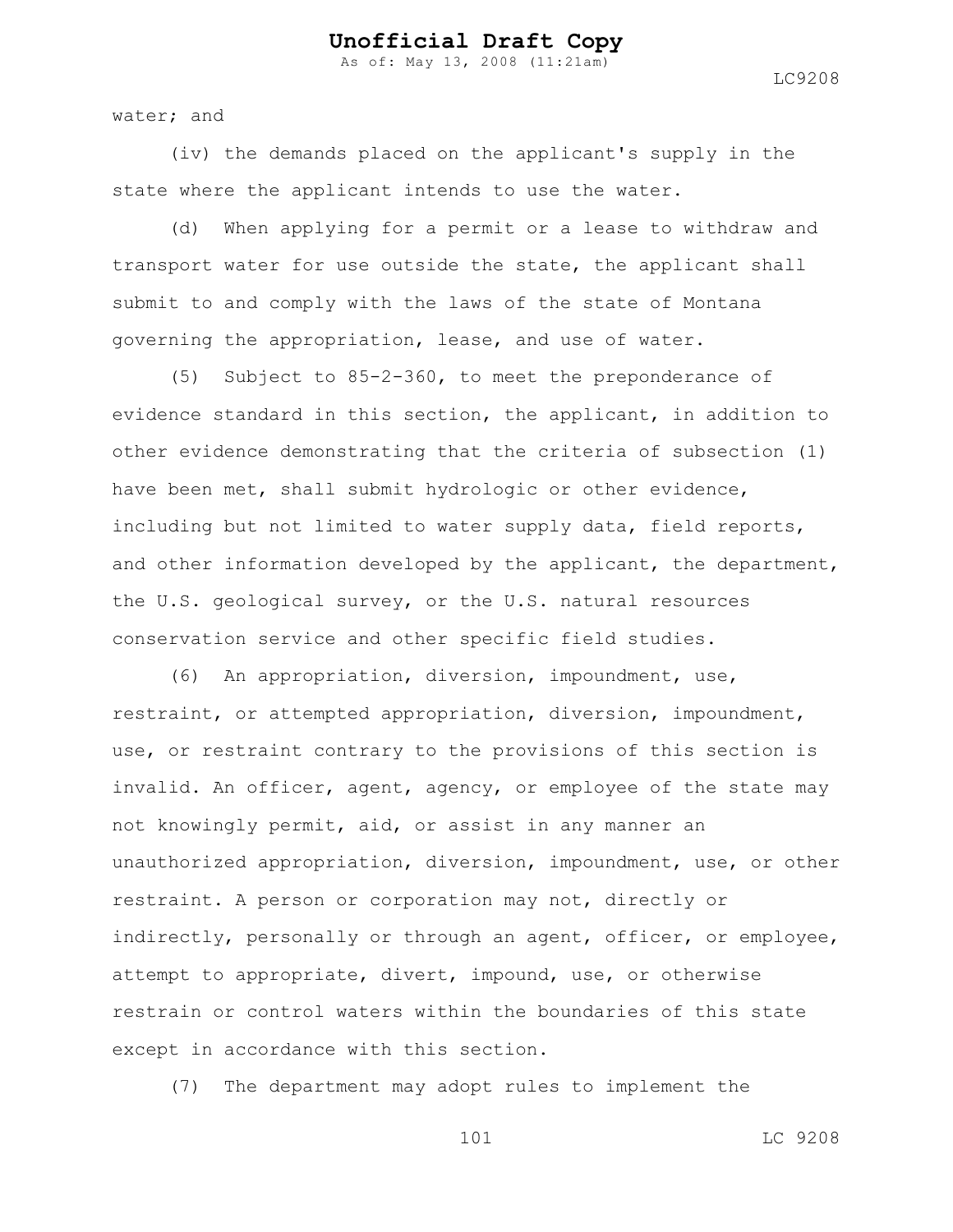As of: May 13, 2008 (11:21am)

LC9208

provisions of this section.

(8) For an application for ground water in a basin closed pursuant to 85-2-330, 85-2-336, 85-2-341, 85-2-343, or 85-2-344 or during the period of closure for any basin that is administratively closed pursuant to 85-2-319, the applicant shall comply with the provisions of 85-2-360 in addition to the requirements of this section."

|                  | {Internal References to 85-2-311: |                |                  |
|------------------|-----------------------------------|----------------|------------------|
| $85 - 2 - 102*$  | $85 - 2 - 141$                    | $85 - 2 - 308$ | $85 - 2 - 312$   |
| $85 - 2 - 313$   | $85 - 2 - 317$                    | $85 - 2 - 322$ | $85 - 2 - 323$   |
| $85 - 2 - 360$   | $85 - 2 - 363$                    | $85 - 2 - 363$ | $85 - 2 - 363$   |
| $85 - 2 - 363$   | $85 - 2 - 708$                    | $85 - 2 - 708$ | $85 - 20 - 1301$ |
| $85 - 20 - 1401$ |                                   |                |                  |

NEW SECTION. **Section 69. {standard} Repealer.** Sections 7- 11-1101, 7-11-1102, 7-11-1105, 7-11-1106, 7-11-1107, 7-11-1111, 7-11-1112, 7-13-101, 7-13-102, 7-13-103, 7-13-104, 7-13-105, 7- 13-106, 7-13-107, 7-13-108, 7-13-109, 7-13-110, 7-13-111, 7-13- 112, 7-13-113, 7-13-114, 7-13-115, 7-13-121, 7-13-122, 7-13-123, 7-13-124, 7-13-125, 7-13-126, 7-13-127, 7-13-128, 7-13-141, 7-13- 142, 7-13-143, 7-13-144, 7-13-145, 7-13-146, 7-13-151, 7-13-152, 7-13-153, 7-13-154, 7-13-155, 7-13-156, 7-13-201, 7-13-202, 7-13- 203, 7-13-204, 7-13-205, 7-13-206, 7-13-207, 7-13-208, 7-13-209, 7-13-210, 7-13-211, 7-13-212, 7-13-213, 7-13-215, 7-13-216, 7-13- 217, 7-13-218, 7-13-231, 7-13-232, 7-13-233, 7-13-234, 7-13-235, 7-13-236, 7-13-237, 7-13-301, 7-13-302, 7-13-303, 7-13-304, 7-13- 305, 7-13-306, 7-13-307, 7-13-308, 7-13-309, 7-13-310, 7-13-311, 7-13-2201, 7-13-2202, 7-13-2203, 7-13-2204, 7-13-2205, 7-13-2206, 7-13-2207, 7-13-2208, 7-13-2209, 7-13-2210, 7-13-2211, 7-13-2212,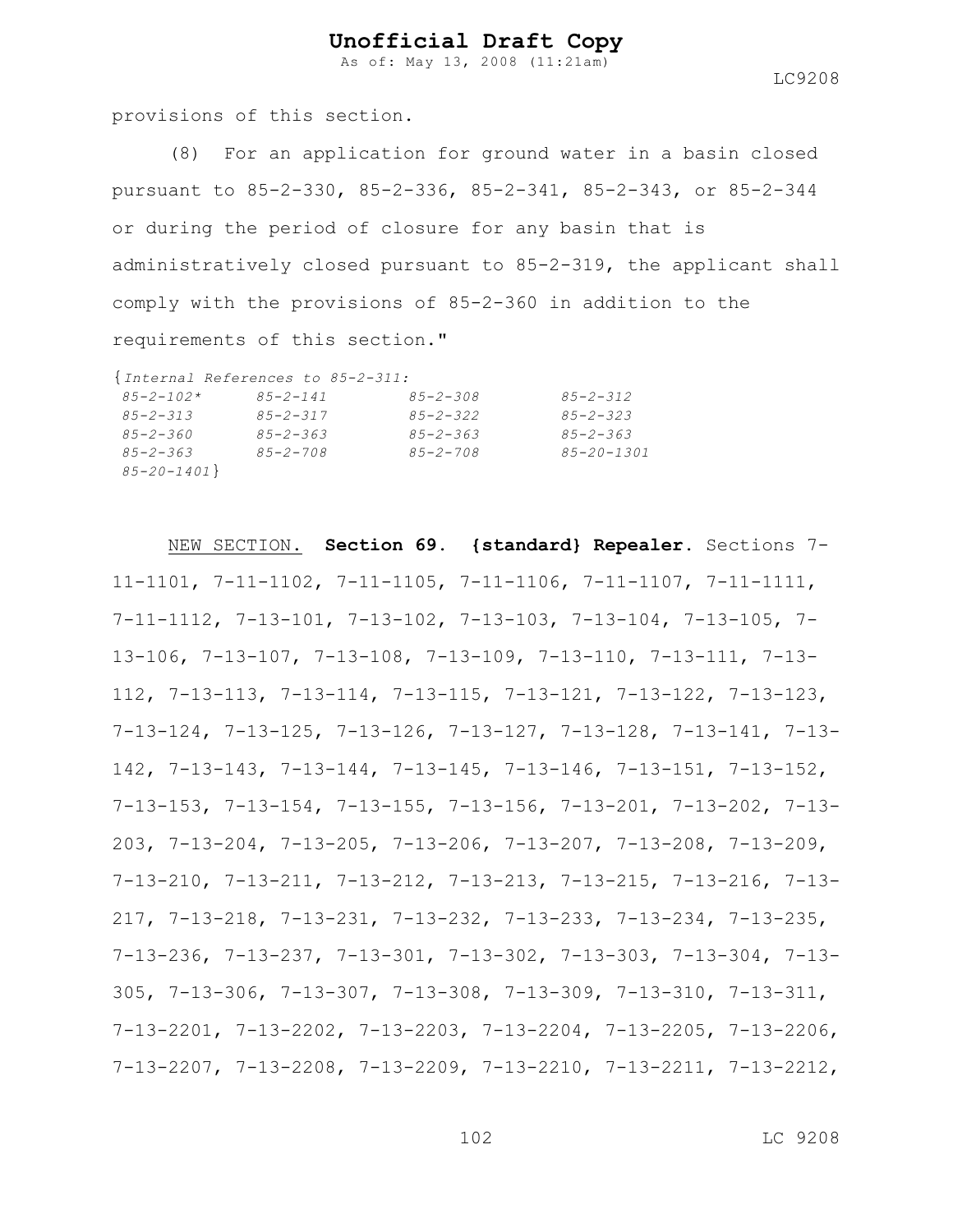As of: May 13, 2008 (11:21am)

|  | $7-13-2213$ , $7-13-2214$ , $7-13-2215$ , $7-13-2216$ , $7-13-2217$ , $7-13-2218$ ,   |  |
|--|---------------------------------------------------------------------------------------|--|
|  | $7-13-2221$ , $7-13-2222$ , $7-13-2225$ , $7-13-2231$ , $7-13-2232$ , $7-13-2233$ ,   |  |
|  | $7-13-2234$ , $7-13-2235$ , $7-13-2236$ , $7-13-2241$ , $7-13-2243$ , $7-13-2246$ ,   |  |
|  | $7-13-2247$ , $7-13-2254$ , $7-13-2255$ , $7-13-2256$ , $7-13-2258$ , $7-13-2259$ ,   |  |
|  | $7-13-2260$ , $7-13-2261$ , $7-13-2262$ , $7-13-2271$ , $7-13-2272$ , $7-13-2273$ ,   |  |
|  | $7-13-2274$ , $7-13-2275$ , $7-13-2276$ , $7-13-2277$ , $7-13-2278$ , $7-13-2279$ ,   |  |
|  | $7-13-2280$ , $7-13-2281$ , $7-13-2282$ , $7-13-2283$ , $7-13-2284$ , $7-13-2285$ ,   |  |
|  | $7-13-2286$ , $7-13-2287$ , $7-13-2288$ , $7-13-2289$ , $7-13-2290$ , $7-13-2301$ ,   |  |
|  | $7-13-2302$ , $7-13-2303$ , $7-13-2304$ , $7-13-2305$ , $7-13-2306$ , $7-13-2307$ ,   |  |
|  | $7-13-2308$ , $7-13-2309$ , $7-13-2310$ , $7-13-2311$ , $7-13-2321$ , $7-13-2322$ ,   |  |
|  | $7-13-2323$ , $7-13-2324$ , $7-13-2325$ , $7-13-2327$ , $7-13-2328$ , $7-13-2329$ ,   |  |
|  | $7-13-2330$ , $7-13-2331$ , $7-13-2332$ , $7-13-2333$ , $7-13-2340$ , $7-13-2341$ ,   |  |
|  | $7-13-2342$ , $7-13-2343$ , $7-13-2344$ , $7-13-2345$ , $7-13-2346$ , $7-13-2347$ ,   |  |
|  | $7-13-2348$ , $7-13-2349$ , $7-13-2351$ , $7-13-2501$ , $7-13-2502$ , $7-13-2503$ ,   |  |
|  | $7-13-2504$ , $7-13-2505$ , $7-13-2506$ , $7-13-2507$ , $7-13-2508$ , $7-13-2509$ ,   |  |
|  | $7-13-2510$ , $7-13-2521$ , $7-13-2527$ , $7-13-2528$ , $7-13-2529$ , $7-13-2541$ ,   |  |
|  | $7-13-2542$ , $7-13-4501$ , $7-13-4502$ , $7-13-4504$ , $7-13-4505$ , $7-13-4506$ ,   |  |
|  | $7-13-4507$ , $7-13-4509$ , $7-13-4510$ , $7-13-4511$ , $7-13-4512$ , $7-13-4513$ ,   |  |
|  | $7-13-4516$ , $7-13-4517$ , $7-13-4518$ , $7-13-4519$ , $7-13-4521$ , $7-13-4522$ ,   |  |
|  | $7-13-4523$ , $7-13-4524$ , $7-13-4525$ , $7-13-4527$ , $7-13-4528$ , $7-13-4529$ ,   |  |
|  | $7-13-4535$ , $7-13-4536$ , $7-14-201$ , $7-14-202$ , $7-14-203$ , $7-14-204$ , $7-$  |  |
|  | $14-205$ , $7-14-206$ , $7-14-207$ , $7-14-208$ , $7-14-209$ , $7-14-210$ , $7-14-$   |  |
|  | $211, 7-14-212, 7-14-214, 7-14-218, 7-14-219, 7-14-220, 7-14-221,$                    |  |
|  | $7-14-231$ , $7-14-232$ , $7-14-233$ , $7-14-234$ , $7-14-235$ , $7-14-236$ , $7-14-$ |  |
|  | $241, 7-14-242, 7-14-243, 7-14-244, 7-14-245, 7-14-246, 7-14-2701,$                   |  |
|  | $7-14-2702$ , $7-14-2703$ , $7-14-2704$ , $7-14-2705$ , $7-14-2706$ , $7-14-2707$ ,   |  |
|  | $7-14-2708$ , $7-14-2709$ , $7-14-2710$ , $7-14-2711$ , $7-14-2712$ , $7-14-2713$ ,   |  |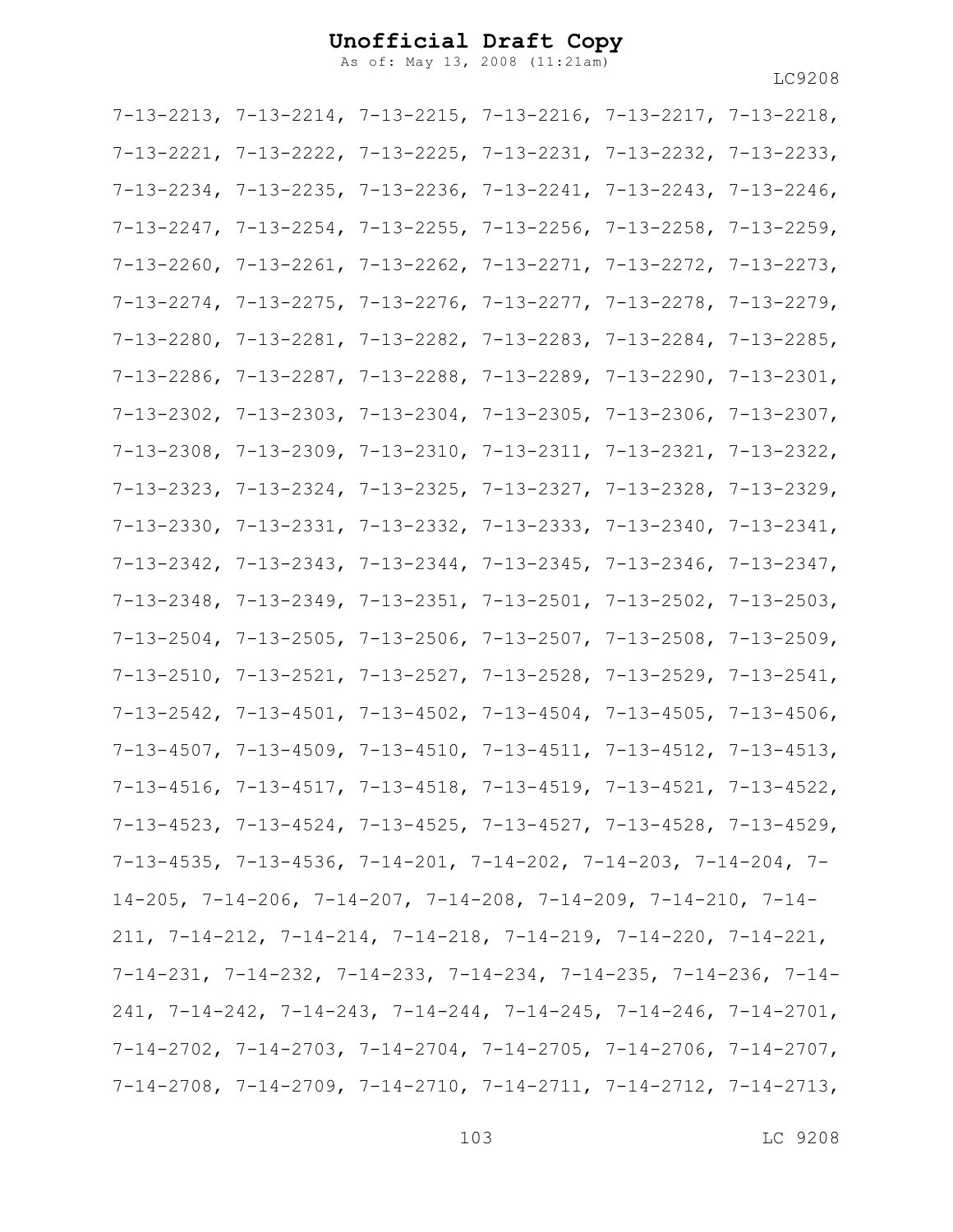As of: May 13, 2008 (11:21am)

|  | $7-14-2714$ , $7-14-2715$ , $7-14-2716$ , $7-14-2717$ , $7-14-2718$ , $7-14-2719$ , |  |
|--|-------------------------------------------------------------------------------------|--|
|  | $7-14-2720$ , $7-14-2721$ , $7-14-2731$ , $7-14-2732$ , $7-14-2733$ , $7-14-2734$ , |  |
|  | $7-14-2735$ , $7-14-2736$ , $7-14-2737$ , $7-14-2738$ , $7-14-2739$ , $7-14-2740$ , |  |
|  | $7-14-2741$ , $7-14-2742$ , $7-14-2743$ , $7-14-2744$ , $7-14-2745$ , $7-14-2746$ , |  |
|  | $7-14-2751$ , $7-14-2752$ , $7-14-2753$ , $7-14-2754$ , $7-14-2755$ , $7-14-2756$ , |  |
|  | $7-14-2757$ , $7-14-2758$ , $7-14-2759$ , $7-14-2760$ , $7-14-2761$ , $7-14-2762$ , |  |
|  | $7-14-2763$ , $7-14-2901$ , $7-14-2902$ , $7-14-2903$ , $7-14-2907$ , $7-14-2908$ , |  |
|  | $7-16-2201$ , $7-16-2202$ , $7-16-2203$ , $7-16-2205$ , $7-16-2211$ , $7-16-2212$ , |  |
|  | 7-16-2213, 7-16-2214, 7-16-2215, 7-16-2216, 7-16-2217, 7-16-2218,                   |  |
|  | $7-16-2219$ , $7-16-2401$ , $7-16-2402$ , $7-16-2403$ , $7-16-2411$ , $7-16-2412$ , |  |
|  | $7-16-2413$ , $7-16-2421$ , $7-16-2422$ , $7-16-2423$ , $7-16-2431$ , $7-16-2433$ , |  |
|  | $7-16-2441$ , $7-16-2442$ , $7-16-2443$ , $7-21-3401$ , $7-21-3406$ , $7-21-3407$ , |  |
|  | $7-21-3408$ , $7-21-3409$ , $7-21-3410$ , $7-21-3412$ , $7-21-3413$ , $7-21-3421$ , |  |
|  | $7-21-3422$ , $7-21-3423$ , $7-21-3424$ , $7-21-3425$ , $7-21-3426$ , $7-21-3427$ , |  |
|  | $7-21-3428$ , $7-21-3429$ , $7-21-3430$ , $7-21-3431$ , $7-21-3432$ , $7-21-3433$ , |  |
|  | $7-21-3434$ , $7-21-3435$ , $7-21-3451$ , $7-21-3452$ , $7-21-3453$ , $7-21-3454$ , |  |
|  | $7-21-3455$ , $7-21-3456$ , $7-21-3457$ , $7-21-3458$ , $7-22-2207$ , $7-22-2208$ , |  |
|  | $7-22-2209$ , $7-22-2210$ , $7-22-2211$ , $7-22-2212$ , $7-22-2213$ , $7-22-2214$ , |  |
|  | $7-22-2215$ , $7-22-2216$ , $7-22-2221$ , $7-22-2222$ , $7-22-2223$ , $7-22-2224$ , |  |
|  | $7-22-2225$ , $7-22-2226$ , $7-22-2231$ , $7-22-2232$ , $7-22-2233$ , $7-22-2401$ , |  |
|  | $7-22-2402$ , $7-22-2403$ , $7-22-2405$ , $7-22-2408$ , $7-22-2409$ , $7-22-2410$ , |  |
|  | $7-22-2411$ , $7-22-2415$ , $7-22-2416$ , $7-22-2417$ , $7-22-2418$ , $7-22-2419$ , |  |
|  | $7-22-2420$ , $7-22-2431$ , $7-22-2432$ , $7-22-2433$ , $7-22-2434$ , $7-22-2441$ , |  |
|  | $7-22-2442$ , $7-22-2443$ , $7-22-2444$ , $7-22-2445$ , $7-22-2446$ , $7-22-2447$ , |  |
|  | $7-22-2448$ , $7-33-2101$ , $7-33-2102$ , $7-33-2103$ , $7-33-2104$ , $7-33-2105$ , |  |
|  | $7-33-2106$ , $7-33-2107$ , $7-33-2108$ , $7-33-2109$ , $7-33-2110$ , $7-33-2111$ , |  |
|  | $7-33-2120$ , $7-33-2125$ , $7-33-2126$ , $7-33-2127$ , $7-33-2128$ , $7-33-2129$ , |  |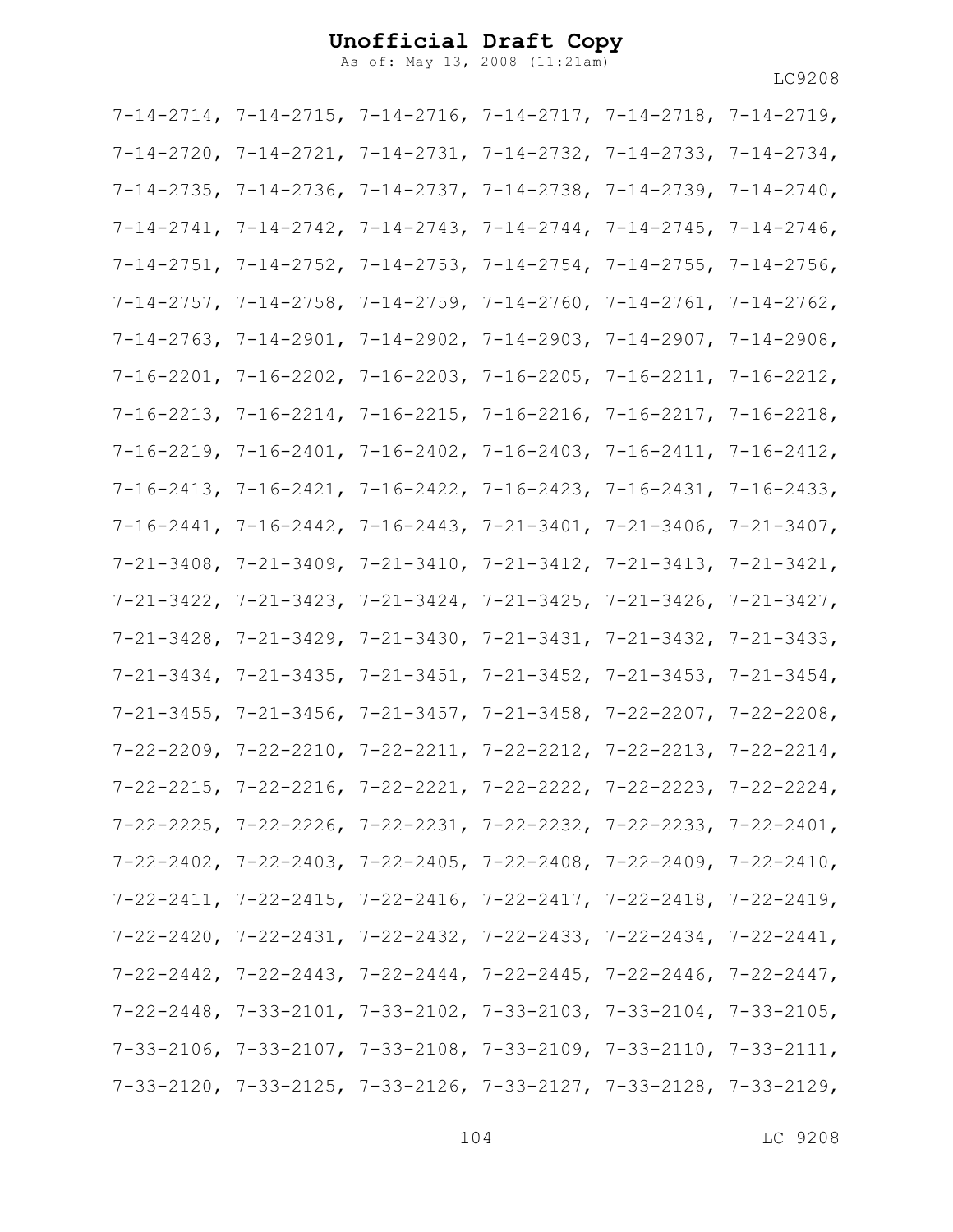As of: May 13, 2008 (11:21am)

7-33-2141, 7-33-2142, 7-33-2143, 7-33-2144, 7-34-2101, 7-34-2103, 7-34-2104, 7-34-2105, 7-34-2106, 7-34-2107, 7-34-2108, 7-34-2109, 7-34-2110, 7-34-2111, 7-34-2112, 7-34-2113, 7-34-2114, 7-34-2115, 7-34-2116, 7-34-2117, 7-34-2118, 7-34-2119, 7-34-2120, 7-34-2121, 7-34-2123, 7-34-2131, 7-34-2132, 7-34-2133, 7-34-2137, 7-34-2138, 7-34-2151, 7-34-2152, 7-34-2153, 7-34-2154, 7-34-2155, 7-34-2156, 7-34-2157, 7-34-2158, 7-34-2159, 7-34-2160, 7-34-2161, 7-34-2162, 7-34-2163, 7-34-2164, 7-35-101, 7-35-102, 7-35-2101, 7-35-2102, 7-35-2103, 7-35-2104, 7-35-2105, 7-35-2106, 7-35-2107, 7-35-2108, 7-35-2109, 7-35-2110, 7-35-2111, 7-35-2112, 7-35-2113, 7-35-2114, 7-35-2115, 7-35-2116, 7-35-2121, 7-35-2122, 7-35-2123, 7-35-2124, 7-35-2125, 7-35-2131, 7-35-2132, 7-35-2133, 7-35-2134, 7-35-2135, 7-35-2136, 7-35-2137, 7-35-2138, 7-35-2139, 7-35-2140, 7-35-2141, 7-35-2142, 7-35-2143, 7-35-2144, 7-35-2145, 7-35-2146, 7-35-2147, 7-35-2148, 7-35-2149, 7-35-2150, 7-35-2201, 7-35-2202, 7-35-4101, 7-35-4103, 7-35-4105, 7-35-4106, 7-35-4107, 7-35-4108, 7-35-4109, 22-1-702, 22-1-703, 22-1-704, 22-1-705, 22-1-706, 22-1-707, 22-1- 708, 22-1-709, 22-1-710, 22-1-711, and 22-1-716, MCA, are

repealed.

{*Internal References to 7-11-1101: None. Internal References to 7-11-1102: None. Internal References to 7-11-1105: None. Internal References to 7-11-1106: 7-6-2527 7-11-1112 Internal References to 7-11-1107: None. Internal References to 7-11-1111: None. Internal References to 7-11-1112: None. Internal References to 7-12-4001: None. Internal References to 7-13-101: None. Internal References to 7-13-102: None. Internal References to 7-13-103: None. Internal References to 7-13-104: None. Internal References to 7-13-105: None. Internal References to 7-13-106: None. Internal References to 7-13-107: None.*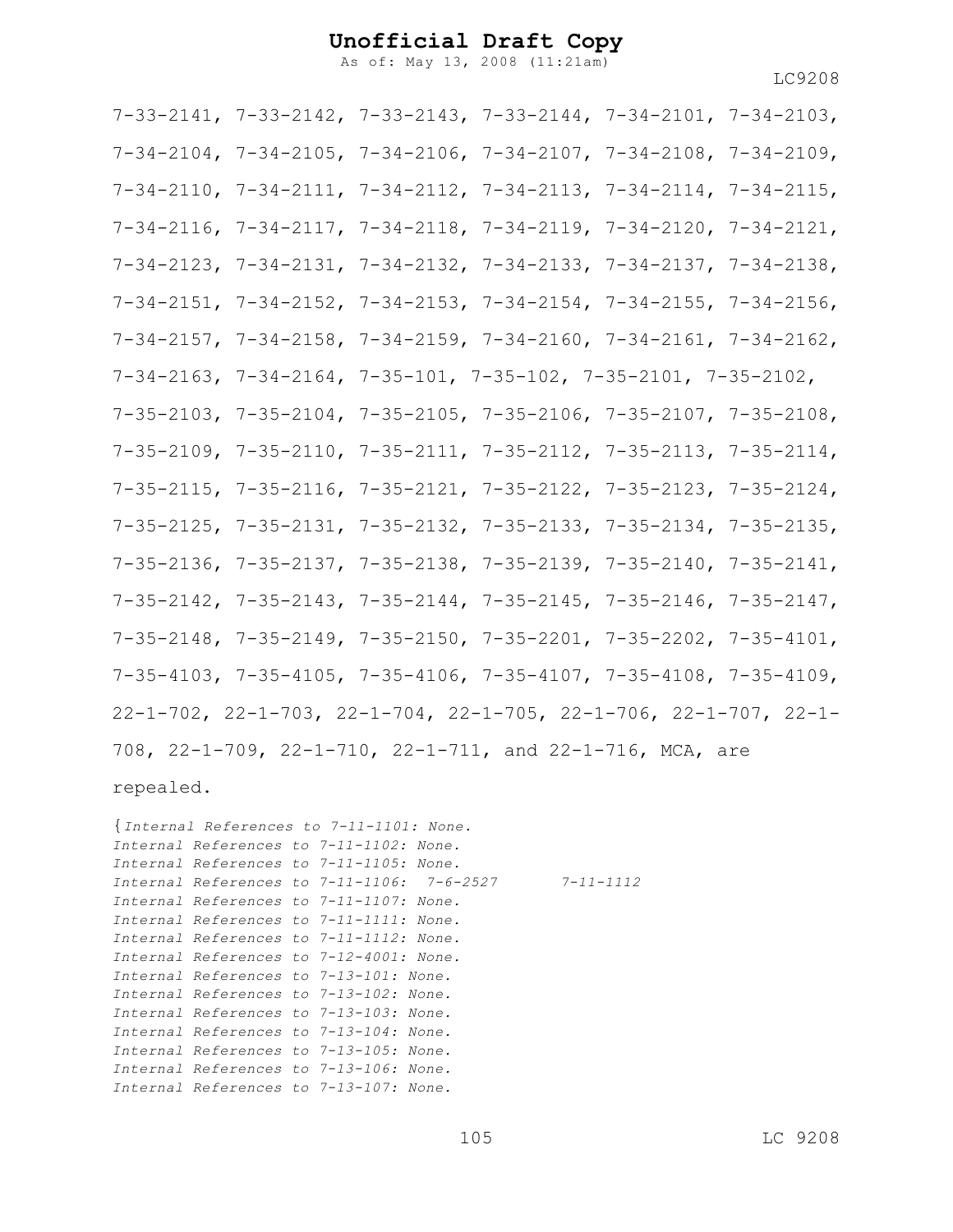As of: May 13, 2008 (11:21am)

|                 | Internal References to 7-13-108: None.     |  |                                                 |                 |                 |
|-----------------|--------------------------------------------|--|-------------------------------------------------|-----------------|-----------------|
|                 | Internal References to 7-13-109: None.     |  |                                                 |                 |                 |
|                 | Internal References to 7-13-110: 20-15-403 |  |                                                 |                 |                 |
|                 | Internal References to 7-13-111: None.     |  |                                                 |                 |                 |
|                 | Internal References to 7-13-112: None.     |  |                                                 |                 |                 |
|                 | Internal References to 7-13-113:           |  | $7 - 13 - 123$                                  |                 |                 |
|                 | Internal References to 7-13-114: None.     |  |                                                 |                 |                 |
|                 | Internal References to 7-13-115: None.     |  |                                                 |                 |                 |
|                 | Internal References to 7-13-121: None.     |  |                                                 |                 |                 |
|                 | Internal References to 7-13-122: None.     |  |                                                 |                 |                 |
|                 | Internal References to 7-13-123: None.     |  |                                                 |                 |                 |
|                 | Internal References to 7-13-124: None.     |  |                                                 |                 |                 |
|                 | Internal References to 7-13-125: None.     |  |                                                 |                 |                 |
|                 | Internal References to 7-13-126:           |  | $7 - 13 - 127$                                  | 7-13-3023       |                 |
|                 | Internal References to 7-13-127: None.     |  |                                                 |                 |                 |
|                 | Internal References to 7-13-128: None.     |  |                                                 |                 |                 |
|                 | Internal References to 7-13-141:           |  | $7 - 13 - 156$                                  |                 |                 |
|                 | Internal References to 7-13-142:           |  | 7-13-143                                        |                 |                 |
|                 | Internal References to 7-13-143: None.     |  |                                                 |                 |                 |
|                 | Internal References to 7-13-144:           |  | $7 - 13 - 156$                                  |                 |                 |
|                 | Internal References to 7-13-145: None.     |  |                                                 |                 |                 |
|                 | Internal References to 7-13-146: None.     |  |                                                 |                 |                 |
|                 | Internal References to 7-13-151:           |  | $7 - 13 - 144*$                                 | $7 - 13 - 155*$ |                 |
|                 | Internal References to 7-13-152:           |  | $7 - 13 - 144*$                                 | $7 - 13 - 153$  | $7 - 13 - 155*$ |
|                 | Internal References to 7-13-153:           |  | $7 - 13 - 144*$                                 | $7 - 13 - 155*$ |                 |
|                 | Internal References to 7-13-154:           |  | $7 - 13 - 144*$                                 | $7 - 13 - 152$  | $7 - 13 - 155*$ |
|                 | Internal References to 7-13-155:           |  | $7 - 13 - 144*$                                 | $7 - 13 - 155*$ |                 |
|                 | Internal References to 7-13-156:           |  | 7-13-144                                        | $7 - 13 - 155$  |                 |
|                 | Internal References to 7-13-201: None.     |  |                                                 |                 |                 |
|                 | Internal References to 7-13-202: None.     |  |                                                 |                 |                 |
|                 | Internal References to 7-13-203:           |  | $7 - 13 - 303*$                                 |                 |                 |
|                 | Internal References to 7-13-204:           |  | $7 - 13 - 303*$                                 |                 |                 |
|                 | Internal References to 7-13-205:           |  | 7-13-217                                        | $7 - 13 - 303*$ |                 |
|                 | Internal References to 7-13-206:           |  | $7 - 13 - 303*$                                 |                 |                 |
|                 | Internal References to 7-13-207:           |  | $7 - 13 - 303*$                                 |                 |                 |
|                 | Internal References to 7-13-208:           |  | $7 - 13 - 209$                                  | 7-13-212        | $7 - 13 - 231$  |
| $7 - 13 - 303*$ |                                            |  |                                                 |                 |                 |
|                 | Internal References to 7-13-209: 7-13-210  |  |                                                 | $7 - 13 - 231$  | $7 - 13 - 303*$ |
|                 |                                            |  | Internal References to $7-13-210$ : $7-13-303*$ | $20 - 15 - 403$ |                 |
|                 | Internal References to 7-13-211:           |  | 7-13-212                                        | 7-13-231        | $7 - 13 - 231$  |
| $7 - 13 - 303*$ |                                            |  |                                                 |                 |                 |
|                 | Internal References to 7-13-212:           |  | 7-13-217                                        | $7 - 13 - 303$  |                 |
|                 | Internal References to 7-13-213: 7-13-202  |  |                                                 |                 |                 |
|                 | Internal References to 7-13-215: None.     |  |                                                 |                 |                 |
|                 | Internal References to 7-13-216: None.     |  |                                                 |                 |                 |
|                 | Internal References to 7-13-217: None.     |  |                                                 |                 |                 |
|                 | Internal References to 7-13-218: None.     |  |                                                 |                 |                 |
|                 | Internal References to 7-13-231:           |  | $7 - 13 - 307*$                                 |                 |                 |
|                 |                                            |  | Internal References to 7-13-232: 7-13-231       | 7-13-307*       |                 |
|                 |                                            |  | Internal References to 7-13-233: 7-13-236       | 7-13-307        |                 |
|                 | Internal References to 7-13-234: None.     |  |                                                 |                 |                 |
|                 | Internal References to 7-13-235: None.     |  |                                                 |                 |                 |
|                 | Internal References to 7-13-236: None.     |  |                                                 |                 |                 |
|                 |                                            |  |                                                 |                 |                 |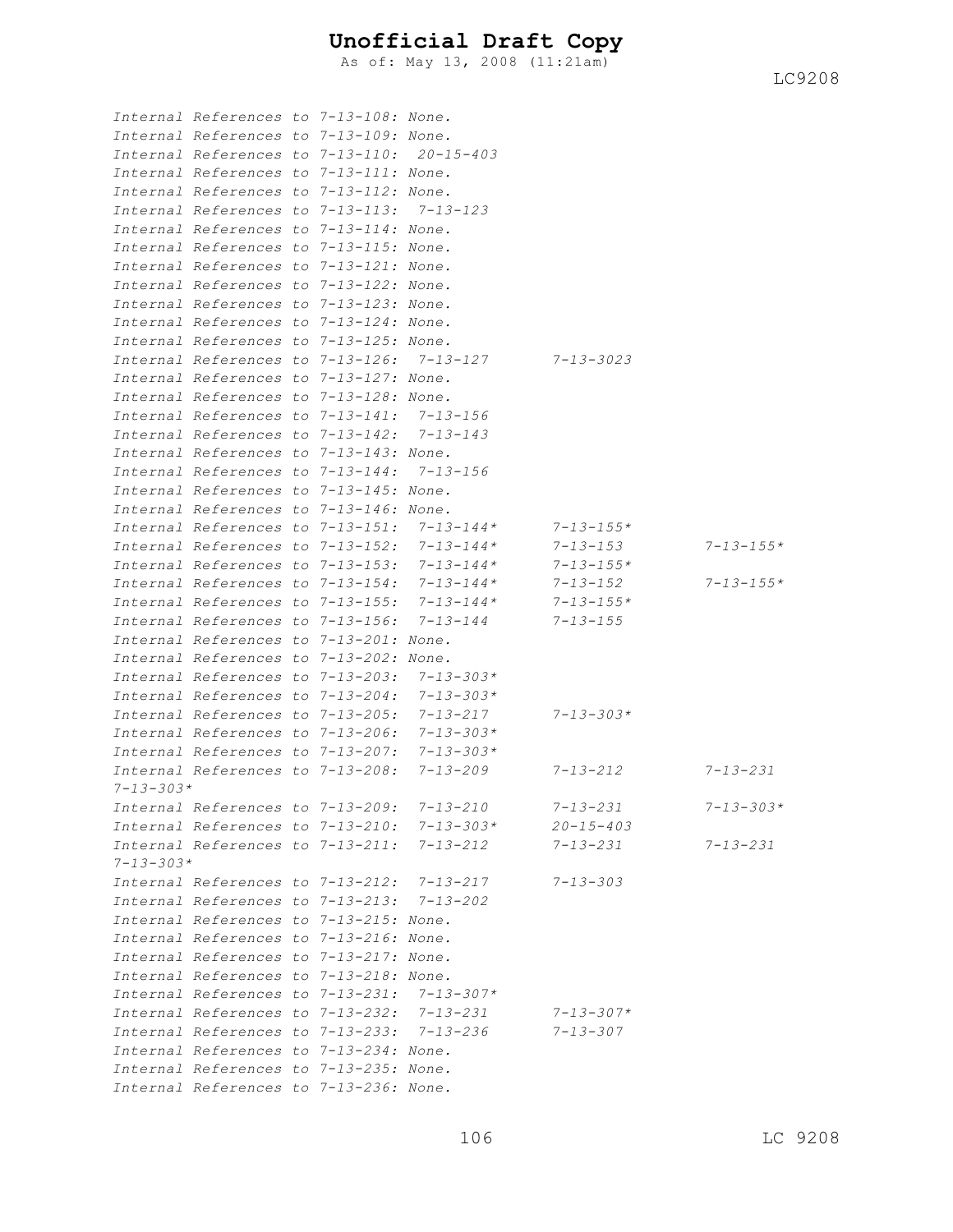As of: May 13, 2008 (11:21am)

*Internal References to 7-13-237: None. Internal References to 7-13-301: None. Internal References to 7-13-302: None. Internal References to 7-13-303: None. Internal References to 7-13-304: None. Internal References to 7-13-305: 7-13-302 Internal References to 7-13-306: None. Internal References to 7-13-307: 7-13-308 Internal References to 7-13-308: None. Internal References to 7-13-309: None. Internal References to 7-13-310: None. Internal References to 7-13-311: None. Internal References to 7-13-2201: None. Internal References to 7-13-2202: None. Internal References to 7-13-2203: None. Internal References to 7-13-2204: 7-13-2205 75-5-601 Internal References to 7-13-2205: None. Internal References to 7-13-2206: 7-13-2208 Internal References to 7-13-2207: None. Internal References to 7-13-2208: 7-13-2210 7-13-2215 75-5-601\* Internal References to 7-13-2209: 75-5-601\* Internal References to 7-13-2210: 75-5-601\* Internal References to 7-13-2211: 75-5-601\* Internal References to 7-13-2212: 7-13-2328 75-5-601\* Internal References to 7-13-2213: 75-5-601\* Internal References to 7-13-2214: 7-13-2215 75-5-601 Internal References to 7-13-2215: None. Internal References to 7-13-2216: None. Internal References to 7-13-2217: None. Internal References to 7-13-2218: None. Internal References to 7-13-2221: None. Internal References to 7-13-2222: None. Internal References to 7-13-2225: None. Internal References to 7-13-2231: 7-13-2217 Internal References to 7-13-2232: 7-13-2262 Internal References to 7-13-2233: None. Internal References to 7-13-2234: None. Internal References to 7-13-2235: None. Internal References to 7-13-2236: None. Internal References to 7-13-2241: 7-13-2225 7-13-2247 Internal References to 7-13-2243: None. Internal References to 7-13-2246: 7-13-2225 Internal References to 7-13-2247: None. Internal References to 7-13-2254: None. Internal References to 7-13-2255: None. Internal References to 7-13-2256: None. Internal References to 7-13-2258: None. Internal References to 7-13-2259: None. Internal References to 7-13-2260: None. Internal References to 7-13-2261: None. Internal References to 7-13-2262: 7-13-2258 Internal References to 7-13-2271: None. Internal References to 7-13-2272: None.*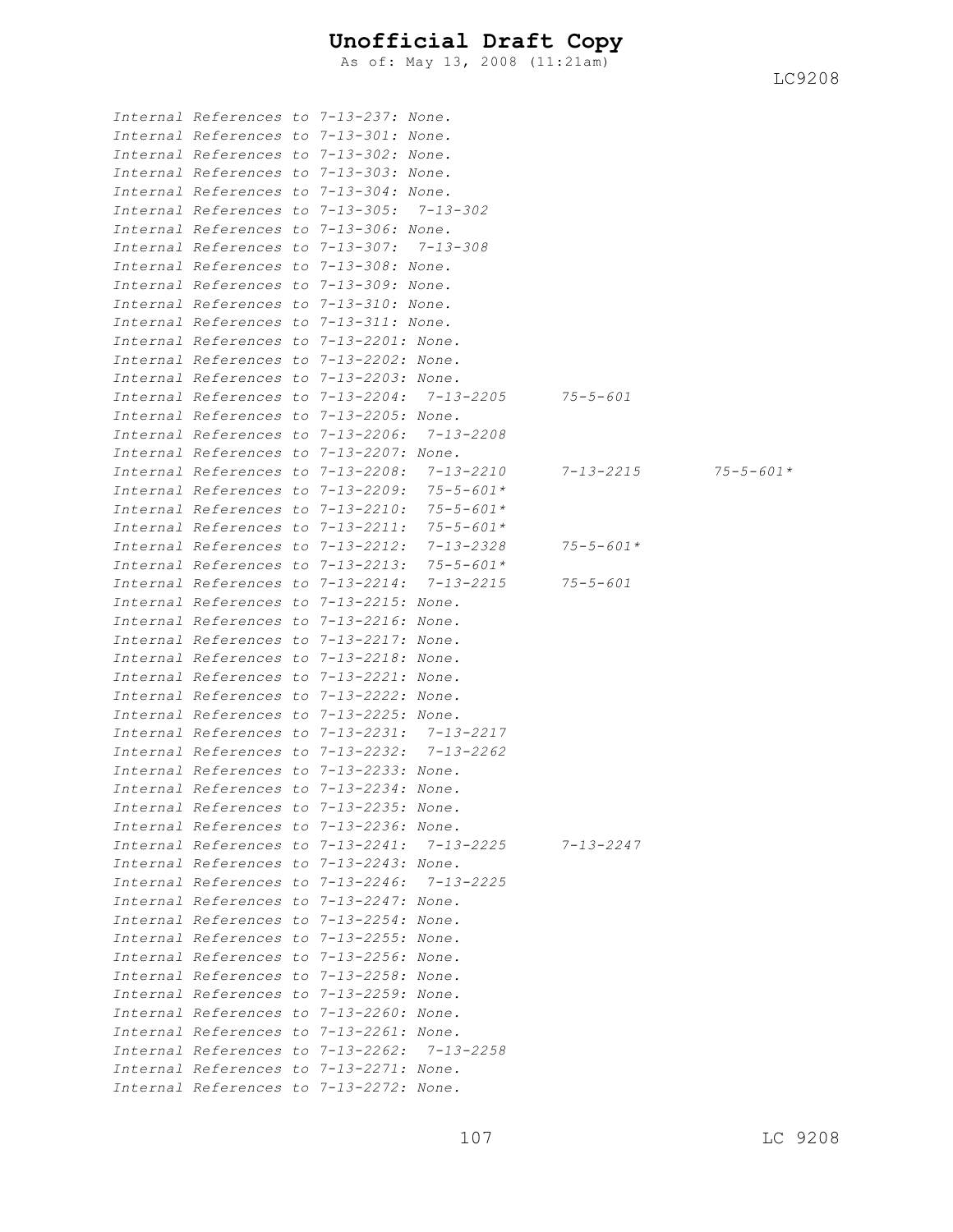As of: May 13, 2008 (11:21am)

|                  | Internal References to 7-13-2273: None.     |  |                                                        |                  |                 |
|------------------|---------------------------------------------|--|--------------------------------------------------------|------------------|-----------------|
|                  | Internal References to 7-13-2274: None.     |  |                                                        |                  |                 |
|                  | Internal References to 7-13-2275: None.     |  |                                                        |                  |                 |
|                  | Internal References to 7-13-2276: 7-13-2348 |  |                                                        |                  |                 |
|                  | Internal References to 7-13-2277: None.     |  |                                                        |                  |                 |
|                  | Internal References to 7-13-2278: None.     |  |                                                        |                  |                 |
|                  | Internal References to 7-13-2279: None.     |  |                                                        |                  |                 |
|                  |                                             |  | Internal References to 7-13-2280: 7-13-2221* 7-13-2282 |                  | 7-13-2282       |
|                  | 7-13-2290 7-13-2301*                        |  |                                                        |                  |                 |
|                  | Internal References to 7-13-2281:           |  | 7-13-2221*                                             | $7 - 13 - 2282$  | 7-13-2282       |
|                  | $7 - 13 - 2290$ $7 - 13 - 2301*$            |  |                                                        |                  |                 |
|                  | Internal References to 7-13-2282:           |  | 7-13-2221*                                             | $7 - 13 - 2290$  | 7-13-2290       |
| $7 - 13 - 2301*$ |                                             |  |                                                        |                  |                 |
|                  | Internal References to 7-13-2283:           |  | $7 - 13 - 2221*$                                       | $7 - 13 - 2301*$ |                 |
|                  | Internal References to 7-13-2284:           |  | 7-13-2221*                                             | $7 - 13 - 2301*$ |                 |
|                  | Internal References to 7-13-2285:           |  | 7-13-2221*                                             | $7 - 13 - 2301*$ |                 |
|                  | Internal References to 7-13-2286:           |  | $7 - 1.3 - 2.2.21 *$                                   | $7 - 13 - 2301*$ |                 |
|                  | Internal References to 7-13-2287:           |  | $7 - 1.3 - 2.2.21 *$                                   | $7 - 13 - 2301*$ |                 |
|                  | Internal References to 7-13-2288:           |  | 7-13-2221*                                             | $7 - 13 - 2301*$ |                 |
|                  | Internal References to 7-13-2289:           |  | 7-13-2221                                              | 7-13-2301        |                 |
|                  | Internal References to 7-13-2290:           |  | $7 - 13 - 2282$                                        |                  |                 |
|                  | Internal References to 7-13-2301:           |  | 7-13-2333                                              |                  |                 |
|                  | Internal References to 7-13-2302:           |  | 7-13-2303                                              | 7-13-2309        | $7 - 13 - 2333$ |
| $7 - 13 - 2333$  |                                             |  |                                                        |                  |                 |
|                  | Internal References to 7-13-2303: None.     |  |                                                        |                  |                 |
|                  |                                             |  | Internal References to 7-13-2304: 7-13-2305            | $7 - 13 - 2306$  |                 |
|                  | Internal References to 7-13-2305: None.     |  |                                                        |                  |                 |
|                  |                                             |  | Internal References to 7-13-2306: 7-13-2304            | $7 - 13 - 2305$  | $7 - 13 - 2307$ |
| $7 - 13 - 2308$  |                                             |  |                                                        |                  |                 |
|                  | Internal References to 7-13-2307: None.     |  |                                                        |                  |                 |
|                  | Internal References to 7-13-2308: None.     |  |                                                        |                  |                 |
|                  | Internal References to 7-13-2309: None.     |  |                                                        |                  |                 |
|                  | Internal References to 7-13-2310: None.     |  |                                                        |                  |                 |
|                  | Internal References to 7-13-2311: None.     |  |                                                        |                  |                 |
|                  |                                             |  | Internal References to 7-13-2321: 7-13-2225 7-13-2329  |                  |                 |
|                  | Internal References to 7-13-2322: None.     |  |                                                        |                  |                 |
|                  | Internal References to 7-13-2323: None.     |  |                                                        |                  |                 |
|                  | Internal References to 7-13-2324: None.     |  |                                                        |                  |                 |
|                  | Internal References to 7-13-2325: None.     |  |                                                        |                  |                 |
|                  | Internal References to 7-13-2327: None.     |  |                                                        |                  |                 |
|                  | Internal References to 7-13-2328: 7-13-2329 |  |                                                        |                  |                 |
|                  | Internal References to 7-13-2329: 7-13-2333 |  |                                                        |                  |                 |
|                  | Internal References to 7-13-2330: None.     |  |                                                        |                  |                 |
|                  | Internal References to 7-13-2331: 7-13-2349 |  |                                                        |                  |                 |
|                  | Internal References to 7-13-2332: 7-13-2321 |  |                                                        |                  |                 |
|                  |                                             |  | Internal References to 7-13-2333: 7-13-2302            | $7 - 13 - 2321$  |                 |
|                  | Internal References to 7-13-2340: None.     |  |                                                        |                  |                 |
|                  | Internal References to 7-13-2341: None.     |  |                                                        |                  |                 |
|                  | Internal References to 7-13-2342: None.     |  |                                                        |                  |                 |
|                  | Internal References to 7-13-2343: 7-13-2344 |  |                                                        |                  |                 |
|                  | Internal References to 7-13-2344: None.     |  |                                                        |                  |                 |
|                  | Internal References to 7-13-2345: None.     |  |                                                        |                  |                 |
|                  | Internal References to 7-13-2346: 7-13-2344 |  |                                                        |                  |                 |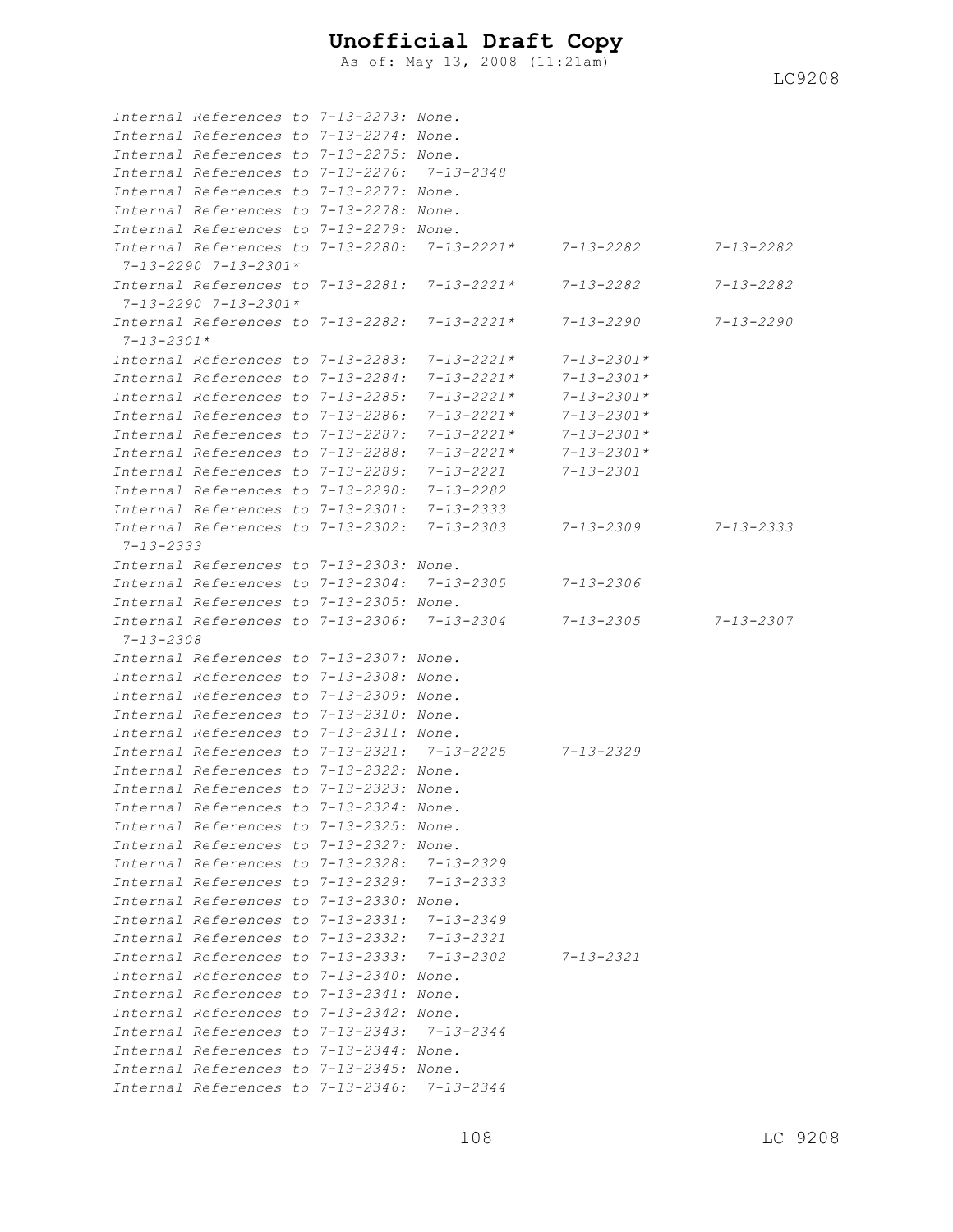As of: May 13, 2008 (11:21am)

| Internal References to 7-13-2347: None.     |  |                                             |                  |                  |
|---------------------------------------------|--|---------------------------------------------|------------------|------------------|
| Internal References to 7-13-2348: None.     |  |                                             |                  |                  |
| Internal References to 7-13-2349: None.     |  |                                             |                  |                  |
| Internal References to 7-13-2351: None.     |  |                                             |                  |                  |
| Internal References to 7-13-2501: None.     |  |                                             |                  |                  |
| Internal References to 7-13-2502: None.     |  |                                             |                  |                  |
| Internal References to 7-13-2503: 7-13-2512 |  |                                             |                  |                  |
|                                             |  | Internal References to 7-13-2504: 7-13-2512 | $7 - 13 - 2541*$ |                  |
| Internal References to 7-13-2505:           |  | 7-13-2512                                   | $7 - 13 - 2541*$ |                  |
|                                             |  | Internal References to 7-13-2506: 7-13-2504 | 7-13-2512        | $7 - 13 - 2541*$ |
|                                             |  | Internal References to 7-13-2507: 7-13-2512 | $7 - 13 - 2541$  |                  |
| Internal References to 7-13-2508: None.     |  |                                             |                  |                  |
| Internal References to 7-13-2509: None.     |  |                                             |                  |                  |
| Internal References to 7-13-2510: None.     |  |                                             |                  |                  |
| Internal References to 7-13-2521: None.     |  |                                             |                  |                  |
| Internal References to 7-13-2527: 7-13-2528 |  |                                             |                  |                  |
| Internal References to 7-13-2528: None.     |  |                                             |                  |                  |
| Internal References to 7-13-2529: None.     |  |                                             |                  |                  |
| Internal References to 7-13-2541: None.     |  |                                             |                  |                  |
| Internal References to 7-13-2542: None.     |  |                                             |                  |                  |
| Internal References to 7-13-3001: None.     |  |                                             |                  |                  |
| Internal References to 7-13-3002: 7-13-3001 |  |                                             |                  |                  |
| Internal References to 7-13-3003: None.     |  |                                             |                  |                  |
| Internal References to 7-13-3004: None.     |  |                                             |                  |                  |
| Internal References to 7-13-3005: None.     |  |                                             |                  |                  |
| Internal References to 7-13-3006: None.     |  |                                             |                  |                  |
| Internal References to 7-13-3007: None.     |  |                                             |                  |                  |
| Internal References to 7-13-3008: None.     |  |                                             |                  |                  |
| Internal References to 7-13-3011: None.     |  |                                             |                  |                  |
| Internal References to 7-13-3012: None.     |  |                                             |                  |                  |
| Internal References to 7-13-3013: 7-13-3019 |  |                                             |                  |                  |
| Internal References to 7-13-3016: None.     |  |                                             |                  |                  |
| Internal References to 7-13-3017: None.     |  |                                             |                  |                  |
| Internal References to 7-13-3018: None.     |  |                                             |                  |                  |
| Internal References to 7-13-3019: None.     |  |                                             |                  |                  |
| Internal References to 7-13-3020: None.     |  |                                             |                  |                  |
| Internal References to 7-13-3021: None.     |  |                                             |                  |                  |
| Internal References to 7-13-3022: None.     |  |                                             |                  |                  |
| Internal References to 7-13-3023: None.     |  |                                             |                  |                  |
| Internal References to 7-13-3024: None.     |  |                                             |                  |                  |
| Internal References to 7-13-3026: 7-13-3039 |  |                                             |                  |                  |
| Internal References to 7-13-3027: 7-13-3039 |  |                                             |                  |                  |
| Internal References to 7-13-3028: None.     |  |                                             |                  |                  |
| Internal References to 7-13-3029: None.     |  |                                             |                  |                  |
| Internal References to 7-13-3031:           |  | $7 - 13 - 3032$                             |                  |                  |
| Internal References to 7-13-3032: None.     |  |                                             |                  |                  |
| Internal References to 7-13-3034:           |  | $7 - 13 - 3027*$                            | $7 - 13 - 3038*$ |                  |
| Internal References to 7-13-3035:           |  | $7 - 13 - 3027*$                            | 7-13-3036        | $7 - 13 - 3038*$ |
| Internal References to 7-13-3036:           |  | $7 - 13 - 3027*$                            | $7 - 13 - 3038*$ |                  |
| Internal References to 7-13-3037:           |  | $7 - 13 - 3027*$                            | $7 - 13 - 3035$  | $7 - 13 - 3038*$ |
| Internal References to 7-13-3038:           |  | $7 - 13 - 3027*$                            | $7 - 13 - 3038*$ |                  |
| Internal References to 7-13-3039:           |  | 7-13-3027                                   | 7-13-3038        |                  |
| Internal References to 7-13-3041: None.     |  |                                             |                  |                  |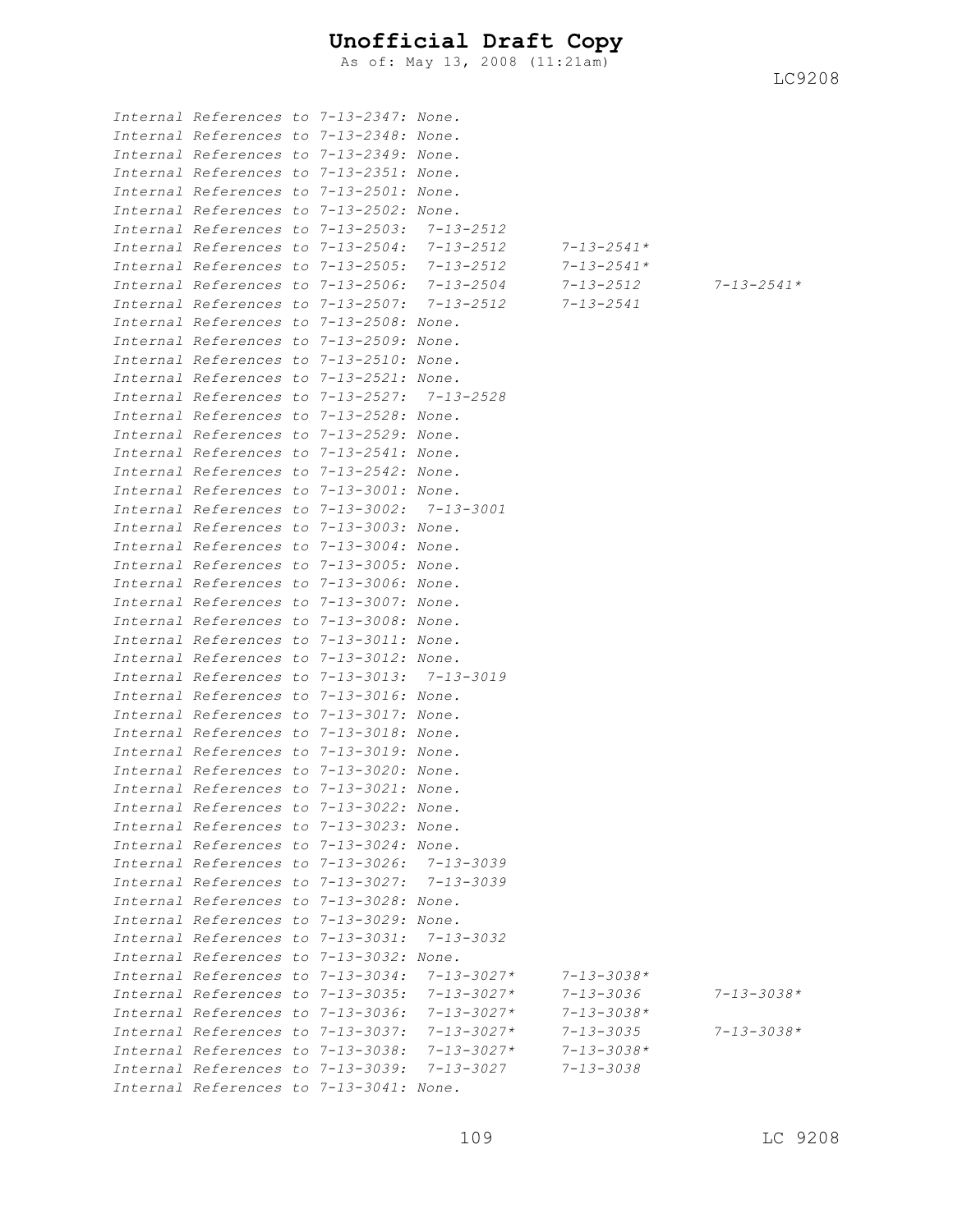As of: May 13, 2008 (11:21am)

|                     | Internal References to 7-13-3043: None.          |                 |                   |                  |                 |
|---------------------|--------------------------------------------------|-----------------|-------------------|------------------|-----------------|
|                     | Internal References to 7-13-4501: None.          |                 |                   |                  |                 |
|                     | Internal References to 7-13-4502: None.          |                 |                   |                  |                 |
|                     | Internal References to 7-13-4504:                |                 | $7 - 13 - 4527*$  |                  |                 |
|                     | Internal References to 7-13-4505:                |                 | $7 - 13 - 4527*$  |                  |                 |
|                     | Internal References to 7-13-4506:                |                 | $7 - 1.3 - 4.504$ | $7 - 13 - 4527*$ |                 |
|                     | Internal References to 7-13-4507:                |                 | $7 - 13 - 4504$   | 7-13-4509        | $7 - 13 - 4522$ |
| 7-13-4522           | $7 - 13 - 4523$                                  | $7 - 13 - 4527$ |                   |                  |                 |
|                     | Internal References to $7-13-4509$ : $7-13-4504$ |                 |                   | $7 - 13 - 4510$  | 7-13-4522       |
| $7 - 1.3 - 4.5.2.3$ | $7 - 13 - 4527*$                                 |                 |                   |                  |                 |
|                     | Internal References to 7-13-4510:                |                 | $7 - 13 - 4504$   | $7 - 13 - 4522$  | 7-13-4523       |
| $7 - 13 - 4527*$    |                                                  |                 |                   |                  |                 |
|                     | Internal References to 7-13-4511:                |                 | $7 - 13 - 4513$   | $7 - 13 - 4527*$ |                 |
| $7 - 13 - 4527*$    | Internal References to 7-13-4512:                |                 | $7 - 13 - 4513$   | 7-13-4522        | $7 - 13 - 4523$ |
|                     | Internal References to 7-13-4513:                |                 | $7 - 13 - 4524$   | $7 - 13 - 4527$  |                 |
|                     | Internal References to 7-13-4516:                |                 | $7 - 13 - 4502$   |                  |                 |
|                     | Internal References to 7-13-4517: None.          |                 |                   |                  |                 |
|                     | Internal References to 7-13-4518: None.          |                 |                   |                  |                 |
|                     | Internal References to 7-13-4519: None.          |                 |                   |                  |                 |
|                     | Internal References to 7-13-4521: None.          |                 |                   |                  |                 |
|                     | Internal References to 7-13-4522: None.          |                 |                   |                  |                 |
|                     | Internal References to 7-13-4523:                |                 | $7 - 13 - 4512$   |                  |                 |
|                     | Internal References to 7-13-4524: None.          |                 |                   |                  |                 |
|                     | Internal References to 7-13-4525:                |                 | $7 - 13 - 4536$   | $7 - 13 - 4536$  |                 |
|                     | Internal References to 7-13-4527:                |                 | $7 - 13 - 4502$   |                  |                 |
|                     | Internal References to 7-13-4528:                |                 | $7 - 13 - 4527$   |                  |                 |
|                     | Internal References to 7-13-4529:                |                 | $7 - 13 - 4536$   | 7-13-4536        | $7 - 13 - 4536$ |
|                     | Internal References to 7-13-4535: None.          |                 |                   |                  |                 |
|                     | Internal References to 7-13-4536: None.          |                 |                   |                  |                 |
|                     | Internal References to 7-14-201: None.           |                 |                   |                  |                 |
|                     | Internal References to 7-14-202: None.           |                 |                   |                  |                 |
|                     | Internal References to 7-14-203:                 |                 | 7-14-204          |                  |                 |
|                     | Internal References to 7-14-204: None.           |                 |                   |                  |                 |
|                     | Internal References to 7-14-205: None.           |                 |                   |                  |                 |
|                     | Internal References to 7-14-206: None.           |                 |                   |                  |                 |
|                     | Internal References to 7-14-207:                 |                 | $7 - 14 - 208$    | $7 - 14 - 209$   | $7 - 14 - 210$  |
|                     | Internal References to 7-14-208: None.           |                 |                   |                  |                 |
|                     | Internal References to 7-14-209: None.           |                 |                   |                  |                 |
|                     | Internal References to 7-14-210: None.           |                 |                   |                  |                 |
|                     | Internal References to 7-14-211: None.           |                 |                   |                  |                 |
|                     | Internal References to 7-14-212: None.           |                 |                   |                  |                 |
|                     | Internal References to 7-14-214: None.           |                 |                   |                  |                 |
|                     | Internal References to 7-14-218: None.           |                 |                   |                  |                 |
|                     | Internal References to 7-14-219: None.           |                 |                   |                  |                 |
|                     | Internal References to 7-14-220: None.           |                 |                   |                  |                 |
|                     | Internal References to 7-14-221: None.           |                 |                   |                  |                 |
|                     | Internal References to 7-14-231: None.           |                 |                   |                  |                 |
|                     | Internal References to 7-14-232: None.           |                 |                   |                  |                 |
|                     | Internal References to 7-14-233: None.           |                 |                   |                  |                 |
|                     | Internal References to 7-14-234: None.           |                 |                   |                  |                 |
|                     | Internal References to 7-14-235: None.           |                 |                   |                  |                 |
|                     | Internal References to 7-14-236: None.           |                 |                   |                  |                 |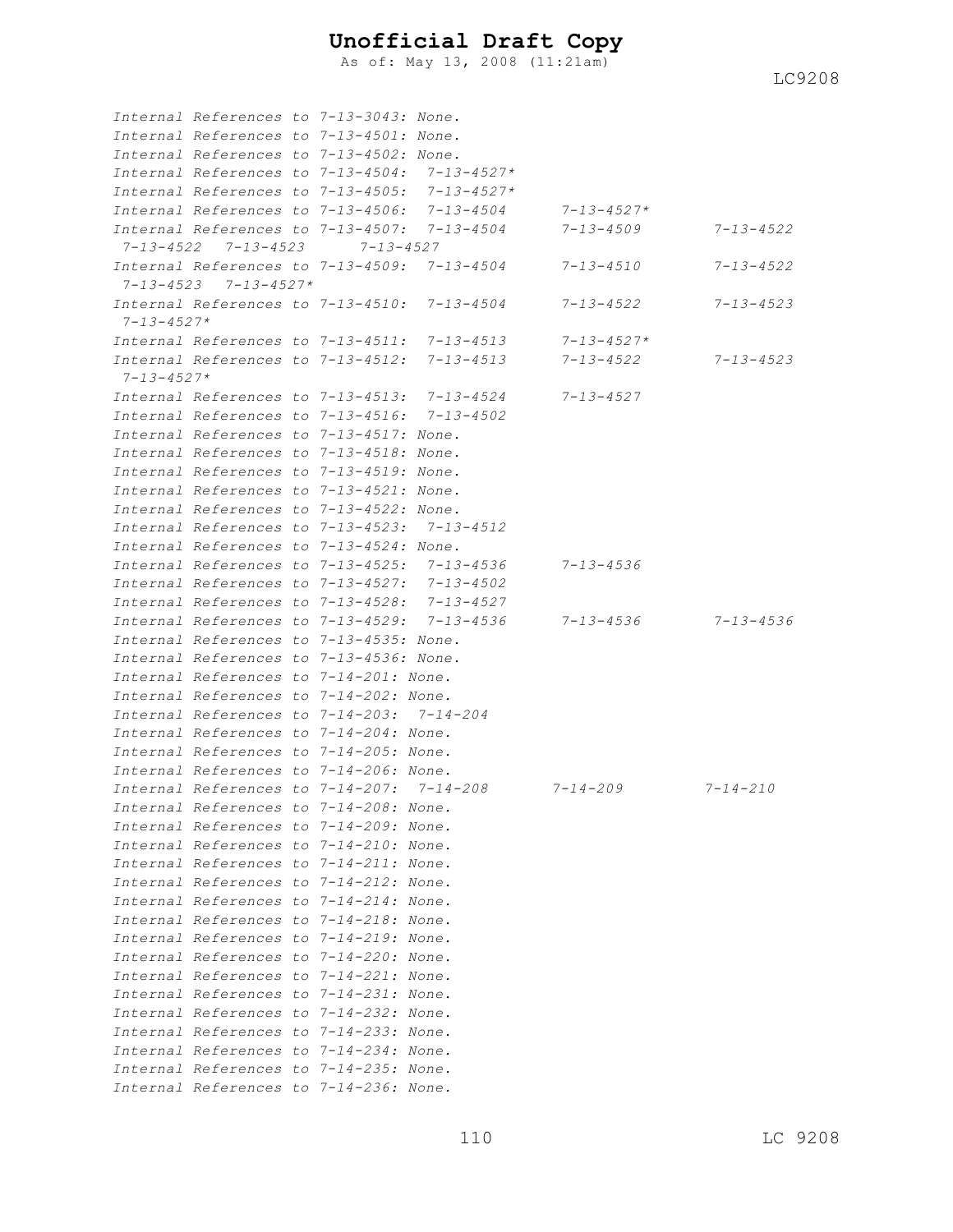As of: May 13, 2008 (11:21am)

| Internal             | References                              |     | to 7-14-241: None.                     |                |
|----------------------|-----------------------------------------|-----|----------------------------------------|----------------|
| Internal             | References                              | to  | $7 - 14 - 242:$                        | None.          |
| Internal             | References                              | to  | $7 - 14 - 243:$                        | $7 - 14 - 244$ |
| Internal             | References                              | to  | $7 - 14 - 244$ :                       | None.          |
| Internal             | References                              | to  | $7 - 14 - 245:$                        | None.          |
| Internal             | References                              | to  | $7 - 14 - 246:$                        | None.          |
| Internal             | References                              | to  | $7 - 14 - 2701:$                       | None.          |
| Internal             | References                              | to  | $7 - 14 - 2702$ :                      | 7-14-2701      |
| Internal             | References                              | to  | $7 - 14 - 2703:$                       | None.          |
| Internal             | References                              | to  | $7 - 14 - 2704:$                       | None.          |
| Internal             | References                              | to  | $7 - 14 - 2705$ :                      | None.          |
| Internal             | References                              | to  | $7 - 14 - 2706$ :                      | None.          |
| Internal             | References                              | to  | $7 - 14 - 2707$ :                      | None.          |
| Internal             |                                         |     | $7 - 14 - 2708:$                       |                |
|                      | References                              | to  | $7 - 14 - 2709:$                       | None.          |
| Internal             | References                              | to  |                                        | None.          |
| Internal<br>Internal | References                              | to  | $7 - 14 - 2710$ :                      | None.          |
| Internal             | References                              | to  | $7 - 14 - 2711$ :<br>$7 - 14 - 2712$ : | None.          |
| Internal             | References                              | to  | $7 - 14 - 2713$ :                      | None.          |
| Internal             | References                              | to  | $7 - 14 - 2714$ :                      | None.          |
| Internal             | References                              | to  |                                        | None.          |
| Internal             | References                              | to  | $7 - 14 - 2715$ :<br>$7 - 14 - 2716$ : | None.          |
| Internal             | References                              | to  |                                        | None.          |
|                      | References                              | to  | $7 - 14 - 2717$ :<br>$7 - 14 - 2718:$  | None.          |
| Internal             | References                              | to  |                                        | None.          |
| Internal             | References                              | to  | $7 - 14 - 2719$ :                      | None.          |
| Internal             | References                              | to  | $7 - 14 - 2720$ :                      | 7-14-2746      |
| Internal             | References                              | to  | $7 - 14 - 2721:$                       | None.          |
| Internal             | References                              | to  | $7 - 14 - 2731:$                       | None.          |
| Internal             | References                              | to  | $7 - 14 - 2732:$                       | None.          |
| Internal             | References                              | to  | $7 - 14 - 2733:$                       | None.          |
| Internal             | References                              | to  | $7 - 14 - 2734:$                       | None.          |
| Internal             | References                              | to  | $7 - 14 - 2735$ :                      | None.          |
| Internal             | References                              | tо  | $7 - 14 - 2736$ :                      | None.          |
| Internal             | References                              | tо  | $7 - 14 - 2737$ :                      | None.          |
| Internal             | References                              | to. | $7 - 14 - 2738:$                       | None.          |
| Internal             | References                              |     | to $7 - 14 - 2739$ :                   | None.          |
|                      | Internal References                     |     | to $7 - 14 - 2740$ :                   | None.          |
|                      | Internal References to 7-14-2741: None. |     |                                        |                |
|                      | Internal References to 7-14-2742:       |     |                                        | None.          |
|                      | Internal References to 7-14-2743:       |     |                                        | None.          |
|                      | Internal References to 7-14-2744:       |     |                                        | None.          |
|                      | Internal References to                  |     | $7 - 14 - 2745$ :                      | None.          |
|                      | Internal References to                  |     | $7 - 14 - 2746$ :                      | None.          |
|                      | Internal References to                  |     | $7 - 14 - 2751:$                       | None.          |
|                      | Internal References to                  |     | $7 - 14 - 2752$ :                      | None.          |
|                      | Internal References to                  |     | $7 - 14 - 2753$ :                      | None.          |
|                      | Internal References to                  |     | $7 - 14 - 2754:$                       | None.          |
|                      | Internal References to                  |     | $7 - 14 - 2755$ :                      | None.          |
|                      | Internal References to                  |     | $7 - 14 - 2756$ :                      | 7-14-2758      |
|                      | Internal References to                  |     | $7 - 14 - 2757$ :                      | 7-14-2758      |
|                      | Internal References to                  |     | $7 - 14 - 2758:$                       | None.          |
|                      | Internal References to 7-14-2759:       |     |                                        | None.          |
|                      | Internal References                     | to  | $7 - 14 - 2760$ :                      | None.          |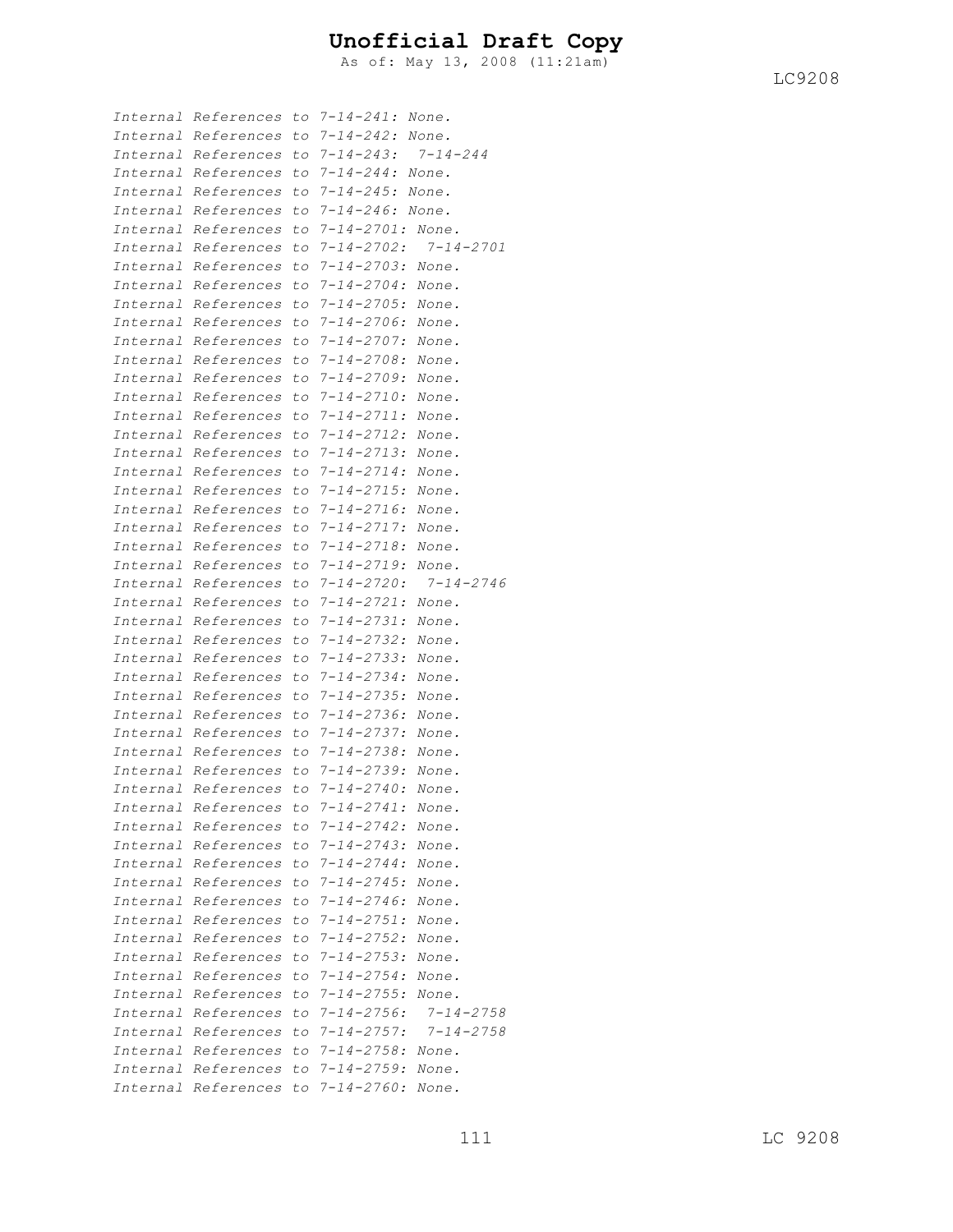As of: May 13, 2008 (11:21am)

*Internal References to 7-14-2761: None. Internal References to 7-14-2762: None. Internal References to 7-14-2763: None. Internal References to 7-14-2901: None. Internal References to 7-14-2902: None. Internal References to 7-14-2903: 7-14-2907 Internal References to 7-14-2907: 7-14-2908 Internal References to 7-14-2908: 7-14-2907 Internal References to 7-16-2201: 7-16-2105\* Internal References to 7-16-2202: 7-16-2105\* 7-16-2205 7-16-2218 7-16-2218 Internal References to 7-16-2203: 7-16-2105 Internal References to 7-16-2205: 7-6-2527 7-16-2214 7-16-2215 7-16-2218 7-16-2218 Internal References to 7-16-2211: 7-16-2205\* 7-16-2218\* Internal References to 7-16-2212: 7-16-2205\* 7-16-2216 7-16-2218\* Internal References to 7-16-2213: 7-16-2205\* 7-16-2215 7-16-2218\* Internal References to 7-16-2214: 7-16-2205\* 7-16-2216 7-16-2218\* Internal References to 7-16-2215: 7-16-2205\* 7-16-2211 7-16-2218\* Internal References to 7-16-2216: 7-16-2205\* 7-16-2218\* Internal References to 7-16-2217: 7-16-2205\* 7-16-2205 7-16-2218\* Internal References to 7-16-2218: 7-16-2205\* 7-16-2218\* Internal References to 7-16-2219: 7-16-2205 7-16-2218 Internal References to 7-16-2401: None. Internal References to 7-16-2402: None. Internal References to 7-16-2403: None. Internal References to 7-16-2411: None. Internal References to 7-16-2412: None. Internal References to 7-16-2413: None. Internal References to 7-16-2421: None. Internal References to 7-16-2422: None. Internal References to 7-16-2423: None. Internal References to 7-16-2431: 7-16-2423 7-16-2423 Internal References to 7-16-2433: 7-16-2443 Internal References to 7-16-2441: None. Internal References to 7-16-2442: None. Internal References to 7-16-2443: None. Internal References to 7-21-3401: None. Internal References to 7-21-3406: None. Internal References to 7-21-3407: 7-21-3406\* Internal References to 7-21-3408: 7-21-3406\* Internal References to 7-21-3409: 7-21-3406\* Internal References to 7-21-3410: 7-6-2527 7-16-2109 7-21-3406\* 7-21-3411 7-21-3457\* Internal References to 7-21-3412: 7-21-3406\* 7-21-3457 Internal References to 7-21-3413: 7-7-2101 7-21-3406 Internal References to 7-21-3421: 7-21-3424\* Internal References to 7-21-3422: 7-21-3424\* Internal References to 7-21-3423: 7-21-3424 Internal References to 7-21-3424: None. Internal References to 7-21-3425: None. Internal References to 7-21-3426: None.*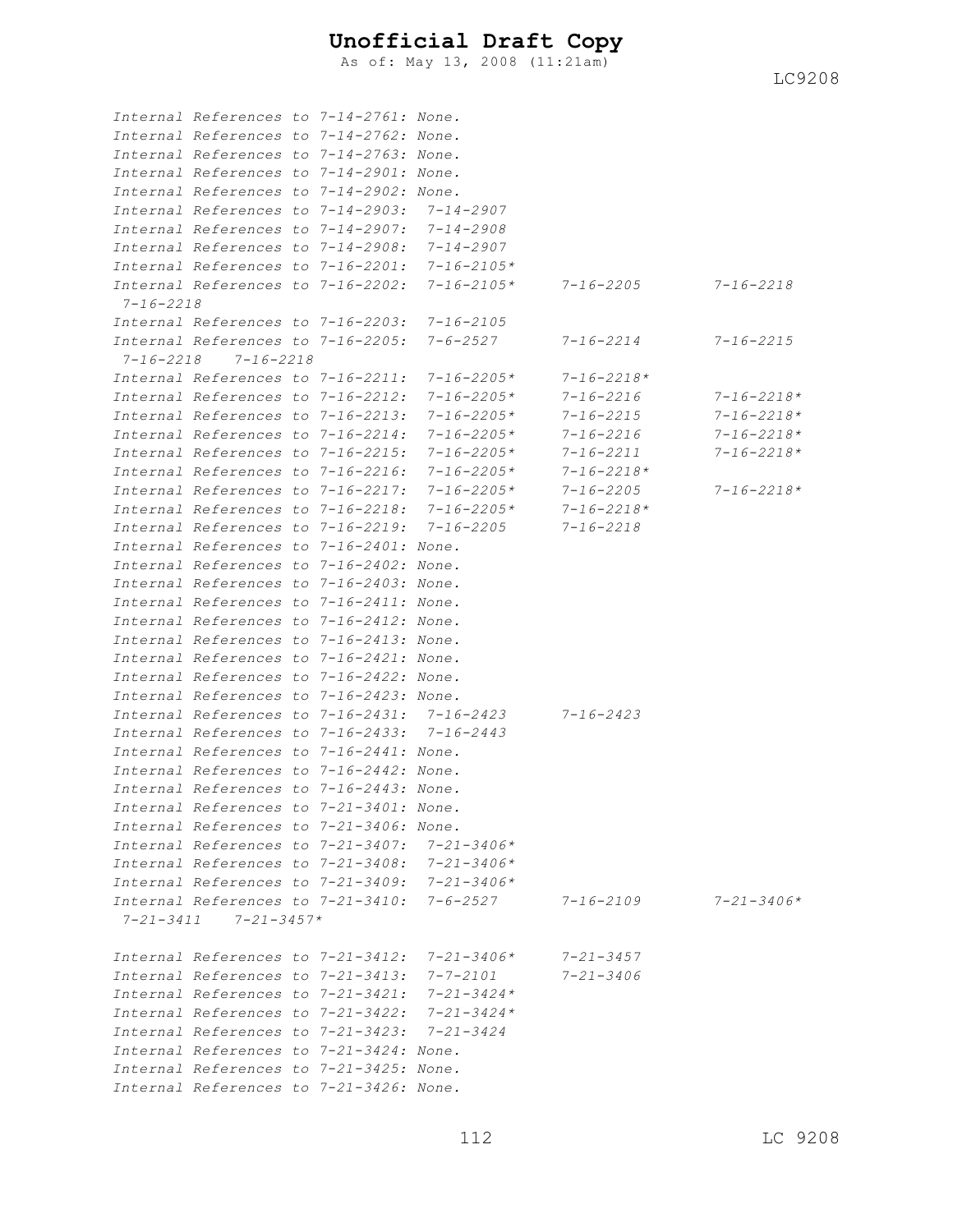As of: May 13, 2008 (11:21am)

| Internal References to 7-21-3427: 7-21-3426 |                    |                  |                  |
|---------------------------------------------|--------------------|------------------|------------------|
| Internal References to 7-21-3428: None.     |                    |                  |                  |
| Internal References to 7-21-3429: None.     |                    |                  |                  |
| Internal References to 7-21-3430: None.     |                    |                  |                  |
| Internal References to 7-21-3431: None.     |                    |                  |                  |
| Internal References to 7-21-3432:           |                    | 7–21–3433        |                  |
| Internal References to 7-21-3433:           |                    | 7-21-3434        |                  |
| Internal References to 7-21-3434: None.     |                    |                  |                  |
| Internal References to 7-21-3435: None.     |                    |                  |                  |
| Internal References to 7-21-3451:           |                    | $7 - 21 - 3458*$ |                  |
| Internal References to 7-21-3452:           |                    | 7-21-3458*       |                  |
| Internal References to 7-21-3453:           |                    | 7-21-3458*       |                  |
| Internal References to 7-21-3454:           |                    | 7-21-3452        | $7 - 21 - 3458*$ |
| Internal References to 7-21-3455:           |                    | 7-21-3458*       |                  |
| Internal References to 7-21-3456:           |                    | 7-21-3458*       |                  |
| Internal References to 7-21-3457:           |                    | 7-21-3458*       |                  |
| Internal References to 7-21-3458:           |                    | 7–21–3458        |                  |
| Internal References to 7-22-2207:           |                    | 7-22-2512        |                  |
| Internal References to                      | 7-22-2208: None.   |                  |                  |
| Internal References to 7-22-2209: None.     |                    |                  |                  |
| Internal References to 7-22-2210: None.     |                    |                  |                  |
| Internal References to 7-22-2211:           |                    | 7-22-2231*       |                  |
| Internal References to 7-22-2212:           |                    | 7-22-2211        | 7-22-2231*       |
| Internal References to 7-22-2213:           |                    | 7-22-2231*       |                  |
| Internal References to 7-22-2214:           |                    | 7-22-2231        |                  |
| Internal References to                      | 7-22-2215: None.   |                  |                  |
| Internal References to                      | 7-22-2216: None.   |                  |                  |
| Internal References to                      | 7-22-2221 <b>:</b> | 7-22-2207        |                  |
| Internal References to                      | 7-22-2222 <b>:</b> | 7-22-2512        |                  |
| Internal References to                      | 7-22-2223: None.   |                  |                  |
| Internal References to                      | 7-22-2224 <b>:</b> | 7-22-2209        | 7-22-2225        |
| Internal References to 7-22-2225:           |                    | 7-22-2209        | 7-22-2223        |
| Internal References to 7-22-2226:           |                    | 7-22-2223        |                  |
| Internal References to 7-22-2231: None.     |                    |                  |                  |
| Internal References to 7-22-2232: None.     |                    |                  |                  |
| Internal References to 7-22-2233: None.     |                    |                  |                  |
| Internal References to 7-22-2401: None.     |                    |                  |                  |
| Internal References to 7-22-2402: None.     |                    |                  |                  |
| Internal References to 7-22-2403: 7-22-2410 |                    |                  | 7-22-2442        |
| Internal References to 7-22-2405: None.     |                    |                  |                  |
| Internal References to 7-22-2408: None.     |                    |                  |                  |
| Internal References to 7-22-2409: 7-22-2408 |                    |                  |                  |
| Internal References to 7-22-2410: None.     |                    |                  |                  |
| Internal References to 7-22-2411: None.     |                    |                  |                  |
| Internal References to 7-22-2415: None.     |                    |                  |                  |
| Internal References to 7-22-2416: None.     |                    |                  |                  |
| Internal References to 7-22-2418: None.     |                    |                  |                  |
| Internal References to 7-22-2417: None.     |                    |                  |                  |
| Internal References to 7-22-2419: None.     |                    |                  |                  |
| Internal References to 7-22-2420: None.     |                    |                  |                  |
| Internal References to 7-22-2431: None.     |                    |                  |                  |
| Internal References to 7-22-2432: None.     |                    |                  |                  |
| Internal References to 7-22-2433: None.     |                    |                  |                  |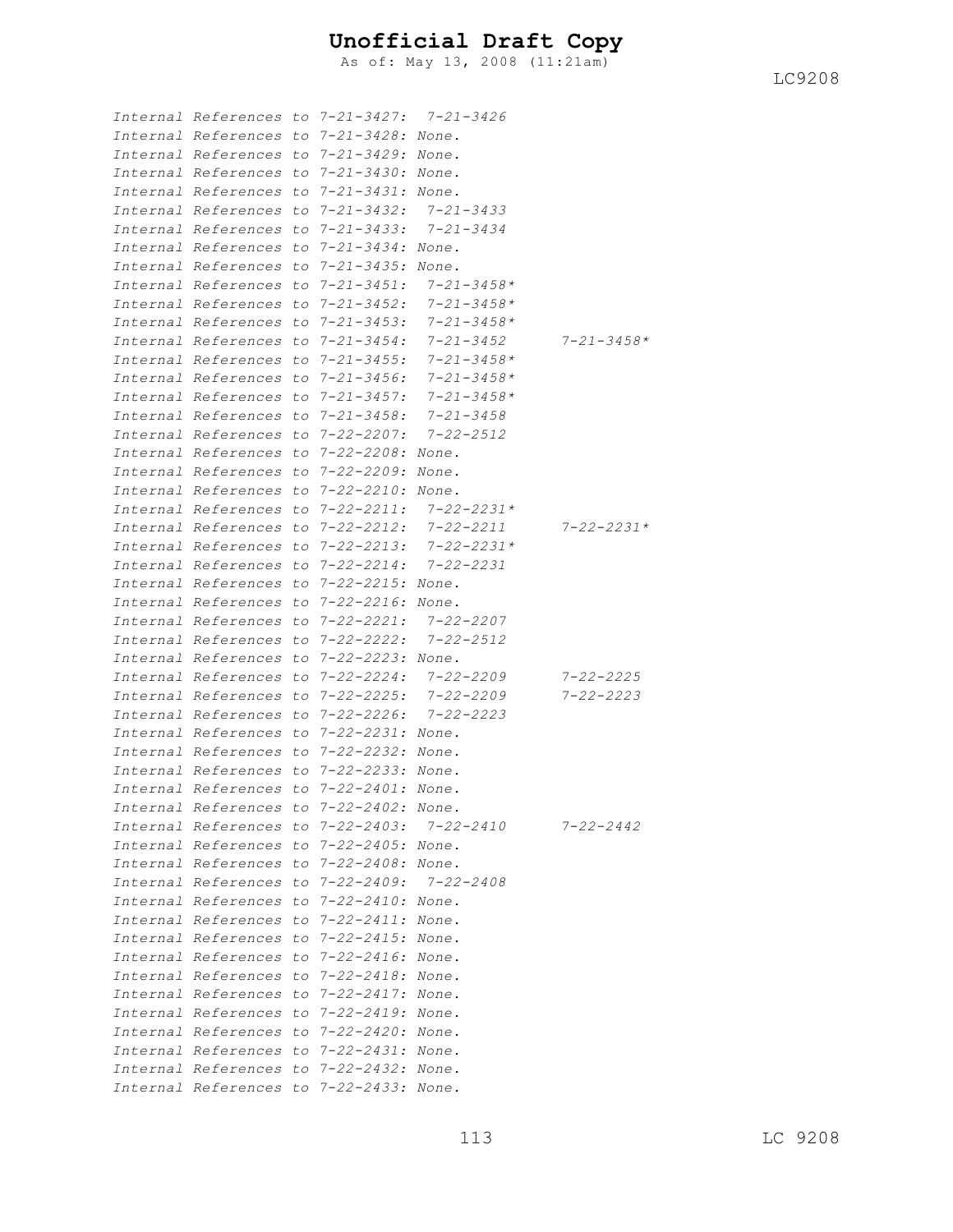As of: May 13, 2008 (11:21am)

|                 | Internal References to 7-22-2434: None.     |  |                                                   |                  |                  |
|-----------------|---------------------------------------------|--|---------------------------------------------------|------------------|------------------|
|                 | Internal References to 7-22-2441: None.     |  |                                                   |                  |                  |
|                 | Internal References to 7-22-2442:           |  | $7 - 22 - 2443$                                   |                  |                  |
|                 | Internal References to 7-22-2443: None.     |  |                                                   |                  |                  |
|                 | Internal References to 7-22-2444: None.     |  |                                                   |                  |                  |
|                 | Internal References to 7-22-2445: None.     |  |                                                   |                  |                  |
|                 | Internal References to 7-22-2446:           |  | $7 - 22 - 2447$                                   |                  |                  |
|                 | Internal References to 7-22-2447: None.     |  |                                                   |                  |                  |
|                 | Internal References to 7-22-2448: None.     |  |                                                   |                  |                  |
|                 | Internal References to 7-33-2101:           |  | $7 - 33 - 2128*$                                  |                  |                  |
|                 | Internal References to 7-33-2102:           |  | $7 - 33 - 2128*$                                  |                  |                  |
|                 | Internal References to 7-33-2103:           |  | $7 - 33 - 2128$                                   |                  |                  |
|                 | Internal References to 7-33-2104:           |  | $7 - 33 - 2120*$                                  |                  |                  |
|                 | Internal References to 7-33-2105:           |  | 7-33-2109                                         | 7-33-2120*       | 7-33-2403        |
|                 | Internal References to 7-33-2106:           |  | 7-33-2120                                         | $7 - 33 - 2403$  | $7 - 33 - 2403$  |
|                 | Internal References to 7-33-2107:           |  | $7 - 33 - 2105$                                   |                  |                  |
|                 | Internal References to 7-33-2108:           |  | $7 - 3 - 1345$                                    |                  |                  |
|                 | Internal References to 7-33-2109:           |  | $7 - 33 - 2105$                                   |                  |                  |
|                 | Internal References to 7-33-2110: None.     |  |                                                   |                  |                  |
|                 | Internal References to 7-33-2111: None.     |  |                                                   |                  |                  |
|                 | Internal References to 7-33-2120: None.     |  |                                                   |                  |                  |
|                 | Internal References to 7-33-2125: None.     |  |                                                   |                  |                  |
|                 | Internal References to 7-33-2126: None.     |  |                                                   |                  |                  |
|                 | Internal References to 7-33-2127:           |  | $7 - 2 - 4734$                                    |                  |                  |
|                 | Internal References to 7-33-2128: None.     |  |                                                   |                  |                  |
|                 | Internal References to 7-33-2129: None.     |  |                                                   |                  |                  |
|                 | Internal References to 7-33-2141: None.     |  |                                                   |                  |                  |
|                 | Internal References to 7-33-2142:           |  | 7-33-2126                                         | 7-33-2127        | $7 - 33 - 2141*$ |
| $7 - 33 - 2144$ |                                             |  |                                                   |                  |                  |
|                 | Internal References to 7-33-2143:           |  | 7-33-2127                                         | $7 - 33 - 2141*$ |                  |
|                 | Internal References to 7-33-2144:           |  | $7 - 33 - 2141$                                   |                  |                  |
|                 | Internal References to 7-34-2101: None.     |  |                                                   |                  |                  |
|                 | Internal References to 7-34-2103: None.     |  |                                                   |                  |                  |
|                 | Internal References to 7-34-2104: None.     |  |                                                   |                  |                  |
|                 | Internal References to 7-34-2105: None.     |  |                                                   |                  |                  |
|                 |                                             |  | Internal References to $7-34-2106$ : $7-34-2107$  | $7 - 34 - 2109*$ |                  |
|                 |                                             |  | Internal References to $7-34-2107$ : $7-34-2109*$ |                  |                  |
|                 | Internal References to 7-34-2108: 7-34-2109 |  |                                                   |                  |                  |
|                 | Internal References to 7-34-2109: None.     |  |                                                   |                  |                  |
|                 | Internal References to 7-34-2110: None.     |  |                                                   |                  |                  |
|                 | Internal References to 7-34-2111: None.     |  |                                                   |                  |                  |
|                 | Internal References to 7-34-2112: None.     |  |                                                   |                  |                  |
|                 | Internal References to 7-34-2113: None.     |  |                                                   |                  |                  |
|                 | Internal References to 7-34-2114: None.     |  |                                                   |                  |                  |
|                 | Internal References to 7-34-2115: 7-4-2711  |  |                                                   |                  |                  |
|                 | Internal References to 7-34-2116: None.     |  |                                                   |                  |                  |
|                 | Internal References to 7-34-2117: 7-34-2116 |  |                                                   |                  |                  |
|                 | Internal References to 7-34-2118: None.     |  |                                                   |                  |                  |
|                 | Internal References to 7-34-2119: None.     |  |                                                   |                  |                  |
|                 | Internal References to 7-34-2120: None.     |  |                                                   |                  |                  |
|                 | Internal References to 7-34-2121: None.     |  |                                                   |                  |                  |
|                 | Internal References to 7-34-2123: None.     |  |                                                   |                  |                  |
|                 |                                             |  |                                                   |                  |                  |
|                 | Internal References to 7-34-2131: None.     |  |                                                   |                  |                  |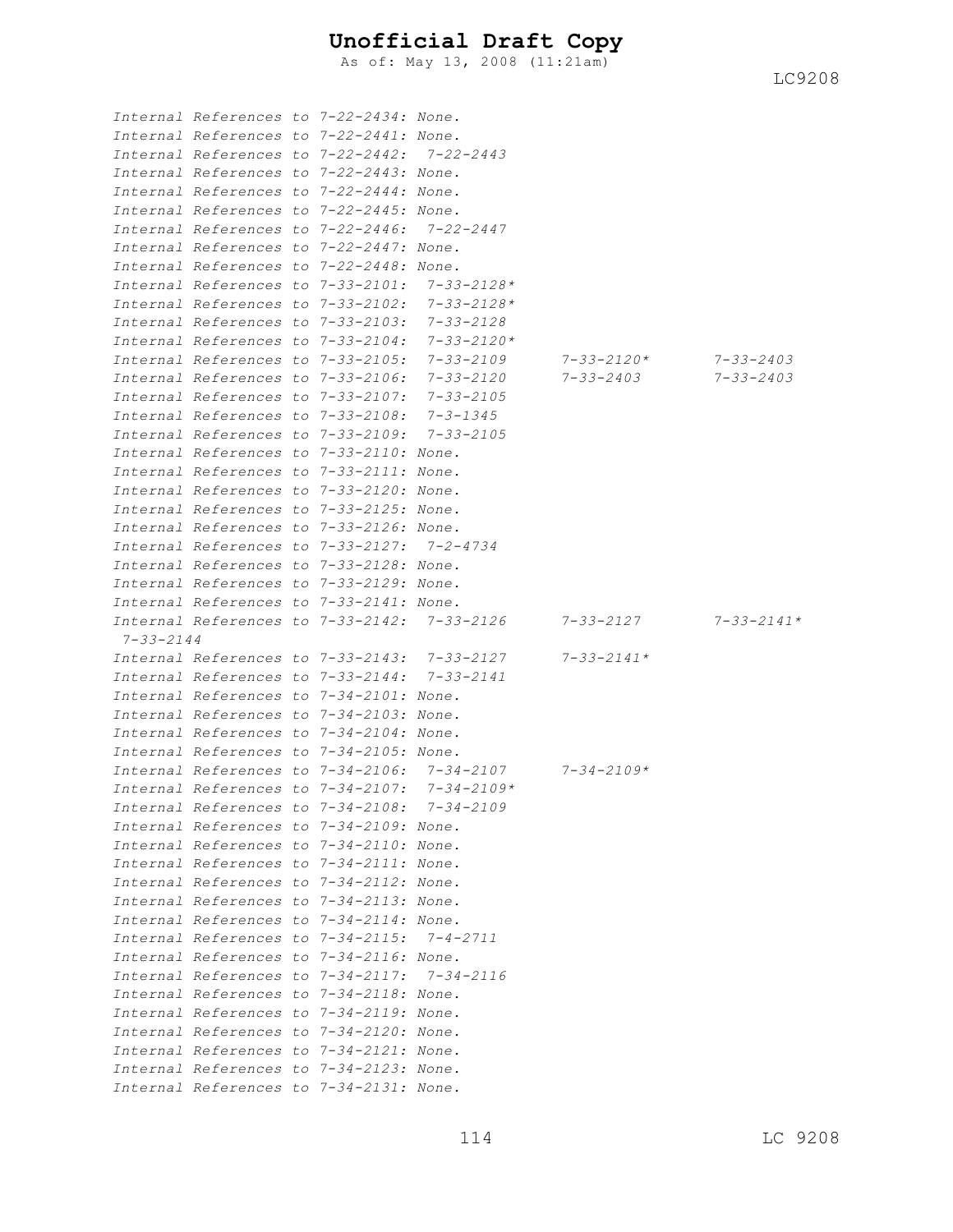As of: May 13, 2008 (11:21am)

| Internal References to 7-34-2132: 7-34-2133 |  |                                                   |                                                               |                  |
|---------------------------------------------|--|---------------------------------------------------|---------------------------------------------------------------|------------------|
|                                             |  |                                                   | Internal References to 7-34-2133: 7-34-2131 7-34-2131         | $7 - 34 - 2417$  |
| Internal References to 7-34-2137: None.     |  |                                                   |                                                               |                  |
| Internal References to 7-34-2138: None.     |  |                                                   |                                                               |                  |
| Internal References to 7-34-2151: None.     |  |                                                   |                                                               |                  |
| Internal References to 7-34-2152: None.     |  |                                                   |                                                               |                  |
| Internal References to 7-34-2153: None.     |  |                                                   |                                                               |                  |
| Internal References to 7-34-2154: None.     |  |                                                   |                                                               |                  |
| Internal References to 7-34-2155: None.     |  |                                                   |                                                               |                  |
|                                             |  | Internal References to 7-34-2156: 7-34-2156*      |                                                               |                  |
|                                             |  | Internal References to 7-34-2157: 7-34-2156*      |                                                               |                  |
|                                             |  | Internal References to 7-34-2158: 7-34-2156*      |                                                               |                  |
|                                             |  | Internal References to 7-34-2159: 7-34-2156*      |                                                               |                  |
| Internal References to 7-34-2160:           |  | 7-34-2156                                         |                                                               |                  |
| Internal References to 7-34-2161: None.     |  |                                                   |                                                               |                  |
| Internal References to 7-34-2162:           |  | $7 - 34 - 2163$                                   |                                                               |                  |
| Internal References to 7-34-2163: None.     |  |                                                   |                                                               |                  |
| Internal References to 7-34-2164: None.     |  |                                                   |                                                               |                  |
| Internal References to 7-35-101: 7-35-2202  |  |                                                   |                                                               |                  |
| Internal References to 7-35-102: None.      |  |                                                   |                                                               |                  |
|                                             |  | Internal References to 7-35-2101: 7-35-2109*      |                                                               |                  |
|                                             |  | Internal References to 7-35-2102: 7-35-2109*      |                                                               |                  |
| Internal References to 7-35-2103:           |  | $7 - 35 - 2109*$                                  |                                                               |                  |
| Internal References to 7-35-2104:           |  | 7-35-2109*                                        |                                                               |                  |
| Internal References to 7-35-2105:           |  | 7-35-2109*                                        |                                                               |                  |
| Internal References to 7-35-2106:           |  | 7-35-2109*                                        |                                                               |                  |
| Internal References to 7-35-2107:           |  | $7 - 35 - 2109*$                                  |                                                               |                  |
| Internal References to 7-35-2108:           |  | 7-35-2109*                                        |                                                               |                  |
| Internal References to 7-35-2109:           |  | $7 - 35 - 2109*$                                  |                                                               |                  |
| Internal References to 7-35-2110:           |  | $7 - 35 - 2109*$                                  |                                                               |                  |
| Internal References to 7-35-2111:           |  | $7 - 35 - 2109*$                                  |                                                               |                  |
| Internal References to 7-35-2112:           |  | $7 - 35 - 2109*$                                  | $7 - 35 - 2111$                                               |                  |
| Internal References to 7-35-2113:           |  | $7 - 35 - 2109*$                                  |                                                               |                  |
| Internal References to 7-35-2114:           |  | 7-35-2109*                                        |                                                               |                  |
| Internal References to 7-35-2115:           |  | 7-35-2109*                                        |                                                               |                  |
| Internal References to 7-35-2116:           |  | 7-35-2109*                                        |                                                               |                  |
| Internal References to 7-35-2121:           |  | $7 - 35 - 2109*$                                  |                                                               |                  |
|                                             |  | Internal References to 7-35-2122: 7-35-2109*      |                                                               |                  |
| Internal References to 7-35-2123:           |  | $7 - 35 - 2109*$                                  |                                                               |                  |
|                                             |  | Internal References to 7-35-2124: 7-35-2109*      |                                                               |                  |
|                                             |  | Internal References to 7-35-2125: 7-35-2109       |                                                               |                  |
|                                             |  |                                                   | Internal References to $7-35-2131$ : $7-35-2131$ * 7-35-2135* | $7 - 35 - 2142*$ |
| $7 - 35 - 2142*$ $7 - 35 - 2149*$           |  |                                                   |                                                               |                  |
|                                             |  |                                                   | Internal References to 7-35-2132: 7-35-2131* 7-35-2135*       | $7 - 35 - 2142*$ |
|                                             |  | $7 - 35 - 2142*$ $7 - 35 - 2142$ $7 - 35 - 2146$  | 7-35-2149*                                                    |                  |
|                                             |  |                                                   | Internal References to 7-35-2133: 7-35-2131* 7-35-2135*       | $7 - 35 - 2142*$ |
| $7 - 35 - 2142*$ $7 - 35 - 2149*$           |  |                                                   |                                                               |                  |
| Internal References to 7-35-2134:           |  | $7 - 35 - 2131*$                                  | $7 - 35 - 2135*$                                              | $7 - 35 - 2142*$ |
| $7 - 35 - 2142*$ $7 - 35 - 2149*$           |  |                                                   |                                                               |                  |
| Internal References to 7-35-2135:           |  | $7 - 35 - 2131*$                                  | $7 - 35 - 2135*$                                              | $7 - 35 - 2142*$ |
| $7 - 35 - 2142*$ $7 - 35 - 2149*$           |  |                                                   |                                                               |                  |
|                                             |  | Internal References to $7-35-2136$ : $7-35-2131*$ | $7 - 35 - 2135*$                                              | $7 - 35 - 2142*$ |
| $7 - 35 - 2142*$ $7 - 35 - 2149*$           |  |                                                   |                                                               |                  |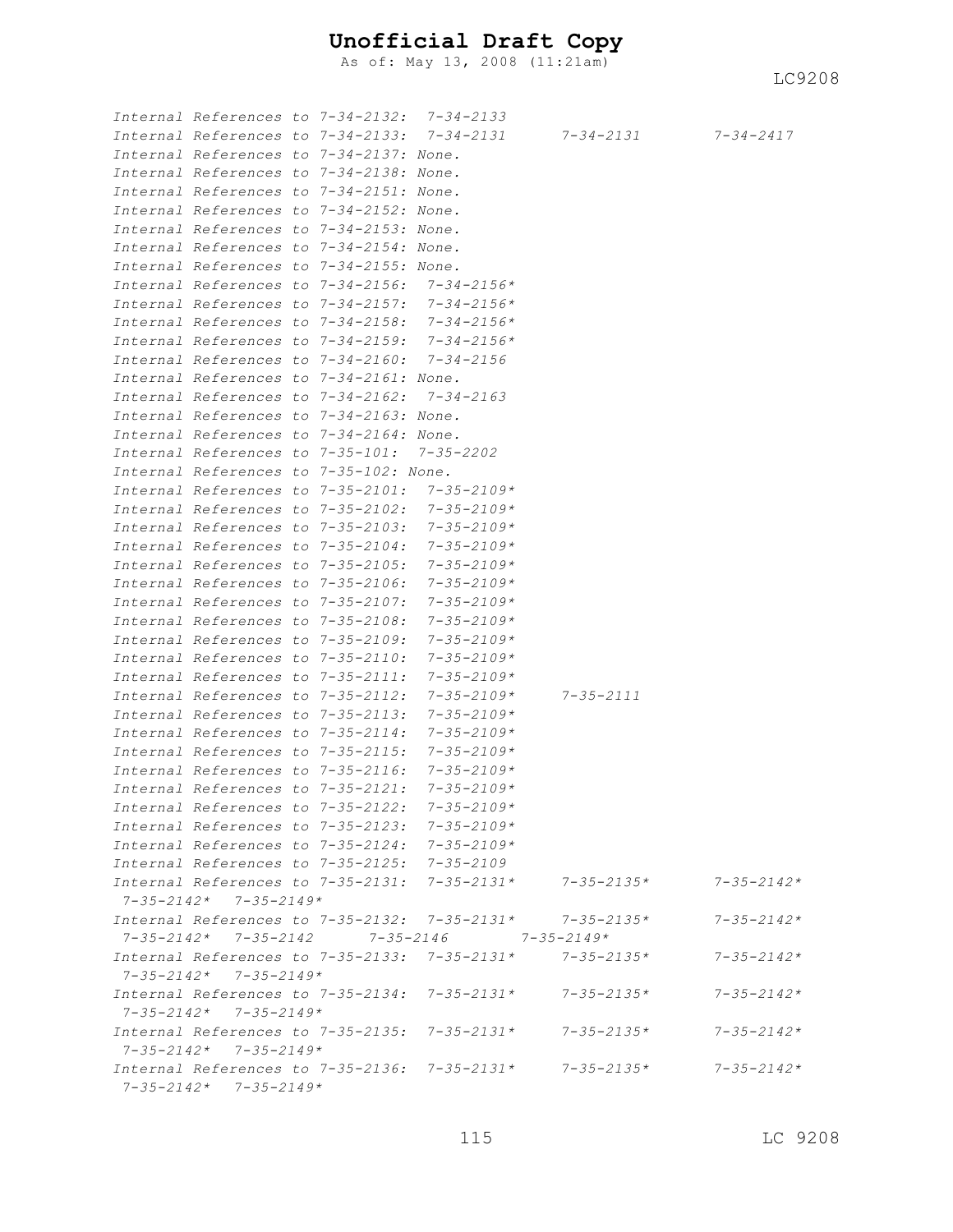As of: May 13, 2008 (11:21am)

*Internal References to 7-35-2137: 7-35-2131\* 7-35-2135\* 7-35-2142\* 7-35-2142\* 7-35-2149\* Internal References to 7-35-2138: 7-35-2131\* 7-35-2135\* 7-35-2142\* 7-35-2142\* 7-35-2149\* Internal References to 7-35-2139: 7-35-2131\* 7-35-2135\* 7-35-2142\* 7-35-2142\* 7-35-2149\* Internal References to 7-35-2140: 7-35-2131\* 7-35-2135\* 7-35-2142\* 7-35-2142\* 7-35-2149\* Internal References to 7-35-2141: 7-35-2131\* 7-35-2135\* 7-35-2142\* 7-35-2142\* 7-35-2149\* Internal References to 7-35-2142: 7-35-2131\* 7-35-2135\* 7-35-2142\* 7-35-2142\* 7-35-2149\* Internal References to 7-35-2143: 7-35-2131\* 7-35-2135\* 7-35-2142\* 7-35-2142\* 7-35-2149\* Internal References to 7-35-2144: 7-35-2131\* 7-35-2135\* 7-35-2142\* 7-35-2142\* 7-35-2149\* Internal References to 7-35-2145: 7-35-2131\* 7-35-2135\* 7-35-2142\* 7-35-2142\* 7-35-2149\* Internal References to 7-35-2146: 7-35-2131\* 7-35-2135\* 7-35-2142\* 7-35-2142\* 7-35-2149\* Internal References to 7-35-2147: 7-35-2131\* 7-35-2135\* 7-35-2142\* 7-35-2142\* 7-35-2149\* Internal References to 7-35-2148: 7-35-2131\* 7-35-2135\* 7-35-2142\* 7-35-2142\* 7-35-2149\* Internal References to 7-35-2149: 7-35-2131\* 7-35-2135\* 7-35-2142\* 7-35-2142\* 7-35-2149\* Internal References to 7-35-2150: 7-35-2131 7-35-2135 7-35-2142 7-35-2142 7-35-2149 Internal References to 7-35-2201: 7-35-2202 7-35-2202 70-30-102 Internal References to 7-35-2202: None. Internal References to 7-35-4101: None. Internal References to 7-35-4103: None. Internal References to 7-35-4105: None. Internal References to 7-35-4106: None. Internal References to 7-35-4107: None. Internal References to 7-35-4108: None. Internal References to 7-35-4109: None. Internal References to 22-1-702: None. Internal References to 22-1-703: 22-1-708 Internal References to 22-1-704: None. Internal References to 22-1-705: None. Internal References to 22-1-706: 22-1-705 Internal References to 22-1-707: None. Internal References to 22-1-708: 22-1-707 Internal References to 22-1-709: 22-1-708 Internal References to 22-1-710: None. Internal References to 22-1-711: None. Internal References to 22-1-716: 22-1-707*}

NEW SECTION. **Section 70. {standard} Codification**